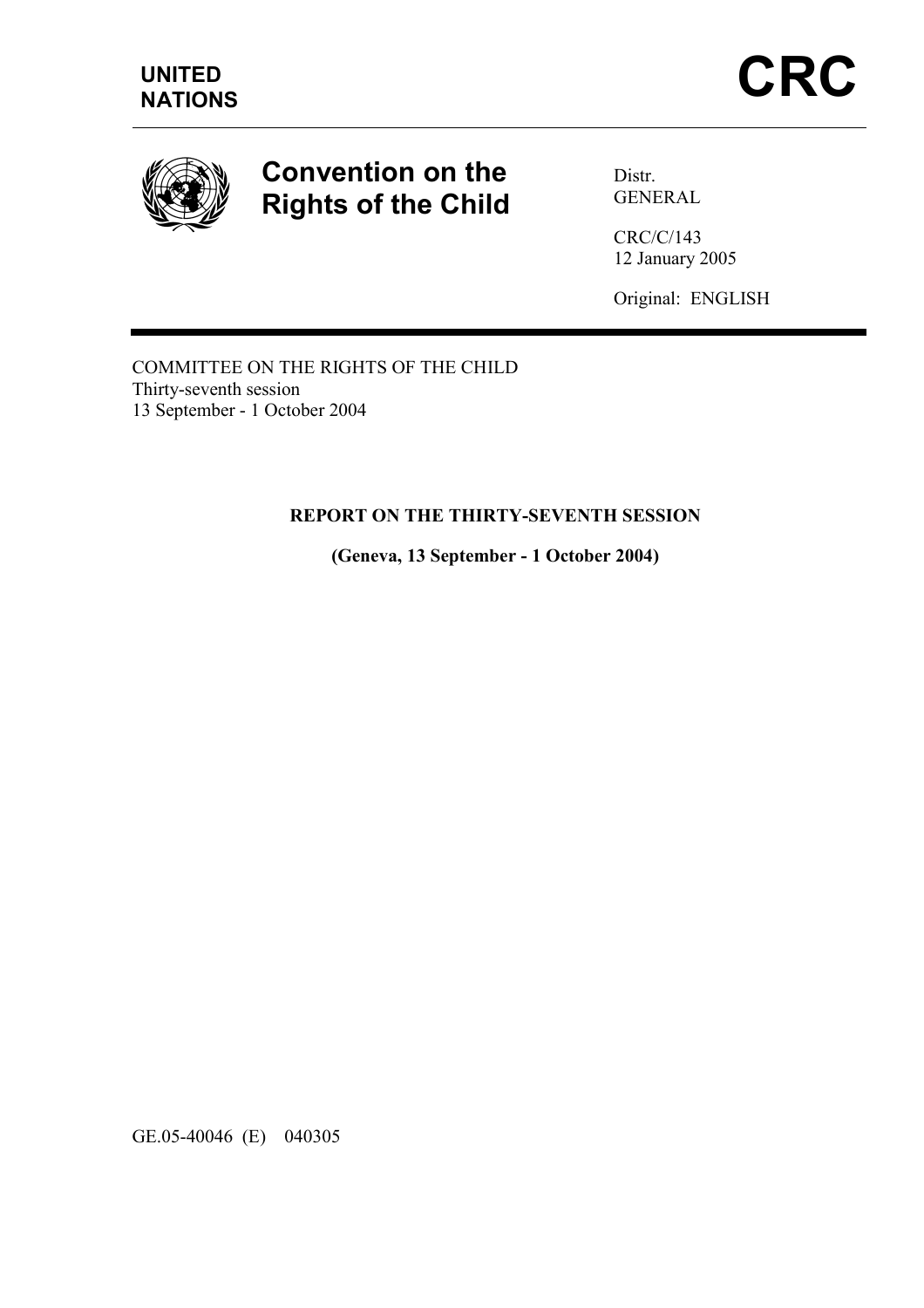CRC/C/143 page 2

# **CONTENTS**

| Chapter |                                                                                       | Paragraphs     | Page           |
|---------|---------------------------------------------------------------------------------------|----------------|----------------|
| I.      | DECISION ADOPTED BY THE COMMITTEE ON THE<br>RIGHTS OF THE CHILD AT ITS THIRTY-SEVENTH |                | $\overline{4}$ |
| П.      | ORGANIZATIONAL AND OTHER MATTERS                                                      | $1 - 15$       | 5              |
|         | A.                                                                                    | $1 - 3$        | 5              |
|         | <b>B.</b>                                                                             | $\overline{4}$ | 6              |
|         | $\mathcal{C}$ .                                                                       | $5 - 9$        | 6              |
|         | D.                                                                                    | 10             | $\overline{7}$ |
|         | E.                                                                                    | $11 - 13$      | $\overline{7}$ |
|         | F.                                                                                    | 14             | 8              |
|         | G.                                                                                    | 15             | 8              |
| III.    | REPORTS SUBMITTED BY STATES PARTIES UNDER                                             | $16 - 526$     | 8              |
|         | A.                                                                                    | $16 - 25$      | 8              |
|         | <b>B.</b>                                                                             | $26 - 526$     | 10             |
|         |                                                                                       | $26 - 101$     | 10             |
|         |                                                                                       | $102 - 167$    | 25             |
|         |                                                                                       | $168 - 241$    | 36             |
|         |                                                                                       | $242 - 311$    | 50             |
|         |                                                                                       | $312 - 377$    | 64             |
|         |                                                                                       | $378 - 452$    | 78             |
|         | Concluding observations: Antigua and Barbuda                                          | $453 - 526$    | 93             |
| IV.     | COOPERATION WITH UNITED NATIONS AND OTHER                                             | 527            | 107            |
| V.      |                                                                                       | $528 - 530$    | 108            |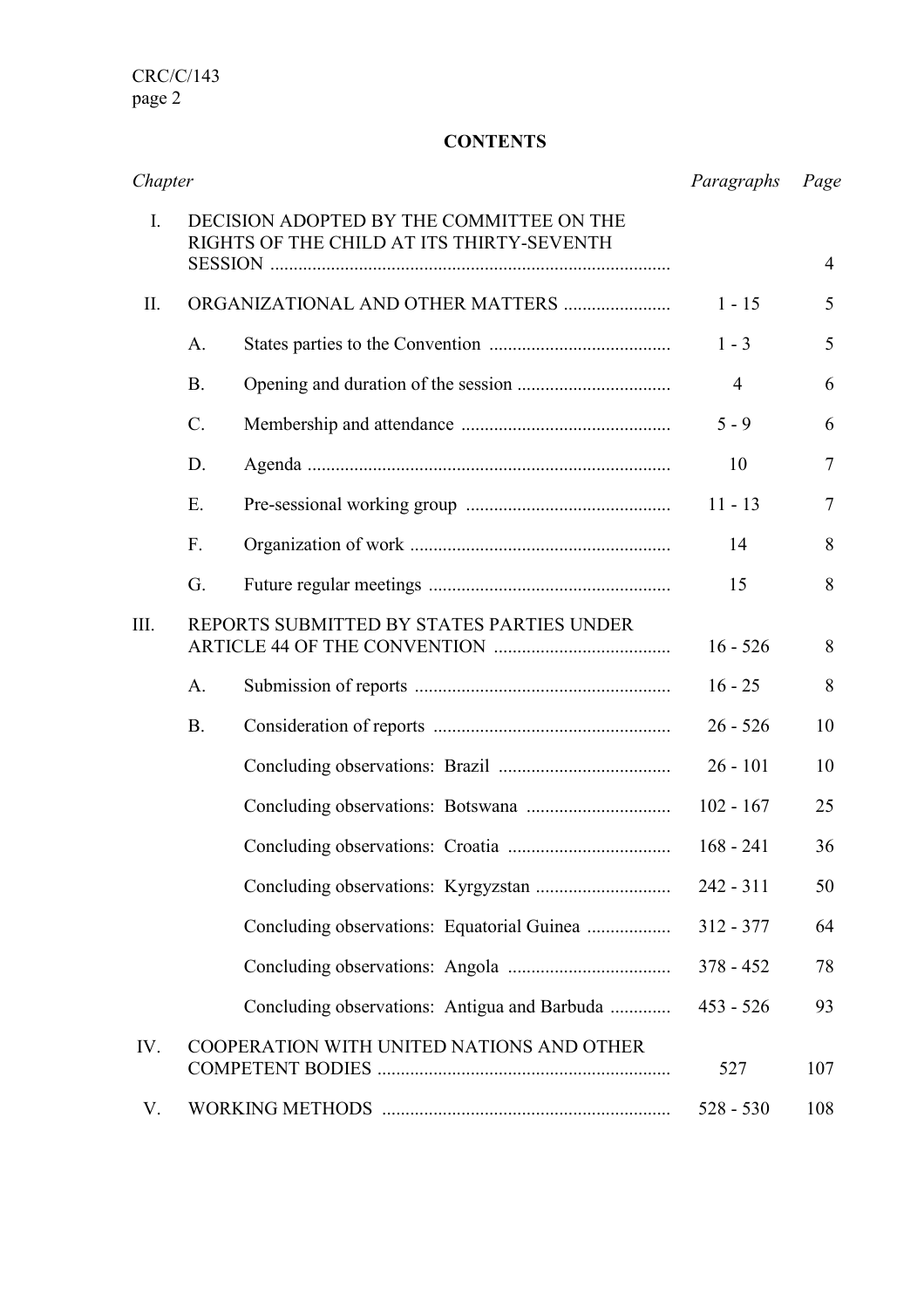# CONTENTS (continued)

# Paragraphs Page

| VI.            |                                                                         | 531         | 108 |  |  |
|----------------|-------------------------------------------------------------------------|-------------|-----|--|--|
| VII -          |                                                                         | $532 - 563$ | 108 |  |  |
| VIII -         |                                                                         | 564         | 116 |  |  |
| IX             | DRAFT PROVISIONAL AGENDA FOR THE                                        | 565         | 117 |  |  |
| X              |                                                                         | 566         | 117 |  |  |
| <b>Annexes</b> |                                                                         |             |     |  |  |
| I.             |                                                                         |             | 118 |  |  |
| П.             | Day of general discussion: Implementing child rights in early childhood |             | 119 |  |  |
|                |                                                                         |             |     |  |  |

 III. Programme budget implications of implementation of the decision of the Committee on the Rights of the Child on its working methods ......................... 122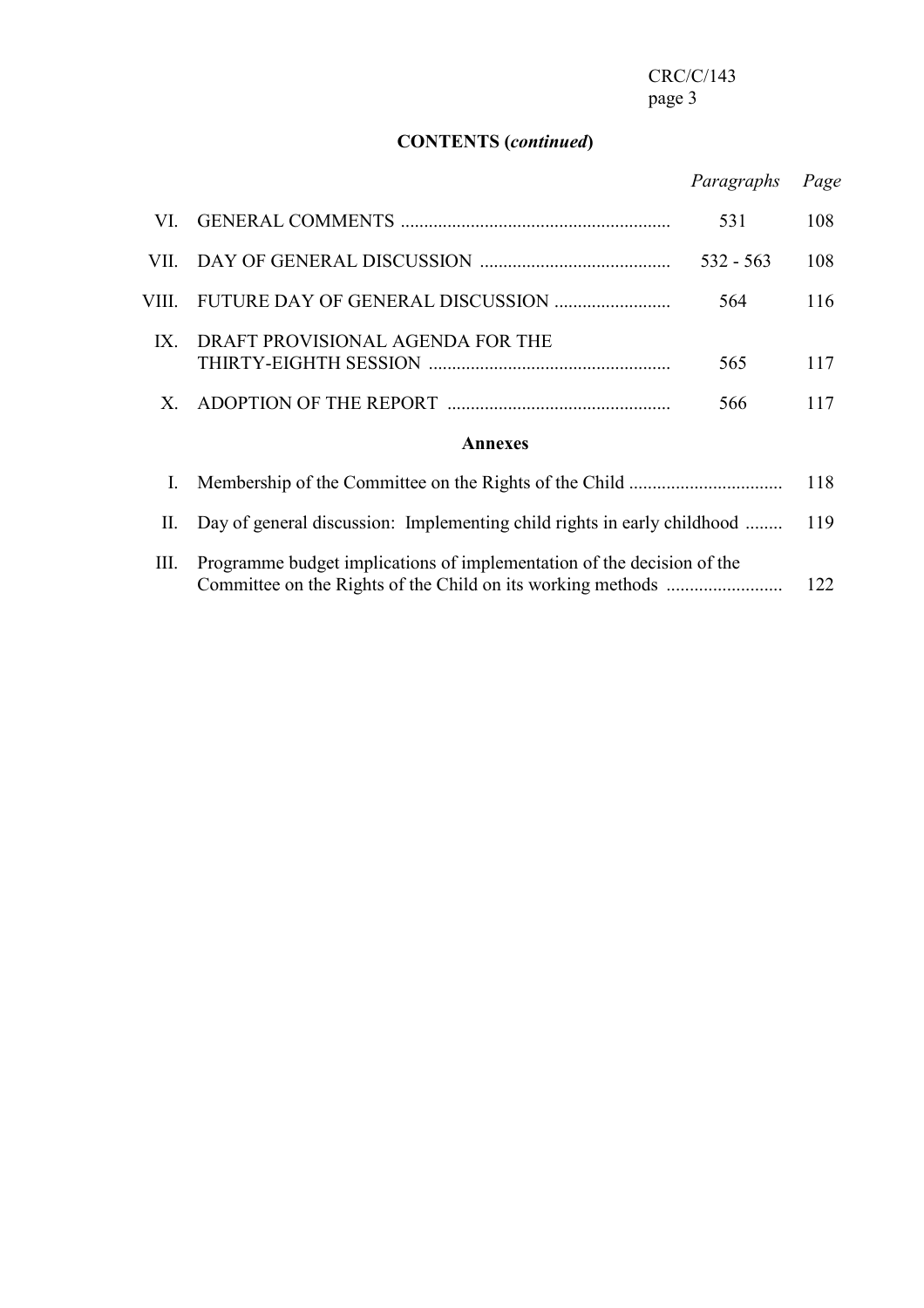## I. DECISION ADOPTED BY THE COMMITTEE ON THE RIGHTS OF THE CHILD AT ITS THIRTY-SEVENTH SESSION

#### Children without parental care

#### The Committee on the Rights of the Child,

 Bearing in mind that the Convention on the Rights of the Child recognizes the child's right to be cared for by his or her parents and to benefit from protection while in the care of parent(s), legal guardian(s) or any other person who has the care of the child, and specifying that it is the obligation of States parties to provide suitable alternative care when a child is temporarily or permanently unable to remain within his or her family environment,

Recognizing the frequency with which its concluding observations provided to States parties following periodic consideration of their reports address serious difficulties regarding the provision of care for children in informal or formal fostering, including kinship care and adoption, or in residential facilities, often recommending the strengthening and regular monitoring of alternative care measures,

Recalling the recommendation, made following its day of general discussion on State violence against children in 2000, that States parties should develop the use of alternative measures in order to avoid long-term placement of children in institutions that do not provide the type of setting children need not only for survival, but also for development, including psychological, mental, spiritual, moral and social development, in a manner compatible with human dignity and to prepare the child for individual life in a free society, in accordance with article 6, paragraph 2, of the Convention,

 Reiterating the concern expressed at its 1997 day of general discussion on children with disabilities regarding the institutionalization of children with disabilities,

Recognizing that, notwithstanding the existence of the Convention on the Rights of the Child and certain other international instruments,<sup>1</sup> precise guidance available to States working to meet their obligations with respect to suitable alternative care remains partial and limited,

Noting with concern the significant number of children who have been orphaned or otherwise separated from their parents for a large variety of reasons, including conflict, violence, poverty, AIDS and social breakdown, and that this number is projected to grow,

1. Welcomes the efforts made by regional and inter-agency bodies to define principles and standards of care for children without parental care, notably the recommendation

<sup>&</sup>lt;sup>1</sup> Relevant instruments include the 1986 Declaration of Social and Legal Principles relating to the Protection and Welfare of Children, with special reference to Foster Placement and Adoption Nationally and Internationally, and the Hague Convention on Jurisdiction, Applicable Law, Recognition, Enforcement and Cooperation in Respect of Parental Responsibility and Measures for the Protection of Children.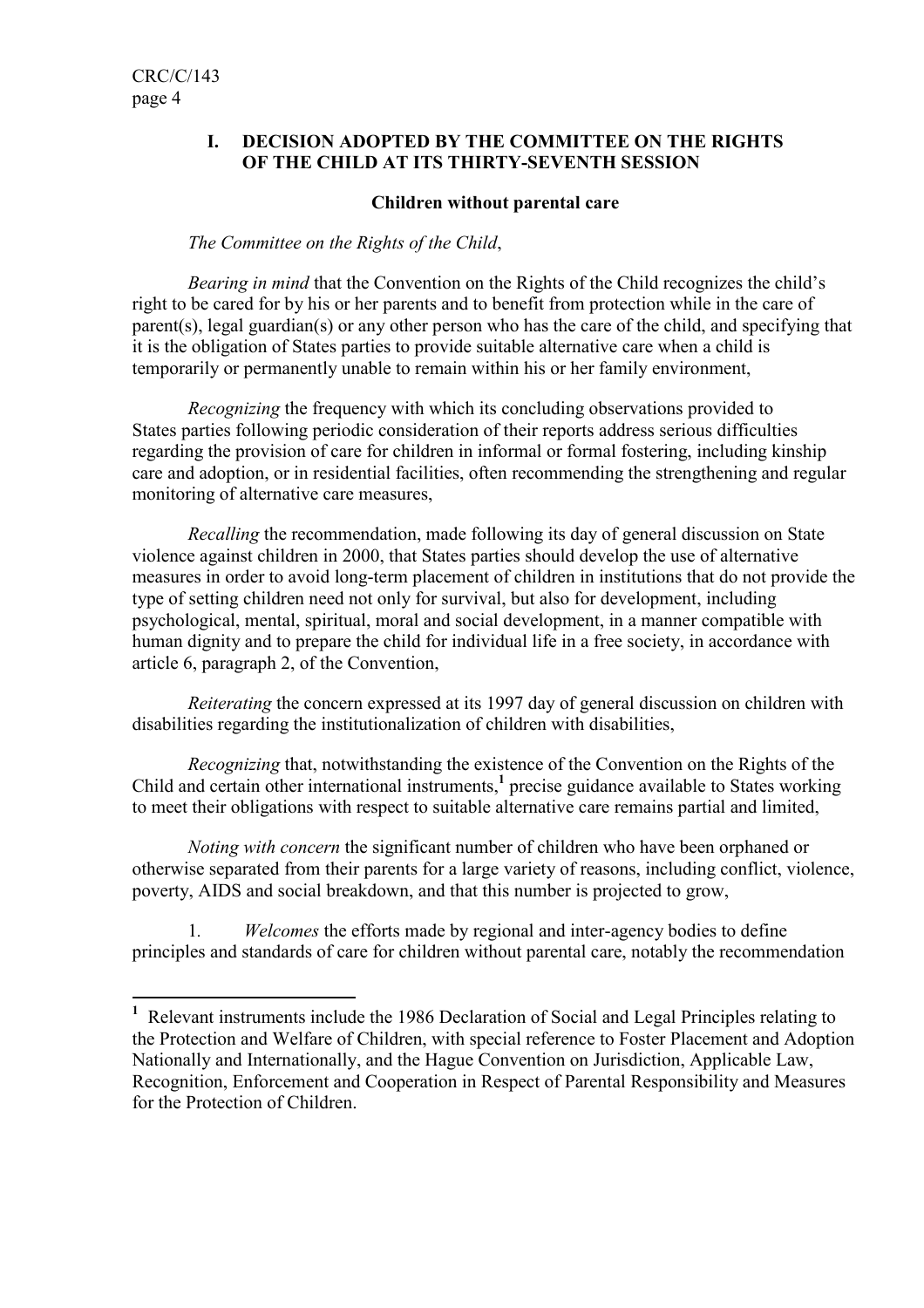#### CRC/C/143 page 5

of the Committee of Ministers of the Council of Europe to member States on children's rights in residential institutions, and the inter-agency guiding principles on unaccompanied and separated children;

2. Notes with great appreciation that an increasing number of States parties are reviewing their policies of institutionalization of children and have introduced various alternative care measures and programmes in order to offer improved protection of the rights of children without parental care, and encourages the other State parties to undertake similar reviews;

3. Recommends that the Commission on Human Rights:

 (a) Consider establishing at its sixty-first session in 2005 a working group to prepare draft United Nations guidelines for the protection and alternative care of children without parental care, for adoption by 2008;

 (b) Request the Office of the United Nations High Commissioner for Human Rights, the United Nations Children's Fund, the World Health Organization, other interested intergovernmental bodies and international non-governmental organizations to provide, in consultation with the Committee on the Rights of the Child, information and support to the working group in pursuance of this objective;

 (c) Request a report to be submitted on progress achieved in this regard for consideration at its sixty-second session in 2006.

# II. ORGANIZATIONAL AND OTHER MATTERS

# A. States parties to the Convention

1. As at 1 October 2004, the closing date of the thirty-seventh session of the Committee on the Rights of the Child, there were 192 States parties to the Convention on the Rights of the Child. The Convention was adopted by the General Assembly in resolution 44/25 of 20 November 1989 and opened for signature and ratification or accession in New York on 26 January 1990. It entered into force on 2 September 1990, in accordance with the provisions of its article 49. An updated list of States that have signed, ratified or acceded to the Convention is available on: www.ohchr.org.

2. As at the same date, the Optional Protocol to the Convention on the Rights of the Child on the involvement of children in armed conflict had been ratified or acceded to by 82 States parties and signed by 116 States. The Optional Protocol entered into force on 12 February 2002. Also at the same date, the Optional Protocol to the Convention on the Rights of the Child on the sale of children, child prostitution and child pornography had been ratified or acceded to by 83 States parties and signed by 109 States. It entered into force on 18 January 2002. The two Optional Protocols to the Convention were adopted by the General Assembly in resolution 54/263 of 25 May 2000 and opened for signature and ratification or accession in New York on 5 June 2000. An updated list of States that have signed, ratified or acceded to the Convention is available on: www.ohchr.org.

3. The texts of the declarations, reservations or objections made by States parties with respect to the Convention are reproduced in document CRC/C/2/Rev.8.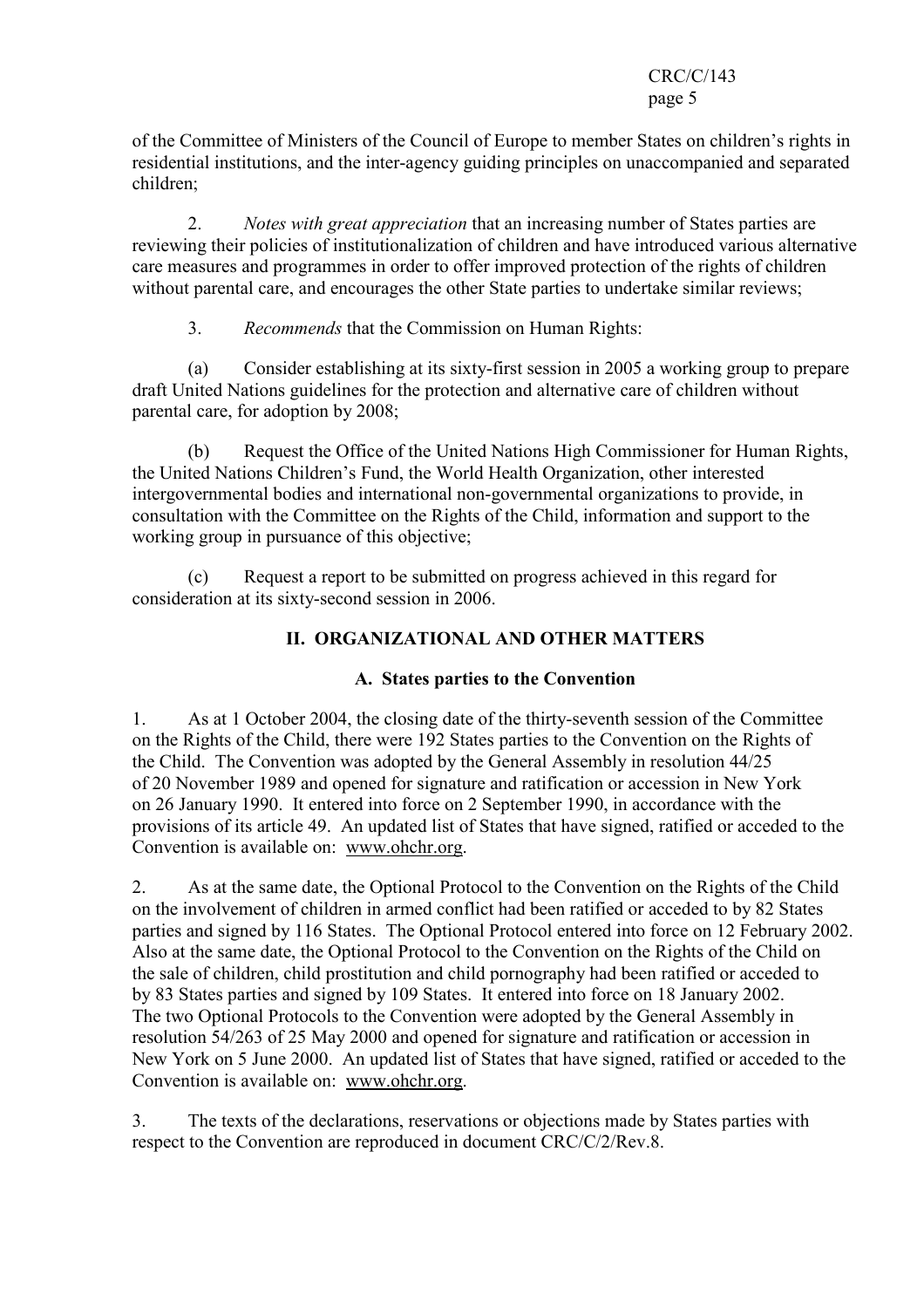# B. Opening and duration of the session

4. The Committee on the Rights of the Child held its thirty-seventh session at the United Nations Office at Geneva from 13 September to 1 October 2004. The Committee held 28 meetings (972nd-999th). An account of the Committee's deliberations at its thirty-seventh session is contained in the relevant summary records (CRC/C/SR.972-74; 977-978; 981-982; 987-994; and 999).

## C. Membership and attendance

5. All the members of the Committee attended the thirty-seventh session. A list of the members, together with an indication of the duration of their terms of office, is provided in annex I to the present report. Mr. Ibrahim Al-Sheddi (absent between 20 September and 1 October 2004), Mrs. Moushira Khattab (absent between 16 to 17 and 27 September 2004), Ms. Hattem Kotrane (absent between 14 and 17 September 2004), Ms. Joyce Aluoch (absent between 13 and 24 September), Ms. Sardenberg (absent from 24 September to 1 October) were not able to attend the session in its entirety.

6. At its 973rd meeting, held on 14 September 2004, the Committee approved the nomination of Ms. Alison Anderson (Jamaica), in accordance with article 43, paragraph 7, of the Convention. Ms. Anderson was nominated by the Government of Jamaica to replace Ms. Marjorie Taylor, who resigned on 5 July 2004.

7. The following United Nations bodies were represented at the session: Office of the United Nations High Commissioner for Human Rights (OHCHR), United Nations Children's Fund (UNICEF), Office of the United Nations High Commissioner for Refugees (UNHCR).

8. The following specialized agencies were also represented at the session: International Labour Organization (ILO), United Nations Educational, Scientific and Cultural Organization (UNESCO), World Health Organization (WHO).

9. Representatives of the following non-governmental organizations were also in attendance at the session:

#### General consultative status

International Council of Women, International Movement ATD Fourth World, Zonta International.

# Special consultative status

Arab Organization for Human Rights, Amnesty International, Coalition against Trafficking in Women, Defence for Children International, Friends World Committee for Consultation (Quakers), International Commission of Jurists, International Confederation of Free Trade Unions, International Confederation of Social Workers, International Federation of Women in Legal Careers, International Federation Terre des Hommes, International Service for Human Rights, International Social Service, World Federation of Methodist and Uniting Church Women, World Organization against Torture.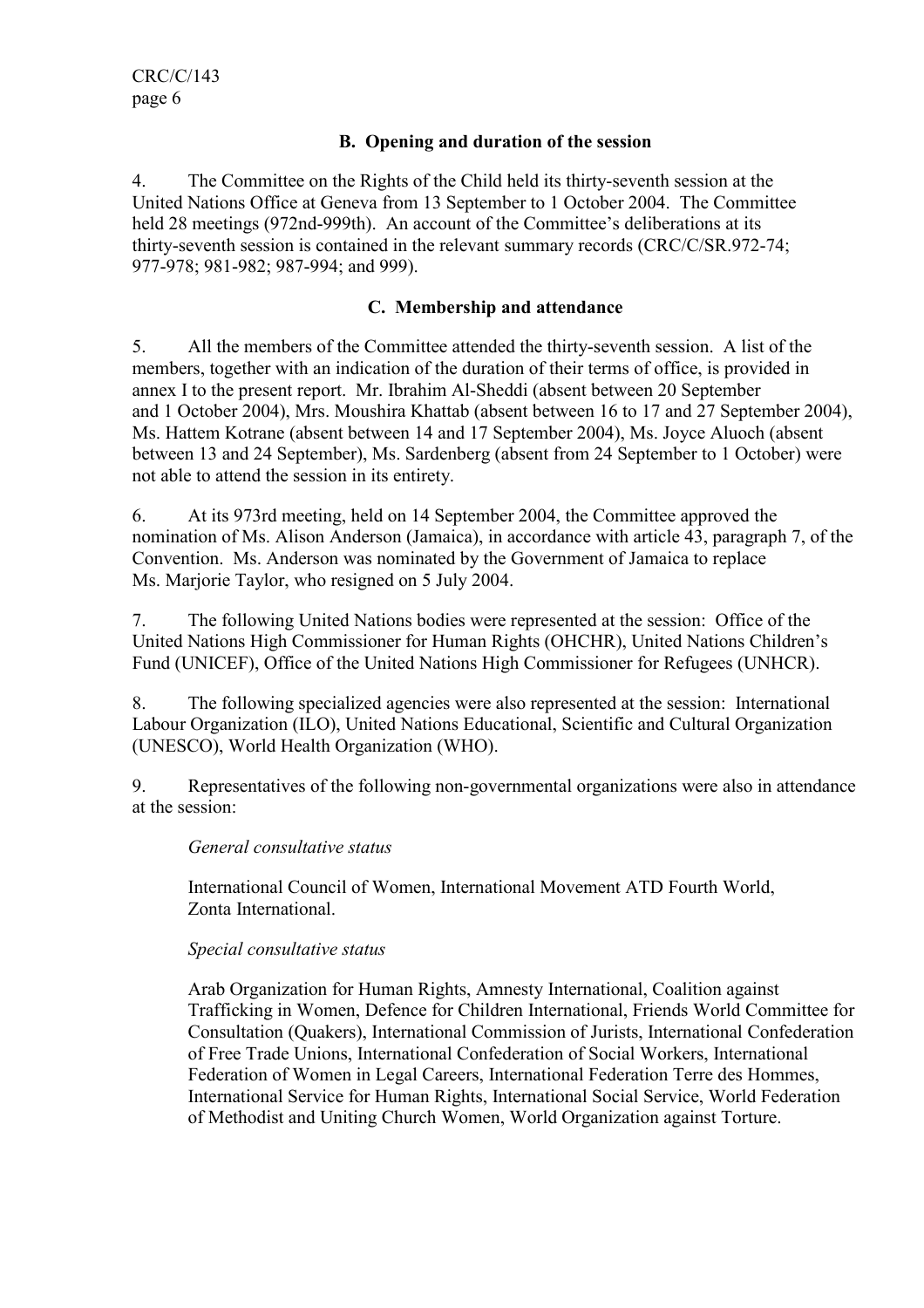# **Others**

NGO Group for the Convention on the Rights of the Child, International Baby Food Action Network.

# D. Agenda

10. Also at the 972nd meeting, the Committee adopted the following agenda on the basis of the provisional agenda (CRC/C/141):

- 1. Adoption of the agenda.
- 2. Organizational matters.
- 3. Submission of reports by States parties.
- 4. Consideration of reports of States parties.
- 5. Cooperation with other United Nations bodies, specialized agencies and other competent bodies.
- 6. Methods of work of the Committee.
- 7. General comments.
- 8. Day of general discussion.
- 9. Future meetings.
- 10. Other matters.

# E. Pre-sessional working group

11. In accordance with a decision of the Committee at its first session, a pre-sessional working group met in Geneva from 7 to 11 June 2004. All the members except Mr. Ibrahim Al-Sheedi, Ms. Saisuree Chutikul, Ms. Yanghee Lee and Ms. Marjorie Taylor participated in the working group. Representatives of OHCHR, ILO, UNICEF, UNESCO, UNHCR and WHO also participated. A representative of the NGO Group for the Convention on the Rights of the Child, as well as representatives from various national and international non-governmental organizations, also attended.

12. The purpose of the pre-sessional working group is to facilitate the Committee's work under articles 44 and 45 of the Convention, primarily by reviewing State party reports and identifying in advance the main questions that would need to be discussed with the representatives of the reporting States. It also provides an opportunity to consider questions relating to technical assistance and international cooperation.

13. Mr. Doek chaired the pre-sessional working group. The group held eight meetings, at which it examined lists of issues put before it by members of the Committee relating to the initial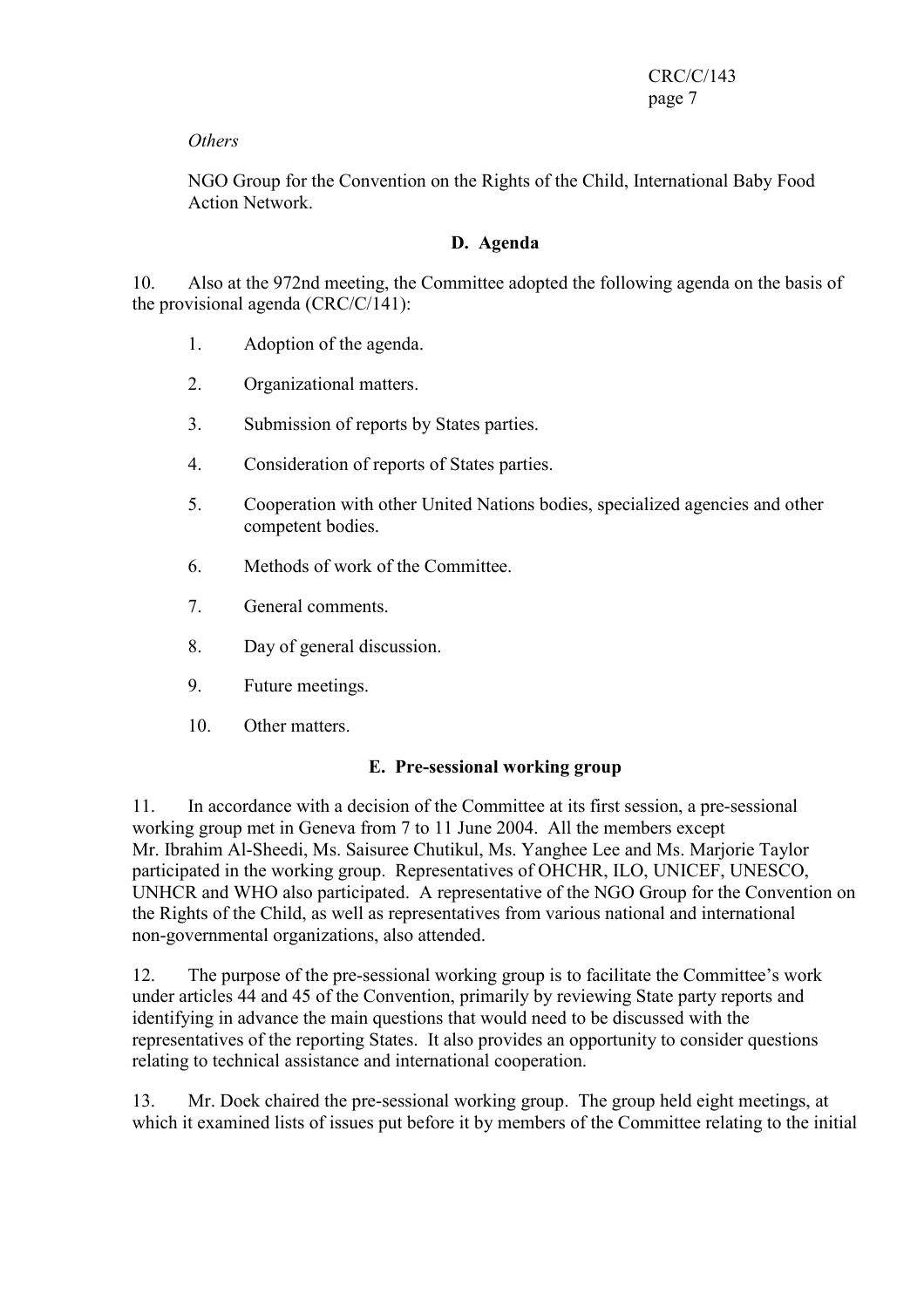CRC/C/143 page 8

reports of six countries (Angola, Antigua and Barbuda, Bahamas, Botswana, Brazil and Equatorial Guinea) and the second periodic reports of two countries (Kyrgyzstan, Islamic Republic of Iran and Croatia). The lists of issues were transmitted to the permanent missions of the States concerned with a note requesting written answers to the issues raised in the list, if possible, before 5 August 2004.

# F. Organization of work

14. The Committee considered the organization of its work at its 972nd meeting, held on 13 September 2004. The Committee had before it the draft programme of work for the thirty-seventh session, prepared by the Secretary-General in consultation with the Chairperson of the Committee, and the report of the Committee on its thirty-sixth session (CRC/C/140).

# G. Future regular meetings

15. The Committee noted that its thirty-eighth session would take place from 10 to 28 January 2005 and that the pre-sessional working group for the thirty-ninth session would meet from 31 January to 4 February 2005.

## III. REPORTS SUBMITTED BY STATES PARTIES UNDER ARTICLE 44 OF THE CONVENTION

#### A. Submission of reports

16. The Committee had before it the following documents:

 (a) Notes by the Secretary-General on initial reports by States parties due in 1992 (CRC/C/3), 1993 (CRC/C/8/Rev.3), 1994 (CRC/C/11/Rev.3), 1995 (CRC/C/28), 1996 (CRC/C/41), 1997 (CRC/C/51), 1998 (CRC/C/61) and 1999 (CRC/C/78); and on periodic reports of States parties due in 1997 (CRC/C/65), 1998 (CRC/C/70), 1999 (CRC/C/83), 2000 (CRC/C/93), 2001 (CRC/C/104) and 2002 (CRC/C/117);

 (b) Note by the Secretary-General on the States parties to the Convention and the status of submission of reports (CRC/C/142);

 (c) Note by the Secretary-General on the follow-up to the consideration of initial reports by States parties to the Convention (CRC/C/27/Rev.11);

 (d) Note by the Secretary-General on areas in which the need for technical advice and advisory services has been identified in the light of the observations adopted by the Committee (CRC/C/40/Rev.20);

 (e) Methods of work of the Committee: Compilation of the conclusions and recommendations adopted by the Committee on the Rights of the Child (CRC/C/19/Rev.11).

17. The Committee was informed that, in addition to the nine reports that were scheduled for consideration by the Committee at its current session and those which had been received prior to the Committee's thirty-sixth session (see CRC/C/140, para. 16), the Secretary-General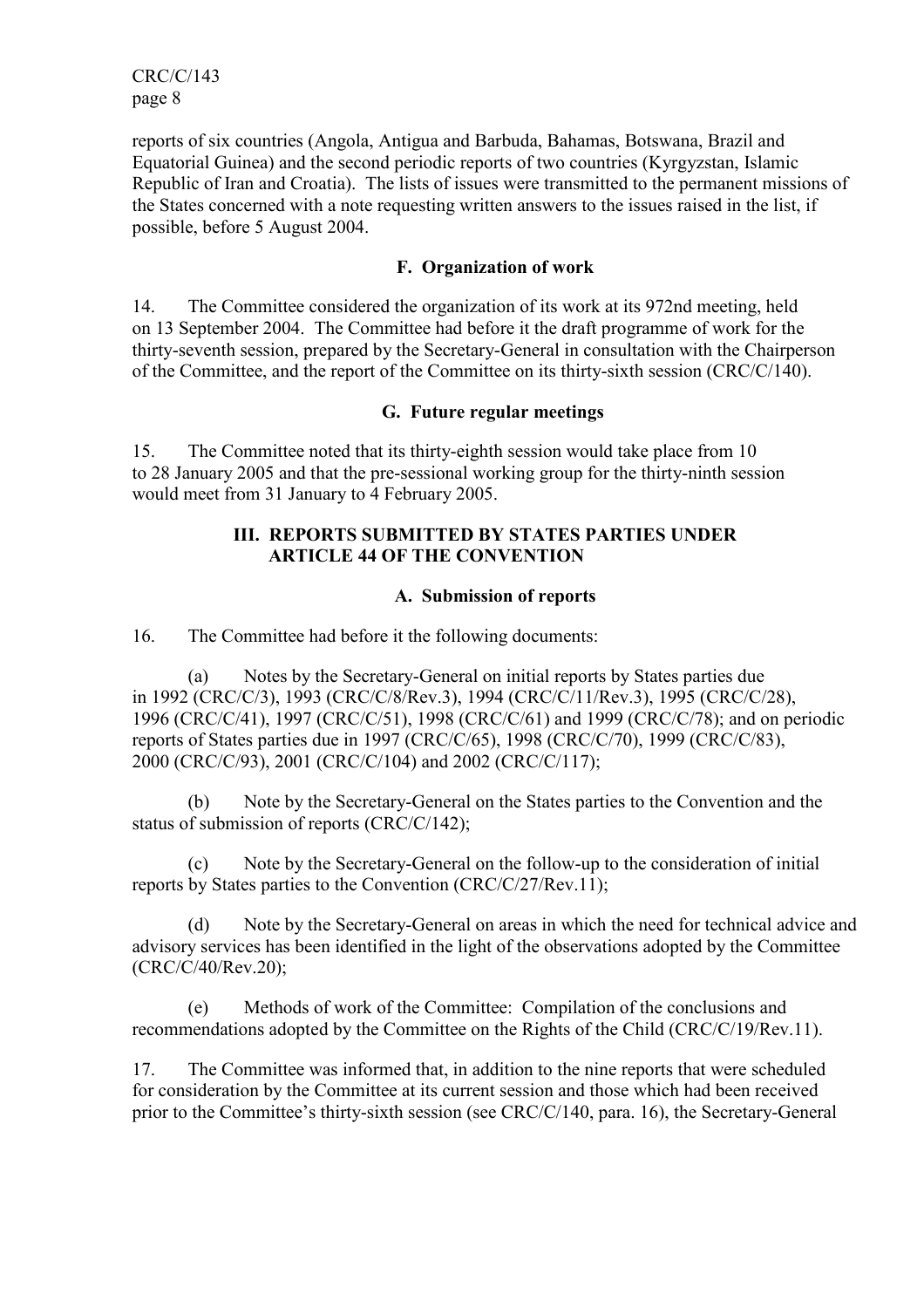#### CRC/C/143 page 9

had received the initial report of Saint Lucia (CRC/C/28/Add.23), the second periodic reports of Thailand (CRC/C/83/Add.15) and Latvia (CRC/C/83/Add.16), and the third periodic report of Colombia (CRC/C/129/Add.6).

18. As at 1 October 2004, the Committee had received 182 initial, 88 second periodic and 12 third periodic reports. A total of 222 reports (172 initial and 50 second periodic) have been considered by the Committee.

19. The Committee was informed that the following initial reports had been received under the Optional Protocol on the involvement of children in armed conflict since the end of its thirty-sixth session: Finland (CRC/C/OPAC/FIN/1), Austria (CRC/C/OPAC/AUS/1), Italy (CRC/C/OPAC/ITA/1), Andorra (CRC/C/OPAC/AND/1), Switzerland (CRC/C/OPAC/CHE/1), Denmark (CRC/C/OPAC/DEN/1) and Iceland (CRC/C/OPAC/ISL/1).

20. It was also informed that the following initial reports had been received under the Optional Protocol on the sale of children, child prostitution and child pornography: Morocco (CRC/C/OPSA/MOR/1), Italy (CRC/C/OPSA/ITA/1), Kazakhstan (CRC/C/OPSA/KAZ/1), Andorra (CRC/C/OPSA/AND/1) and Iceland (CRC/C/OPSA/ISL/1).

21. At its thirty-seventh session, the Committee examined initial and second periodic reports submitted by seven States parties under article 44 of the Convention. It devoted 14 of its 28 meetings to the consideration of reports (see CRC/C/SR.972). The following nine reports, listed in the order in which they were received by the Secretary-General, were scheduled to be examined by the Committee at its thirty-seventh session: Brazil (CRC/C/3/Add.65), Botswana (CRC/C/51/Add.9), Islamic Republic of Iran (CRC/C/104/Add.3), Croatia (CRC/C/70/Add.23), Bahamas (CRC/C/8/Add.50), Kyrgyzstan (CRC/C/104/Add.4), Equatorial Guinea (CRC/C/11/Add.26), Angola (CRC/C/3/Add.66) and Antigua and Barbuda (CRC/C/28/Add.22).

22. In accordance with rule 68 of the provisional rules of procedure of the Committee, representatives of all the reporting States were invited to attend the meetings of the Committee at which their reports were examined.

23. By letter dated 22 July 2004, the Permanent Mission of the Islamic Republic of Iran to the United Nations Office at Geneva requested the postponement of the consideration of its second periodic report by the Committee, scheduled for 15 September 2004. This request was granted by the Committee.

24. By note verbale dated 9 September 2004, the Permanent Mission of the Bahamas to the United Nations requested the postponement of the consideration of its initial periodic report by the Committee, scheduled for 21 September 2004. This request was granted by the Committee.

25. The following sections, arranged on a country-by-country basis according to the sequence followed by the Committee in its consideration of the reports, contain concluding observations reflecting the main points of discussion and indicating, where necessary, issues that require specific follow-up. More detailed information is contained in the report submitted by the States parties and in the summary records of the relevant meetings of the Committee.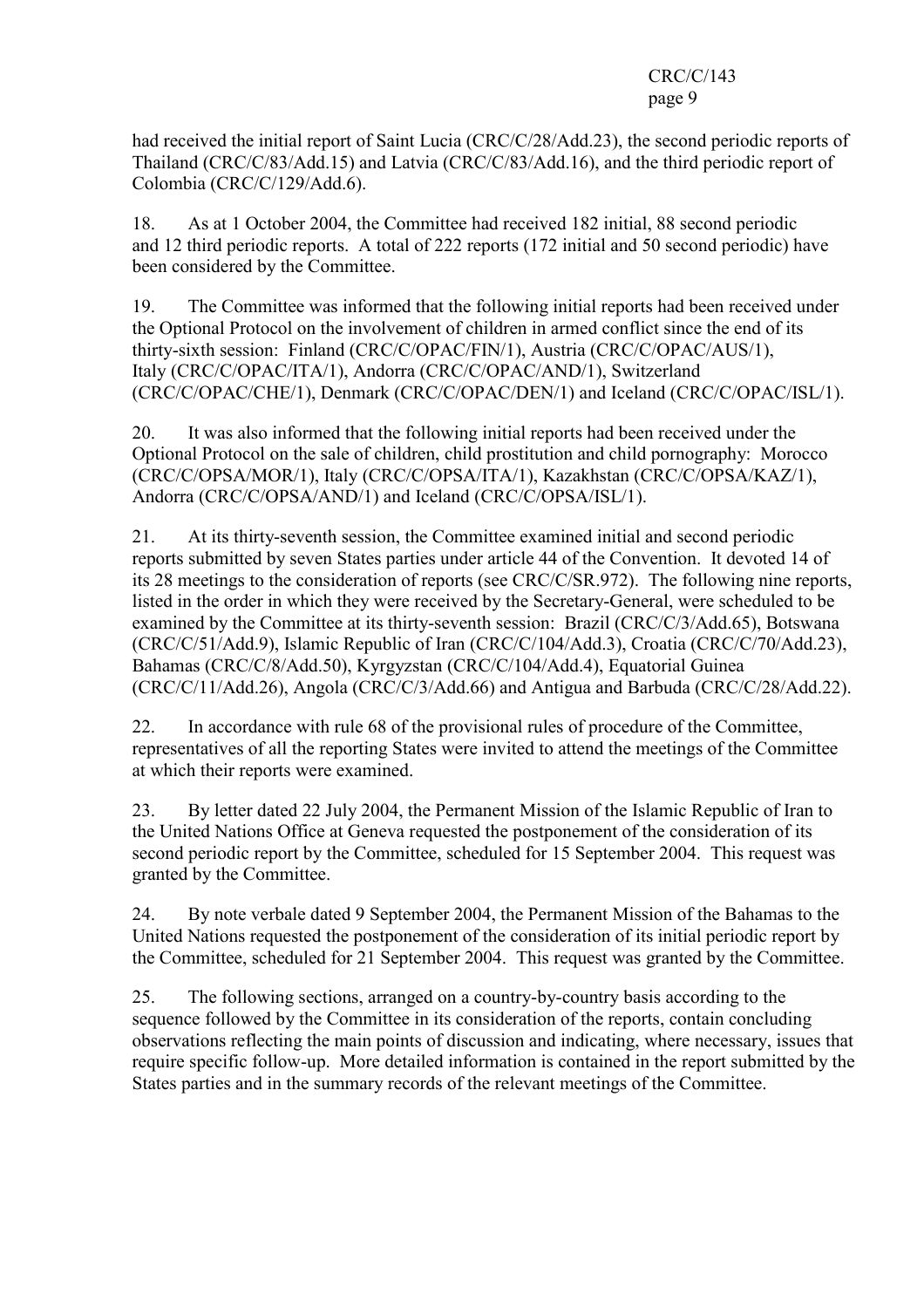# B. Consideration of reports

# Concluding observations: Brazil

26. The Committee considered the initial report of Brazil (CRC/C/3/Add.65), at its 973rd and 974th meetings (see CRC/C/SR.973 and CRC/C/SR.974), held on 14 September 2004, and adopted at the 999th meeting (CRC/C/SR.999), held on 1 October 2004, the following concluding observations.

# A. Introduction

27. The Committee welcomes the initial report submitted by the State party, which was prepared in accordance with its guidelines. However, it deeply regrets that the report was received more than 10 years after the date it should have been submitted. The Committee welcomes the written replies to its list of issues (CRC/C/Q/BRA/1), which gives updated information on the situation of children in the State party.

28. The Committee notes with appreciation the high-level delegation sent by the State party and expresses its satisfaction for the State party's self-critical approach in identifying a number of areas of concern. It further notes the frank dialogue and the positive reactions to the suggestions and recommendations made during the dialogue.

# B. Positive aspects

29. The Committee welcomes the adoption of the 1988 Constitution of Brazil, which includes human rights principles and gives absolute priority to children's rights in article 227. This inclusion represents a significant advance in the recognition of children as persons with rights.

30. The Committee notes the adoption of the Statute of the Child and Adolescent (ECA), Law No. 8069 of 1990, which includes the rights provided for in the Convention on the Rights of the Child and therefore considers the principle of indivisibility and interdependence of human rights.

31. The Committee notes with appreciation the enactment of Law 9299 of 7 August 1996, which transfers from military to civil jurisdiction the right to hear cases of felonious homicide committed by members of the military police.

32. The Committee takes note of the adoption of Law 9455 of 7 April 1997, which defines and punishes the crime of torture as a non-bailable crime whose perpetrator is not entitled to mercy or amnesty and whose principals, accessories, as well as those who, being in a position to prevent the crime, abstain from doing so shall be held liable pursuant to article 5, XLIII, of the 1988 Constitution.

33. The Committee welcomes the establishment of the National Council on the Rights of Children and Adolescents (CONANDA) and of a system of Councils of Rights at federal, State and municipal levels and Guardianship Councils with the aim to promote and protect the rights of children and adolescents.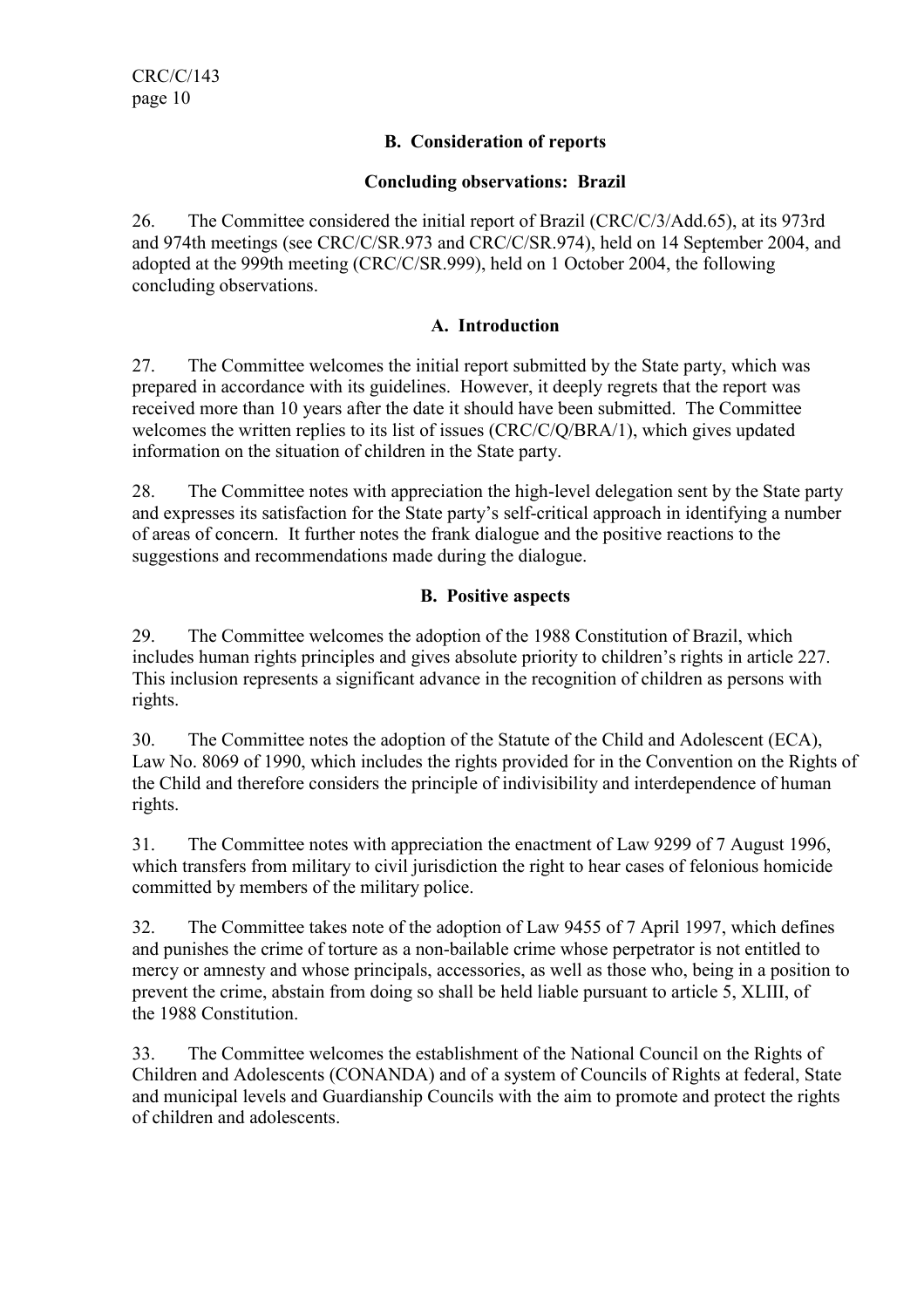# CRC/C/143 page 11

34. The Committee notes with appreciation the ratification in 2004 of the two Optional Protocols to the Convention on the Rights of the Child on the involvement of children in armed conflict and on the sale of children, child prostitution and child pornography.

35. The Committee welcomes the ratification of the Hague Convention No. 33 on the Protection of Children and Cooperation in Respect of Intercountry Adoption.

36. The Committee welcomes the ratification of International Labour Organization Conventions No. 138 concerning the minimum age for admission to employment and 182 concerning the prohibition and immediate action for the elimination of the worst forms of child labour.

# C. Factors and difficulties impeding the implementation of the Convention

37. The Committee notes with extreme concern the dramatic inequalities based on race, social class, gender and geographic location which significantly hamper progress towards the full realization of the children's rights enshrined in the Convention.

# D. Principal areas of concern and recommendations

# 1. General measures of implementation

# Legislation

38. The Committee welcomes the legislative measures undertaken by the State party with a view to strengthening the promotion and protection of children's rights. The Committee also notes that the application of a considerable part of the Convention falls within the competence of the federal States and municipalities, and is concerned that this may lead, in some instances, to situations where the minimum standards of the Convention are not applied to all children due to legal, policy and financial differences at the State and municipal levels.

39. The Committee recommends that the State party ensure the full implementation of relevant legislation, in particular the Statute of the Child and Adolescent. The Committee also urges the federal Government to ensure that federal States and municipalities are aware of their obligations under the Convention and that the rights in the Convention have to be implemented in all States and municipalities through legislation and policies and other appropriate measures.

# Coordination

40. The Committee notes the multitude of actors involved in the implementation of the Convention but is concerned at the lack of coordination between them, at municipal, State and national levels despite the existence of the National Council on the Rights of Children and Adolescents.

41. The Committee recommends that the State party develop an adequate system of coordination at all levels in order to ensure full implementation of domestic law and the Convention, in accordance with recommendations made by the Committee on Economic,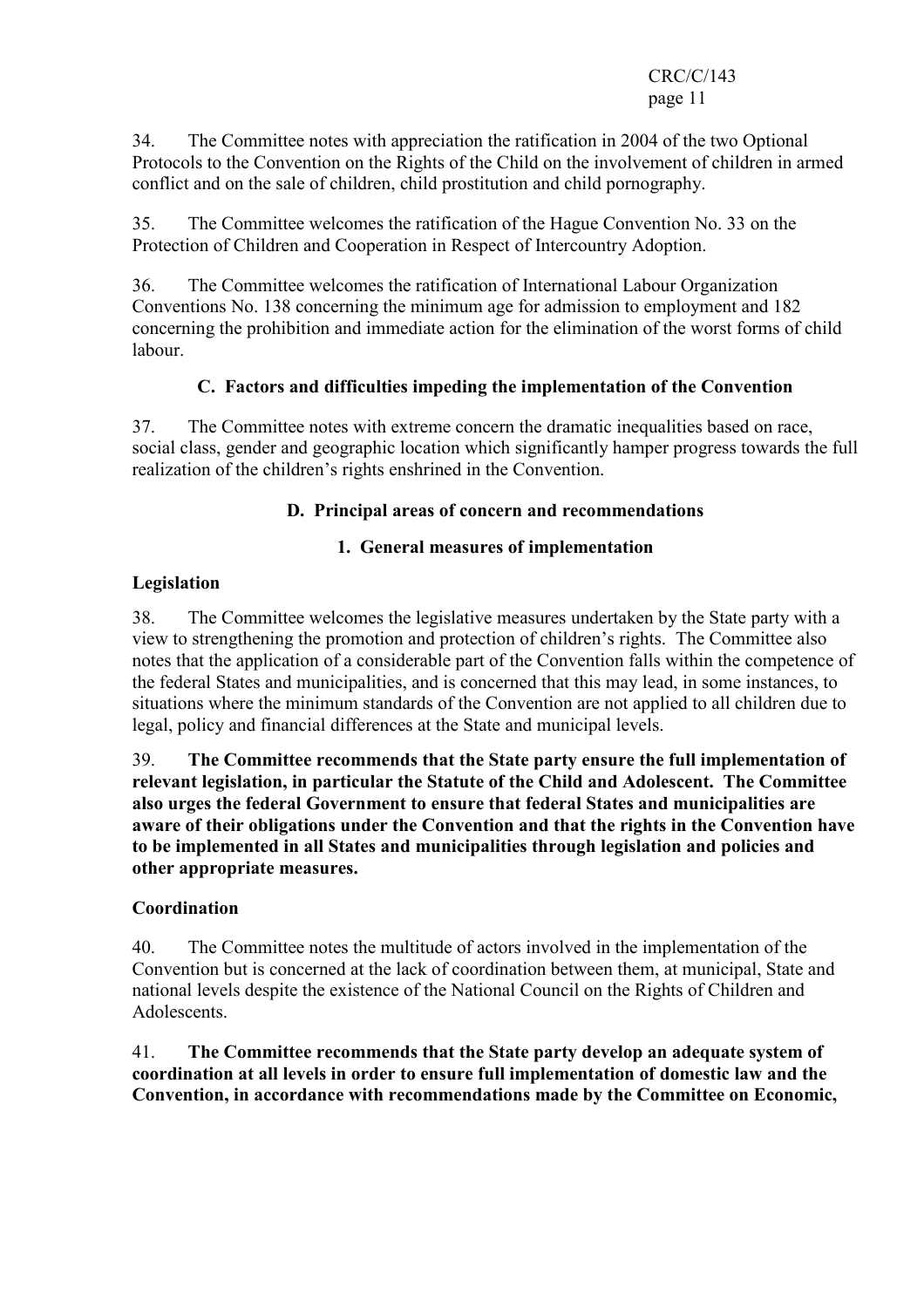CRC/C/143 page 12

## Social and Cultural Rights (E/C.12/1/Add.87), and by some of the United Nations Special Rapporteurs. The Committee recommends that the State party refer to its general comment No. 5.

# National Plan of Action

42. The Committee notes that a National Plan of Action "Presidente Amigo da Crianca e do Adolescente Plan" for the year 2004-2007 has been prepared, incorporating the objectives and the goals of the outcome document entitled "A World Fit for Children" following the 2002 General Assembly special session on children. It is also encouraged by the establishment of an Inter-Ministerial Commission, coordinated by the Special Secretariat for Human Rights for the implementation of this plan.

43. The Committee encourages the State party to ensure that the new Plan of Action covers all areas of the rights of the child and ensure that sufficient human and financial resources are timely provided for its effective implementation at all levels. The Committee also recommends that the State party ensure a wide participation for the implementation of such plan.

# Independent monitoring

44. The Committee is concerned at the absence of an independent mechanism in compliance with the Paris Principles, with a mandate regularly to monitor and evaluate progress in the implementation of the Convention and which is empowered to receive and address individual complaints, including from children.

45. In the light of its general comment No. 2 on national human rights institutions, the Committee encourages the State party to establish an independent and effective mechanism in accordance with the Paris Principles (General Assembly resolution 48/134, annex). This institution should be provided with adequate human and financial resources and should be easily accessible to children, dealing with complaints from children in a child sensitive and expeditious manner and provide remedies for violations of their rights under the Convention. The Committee recommends that the State party seek technical advice from the Office of the United Nations High Commissioner for Human Rights and the United Nations Children's Fund (UNICEF).

# Allocation of resources

46. The Committee, while welcoming the increase of the federal social expenditure during the period covered by the report, including the creation of funds related to children, it remains concerned at the lack of information on budget allocations at State and municipal levels. Furthermore, the Committee is concerned that budgetary allocations were distributed without duly taking into account the regional disparities and the need of the most vulnerable groups.

47. The Committee recommends that the State party pay particular attention to the full implementation of article 4 of the Convention by prioritizing and, given recent positive economic developments, by increasing budgetary allocations to ensure at all levels the implementation of the rights of children, in particular those belonging to marginalized and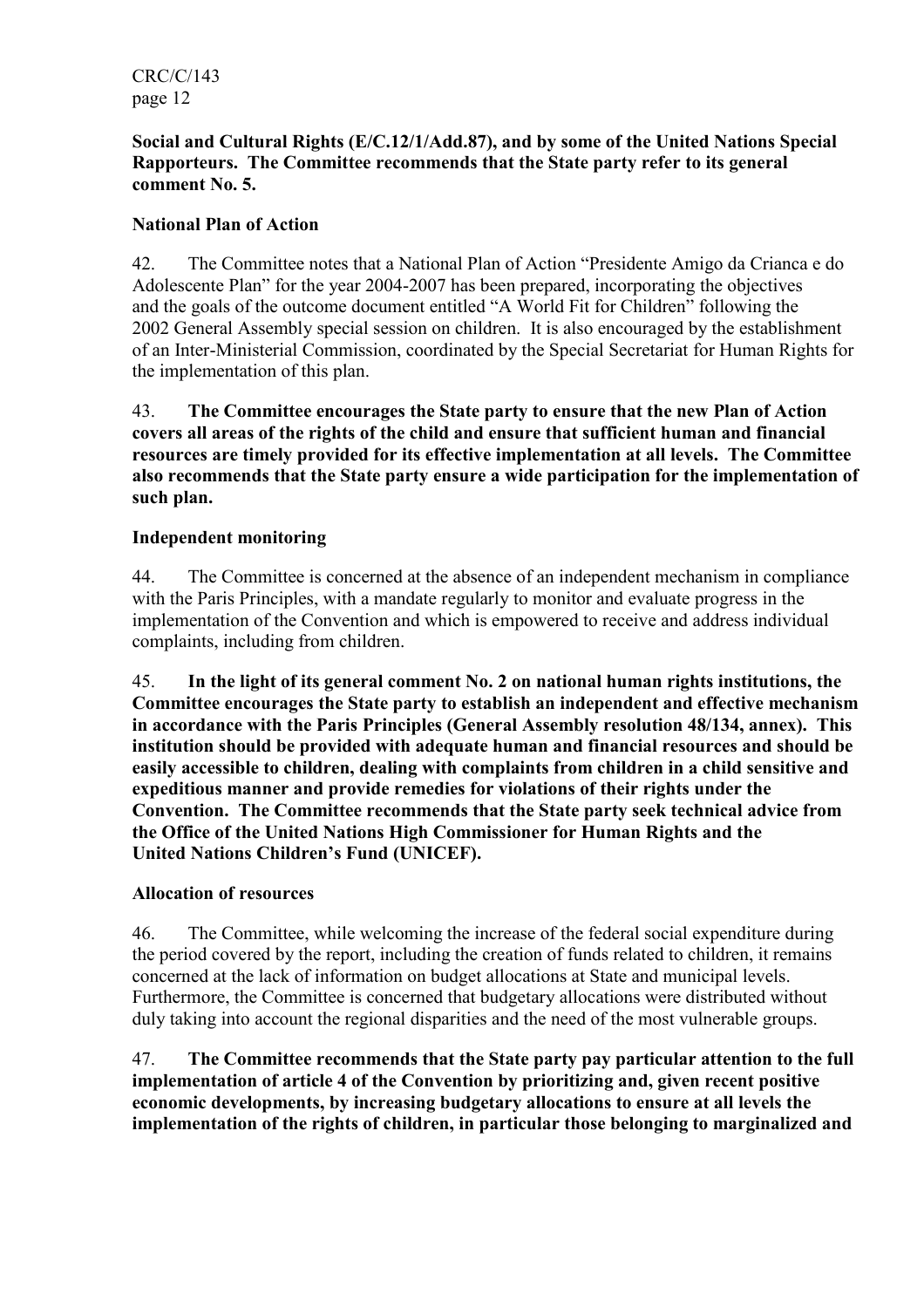#### economically disadvantaged groups, including children of African descent and indigenous children "to the maximum extent of … available resources and, where needed, within the framework of international cooperation".

# Data collection

48. The Committee takes note of the extensive statistical data provided in the report and in the written replies to the list of issues. Nevertheless, it regrets the lack of a disaggregated national data collection system on all areas covered by the Convention, which limits the State party's capacity to adopt adequate policies and programmes, in particular with regard to prevention and combating violence against children.

49. The Committee recommends that the State party strengthen and centralize its mechanism to integrate and analyse systematically disaggregated data on all children under 18 for all areas covered by the Convention, with special emphasis on the most vulnerable groups (i.e., indigenous children, children of African descent, children with disabilities, abused and neglected children, children living in extreme poverty and children in conflict with the law). The Committee urges that the State party use these indicators and data effectively in the formulation of legislation, policies and programmes for effective implementation of the Convention. In this regard, the Committee recommends that the State party seek technical assistance from, inter alia, UNICEF and other appropriate regional mechanisms, including the Inter-American Children's Institute.

# Training/dissemination of the Convention

50. While appreciating the efforts made by the State party to raise awareness of the Statute of the Child and Adolescent, the Committee is of the opinion that these measures need to be strengthened, especially in terms of the dissemination of the Convention. The Committee is also concerned at the lack of a systematic plan to continue training and raising awareness among professional groups working for and with children.

# 51. In the light of article 42 of the Convention, the Committee encourages the State party to:

 (a) Continue to strengthen its programme for the dissemination of the information on the Convention and its implementation among children and parents, civil society and all sectors and levels of Government;

 (b) Provide adequate and systematic training and/or sensitization on children's rights for all persons working with and for children, such as parliamentarians, judges, lawyers, law enforcement and health personnel, teachers, school administrators, social workers and especially children themselves;

 (c) Implement the recommendations made by the Special Rapporteur on extrajudicial, summary or arbitrary executions, the Special Rapporteur on the question of torture, the Special Rapporteur on the sale of children, child prostitution and child pornography, related to provisions of training.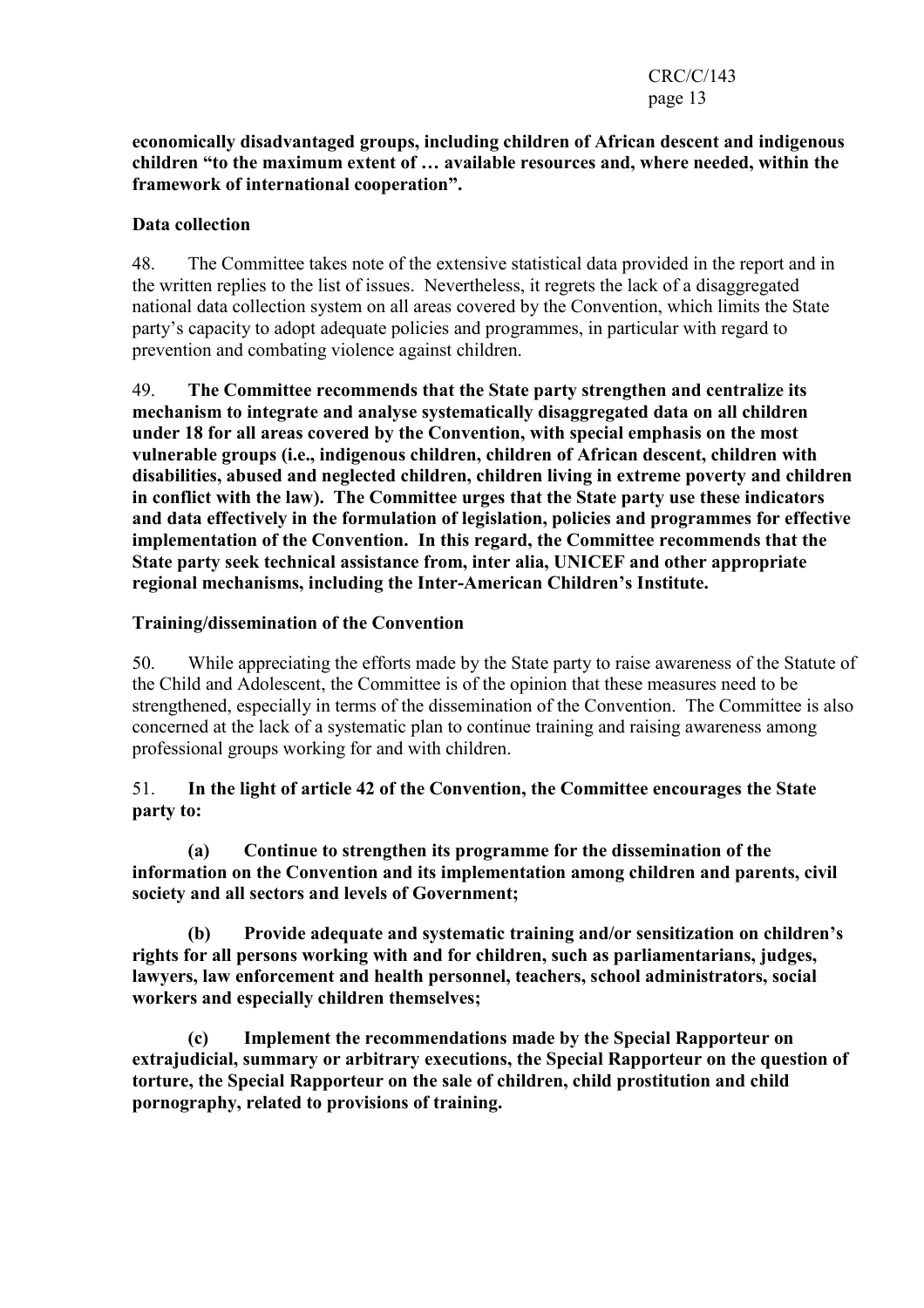# Cooperation with NGOs

52. The Committee notes with appreciation the cooperation between the State party and NGOs in the implementation of projects related to children's rights. However, the Committee is of the opinion that such cooperation needs to be further improved.

53. The Committee encourages the State party to strengthen its cooperation with NGOs and other sectors of civil society working with and for children and, in particular, to consider involving them more systematically throughout all stages of the implementation of the Convention.

# 2. General principles

#### Non-discrimination

54. The Committee welcomes the fact that the Constitution of 1988 criminalizes acts of racism by not giving the right to bail or prescription and by subjecting them to imprisonment. The Committee notes the recent measures adopted by the federal Government, including the cultural diversity programme and Civil Code Law 10.406/02, which regulates the citizenship of the Brazilian Indian, since it abolishes the previous status of being a relatively "incapable" citizen. However, the Committee is concerned that discrimination is still present against some ethnic groups, such as Brazilians of African descent, in some cultural and social practices and by the persistent level of unequal social development in regions, specifically in the North and Northeast regions, which in many instances amount to discrimination.

55. The Committee urges the State party to take adequate measures to ensure the implementation of existing laws and policies guaranteeing the principle of non-discrimination and full compliance with article 2 of the Convention, and to adopt a comprehensive strategy to eliminate discrimination on any grounds and against all vulnerable groups, including all necessary special measures to address the rather persistent inequalities that exist against some ethnic groups such as Brazilian of African descent in the State party. The Committee further recommends that the State party continue to carry out comprehensive public education campaigns and undertake all necessary proactive measures to prevent and combat negative societal attitudes and practices.

56. The Committee requests that specific information be included, in the next periodic report, on the measures and programmes relevant to the Convention on the Rights of the Child undertaken by the State party to follow up on the Declaration and Programme of Action adopted at the World Conference Against Racism, Racial Discrimination, Xenophobia and Related Intolerance, held in 2001 and taking account of general comment No. 1 on article 29, paragraph 1, of the Convention (aims of education).

# Best interests of the child

57. The Committee welcomes the fact that the principle of the best interests of the child is integrated into the Constitution of 1988 and the Statute of the Child and Adolescent (ECA). However, the Committee remains concerned that this principle is not yet systematically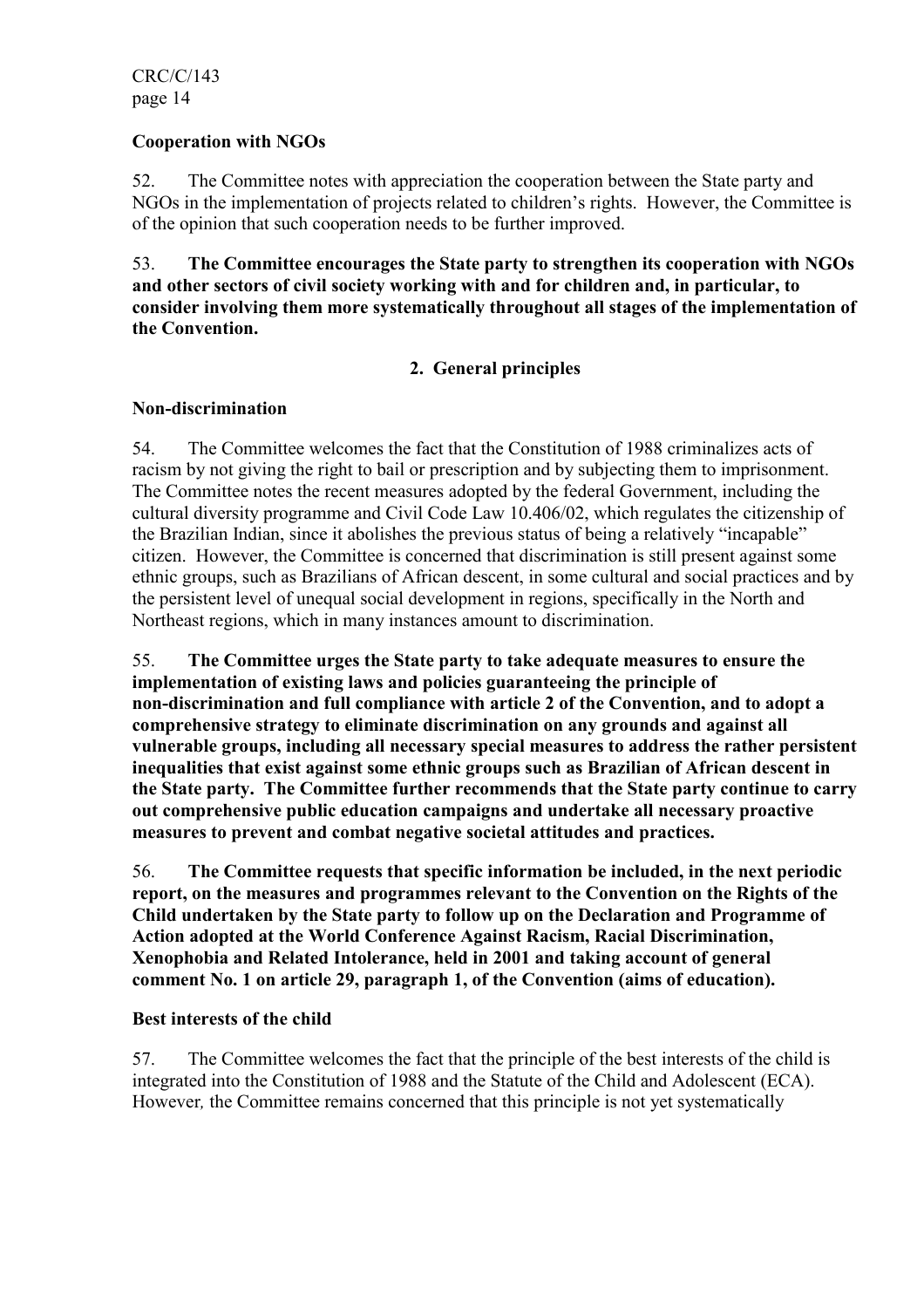#### CRC/C/143 page 15

integrated into the implementation of policies and programmes affecting children. Furthermore, the Committee is concerned that there is insufficient research and training for professionals in this respect.

58. The Committee recommends that the principle of "best interests of the child", established in article 3 of the Convention, be duly reflected in all legislative acts, policies and programmes as well as in judicial and administrative decisions affecting children. The Committee also recommends that training for professionals as well as awareness-raising among the public at large on the implementation of this principle should be reinforced.

#### The right to life, survival and development

59. While the Committee notes that the right to life, survival and development is integrated into domestic legislation, it remains extremely concerned at the number of children murdered, as reported by the Special Rapporteur on extrajudicial, summary or arbitrary executions in Brazil in her 2004 report, which stated that the perpetrators of those crimes are mainly military policemen or former policemen (E/CN.4/2004/7/Add.3).

60. The Committee urges the State party to take, as a matter of the highest priority, all necessary measures to prevent the killing of children, to fully investigate each of those serious violations of children's rights, to bring the perpetrators to justice and to provide the family of the victims with adequate support and compensation.

#### Respect for the views of the child

61. The Committee welcomes the efforts made by the State party to promote respect for the views of the child. However, the Committee remains concerned that traditional attitudes towards children in society limit the effective respect for their views, within the family, schools, other institutions and society at large.

62. The Committee recommends that the State party ensure that children's views are given due consideration, in accordance with article 12 of the Convention, in the family, at schools, in the courts, and in all relevant administrative and other informal processes concerning them. This should be undertaken through, inter alia, the adoption of appropriate legislation and policies, the training of professional, awareness-raising of the public at large and the establishment of specific creative and informal activities in and outside schools. The Committee recommends that the State party seek technical cooperation from UNICEF.

# 3. Civil rights and freedoms

#### Birth registration

63. The Committee welcomes the information provided by the State party, particularly that the federal Constitution ensures the civil registration of birth and death certificates for the poor free of charge. The Committee also notes that, pursuant to the December 1987 law No. 9,534, the civil registration of birth is free of charge. However, the Committee is concerned that, as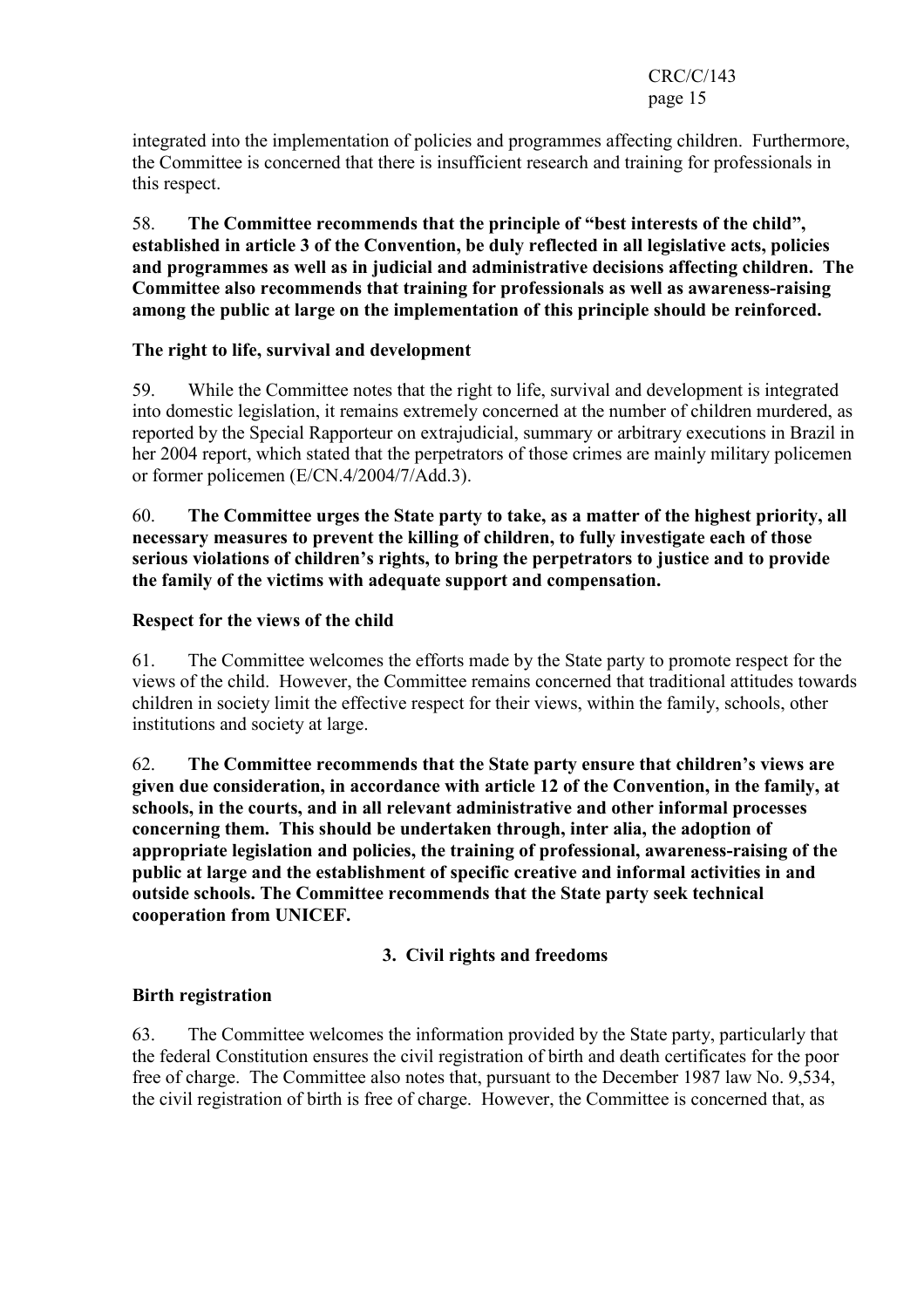noted by the State party, although recognized as a universal right, many children remain unregistered, particularly on the periphery of large cities, in rural and remote areas and in the lands of the indigenous population. This impedes the full exercise of children's rights.

# 64. The Committee recommends that the State party improve its system of birth registration, so as to cover its territory fully, taking into account regional disparities, and that it adopt measures that facilitate birth registration, particularly aimed at the poorest and most marginalized children.

# Torture and other cruel, inhuman or degrading treatment or punishment

65. The Committee notes that the 1997 Law on Torture, the Penal Code and the Statute of the Child and Adolescent (ECA) strongly prohibit torture and ill-treatment. Nevertheless, the Committee is deeply concerned by the gap existing between the law and its implementation, as a significant number of cases of torture, inhuman and degrading treatment have been reported over the last years, including by the Special Rapporteur on the question of torture (E/CN.4/2001/66/Add.2).

66. The Committee urges the State party to implement fully its legislation and to take into account the recommendations of the Special Rapporteur on extrajudicial, summary or arbitrary executions and the Special Rapporteur on the question of torture, in particular with regard to effective measures to combat impunity. The Committee urges the State party to include in its next periodic report information, about the number of cases of torture, inhuman and/or degrading treatment of children reported to the authorities or relevant agencies, the number of perpetrators of such acts who have been sentenced by the courts and the nature of these sentences.

# Corporal punishment

67. The Committee expresses its concern that corporal punishment is widely practised in the State party and that no explicit legislation exists in the State party to prohibit it. Corporal punishment is used as a disciplinary measure in penal institutions, "reasonable" punishment is carried out in schools and "moderate punishment" is lawful in the family.

# 68. The Committee recommends that the State party explicitly prohibit corporal punishment in the family, school and penal institutions, and to undertake education campaigns that educate parents on alternative forms of discipline.

# 4. Family environment and alternative care

# Children deprived of their family environment

69. The Committee is concerned at the large number of children living in institutions and their precarious living conditions. The Committee is also concerned that very often residential care programmes are not governed by any specific regulation; this may undermine protection of children's rights and these programmes are not well monitored.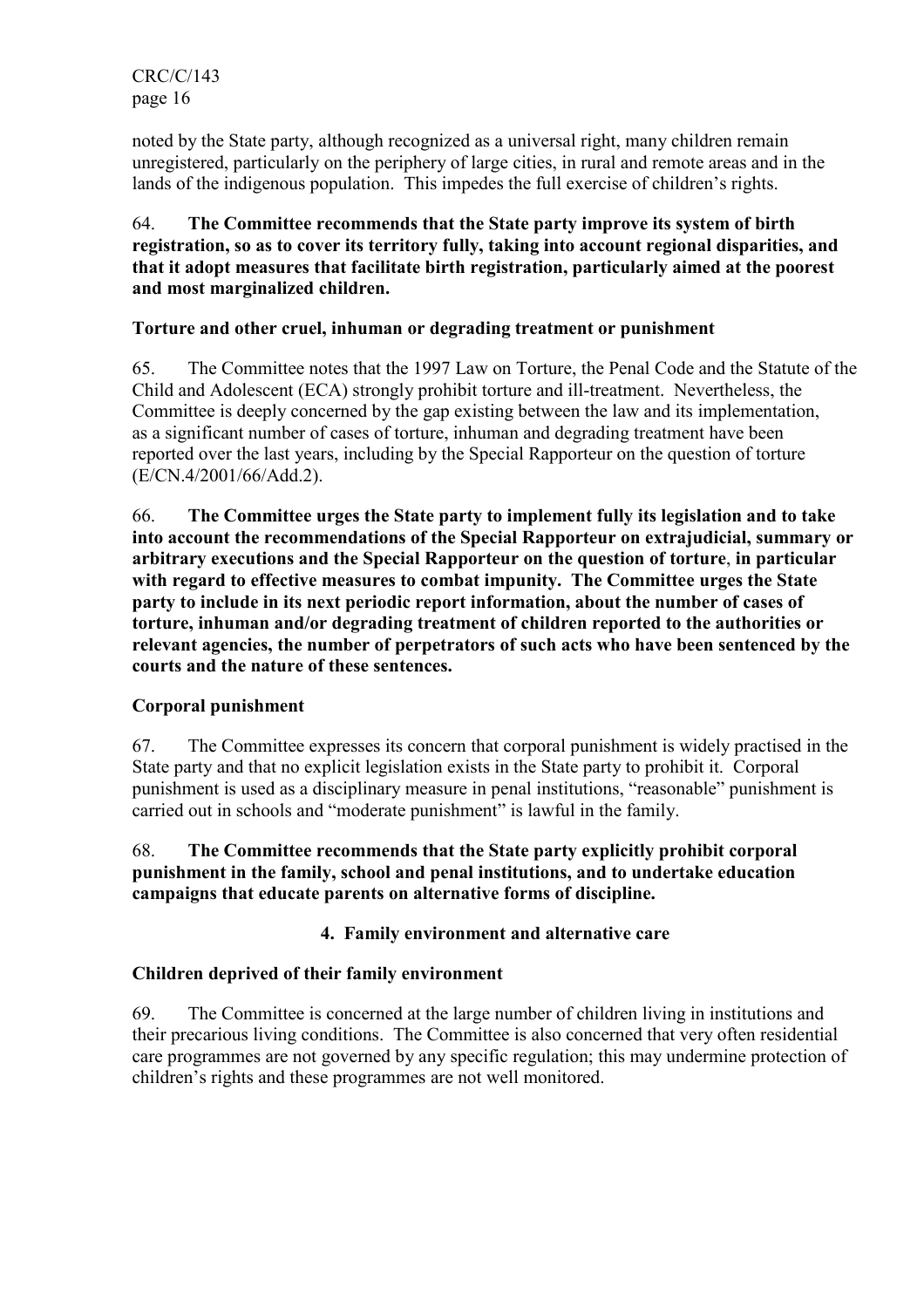70. The Committee recommends that the State party:

 (a) Undertake a comprehensive study to assess the situation of children placed in institutions, including their living conditions and services provided;

 (b) Develop programmes and policies to prevent the placement of children in institutions, inter alia, by providing support and guidance to the most vulnerable families, taking into account existing social programmes, by running awareness-raising campaigns, and when needed, by developing alternative care measures, such as foster care;

 (c) Continue pursuing all necessary measures to allow children placed in institutions to return to their families whenever possible and consider the placement of children in institutions as a measure of last resort;

 (d) Set clear standards for existing institutions and ensure periodic review of the placement of children, in the light of article 25 of the Convention.

#### Adoption

71. The Committee welcomes the ratification by the State party of the Hague Convention on Protection of Children and Cooperation in Respect of Intercountry Adoption of 1993. However, it regrets the lack of statistical data on domestic and intercountry adoption and it expresses its concern that the State party does not provide sufficient safeguards against trafficking and sale of children for the purpose of, inter alia, adoption.

72. The Committee recommends that the State party:

 (a) Strengthen monitoring and supervising effectively the system of adoption of children in the light of article 21 and other relevant provisions of the Convention and to make sure that intercountry adoption is a measure of last resort;

 (b) Take necessary measures for an effective implementation of the Hague Convention, including by providing the central authority with adequate human and financial resources;

 (c) Collect in a systematic and on-going manner statistical data and relevant information on both domestic and intercountry adoption; and

 (d) Implement the recommendations of the Special Rapporteur on the sale of children, child prostitution and child pornography (E/CN.4/2004/9/Add.2).

#### Abuse and neglect

73. The Committee is deeply concerned at the high number of children victims of violence, abuse and neglect, including sexual abuse, in schools, in institutions, in public places and in the family.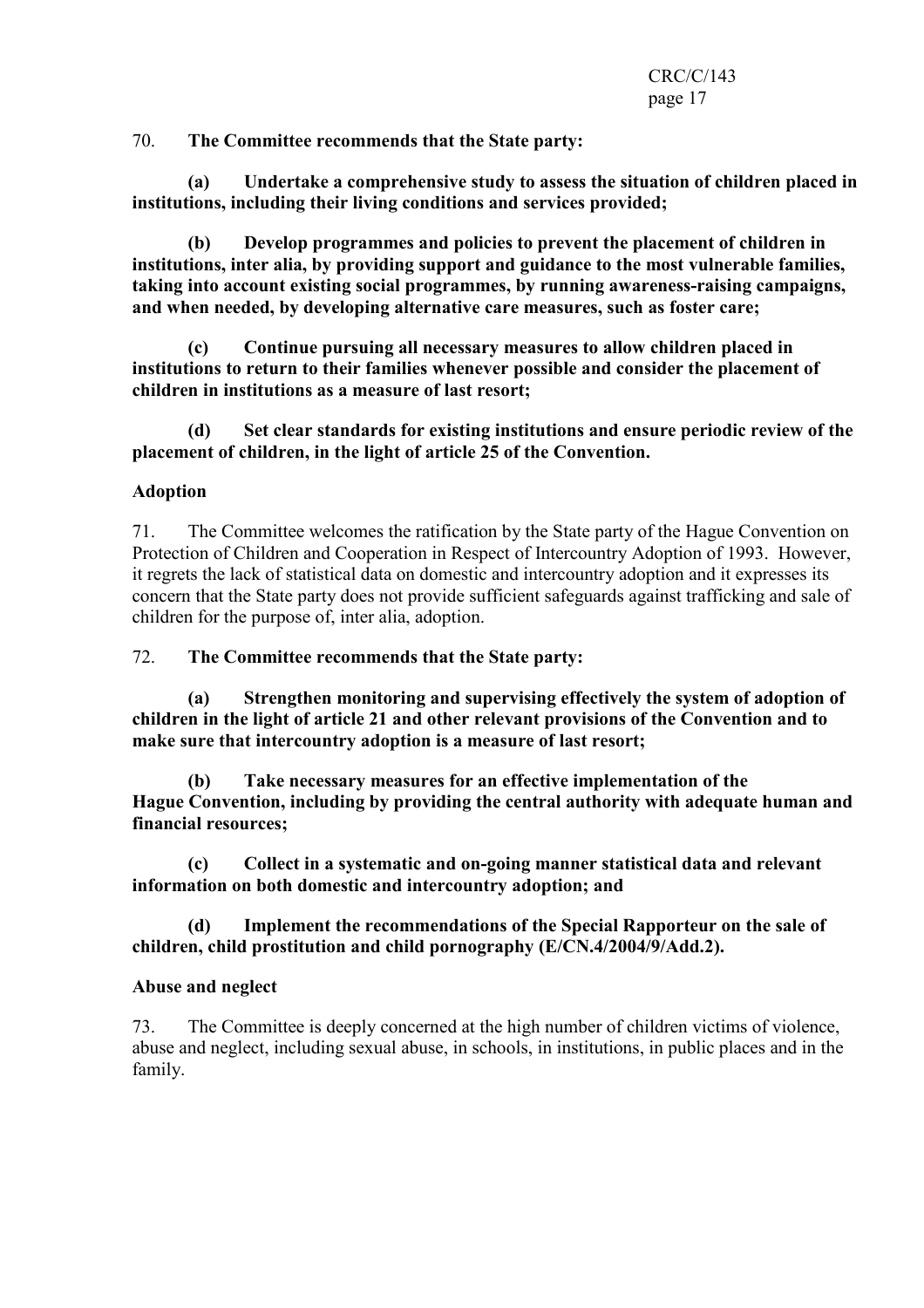74. The Committee recommends that the State party:

 (a) Carry out preventive public education campaigns about the negative consequences of ill-treatment of children;

(b) Take the measures necessary to prevent child abuse and neglect;

 (c) In addition to existing procedures, establish effective child-sensitive procedures and preventive mechanisms to receive, monitor and investigate complaints, including through the intervention of social and judicial authorities where necessary, to find appropriate solutions, paying due regard to the best interests of the child;

 (d) Give attention to addressing and overcoming sociocultural barriers that inhibit victims from seeking assistance;

 (e) Seek assistance from, among others, UNICEF and the World Health Organization (WHO).

# 5. Basic health and welfare

#### Children with disabilities

75. The Committee notes that the 1988 federal Constitution establishes protection for the rights of persons with special needs, and welcomes the establishment of the National Council for the Rights of Persons with Special Needs (CONADE) and the National Coordination for the Integration of Persons with Special Needs (CORDE). Nevertheless, it remains concerned at the very poor living conditions of children with disabilities, their lack of integration in schools and society and at prevailing societal discriminatory attitudes towards them.

76. The Committee recommends that the State party:

 (a) Establish an appropriate definition of disability and, on the basis of the definition, make a reassessment of the number of persons with disability, in order to formulate a comprehensive policy for children with disabilities;

 (b) Take measures to eliminate physical and architectural barriers to the access and use of persons with disability to public buildings, transport, etc.;

 (c) Take effective measures to collect adequate and disaggregated statistical data on children with disabilities and use such data in developing policies and programmes to prevent disabilities and to assist children with disabilities;

 (d) Reinforce its efforts to develop early-detection programmes to prevent and remedy disabilities;

 (e) Establish special education programmes for disabled children and include them in the regular school system to the extent possible;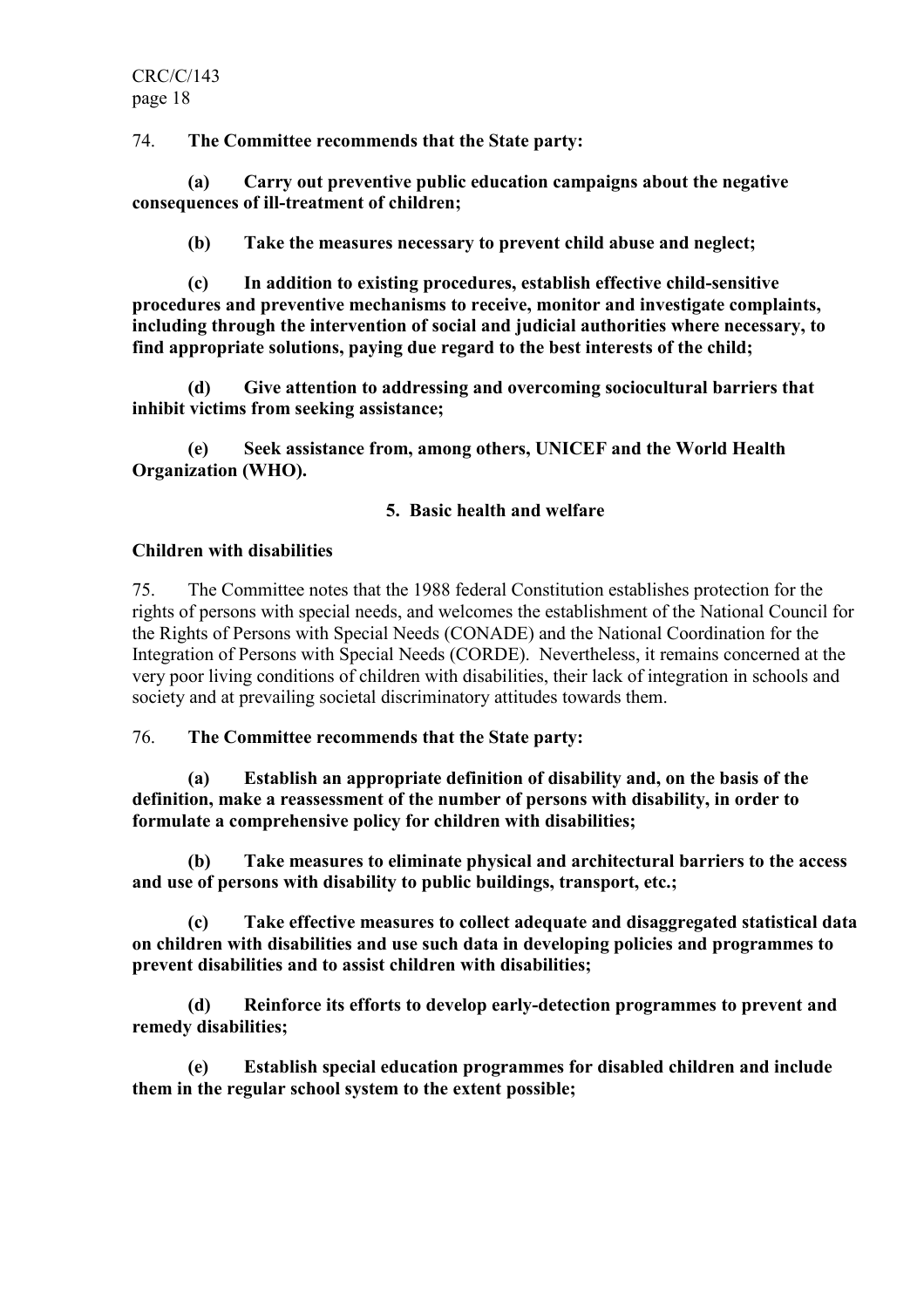(f) Undertake awareness-raising campaigns to sensitize the public, and parents in particular, about the rights and special needs of children with disabilities, including those with mental health concerns;

 (g) Increase resources, both financial and human for special education, including vocational training, and the support given to families or children with disabilities;

 (h) Take into account the Standard Rules on the Equalization of Opportunities for Persons with Disabilities (General Assembly resolution 48/96) and the Committee's recommendation adopted at its day of general discussion on the rights of children with disabilities (CRC/C/69, paras. 310-339);

 (i) Seek technical cooperation for the training of professional staff, including teachers, working with and for children with disabilities from, among others, UNICEF and WHO.

#### Health and health services

77. The Committee welcomes the State party's efforts to improve Brazil's health level, in particular the establishment of the Minimum Healthcare Allocation (PAB) in 1998. The Committee further notes the reduction of the incidence of child mortality as well as the positive changes observed in the child profile and in the HIV/AIDS incidence. Nevertheless, it is concerned at the low percentage of the population who are covered by at least one health plan and at the inequality in access to health services. The Committee is also concerned about health conditions, particularly of children who reside in rural areas, resulting in marked disparities in the quality of health services provided and of the lower socio-economic segments of the population in the North and North-east regions.

78. The Committee urges that the State party continue to develop the health system, ensuring the provision of the highest standard of health for all children, paying special attention to children in rural and geographically remote areas as well as those belonging to low-income families.

#### Adolescent health

79. The Committee notes the efforts undertaken by the State party to implement the right to health of adolescents, in particular the adolescent health programme. However, it is concerned by the high rates of early pregnancy that mainly affect the socially underprivileged segments of the society. The Committee is also concerned at the inadequate emphasis on mental health care.

80. The Committee recommends that the State party further improve the adolescent health programme addressing, specifically, reproductive health issues, sex education and mental health. The Committee also recommends that the State party take into account the Committee's general comment No. 4 on adolescent health and development in the context of the Convention on the Rights of the Child (CRC/GC/2003/4).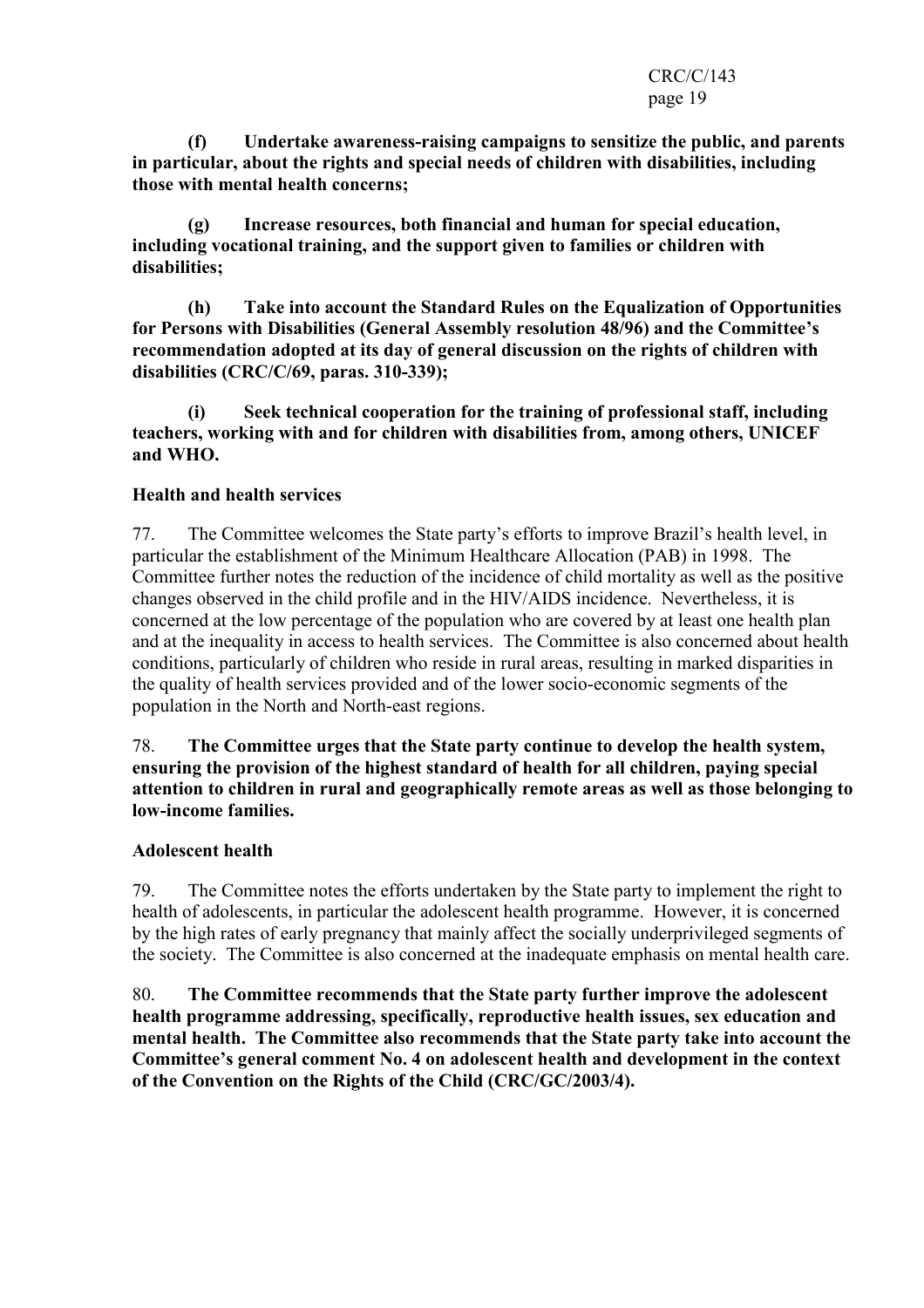# Standard of living

81. While taking into account the high priority given by the State party in implementing policies and programmes with a view to fighting hunger and poverty, the Committee notes that Brazil is a country with a relatively high level of development, and shares the concerns of the Committee on Economic, Social and Cultural Rights related to the persistent and extreme inequalities and imbalances in the distribution of wealth and resources (E/C.12/1/Add.87, para. 17). The Committee is concerned that the lives of a great number of children are marked by poverty, difficult access to, and deficient quality of, public services.

# 82. The Committee highly recommends that the State party:

 (a) Continue to strengthen its policies and programmes to combat the factors responsible for the increasing number of children living in extreme poverty;

 (b) Take measures in order to effectively reach the poorest segment of the population, by offering equal access to health, education, housing and other social services;

 (c) Develop programmes and policies to ensure that all families have adequate resources and facilities.

# 6. Education, leisure and cultural activities

83. The Committee welcomes the efforts undertaken by the State party to improve school attendance and the positive results regarding the access of girls to school. The Committee also takes note of the steps made to include issues related to personality development, human rights and citizenship into school curricula. However, it remains concerned about the remarkable disparities of access, regular attendance, dropouts and retention of children in schools across the country affecting particularly the poor, the mestizo children, those of African descent and children living in remote areas. The Committee is further concerned about the low quality of education in many schools to the extent that there are many children who, despite several years of school attendance, cannot read and write or do basic calculations.

# 84. The Committee recommends that the State party:

 (a) Increase its expenditure on education and ensure the allocation of budgets at all levels, while devising policies that take into account the Committee's general comment No. 1 on the aims of education;

 (b) Strengthen its efforts to improve the quality of education, inter alia, by revising school curricula, introducing child-centred and active teaching and learning methods and integrating human rights education;

 (c) Increase the completion rate of primary education and ensure that primary education always be free of charge;

(d) Seek technical cooperation from, inter alia, UNESCO and UNICEF.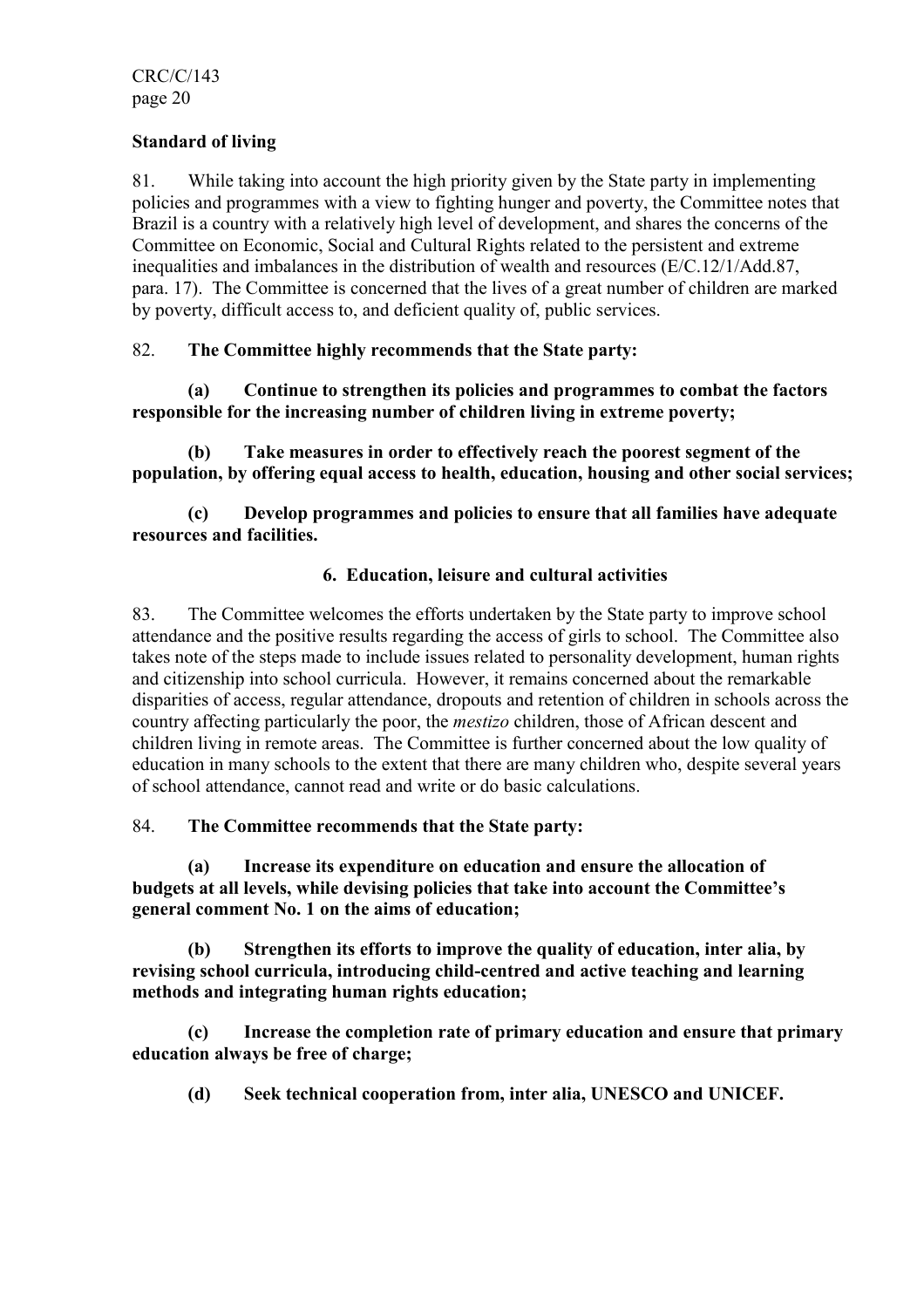#### 7. Special protection measures

#### Economic exploitation

85. The Committee welcomes the Programme to Eradicate Child Labour (PETI), however it is deeply concerned at the high rates of informal employment of children, in particular in domestic labour.

## 86. The Committee recommends that the State party:

 (a) Strengthen the Programme to Eradicate Child Labour by supporting income-generating initiatives for the families of children attended by the programme;

 (b) Improve the labour inspection system and in particular empower it to monitor and report on the practice of domestic labour by children;

 (c) Provide former child workers with appropriate recovery and educational opportunities.

#### Sexual exploitation, trafficking

87. The Committee welcomes the decision of the State party's President, to make the fight against child sexual exploitation a priority of his Government. However, the Committee is deeply concerned by the wide occurrence of sexual exploitation and related issues, as also noted in the report of the Special Rapporteur on the sale of children, child prostitution, and child pornography following his mission to Brazil in 2003 (E/CN.4/2004/9/Add.2).

88. The Committee recommends that the State party:

 (a) Encourage and facilitate the reporting on incidents of sexual exploitation, investigate, prosecute and impose appropriate sanctions on any perpetrator of the alleged violations;

 (b) Provide protection to victims of sexual exploitation and trafficking, especially prevention, social reintegration, access to health care and psychological assistance in a culturally appropriate and coordinated manner, including by enhancing cooperation with non-governmental organizations and with neighbouring countries; and

 (c) Follow-up on the recommendation made by the Special Rapporteur that specialized criminal courts for child victims of crimes, together with specialized units of the public prosecutor's and specialized police precincts for the protection of children and adolescents should be established.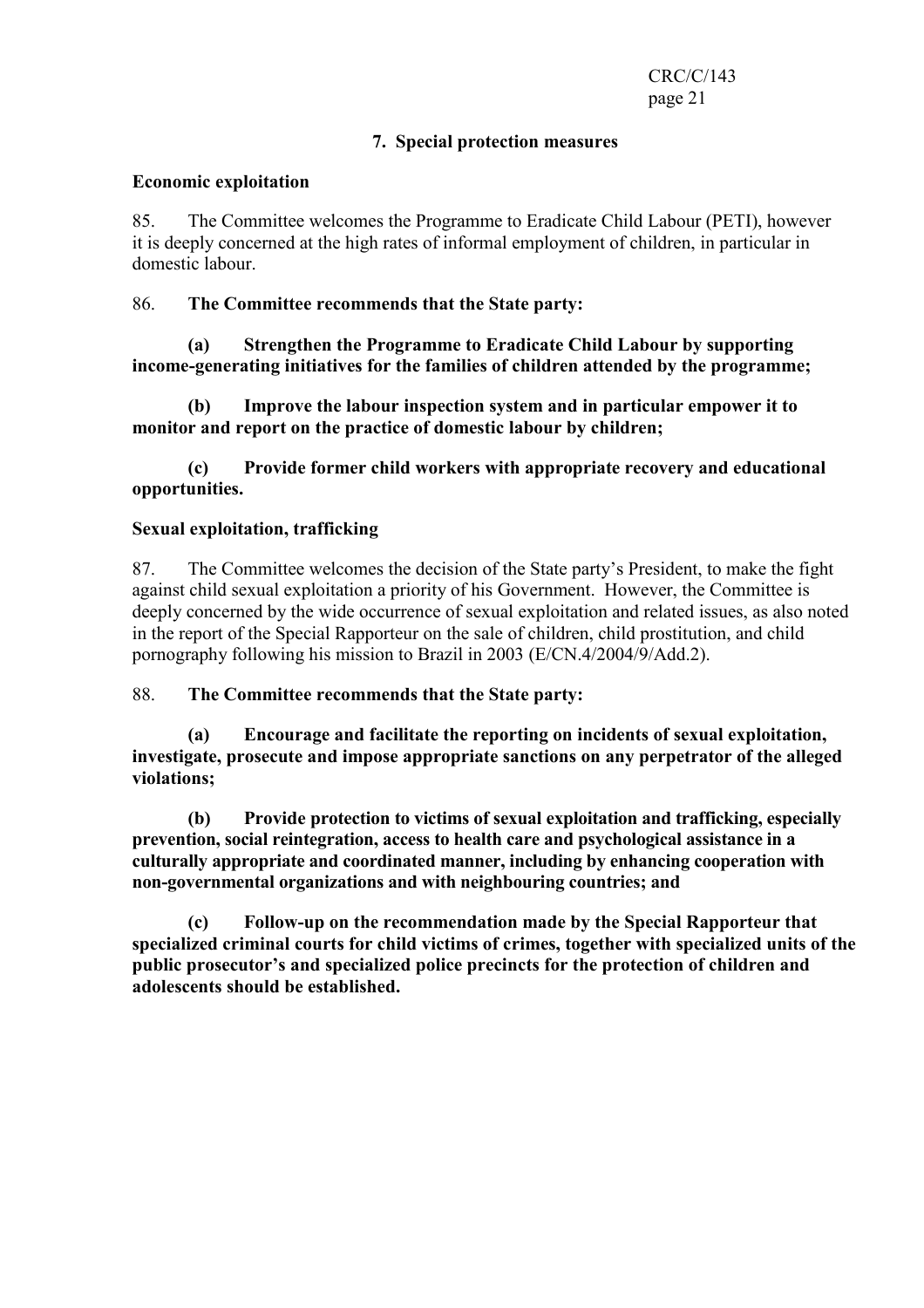# Street children

89. The Committee expresses its grave concern at the significant number of street children and the vulnerability of these children to extrajudicial killings, various forms of violence, including torture, sexual abuse and exploitation, and at the lack of a systematic and comprehensive strategy to address the situation and protect these children, and the very poor registration of missing children by the police.

## 90. The Committee recommends that the State party:

 (a) Develop a comprehensive strategy to address the high number of street children, with the aim of reducing and preventing this phenomenon;

 (b) Ensure that street children are provided with adequate nutrition and shelter as well as with health care and educational opportunities in order to support their full development, and provide them with adequate protection and assistance.

#### Substance abuse

91. While taking note of the establishment of the National Anti-Drug Secretariat and studies undertaken by the State party, the Committee is deeply concerned at the significant increase of use of psychotropic drugs by students in schools.

# 92. The Committee recommends that the State party complete a study in order to better define the root causes and extent of this phenomenon, so as to take efficient measures to prevent and combat it.

# Juvenile justice

93. The Committee notes the establishment of juvenile courts. Nevertheless, it is concerned at the lack of clear guarantees for a fair and speedy trial and of the enforcement of rules for pre-trial detention. The Committee is also concerned that socio-educative measures are not frequently applied and therefore, as a result, a large number of persons below age 18 are in detention, and at the very poor conditions of detention. The Committee is also concerned at the numerous reports of ill-treatment of young inmates, the very limited possibilities for the rehabilitation and reintegration into society of juveniles following judicial proceedings; and the sporadic training of judges, prosecutors and prison staff in children's rights.

94. The Committee recommends that the State party continue its efforts to improve the system of juvenile justice in all States of the federation in line with the Convention, in particular articles 37, 40 and 39, and other United Nations standards in the field of juvenile justice, including the United Nations Standard Minimum Rules for the Administration of Juvenile Justice (The Beijing Rules), the United Nations Guidelines for the Prevention of Juvenile Delinquency (The Riyadh Guidelines), the United Nations Rules for the Protection of Juveniles Deprived of their Liberty and the Guidelines for Action on Children in the Criminal Justice System.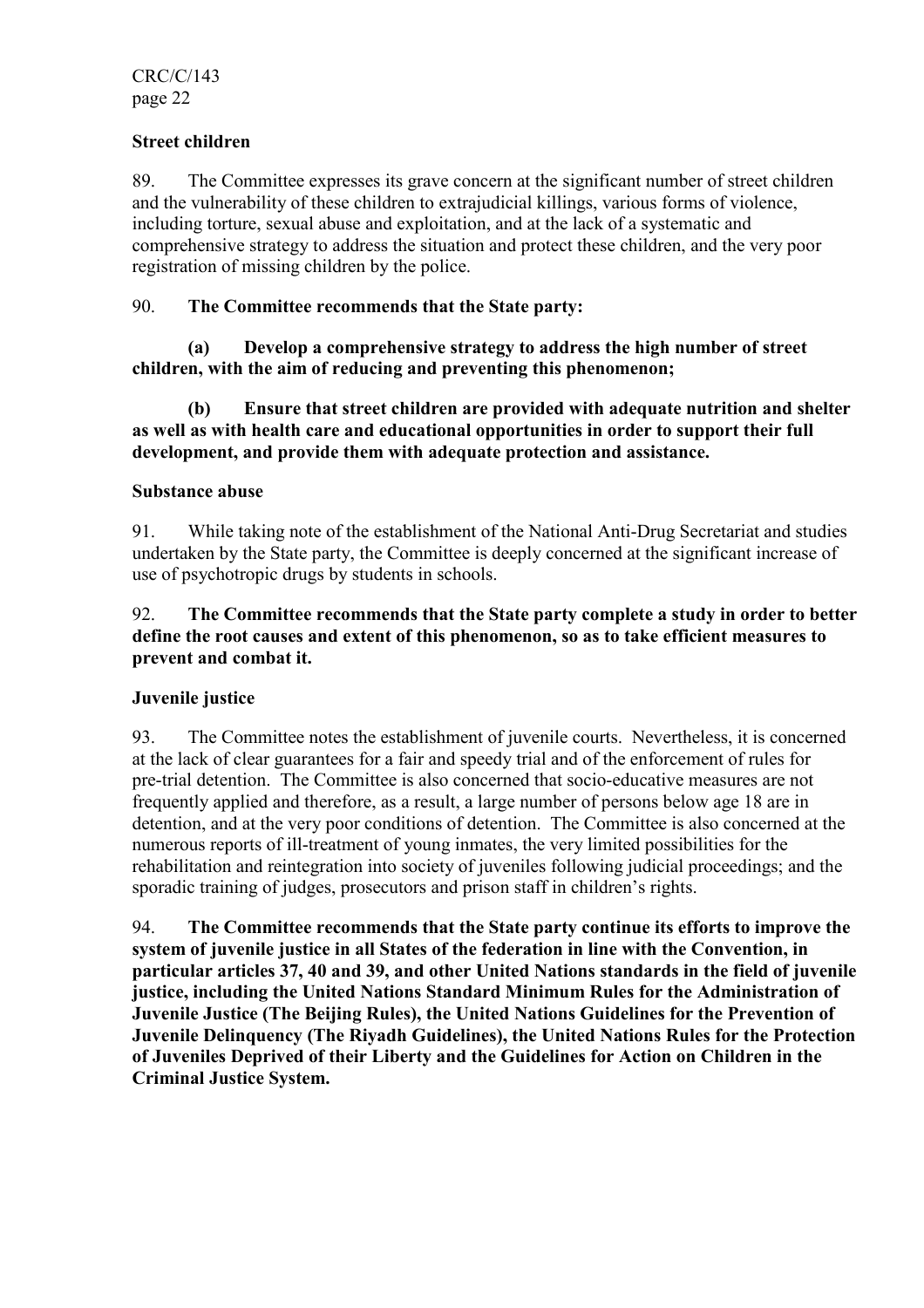95. As part of this process, the Committee particularly recommends that the State party:

 (a) Fully implement the relevant rules of the statute concerning juvenile justice, including the socio-educative measures in all the territory of the State party;

 (b) Provide the means and encouragement so that persons under 18 in conflict with the law be handled, as far as possible, without resorting to judicial proceedings;

 (c) Consider deprivation of liberty only as a measure of last resort and for the shortest possible period of time, limit by law the length of pre-trial detention and ensure that the lawfulness of this detention is reviewed by a judge without delay and regularly;

 (d) Provide persons under 18 with legal or other assistance at an early stage of judicial proceedings;

 (e) Protect the rights of persons under 18 deprived of their liberty and improve their conditions of detention and imprisonment, notably by establishing special institutions for persons under 18 with conditions suitable to their age and needs and by ensuring the accessibility to social services in particular health care and education, in all detention centres in the State party; and in the meantime by guaranteeing separation from adults in all prisons and in pre-trial detention places all over the country;

 (f) Investigate, prosecute and punish any case of mistreatment committed by law enforcement personnel, including prisons guards, and establish an independent, child-sensitive and accessible system for receiving and dealing with complaints;

 (g) Ensure that children remain in regular contact with their families while in the juvenile justice system, notably by informing parents when their child is detained;

 (h) Introduce regular medical examination of persons under 18 who are deprived of their liberty by independent medical staff;

 (i) Introduce training programmes on relevant international standards for all professionals involved in the system of juvenile justice;

 (j) Make every effort to establish a programme of recovery and social rehabilitation of juveniles following judicial proceedings;

 (k) Take into consideration the recommendations of the Committee made at its day of general discussion on juvenile justice (CRC/C/46, paras. 203-238);

 (l) Request technical assistance in the area of juvenile justice and police training from, among others, the Office of the United Nations High Commissioner for Human Rights, UNICEF and the Inter-American Children's Institute.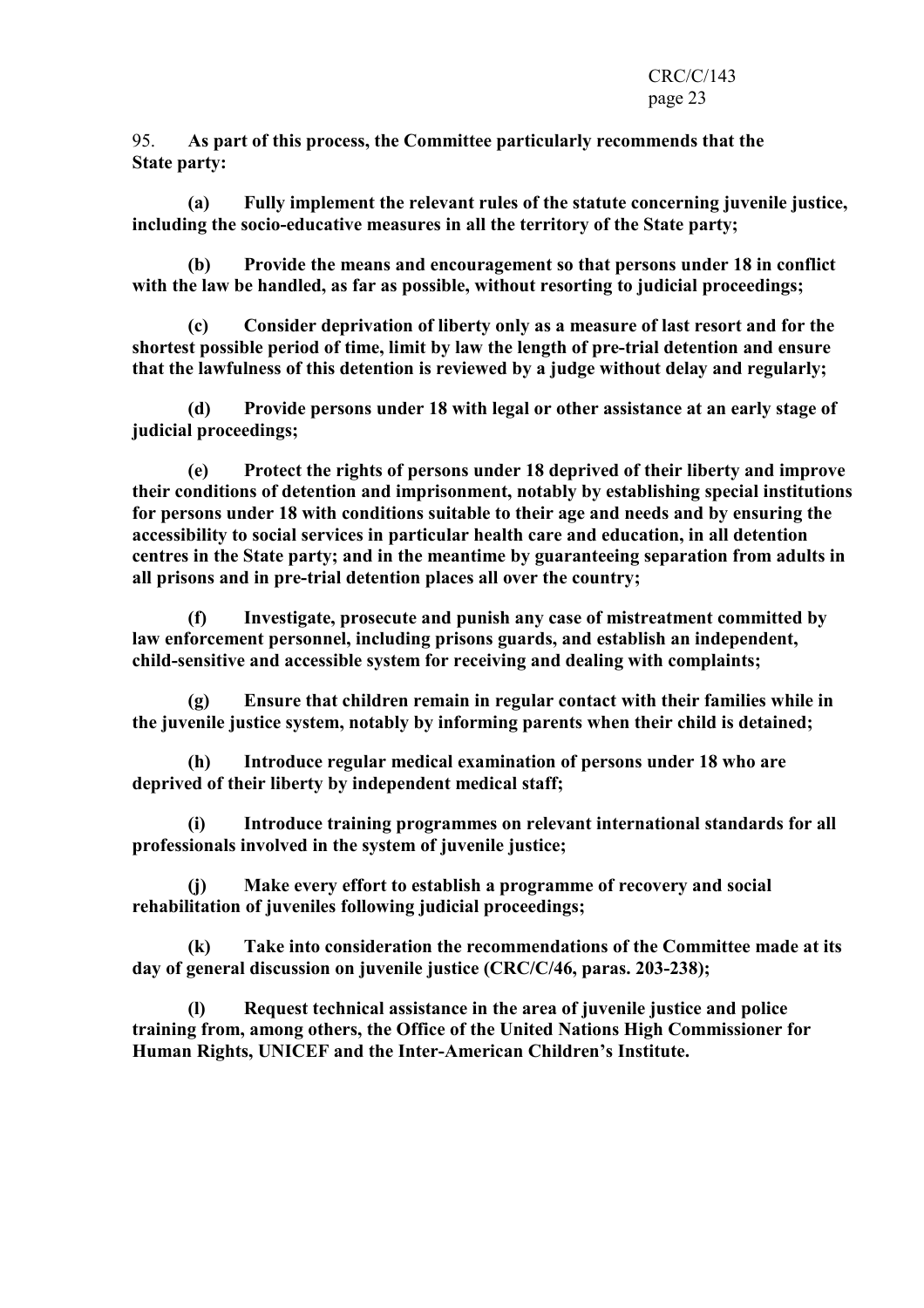# Children belonging to a minority or indigenous group

96. The Committee welcomes the fact that social organization, customs, languages, creeds and traditions are recognized to indigenous communities in the Constitution of 1988. However, as noted by the State party, the Indian Statute promotes for an integration which is not in accordance with the principle of respect for diversity of cultures. The Committee also welcomes the fact that, according to law 10.406/02, indigenous people are no longer considered "relatively incapable citizens". It also welcomes the efforts made by the State party to stimulate bilingual education. However, the Committee is deeply concerned by the low standard of living of indigenous children, low educational opportunities and quality of health services, and malnutrition.

97. The Committee urges the State party to pursue measures to effectively address the gap in life opportunities of indigenous children. Training and awareness-raising activities should be provided to break social prejudice, in order to revert the historical logic of colonization, which jeopardizes any chance of attaining genuinely equal treatment.

98. The Committee also recommends that the State party take adequate measures in order to provide protection for the rights of indigenous children, in particular their rights to preserve historical and cultural identity, customs, traditions and languages in accordance with the Constitution, and taking into account the recommendations adopted by the Committee on its day of general discussion on the rights of indigenous children in September 2003.

8. Follow-up and dissemination

Follow-up

99. The Committee recommends that the State party take all appropriate measures to ensure full implementation of the present recommendations, inter alia, by transmitting them to the members of the Council of Ministers or the Cabinet or a similar body, the Parliament, and to provincial or State governments and parliaments, when applicable, for appropriate consideration and further action.

# **Dissemination**

100. The Committee further recommends that the initial report and written replies submitted by the State party and related recommendations (concluding observations) that it adopted be made widely available, including but not exclusively on the Internet, to the public at large, civil society organizations, youth groups, professional groups and children, in order to generate debate and awareness of the Convention, its implementation and monitoring.

# 9. Next report

101. The Committee underlines the importance of a reporting practice that is in full compliance with the provisions of article 44 of the Convention. An important aspect of States' responsibilities to children under the Convention includes ensuring that the Committee on the Rights of the Child has regular opportunities to examine the progress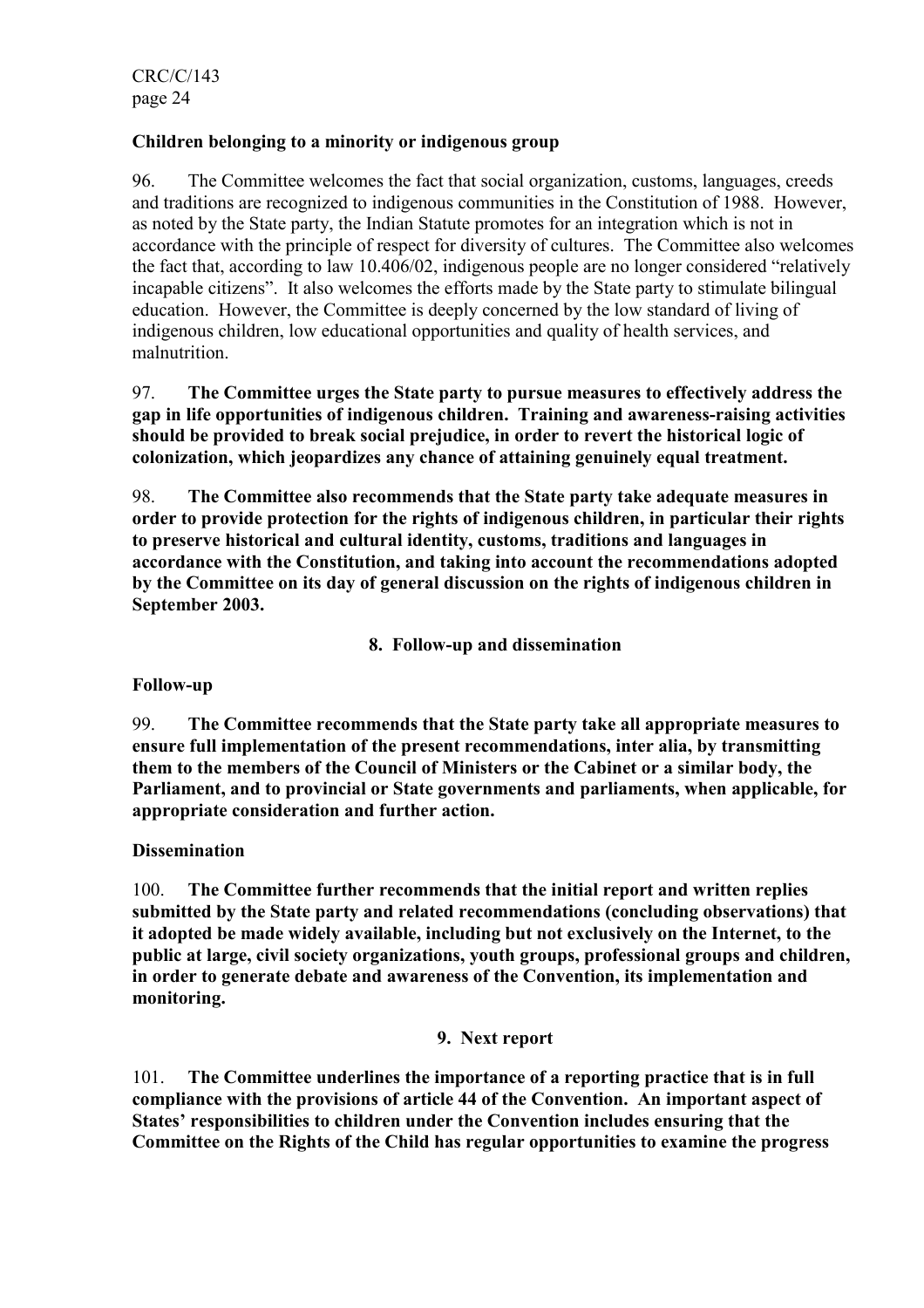#### CRC/C/143 page 25

made in the Convention's implementation. In this regard, regular and timely reporting by State parties is crucial. The Committee recognizes that some State parties experience difficulties in initiating timely and regular reporting. As an exceptional measure, in order to help the State party catch up with its reporting obligations, so as to be in full compliance with the Convention, the Committee invites the State party to submit its second, third and fourth periodic reports by 23 October 2007, due date of the fourth periodic report. The consolidated report should not exceed 120 pages (see CRC/C/118). The Committee expects the State party to report thereafter every five years, as foreseen by the Convention.

#### Concluding observations: Botswana

102. The Committee considered the initial report of Botswana (CRC/C/51/Add.9), submitted on 10 January 2003, at its 977th and 978th meetings (see CRC/C/SR.977 and CRC/C/SR.978), held on 16 September 2004, and adopted at the 999th meeting (CRC/C/SR.999), held on 1 October 2004, the following concluding observations.

#### A. Introduction

103. The Committee welcomes the submission of the State party's initial report, despite the fact that it was submitted with considerable delay, and the written replies to its list of issues (CRC/C/Q/BWA/1), which gave a better understanding of the situation of children in the State party. It also notes the open and constructive dialogue it had with the State party's high-level delegation.

# B. Positive aspects

104. The Committee welcomes the adoption of a National Programme of Action for the Children of Botswana for the period 1993-2003, the establishment of the District Child Welfare Committees and of a National Child Welfare Committee.

105. The Committee takes note with appreciation the establishment of the National AIDS Council, chaired by the President, and of the recently revised National Policy on HIV/AIDS.

106. The Committee welcomes the State party's ratification in 2000 of ILO Conventions No. 138 concerning the minimum age for admission to employment and No. 182 concerning the prohibition and immediate action for the elimination of the worst forms of child labour.

107. The Committee also welcomes the ratification of the African Charter on the Rights and Welfare of the Child.

# C. Factors and difficulties impeding the implementation of the Convention

108. The Committee notes that the large-scale HIV/AIDS epidemic has had a serious negative impact on the overall development of the State party and in particular on the implementation of children's rights.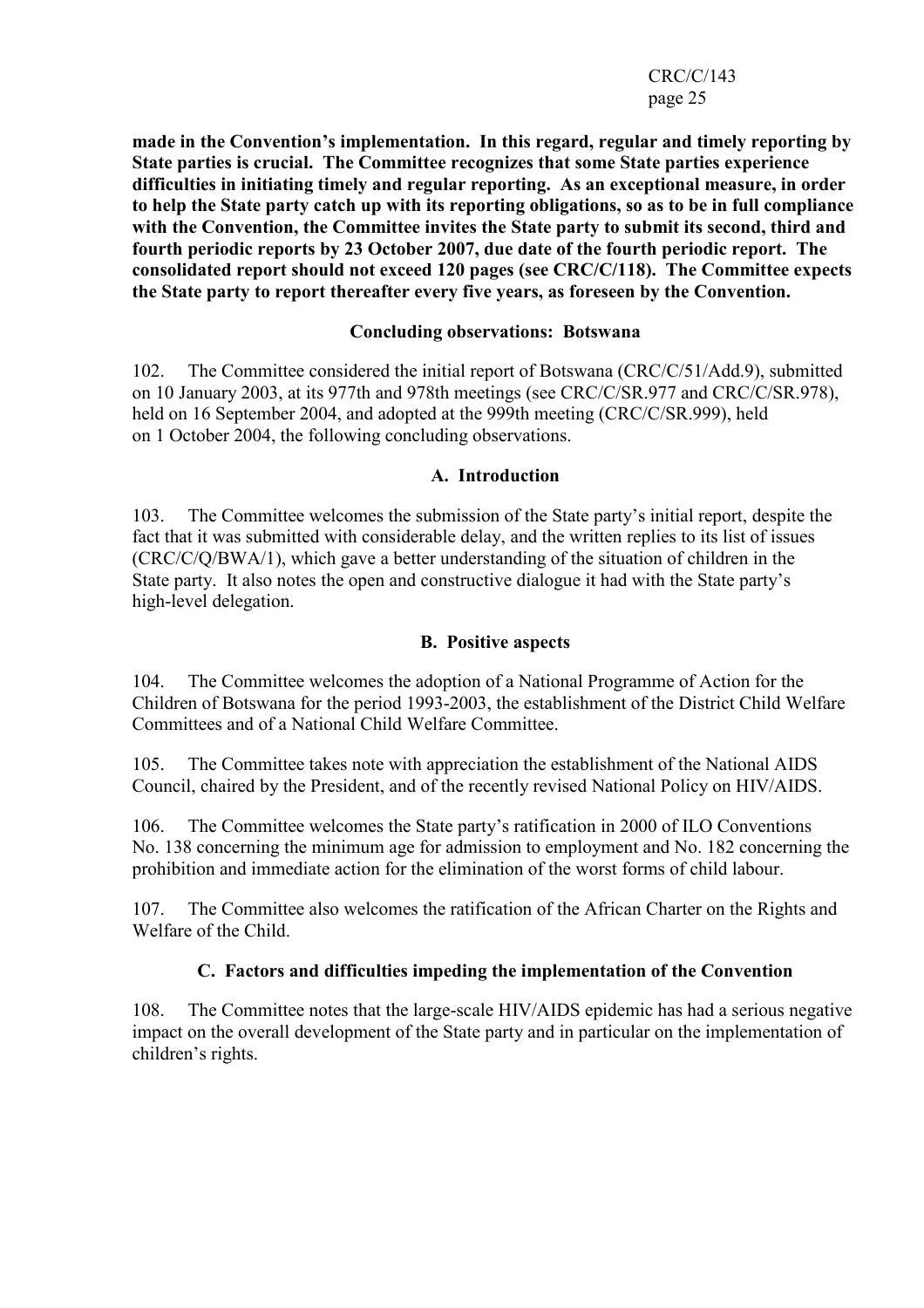# D. Principal areas of concern and recommendations

# 1. General measures of implementation

#### **Reservations**

109. The Committee notes with regret the reservation that the State party has made to article 1 of the Convention, but welcomes the information during the dialogue that the reservation will be withdrawn as soon as the review of the law is completed.

#### 110. The Committee recommends that the State party withdraw its reservation to article 1 of the Convention at the earliest time possible by expediting the law review process.

# Legislation

111. The Committee notes with appreciation the comprehensive review of the Children's Act of 1981 with a view to harmonizing it with the provisions of the Convention. However, it remains concerned that this process has been slow and that the current act is outdated and does not fully take into account the Convention's principles and provisions. The Committee is also concerned that the Convention is not incorporated in the domestic legislation and therefore cannot be invoked before a court of law. Furthermore, customary laws and traditions do not fully reflect the principles and the provisions of the Convention.

112. The Committee recommends that the State party complete its general review of the Children's Act as soon as possible and use the recommendations from that review as a basis for the necessary changes of the law in order to bring it in conformity with the principles and provisions of the Convention. It further recommends that the State party expedite this process of change of the law as much as possible and ensure the implementation of the revised Children's Act. The Committee also recommends that the Convention be incorporated in domestic law and to undertake the necessary steps to bring customary law in conformity with the Convention.

# **Coordination**

113. The Committee is concerned at the situation of the National Child Welfare Committee, which apparently remains inactive, mainly due to lack of human and financial resources.

114. The Committee also recommends that the State party provide the National Child Welfare Committee with the necessary and adequate human and financial resources, as to enable it to effectively play its fundamental role as the main implementing and coordinating body for children's rights. If necessary, the State party should seek international assistance in this regard.

# National plans of action

115. The Committee welcomes the adoption of a National Programme of Action on Children for the period 1993-2003 and the information that a successor National Plan of Action (NPA) for the period 2004-2013 is currently being developed. However, the Committee is concerned that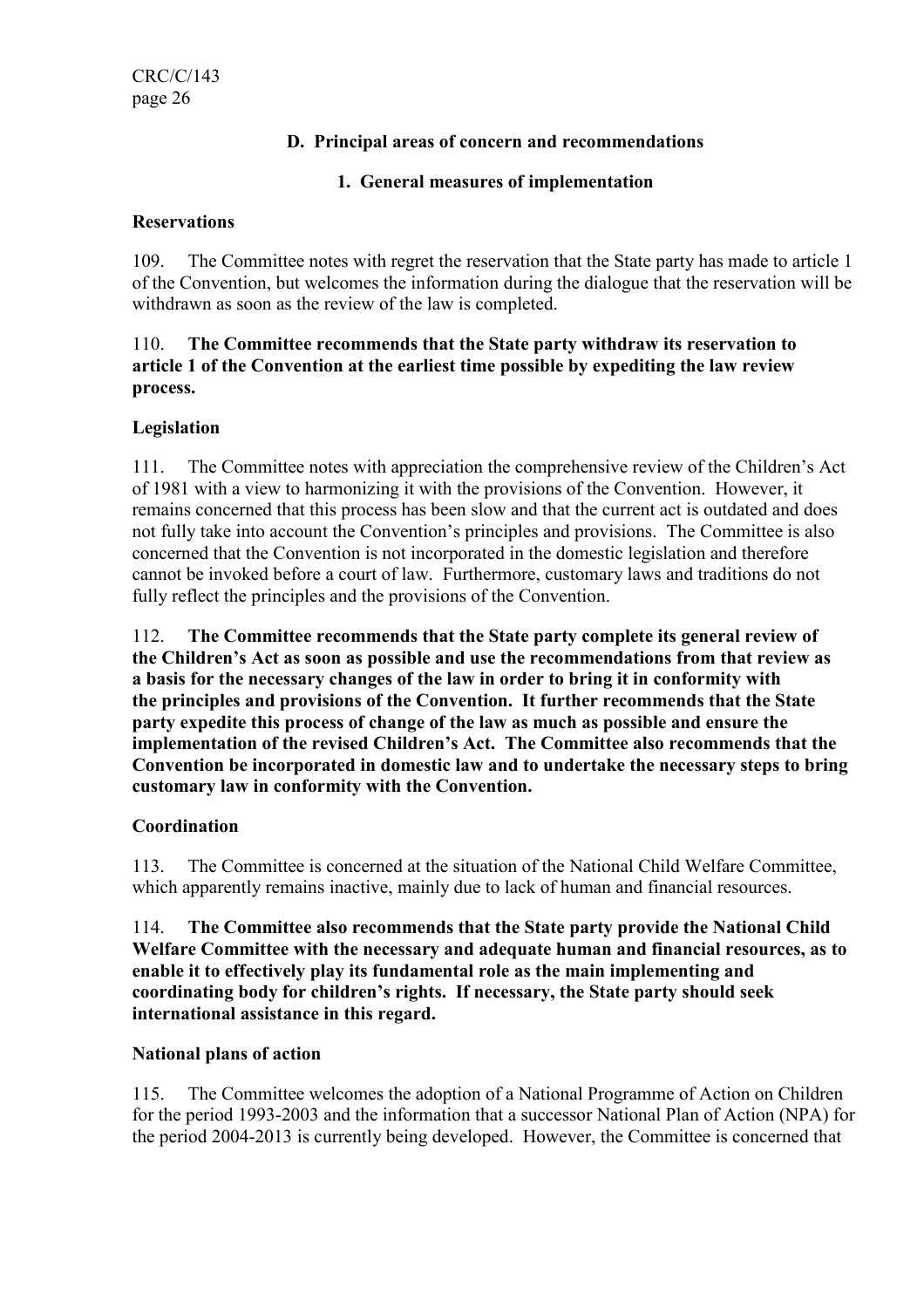CRC/C/143 page 27

the National Plan of Action may lack clear provisions on monitoring and coordination of its implementation and that the delay in its evaluation has resulted in a delay in formulating the successor NPA.

# 116. The Committee recommends that the State party expedite the evaluation of the previous National Plan of Action and ensure that the new NPA covers all areas of the rights of the child.

# Independent monitoring

117. While taking note of the establishment of the Office of the Ombudsman in 1997, the Committee expresses its concerns at the fact that the Office lacks the necessary human and financial resources for proper functioning. The Committee is also concerned at the lack of awareness of the role of the Ombudsman among people, especially children.

118. With reference to general comment No. 2 on the role of independent national human rights institutions in the promotion and protection of the rights of the child (CRC/GC/2002/2), the Committee recommends that the State party provide the Office of the Ombudsman with the necessary human and financial resources for an adequate performance of its function, in particular to strengthen its capacities to deal with and adequately address complaints from children or others concerning the violation of children's rights and to improve accessibility of the Office for Children, including via systematic information campaigns and a free telephone line.

# Resources for children

119. The Committee, while appreciating the commitment of the State party in providing resources for social expenditure, remains concerned that budgetary allocations are insufficient to respond to national and local priorities for the promotion and protection of children's rights.

120. The Committee recommends that the State party allocate more resources for the full implementation of article 4 of the Convention by prioritizing budgetary allocations to ensure implementation of the economic, social and cultural rights of children, in particular those belonging to economically disadvantaged groups, including children and families infected and affected by HIV/AIDS "to the maximum extent of … available resources and, where needed, within the framework of international cooperation".

121. In this regard, the Committee also recommends that the State party ensure that regional and other free trade agreements do not have a negative impact on the implementation of children's rights and, more specifically, that these will not affect the possibility of providing children and other victims of HIV/AIDS with effective medicines for free or at the lowest price possible.

# Data collection

122. The Committee welcomes the statistical data provided in the written replies but is concerned at the absence of a mechanism to systematically collect and analyse disaggregated quantitative and qualitative data on persons under the age of 18 years in all areas covered by the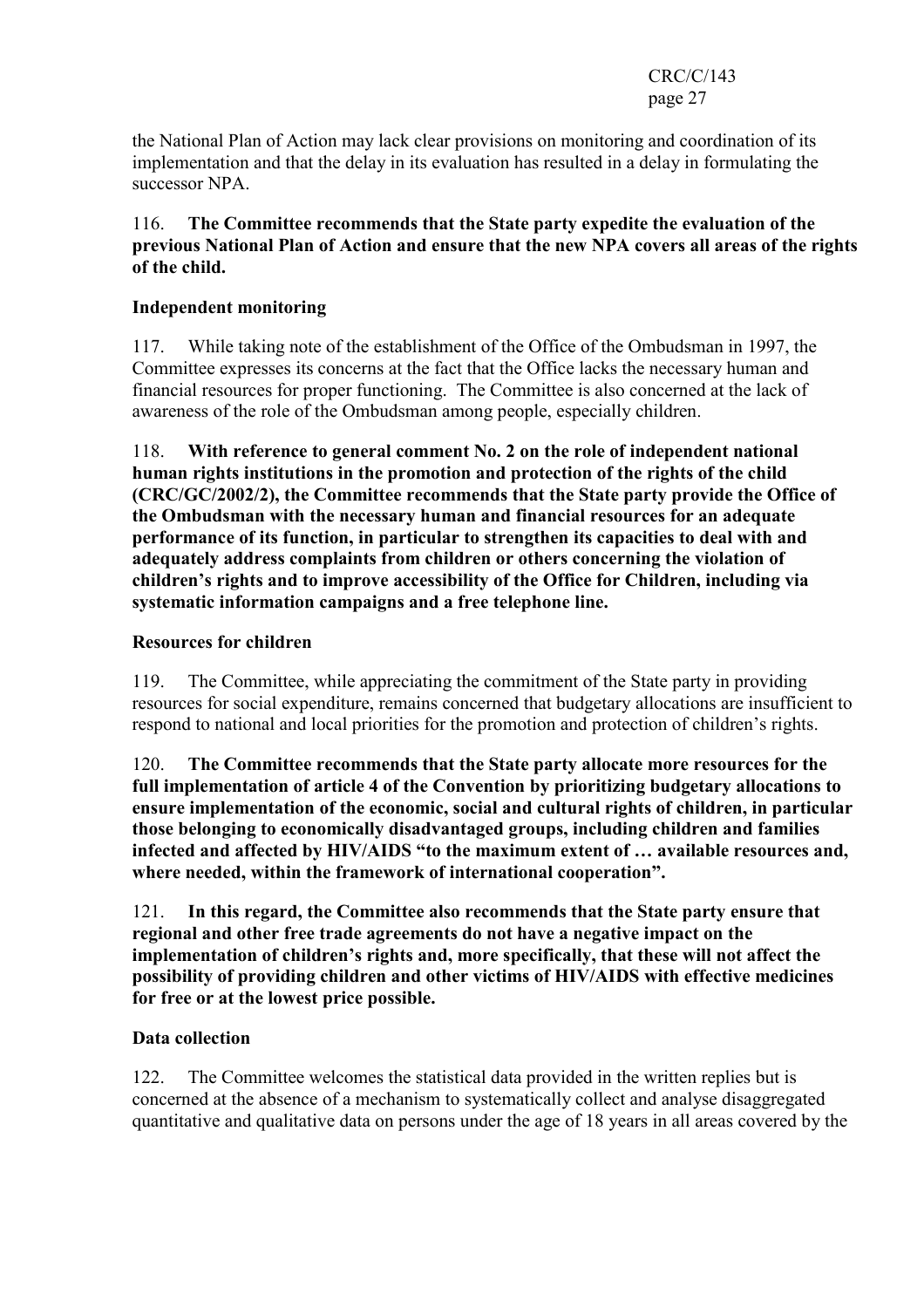Convention, especially the most vulnerable groups, including children living in poverty, children living in rural and the most remote areas, children with disabilities, refugee children, indigenous children and street children.

123. The Committee recommends that the State party develop a comprehensive system for collecting disaggregated data as a basis to assess progress achieved in the realization of children's rights and to help design policies to implement the Convention. It also recommends that the State party seek technical assistance from, inter alia, the United Nations Children's Fund (UNICEF).

# Dissemination of the Convention

124. The Committee, while taking note of the efforts undertaken by the State party in awareness-raising campaigns, remains concerned that professional groups, children, parents and the general public are not sufficiently aware of the Convention and the rights-based approach enshrined therein. In addition, the Committee is concerned that the Convention is not sufficiently disseminated at the local level, particularly in rural and the most remote areas.

125. The Committee recommends that the State party strengthen its efforts to ensure that the provisions of the Convention are widely known and understood by adults and children alike. It also recommends the reinforcement of adequate and systematic training of all professional groups working for and with children, in particular judges, lawyers, law enforcement personnel, traditional chiefs, teachers, school administrators, health personnel, including psychologists and social workers, and personnel of childcare institutions. In addition, the Committee recommends that the State party incorporate human rights, especially the Convention on the Rights of the Child, into the school curricula at all levels. The Committee suggests that the State party seek technical assistance from, among others, the Office of the United Nations High Commissioner for Human Rights (OHCHR), the United Nations Educational, Scientific and Cultural Organization (UNESCO) and UNICEF.

# 2. Definition of the child

126. While acknowledging that the State party is aware of the lack of legislative clarity regarding the definition of the child, the Committee would like to reaffirm the fact that the various ages defined in the current legislation are not in conformity with the Convention.

# 127. With reference to paragraph 11 of these concluding observations, the Committee recommends that the State party expedite the necessary legislative reform in order to establish a definition of the child in conformity with article 1 of the Convention of the Rights of the Child and also applicable with customary law.

# 3. General principles

# Non-discrimination

128. The Committee is concerned that, as noted by the State party, the Constitution is inconsistent with the non-discrimination provision of the Convention. The Committee is also concerned that societal discrimination persists against vulnerable groups of children, including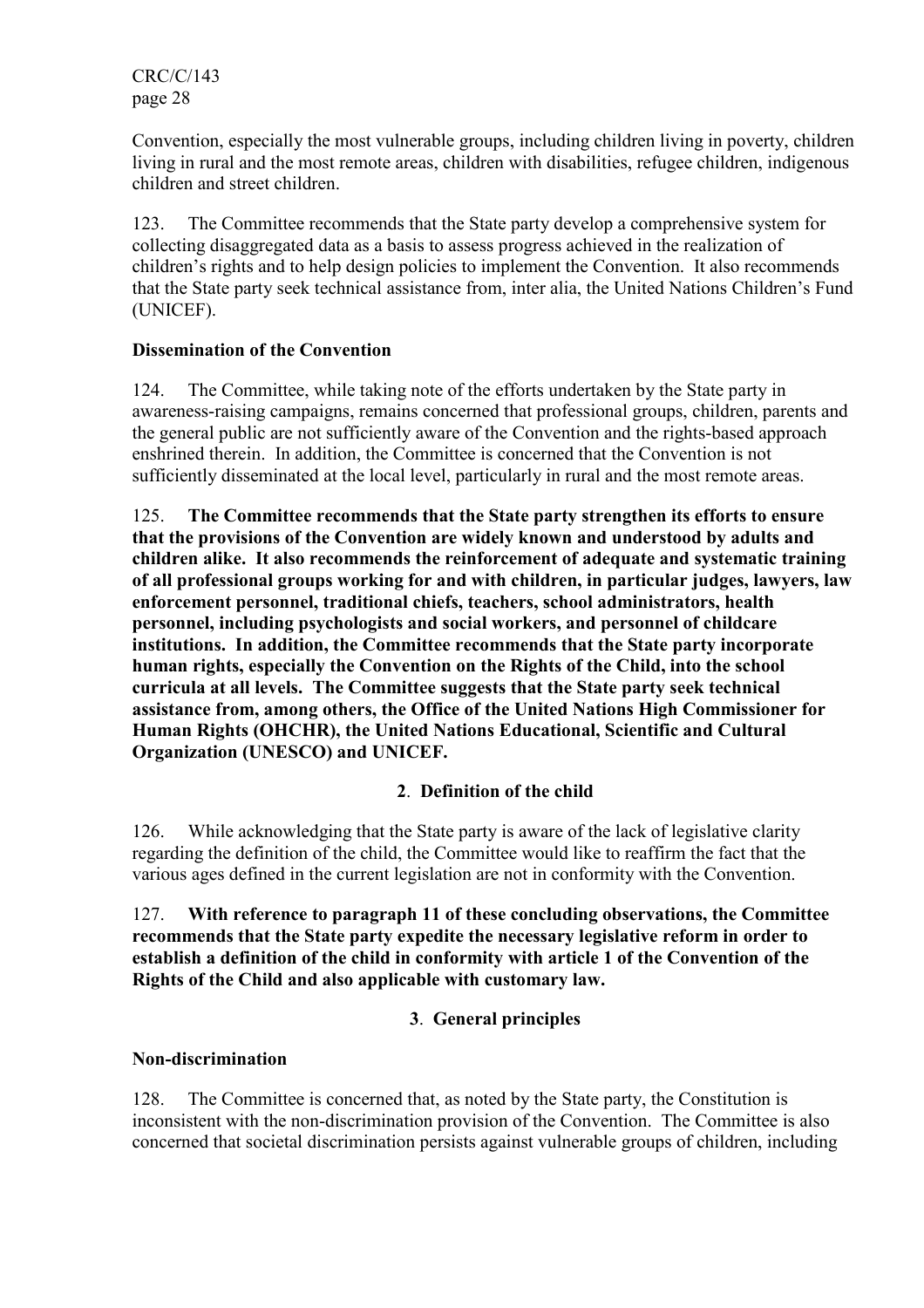children with disabilities, street and rural children, children born out of wedlock, orphans and fostered children and children affected or infected by HIV/AIDS. The Committee is deeply concerned at the situation of girls, in particular adolescent girls who, as acknowledged by the State party, suffer marginalization and gender stereotyping, compromising their educational opportunities and are more vulnerable to sexual violence, abuse and HIV/AIDS.

# 129. The Committee recommends that the State party:

 (a) Amend the existing legislation and adopt new laws to ensure that all children within its territory enjoy all rights set out in the Convention without discrimination, in accordance with article 2;

 (b) Prioritize and target social services for children belonging to the most vulnerable groups;

 (c) Pay special attention to the situation of girls through education campaign, participation, support and protection of girls;

 (d) Include specific information in the next periodic report on the measures, legislative and otherwise, undertaken by the State party to combat discrimination on any grounds and against all vulnerable groups.

130. The Committee requests that specific information be included, in the next periodic report, on the measures and programmes relevant to the Convention on the Rights of the Child undertaken by the State party to follow up on the Declaration and Programme of Action adopted at the World Conference Against Racism, Racial Discrimination, Xenophobia and Related Intolerance, held in 2001, taking into account general comment No. 1 on article 29, paragraph 1, of the Convention (aims of education).

# Best interests of the child

131. The Committee notes with concern the information that the principle of the best interests of the child is not fully applied and duly integrated into the State party's legislation and into the implementation of the policies and programmes.

132. The Committee recommends that the State party take all appropriate measures to ensure that the principle of the best interests of the child is appropriately integrated into all legislation and judicial and administrative decisions as well as into projects, programmes and services which have an impact on children. The Committee encourages the State party to take all necessary measures to ensure that customary law does not impede the implementation of this general principle, notably through raising awareness among community leaders.

# Respect for the views of the child

133. The Committee welcomes the organization of a Children's Forum in 2001. However, the Committee remains concerned that the opinions of children are not given sufficient consideration and that respect for the views of the child remains limited within the family, at schools, in courts, administrative authorities and in the society at large.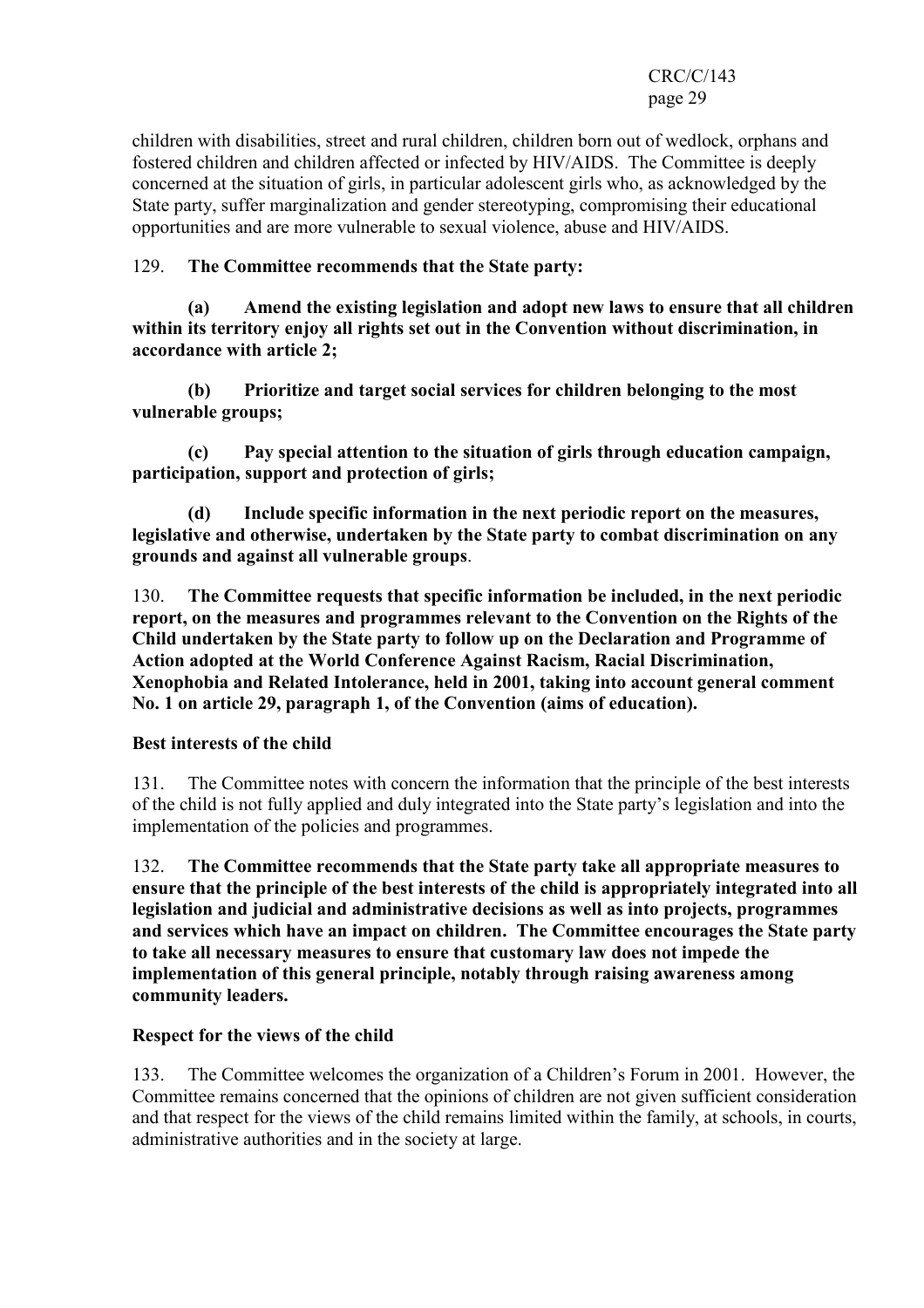134. In the light of article 12 of the Convention, the Committee recommends that the State party:

 (a) Promote and facilitate, within the family, the schools, the courts and administrative bodies, inter alia, through the adoption of legislation, respect for the views of children and their participation in all matters affecting them, in accordance with their age and maturity;

 (b) Provide educational information to, among others, parents, teachers, government administration officials, the judiciary, traditional leaders and society at large on children's rights to participate and to have their views taken into consideration.

# 4. Civil rights and freedoms

# Birth registration

135. While the Committee welcomes the amendments to the Birth and Death Registration Act of 1998 that ensures the compulsory registration of both, throughout the State party, it is concerned at the significant number of children who are not yet registered at birth, particularly in remote areas.

# 136. In the light of article 7 of the Convention, the Committee urges the State party to increase its efforts to ensure the registration of all children at birth, including through awareness-raising campaigns.

# Corporal punishment

137. The Committee notes with deep concern that corporal punishment is permissible under the State party laws and is used as a way of disciplining children at home, as a disciplinary measure by schools as stipulated in the Education Act and as a sanction in the juvenile justice system.

138. The Committee strongly recommends that the State party take legislative measures to expressly prohibit corporal punishment in the family, schools and other institutions and to conduct awareness-raising campaigns to ensure that positive, participatory, non-violent forms of discipline are administrated in a manner consistent with the child's human dignity and in conformity with the Convention, especially article 28, paragraph 2, as an alternative to corporal punishment at all levels of society.

# 5. Family environment and alternative care

# Parental responsibilities

139. The Committee notes with concern that there is an increasing number of children without adequate parental support due to various reasons, inter alia, the lack of child support by fathers.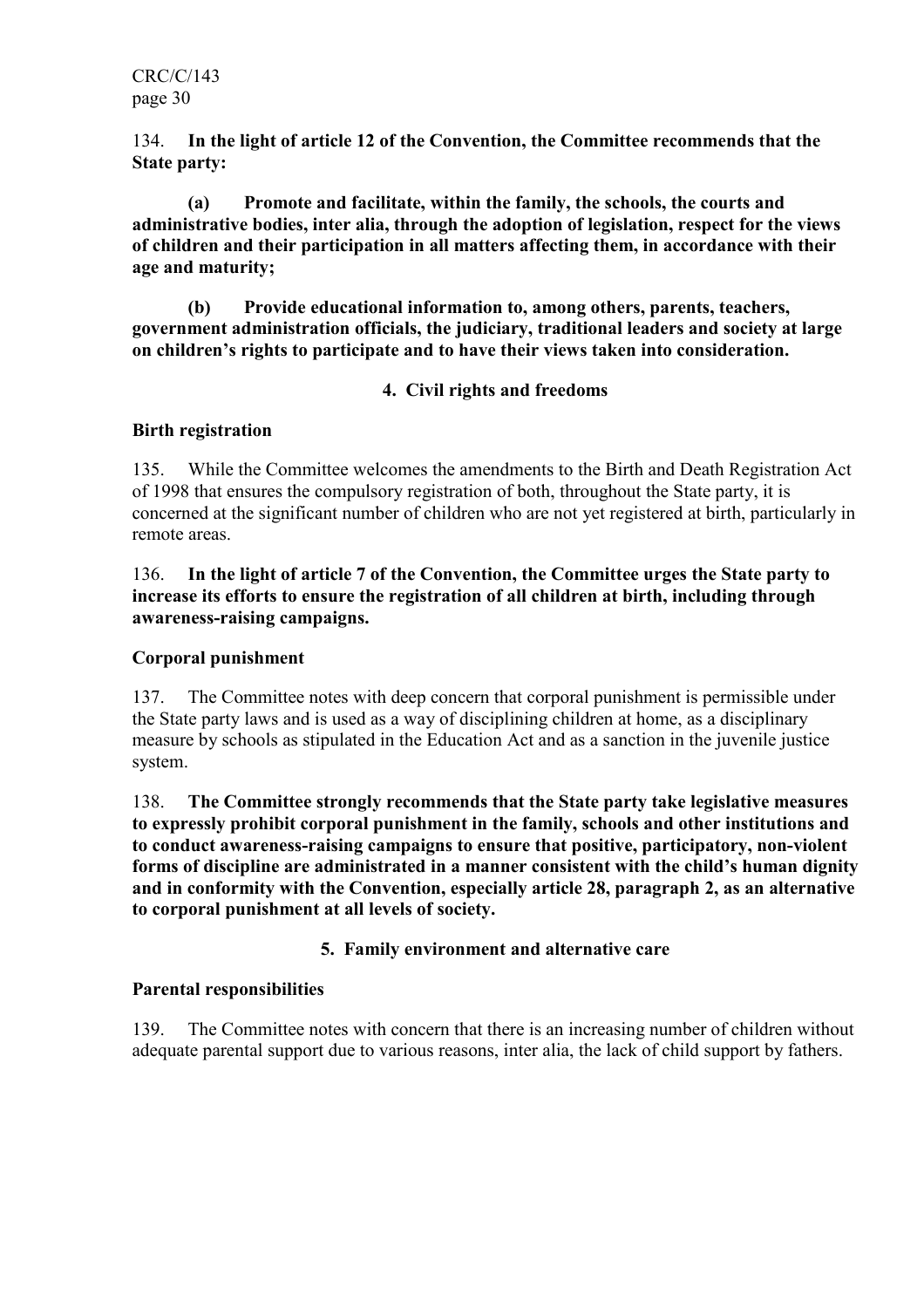140. The Committee recommends that the State party:

 (a) Take all necessary measures to provide parents and families in particularly difficult circumstances with the necessary financial and other support as much as possible;

 (b) Take the necessary legislative and other measures to ensure that the best interests of the child are of primary consideration and that guardianship with one of the parents after divorce is not automatically granted to the father;

 (c) Take measures to improve the enforcement of child support by fathers, in particular of children born out of wedlock, inter alia, by providing mothers with information about the legal provisions in this regard and with the necessary legal or other assistance free of charge for mothers who cannot afford it, not only for initiating legal actions but also for enforcing court decisions.

#### Alternative care

141. While noting the efforts undertaken to develop guidelines for alternative care placements, the Committee is concerned at:

 (a) The lack of legislation governing alternative care in the State party and the long delays in adopting such legislation;

(b) The excessive number of children deprived of their family environment.

#### 142. The Committee urges that the State party:

 (a) Undertake without further delay the necessary steps for the full and effective implementation of the Alternative Care Guidelines and for the drafting and adoption of legislation governing the various forms of alternative care, including those provided by civil society organizations in compliance with the Convention;

 (b) Better coordinate and provide adequate financial support to civil society involved in the area of child support.

#### Adoption

143. The Committee is also concerned that the rules and the procedures of the Adoption Act are not applicable under customary law.

144. The Committee recommends that the State party:

 (a) Expedite the review of the Adoption Act in order to bring existing rules and practices regulating adoption into full compliance with the Convention to ensure that in cases of informal adoption, the rights of the child are well protected to encourage formal domestic adoptions;

 (b) Consider ratifying the Hague Convention No. 33 on the Protection of Children and Cooperation in Respect of Intercountry Adoption.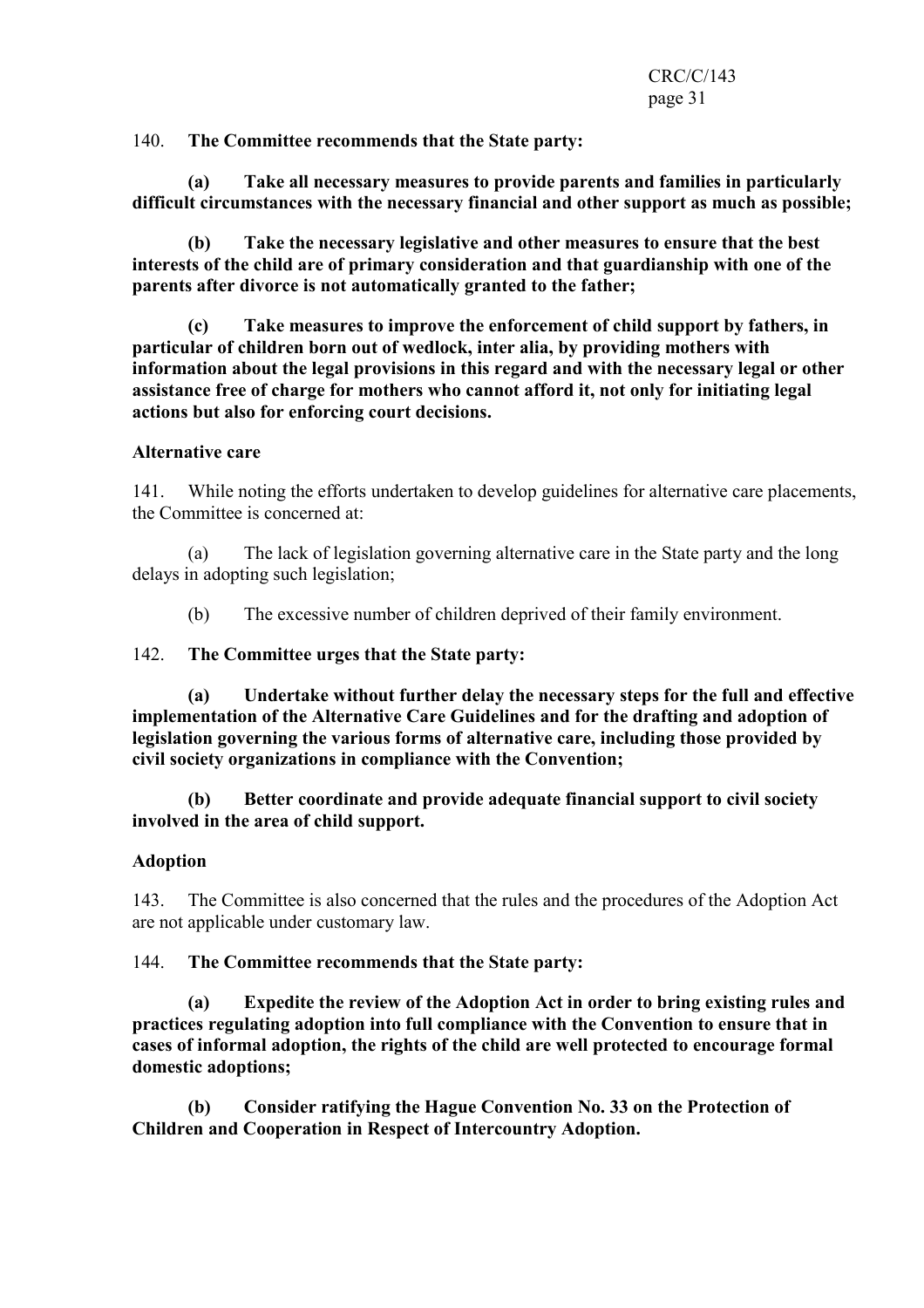## Child abuse and neglect

145. While taking note that the Women's Affairs Department commissioned a study in 1998 on the socio-economic implications of violence against women, the Committee remains concerned at the increasing level of domestic violence, at both physical and sexual abuse of children and at the lack of a comprehensive legal and policy framework.

146. In the light of articles 19 and 39 of the Convention, the Committee recommends that the State party:

 (a) Adopt legal measures and comprehensive and responsive policies which will help to change attitudes and improve the prevention and treatment of cases of violence against children;

 (b) Introduce an effective system for reporting cases of abuse, including sexual abuse, of children;

 (c) Properly investigate cases of violence against children through a child-sensitive judicial procedure and impose sanctions on perpetrators, with due regard to the right to privacy of the child;

 (d) Take measures to ensure the care and rehabilitation of victims as well as perpetrators;

 (e) Take measures to prevent the criminalization and stigmatization of child victims of abuse; and

 (f) Seek technical assistance from, among others, UNICEF and the World Health Organization (WHO).

#### 6. Basic health and welfare

# Children with disabilities

147. While welcoming the formulation of a national policy on the care of people with disabilities, the Committee is concerned that children with disabilities are still discriminated against and often considered "an embarrassment" by their parents, are not adequately integrated in the society or in the mainstream school system and do not have adequate access to social services, including health care, especially those living in remote areas.

148. In the light of the Standards Rules on the Equalization of Opportunities for Persons with Disabilities (General Assembly resolution 48/96) and the Committee's recommendations adopted at its day of general discussion on the rights of the children with disabilities (CRC/C/69, paras. 310-339), the Committee recommends that the State party continue to strengthen its efforts to combat discriminatory attitudes towards children with disabilities, particularly amongst children and parents, and promote their participation in all aspects of social and cultural life. The State party should also ensure that all children with disabilities have access to health care facilities and education and, wherever possible, they are integrated into the mainstream education system.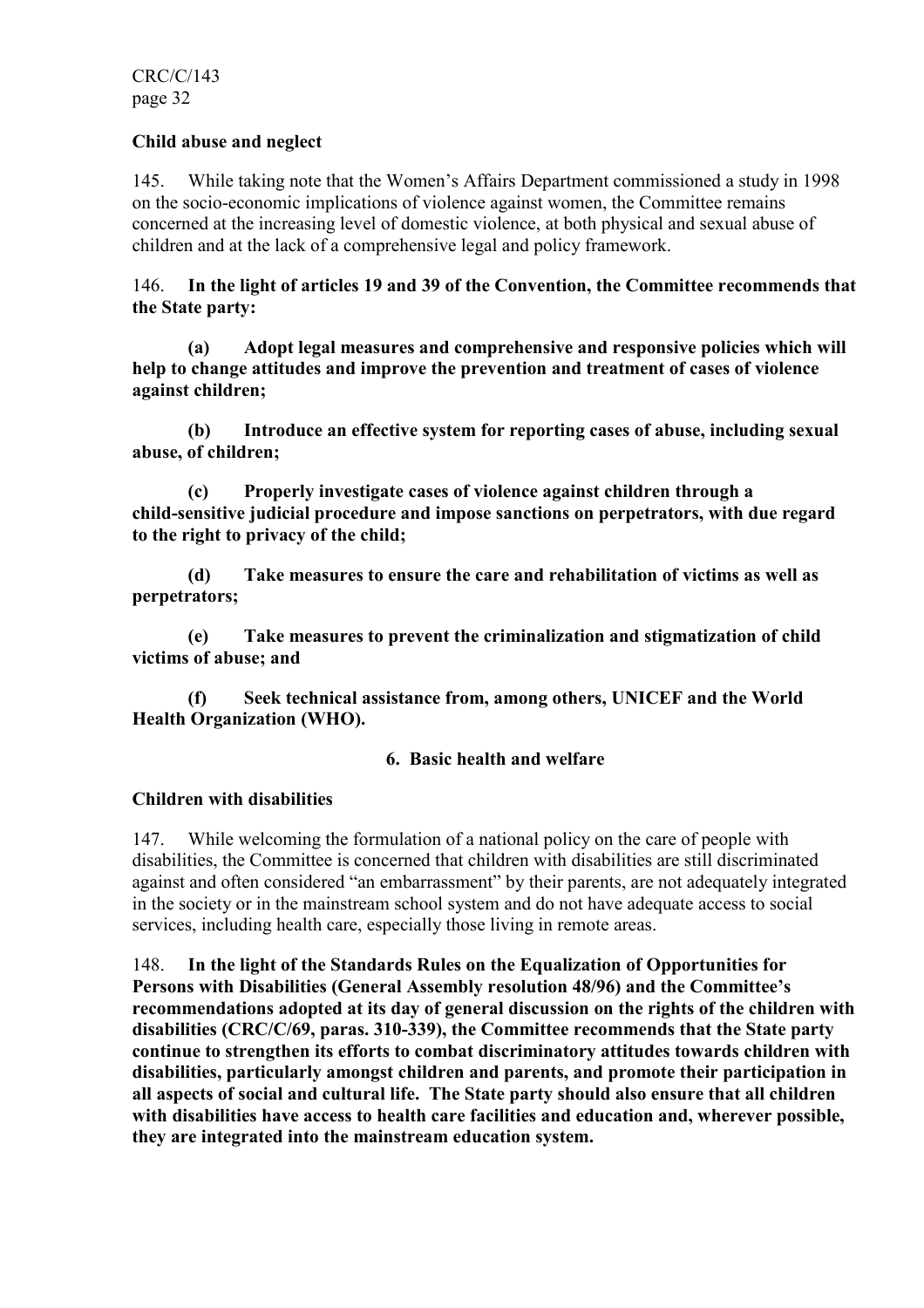# Health services

149. The Committee notes with appreciation the developments in the primary health care strategy, notably the decentralization and mobile units as well as the dialogue conducted with traditional leaders to ensure that health care strategies are complementary. Nevertheless, it remains concerned at the regional disparities in the health service provisions as well as the still high maternal mortality rates.

150. The Committee recommends that the State party continue to strengthen its primary health care strategy by ensuring adequate staffing and providing the highest attainable standard of health for all children. The Committee recommends that the State party reduce regional disparities and lower maternal mortality rates by improving prenatal care services and providing training of birth attendants in healthy midwifery practices.

# HIV/AIDS

151. While welcoming the establishment of the National AIDS Council, chaired by the president, the National AIDS Coordinating Council, the National Policy on HIV/AIDS, the Prevention of Mother to Child Transmission Programme and the programme for AIDS orphans, the Committee shares the serious concern of the State party at the still exceedingly high prevalence rate of HIV/AIDS, especially among women in their child-bearing years compounded, in part, by inappropriate traditional practices, stigmatization and lack of knowledge on prevention methods.

152. In the light of general comment No. 3 on HIV/AIDS and the rights of children (CRC/GC/2003/3), the Committee urges the State party to strengthen its efforts in combating the spread and effects of HIV/AIDS by, inter alia, training professionals, conducting education campaigns on prevention, improving the prevention of mother to child transmission programme, by providing free and universal antiretroviral medication and improving protection and support for AIDS orphans.

# Adolescent health

153. The Committee is concerned at the high incidence of teenage pregnancies, the inadequate reproductive health services and at the lack of mental health services for adolescents.

154. In the light of general comment No. 4 on adolescent health and development in the context of the Convention on the Rights of the Child (CRC/GC/2003/4), the Committee recommends that the State party establish adequate health care services for adolescents, focusing on reproductive and mental health programmes.

# 7. Education, leisure and cultural activities

155. The Committee is concerned at the information that primary education is not free for non-nationals and that the State party is considering introducing fees for parents who can afford it. The Committee is also concerned that primary education is not compulsory and at the high dropout rates in particular of girls in secondary schools, partly due to pregnancies.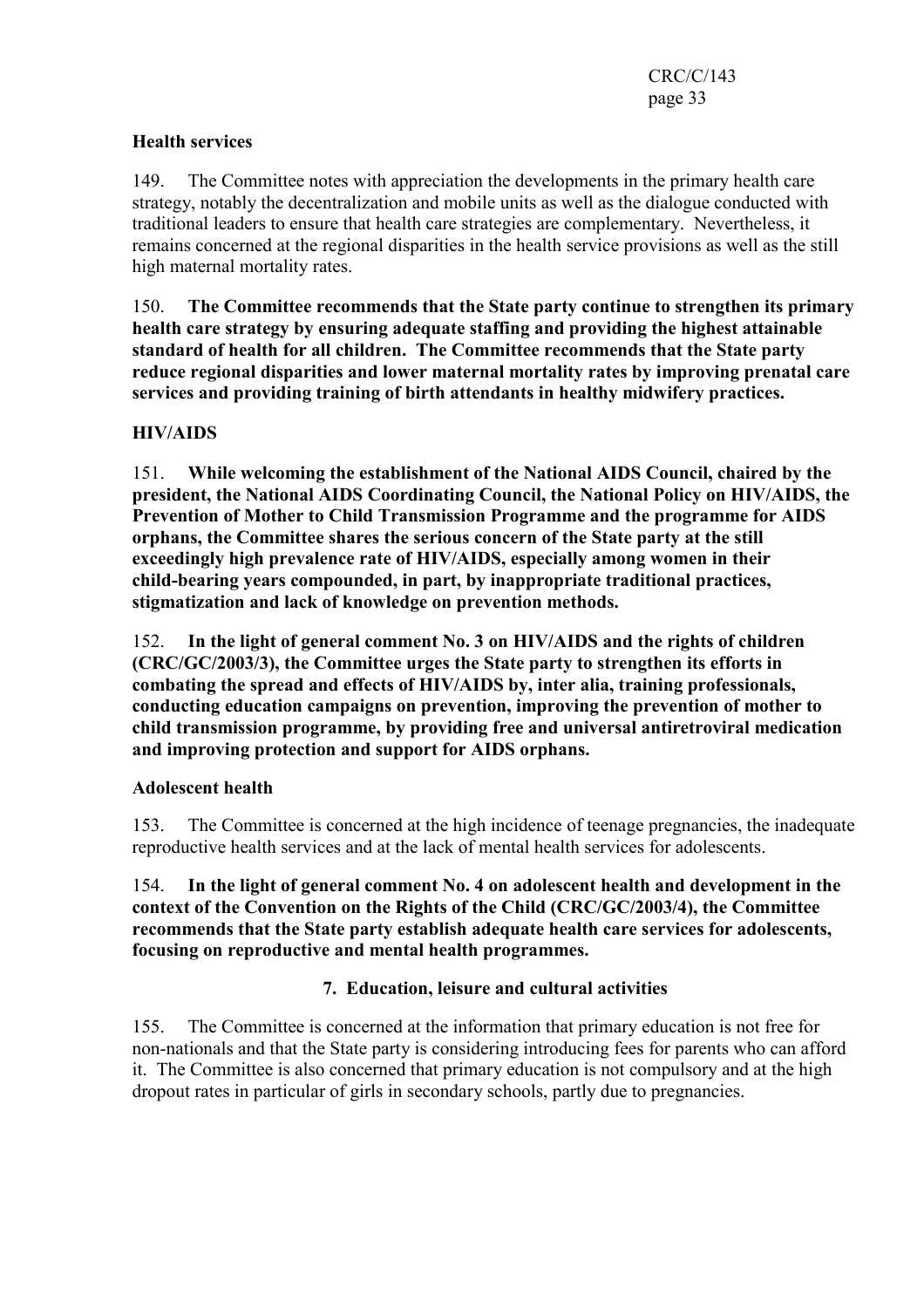156. The Committee recommends that the State party:

 (a) Take all necessary measures, legislative and administrative, to ensure that primary education is free and compulsory as required in article 28 of the Convention;

 (b) Continue to strengthen the activities providing pregnant girls with ongoing access to education (before and after giving birth);

(c) Take measures to reduce school repetition and dropout rates;

 (d) Strengthen its efforts to improve the quality of education by revising curricula, introducing child-centred and active teaching and learning methods;

(e) Expand the system of vocational training and improve its quality;

 (f) Seek international technical assistance from, inter alia, UNICEF and UNESCO.

# 8. Special protection measures

# Economic exploitation, including child labour

157. While noting the ratifications made by the State party concerning International Labour Organization Conventions No. 138 concerning the minimum age for admission to employment and No. 182 concerning the worst forms of child labour, the Committee notes with concern the information in the State party's report that child labour is a serious problem.

158. The Committee recommends that the State party:

 (a) Undertake studies to assess the incidence and nature of child labour, in particular the worst forms of child labour;

(b) Improve the system and quality of labour inspection;

# (c) Seek international technical assistance; inter alia, from ILO and UNICEF.

# Sexual exploitation

159. The Committee is concerned at the increasing incidence of sexual exploitation and abuse of children as mentioned in the State party report.

# 160. The Committee recommends that the State party:

 (a) Undertake a study of children involved in commercial sexual exploitation and use its data to design policies and programmes to prevent commercial sexual exploitation of children, including through the development of a national plan of action on commercial sexual exploitation of children, as agreed at the first and second World Congresses Against Commercial Sexual Exploitation of Children, held in 1996 and 2001;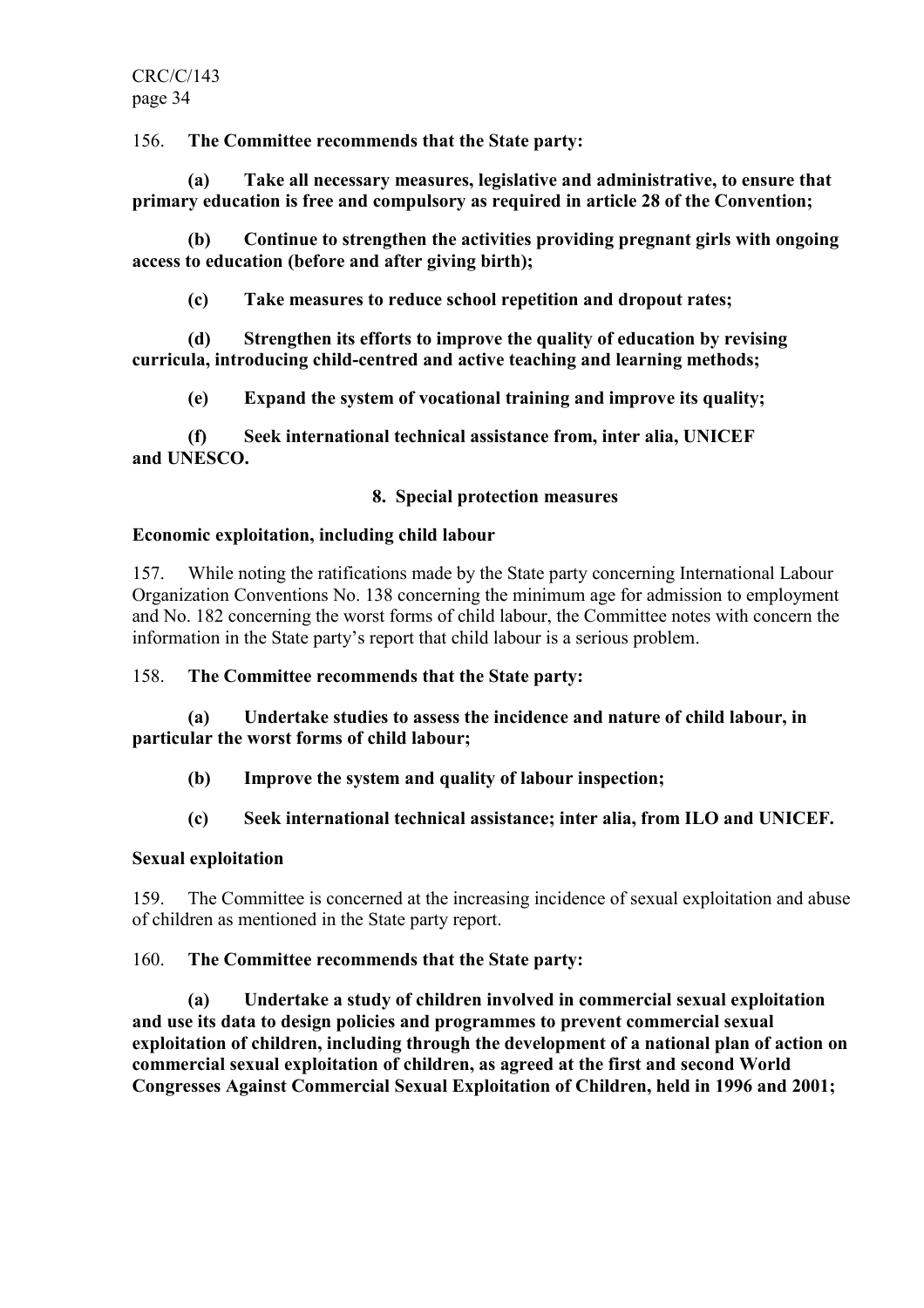#### CRC/C/143 page 35

 (b) Train law-enforcement officials, social workers and prosecutors on how to receive, monitor, investigate and prosecute complaints, in a child-sensitive manner that respects the privacy of the victim;

 (c) Prioritize recovery assistance and ensure that education and training as well as psychosocial assistance and counselling are provided to victims.

# Juvenile justice

161. While recognizing the efforts made by the State party in this domain, including the establishment of the New School of Industry in 2002 for children in conflict with the law, the Committee remains concerned that the juvenile system is not yet compatible with the provisions and principles of the Convention. It is especially concerned at the fact that the age of criminal responsibility, fixed at 8 years, is too low.

162. The Committee recommends that the State party:

 (a) Ensure the full implementation of juvenile justice standards and, in particular, articles 37, 39 and 40 of the Convention, as well as the United Nations Standard Minimum Rules for the Administration of Juvenile Justice (The Beijing Rules) and the United Nations Guidelines for the Prevention of Juvenile Delinquency (The Riyadh Guidelines), and in the light of the Committee's 1995 discussion day on the administration of juvenile justice;

 (b) Raise the age of criminal responsibility to an internationally acceptable standard;

 (c) Ensure that detained children are always separated from adults, and that deprivation of liberty is used as a last resort, for the shortest appropriate time and in appropriate conditions;

 (d) Improve training programmes on relevant international standards for all professionals involved with the system of juvenile justice; and

 (e) Seek technical assistance in developing and enforcing the juvenile justice system from, inter alia, UNICEF and OHCHR.

# 9. Optional Protocols to the Convention on the Rights of the Child

163. The Committee notes that the State party has acceded to the Optional Protocol to the Convention on the Rights of the Child on the sale of children, child prostitution and child pornography, and signed the Optional Protocol on the involvement of children in armed conflict.

# 164. The Committee recommends that the State party ratify the Optional Protocol to the Convention on the involvement of children in armed conflict.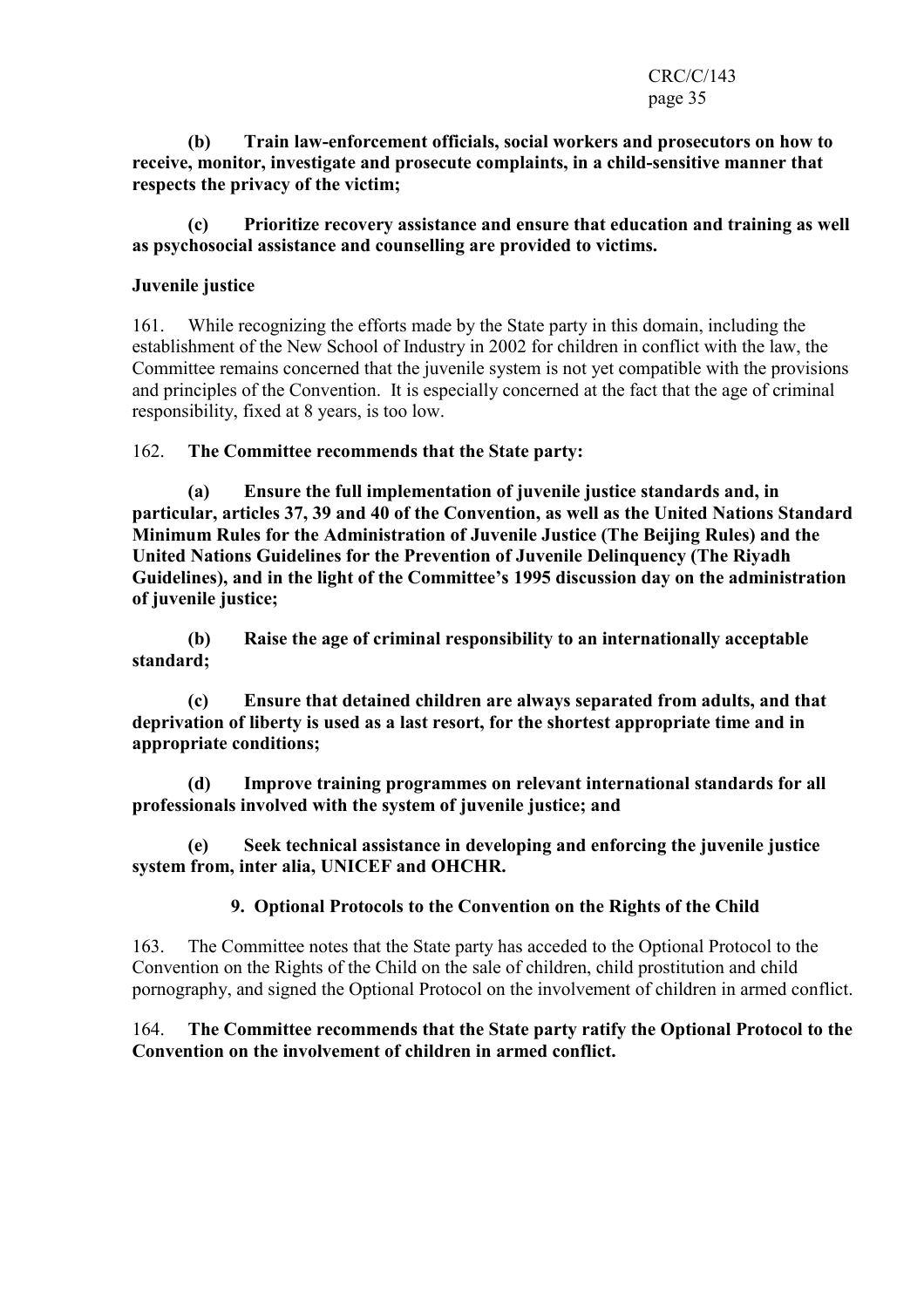#### 10. Follow-up and dissemination

#### Follow-up

165. The Committee recommends that the State party take all appropriate measures to ensure full implementation of the present recommendations, inter alia, by transmitting them to the members of the Council of Ministers or the Cabinet or a similar body, the Parliament, and to provincial or State governments and parliaments, when applicable, for appropriate consideration and further action.

#### **Dissemination**

166. The Committee further recommends that the initial report and written replies submitted by the State party and related recommendations (concluding observations) that it adopted be made widely available, including through Internet (but not exclusively), to the public at large, civil society organizations, youth groups, professional groups and children, in order to generate debate and awareness of the Convention, its implementation and monitoring.

#### 11. Next report

167. In the light of the recommendation on reporting periodicity adopted by the Committee (CRC/C/139), the Committee underlines the importance of a reporting practice that is in full compliance with the provisions of article 44 of the Convention. An important aspect of States parties' responsibilities to children under the Convention is ensuring that the Committee on the Rights of the Child has regular opportunities to examine the progress made in the Convention's implementation. In this regard, regular and timely reporting by States parties is crucial. As an exceptional measure, in order to help the State party catch up with its reporting obligations, so as to be in full compliance with the Convention, the Committee invites the State party to submit its second and third reports in one consolidated report by 15 April 2007, the due date for the submission of the third report. Such a report should not exceed 120 pages (see CRC/C/118). The Committee expects the State party to report thereafter every five years, as foreseen by the Convention.

#### Concluding observations: Croatia

168. The Committee considered the second periodic report of Croatia (CRC/C/70/Add.23) at its 981st and 982nd meetings (see CRC/C/SR.981 and 982), held on 20 September 2004, and adopted at the 999th meeting (CRC/C/SR.999), held on 1 October 2004, the following concluding observations.

# A. Introduction

169. The Committee welcomes the submission of the State party's second periodic report, which followed the established guidelines, as well as the detailed written replies to its list of issues (CRC/C/Q/HRV/2), which gave a clearer understanding of the situation of children in the State party. It further welcomes the constructive and informative dialogue.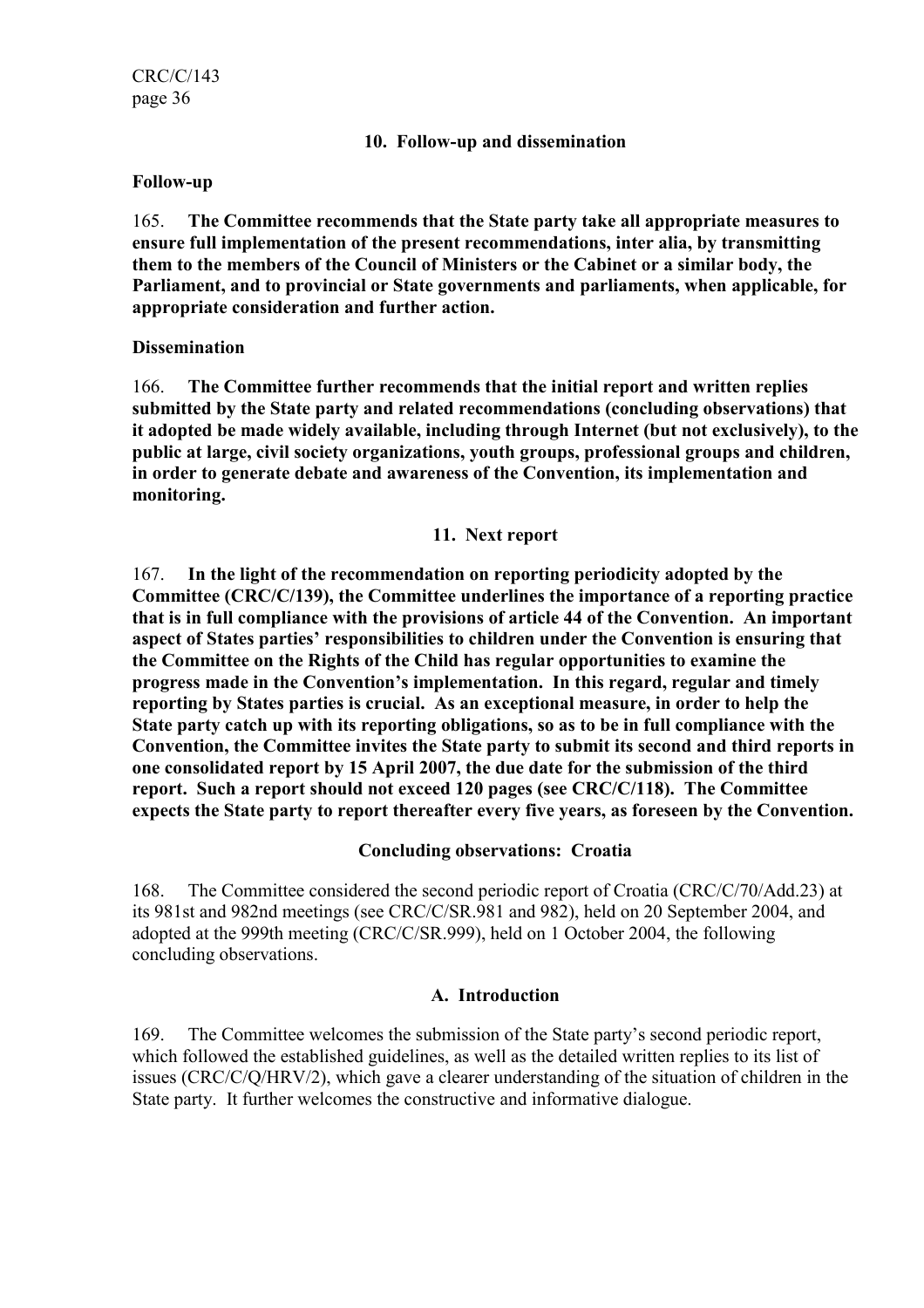# B. Follow-up measures undertaken and progress achieved by the State party

170. The Committee welcomes:

(a) The adoption of the Act on the Ombudsperson for Children in 2003;

 (b) The amendments to the Family Act, the Criminal Code and the Criminal Procedure Act in 2003;

(c) The adoption of the Asylum Law in 2003;

 (d) The withdrawal of its reservation on article 9, paragraph 1, of the Convention in 1998.

171. The Committee welcomes the State party's ratification of the Optional Protocol to the Convention on the Rights of the Child on the involvement of children in armed conflict and the Optional Protocol on the sale of children, child prostitution and child pornography in 2002.

172. The Committee also welcomes the State party's ratification of the Optional Protocol to the Convention on the Elimination of All Forms of Discrimination against Women and of the Rome Statute of the International Criminal Court in 2001.

173. The Committee further welcomes the State party's ratification of ILO Convention No. 182 concerning the Prohibition and Immediate Action for the Elimination of the Worst Forms of Child Labour in 2001 and the Protocol to Prevent, Suppress and Punish Trafficking in Persons, Especially Women and Children, supplementing the United Nations Convention against Transnational Organized Crime in 2003.

## C. Principal subject of concern and recommendations

## 1. General measures of implementation

## Committee's previous recommendations

174. The Committee notes with satisfaction that various concerns and recommendations (CRC/C/15/Add.52 of 13 February 1996) made upon the consideration of the State's initial report (CRC/C/8/Add.19) have been addressed through legislative measures and policies. However, it regrets that some of its concerns and recommendations, regarding, inter alia, non-discrimination in the repossession of their property by returned refugees (para. 15), international cooperation to resolve the problem of property (para. 26) and training programmes to promote the process of national reconciliation and national dialogue (para. 24), which are all relevant to the implementation of children's rights, and the situation of children in institutions or in foster care (para. 25) have not been given sufficient follow-up. The Committee notes that those concerns and recommendations are reiterated in the present document.

175. The Committee urges the State party to continue to strengthen the efforts to address those recommendations contained in the concluding observations on the initial report that have not yet been implemented and to provide adequate follow-up to the recommendations contained in the present concluding observations.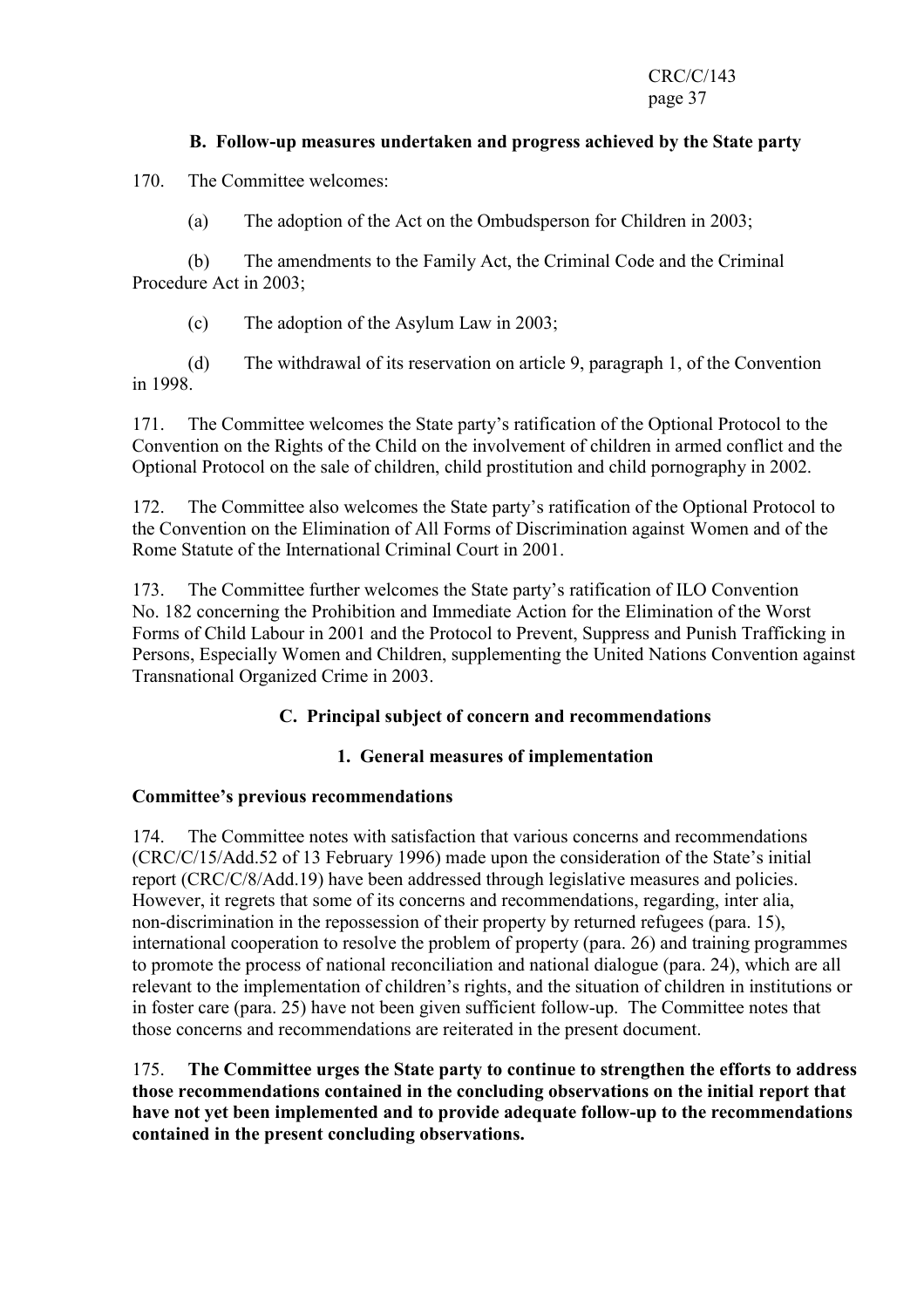## Legislation and implementation

176. The Committee notes that new laws have been adopted by the State party to harmonize its domestic legislation with international human rights standards and, in particular, with the provisions and principles of the Convention since the review of the State party's initial report. However, the Committee remains concerned about the effective implementation of all legislation relevant to the Convention.

177. In light of its previous recommendations, the Committee recommends that the State party:

 (a) Continue to take all effective measures to bring domestic law and practice into line with the principles and provisions of the Convention;

## (b) Ensure the effective implementation of all legislation relevant to the Convention and make it known to the population.

## Coordination and national plans of action

178. The Committee welcomes the elaboration of the National Action Programme for Children in 1998 and the establishment of the Council for Children as the institution responsible for monitoring its implementation. Despite some improvements in the composition and functioning of the Council, the Committee is concerned about the reluctant or non-implementation of recommendations of the Council by the various ministries and the implementation of the National Action Programme for Children. It is also concerned about the insufficient coordination between the existing and newly created government bodies dealing with the welfare of children.

179. The Committee recommends that the State party take all necessary measures to ensure the effective functioning of the Council for Children, including appropriate follow-up to its recommendations by State authorities and bodies, and implement the National Action Programme for Children. It also recommends that the State party enhance coordination between the different governmental bodies involved in the implementation of the Convention.

## Independent monitoring

180. The Committee welcomes the establishment of the Office of the Ombudsperson for Children in 2003 and the presence of the Ombudsperson at the dialogue, but the Committee is concerned at the need for ongoing and sufficient political, human and financial support for the functioning of this office.

181. In light of its general comment No. 2 on national human rights institutions and the Paris Principles (General Assembly resolution 48/134, annex), the Committee recommends that the State party continue and strengthen its political, human and financial support for the Office of the Ombudsperson for Children in order to facilitate and promote its effective functioning, in particular at the local level outside the capital of the State party.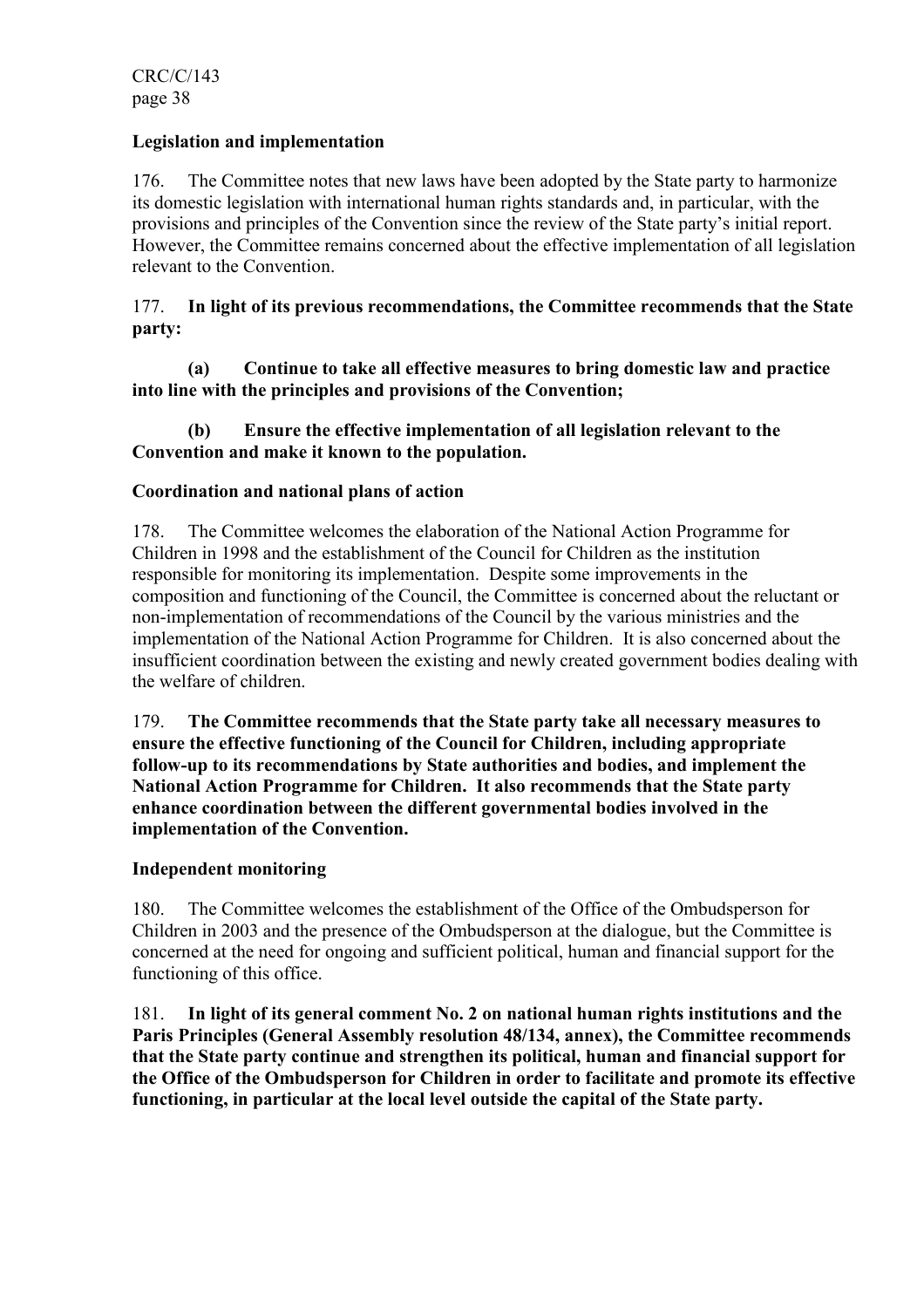#### Allocation of resources

182. The Committee is concerned about the lack of disaggregated data with regard to resources allocated for children at the national and local levels.

183. The Committee recommends that the State party pay particular attention to the full implementation of article 4 of the Convention by:

(a) Prioritizing budgetary allocations to ensure implementation of the economic, social and cultural rights of children, in particular those belonging to economically disadvantaged groups and minority ethnic groups, "to the maximum extent of … available resources"; and

 (b) Identifying the amount and proportion of the State and local governments budgets spent on children in the public, private and NGO sectors in order to evaluate the impact and effect of the expenditures and also, in view of the costs, the accessibility, quality and effectiveness of the services for children in the different sectors.

## Data collection

184. The Committee is concerned about the lack of disaggregated statistical data and other information on the situation of children, especially those belonging to different ethnic groups and the most vulnerable groups and in particular with respect to girl children, street children, disabled children, displaced, refugee and asylum-seeking children, children from minority groups and Roma children.

185. The Committee recommends that the State party take effective measures to ensure the availability of reliable data regarding persons under 18 years old, disaggregated by age, gender and ethnic origin, and to identify appropriate disaggregated indicators with a view to addressing all areas of the Convention and all groups of children in society, in order to evaluate progress achieved and the difficulties hampering the realization of children's rights.

## Training and dissemination

186. The Committee welcomes the training activities undertaken by the State party since its initial report but remains concerned about the lack of detailed information on this issue, specifically on training activities and programmes to raise public awareness about the Convention undertaken by the State party since its initial report.

187. The Committee recommends that the State party strengthen its efforts to disseminate the principles and provisions of the Convention and to undertake systematic education and training for all professional groups working for and with children, and also strengthen its efforts to raise public awareness about the Convention, in particular among children themselves and among parents.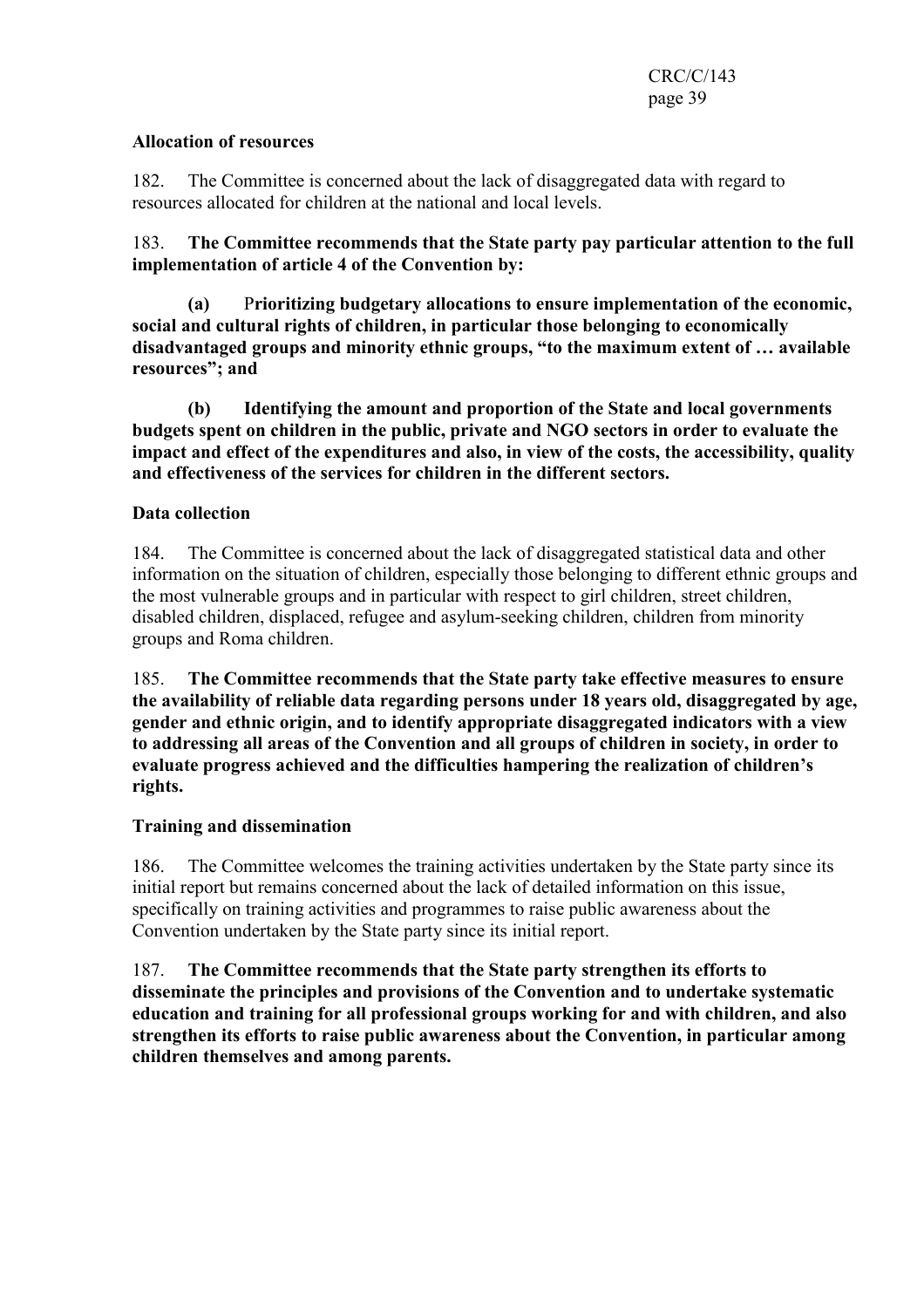# 2. General principles

## Non-discrimination

188. The Committee acknowledges the various efforts undertaken by the State party to follow up its previous recommendations but remains concerned at the de facto discrimination against ethnic and national minorities and Roma and foreign children, and at incidents of harassment and expressions of hatred, which have a negative effect on the development of children. The Committee joins the Committee on the Elimination of Racial Discrimination in its concern as it relates to the lack of legal provisions prohibiting incitement to racial discrimination and violence, and about the adequacy of efforts to investigate and prosecute persons responsible for fomenting ethnic hatred (see CERD/C/60/CO/4, para. 12).

189. The Committee reiterates its recommendation that the State party should take measures aimed at developing a culture of tolerance in the society at large through all possible channels, including the schools, the media and the law.

190. In accordance with article 2 of the Convention, the Committee recommends that the State party carefully and regularly evaluate existing disparities in the enjoyment by children of their rights and undertake on the basis of that evaluation the necessary steps to prevent and combat discriminatory disparities. It also recommends that the State party strengthen its administrative and judicial measures to prevent and eliminate de facto discrimination against children belonging to minorities, especially Roma and foreign children.

191. The Committee requests that specific information be included in the next periodic report on the measures and programmes relevant to the Convention on the Rights of the Child undertaken by the State party to follow up on the Declaration and Programme of Action adopted at the World Conference against Racism, Racial Discrimination, Xenophobia and Related Intolerance held in Durban, South Africa, in 2001, and taking account of general comment No. 1 (2001) on the aims of education.

## The best interests of the child

192. The Committee values the fact that the State party holds the principle of the best interests of the child to be of vital importance in the development of legislation, programmes and policies concerning children and is aware of the progress made in this respect, but remains concerned that it is not fully applied and duly integrated in the implementation of the policies and programmes of the State party or in administrative and judicial decisions.

193. The Committee recommends that the principle of "the best interests of the child" contained in article 3 be systematically implemented in judicial and administrative decisions as well as in programmes, projects and services with regard to children in various situations, in particular children belonging to vulnerable and minority groups.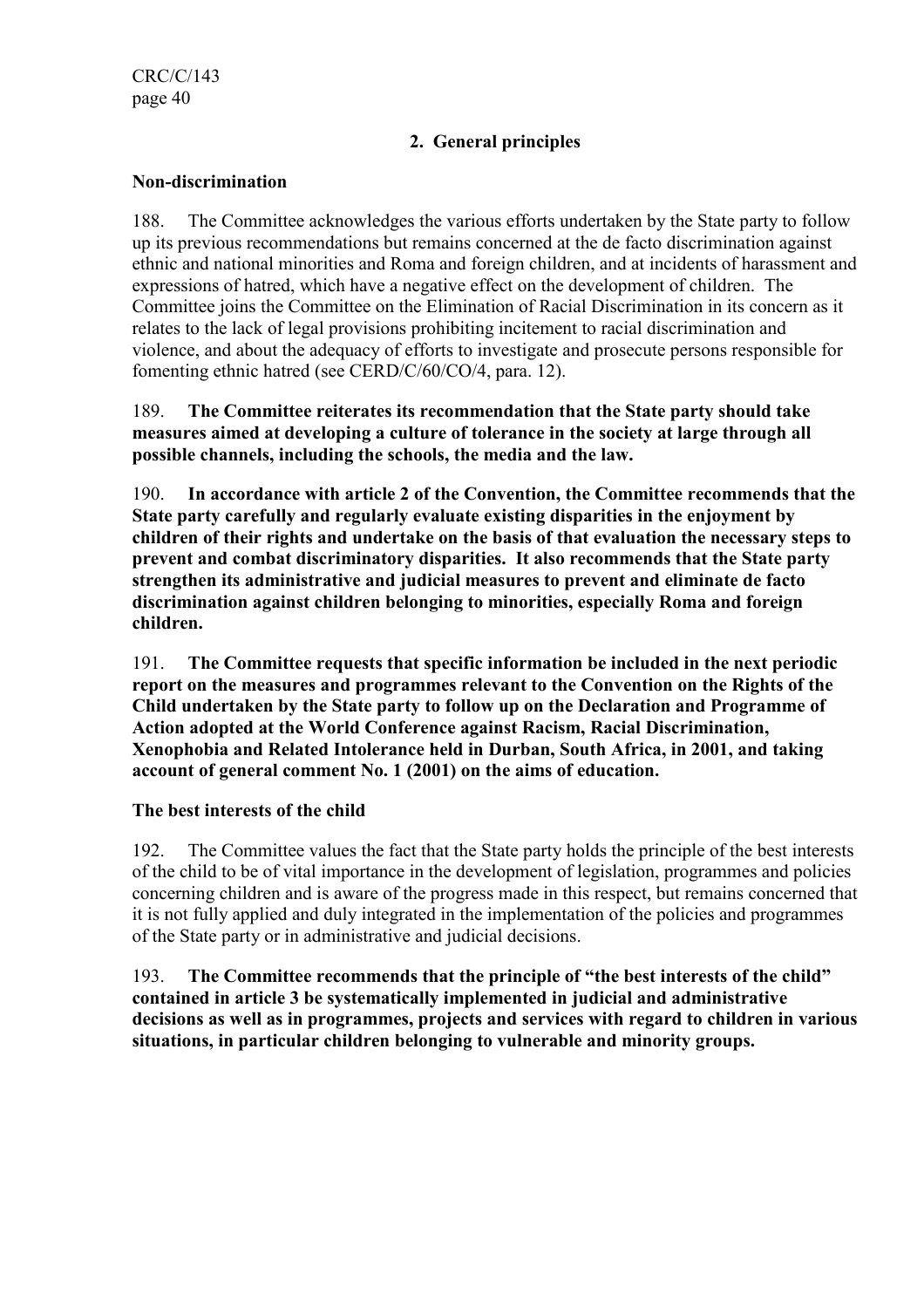# Right to life

194. The Committee notes with concern the relatively high number of deaths and injuries among children due to traffic and domestic accidents despite the various measures taken by the State party to address this problem.

195. The Committee recommends that the State party continue and strengthen as much as possible its efforts to prevent traffic and domestic accidents, inter alia by systematic enforcement of existing regulations and by ongoing awareness-raising via educational campaigns.

## Respect for the views of the child

196. The Committee welcomes the efforts made by the State party to promote respect for the views of the child. The Committee remains concerned that the general principle laid down in article 12 of the Convention is insufficiently respected in families, schools and other institutions and not fully applied and duly integrated in practice in judicial and administrative decisions and in the implementation of the laws, policies and programmes of the State party.

197. The Committee recommends that further efforts be made to ensure the implementation of the principle of respect for the views of the child. In this connection, particular emphasis should be placed on the right of every child to participate in the family, at school, within other institutions and bodies and in society at large, with special attention to vulnerable and minority groups. This general principle should also be reflected in all laws, judicial and administrative decisions, policies and programmes relating to children. Awareness-raising among the public at large as well as education and training of professionals on the implementation of this principle should be reinforced and regular reviews should be undertaken on the extent to which children's views are taken into consideration and the impact of these measures on children themselves.

# 3. Civil rights and freedoms

# Right to a name and nationality

198. The Committee welcomes the efforts made by the State party to reform its legislation in accordance with the provisions and principles of the Convention but it remains concerned about the different types of access to citizenship, which mainly affect children from minority groups, especially Roma children.

## 199. The Committee recommends that the State party undertake measures to ensure that all provisions of the Croatian Law on Citizenship are in conformity with article 7 of the Convention and that the law is implemented in a non-discriminatory manner.

## Right to privacy

200. The Committee joins the State party in its concern about violations of the right to privacy of children by the media but is concerned at the lack of information on the implementation in practice of the rights of the child contained in articles 13-17 of the Convention, in particular in the family, social institutions, schools and places of detention.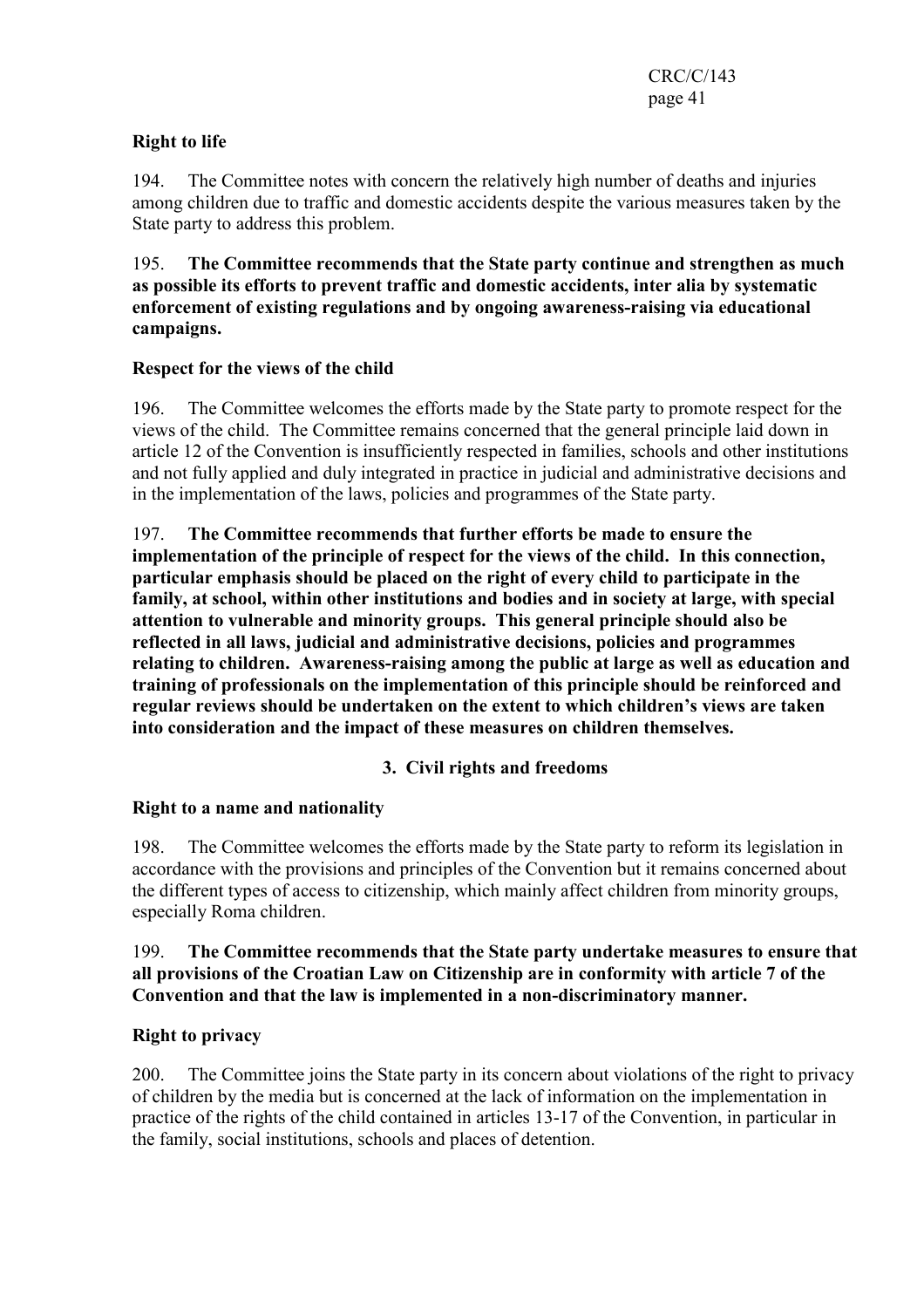201. The Committee recommends that the State party take the necessary measures to ensure that the media fully respect the right to privacy of children and that it provide concrete and detailed information (examples, good practices) in its next report on the implementation of articles 13-17 of the Convention in the family, social institutions, schools and places of detentions.

# Access to information

202. While noting the State party's efforts to protect children from harmful information, the Committee remains concerned about pornographic and other harmful material in printed and electronic media that is easily available and accessible to children. It is also concerned at the lack of adequate measures to encourage the mass media to disseminate information that would promote a spirit of understanding of differences.

203. The Committee recommends that the State party pursue its efforts to protect children from information and material injurious to their well-being. It also urges the State party to disseminate information and material of social and cultural benefit to the child, in line and with the spirit of articles 17 and 29 of the Convention. To that end, the State party should provide children with access to diversity of cultural, national and international sources, taking into particular account the linguistic and other needs of children who belong to a minority group.

## Right not to be subjected to torture or other cruel, inhuman or degrading treatment

204. The Committee is deeply concerned about cases of violence among children and young adults placed in homes for re-education and other institutions and about cases of violence and bullying among children and young adults in social care institutions.

205. The Committee recommends that the State party take all necessary measures to prevent acts of violence in homes for re-education and social care institutions. In accordance with the recommendation of the Committee against Torture (CAT/C/CR/32/3, para. 9 (k)), the Committee urges the State party to increase the protection of children in social care institutions, inter alia by ensuring that violent acts are reported and investigated and providing adequate support and treatment, including psychological treatment to victims of such acts.

## 4. Family environment and alternative care

## Guidance and responsibilities for children

206. While taking note of the legislation adopted in the area of the family environment, the new Family Act and the Social Welfare Act, the Committee remains concerned that many children are left on their own without proper guidance from parents and other caregivers. The Committee also remains concerned that supervision and guidance for vulnerable families are not well structured and defined, making it difficult to monitor the situation.

207. The Committee recommends that further efforts be made to ensure the effective implementation of the Family Act as regards guidance and responsibility for the child in light of article 27, paragraph 2. The Committee further recommends that the State party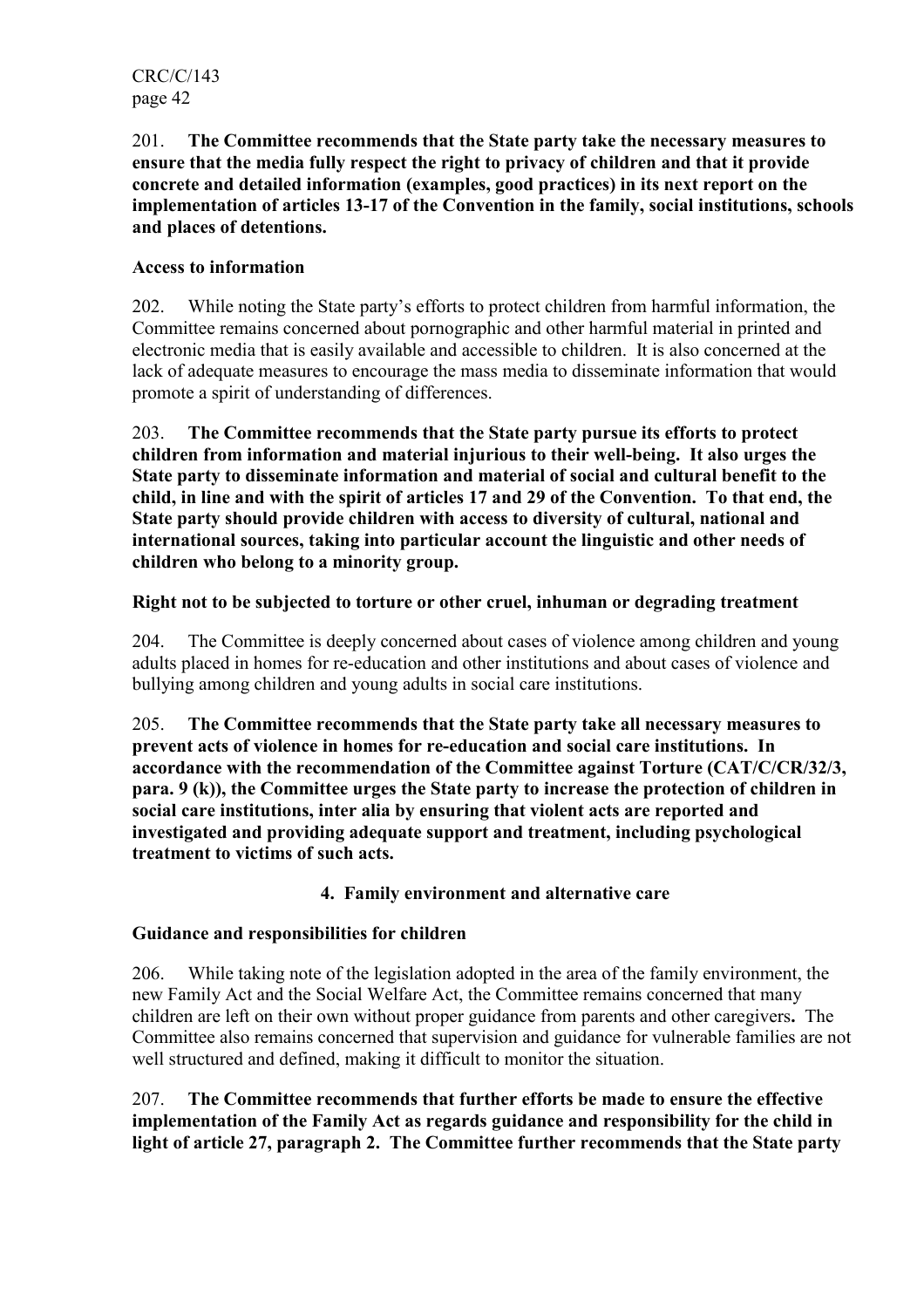#### take all necessary steps and devote adequate resources to providing ongoing training of the staff of the social welfare centres and provide for effective administrative, legal and practical measures to ensure the quality and efficiency of all the activities of these institutions.

## Alternative care

208. The Committee expresses its concern that quite a number of children without parental care or who have lost contact with their families are in institutions or in foster care and about the low quality of care and treatment provided to these children. The Committee is also concerned about the apparent insufficient monitoring of placements.

209. The Committee recommends that the State party give high priority to the assistance provided to families in order to prevent placement of children in alternative care. The Committee further recommends that the State party promote family-based assistance in foster care as a form of alternative care and ensure that institutionalization is used only as a measure of last resort, i.e. that it is professionally indicated and in the best interests of the child, and conduct periodic reviews of the placement of children in light of article 25. The Committee also recommends that the State party develop quality standards of foster care and significantly decrease the time spent in institutions for children deprived of parental care. It further recommends that adequate resources be allocated for the proper functioning and monitoring of the care institutions and foster care.

## Recovery and maintenance

210. While welcoming amendments to the legislation on maintenance, the Committee is concerned that recovery of maintenance is not sufficiently ensured in practice and that the related administrative and court proceedings are often too lengthy.

211. The Committee recommends that the State party take further measures to ensure that legislation on the payment of maintenance is fully implemented, consider alternative measures to court procedures in this regard and ensure more expeditious court proceedings and strict enforcement of court orders. The Committee also recommends that the State party reconsider establishing a fund to provide support to parents waiting for the decision regarding the maintenance of their child.

## Illicit transfer and non-return of children abroad

212. The Committee notes with satisfaction that the State party has ratified the Hague Convention on the Civil Aspects of International Child Abduction of 1980 but remains concerned that problems persist in the implementation of this Convention.

213. The Committee recommends that the State party apply the Hague Convention to all children abducted to Croatia and encourage other States that are not yet a party to the Hague Convention to ratify or accede to this treaty and, if necessary, conclude bilateral agreements to deal adequately with international child abduction. It further recommends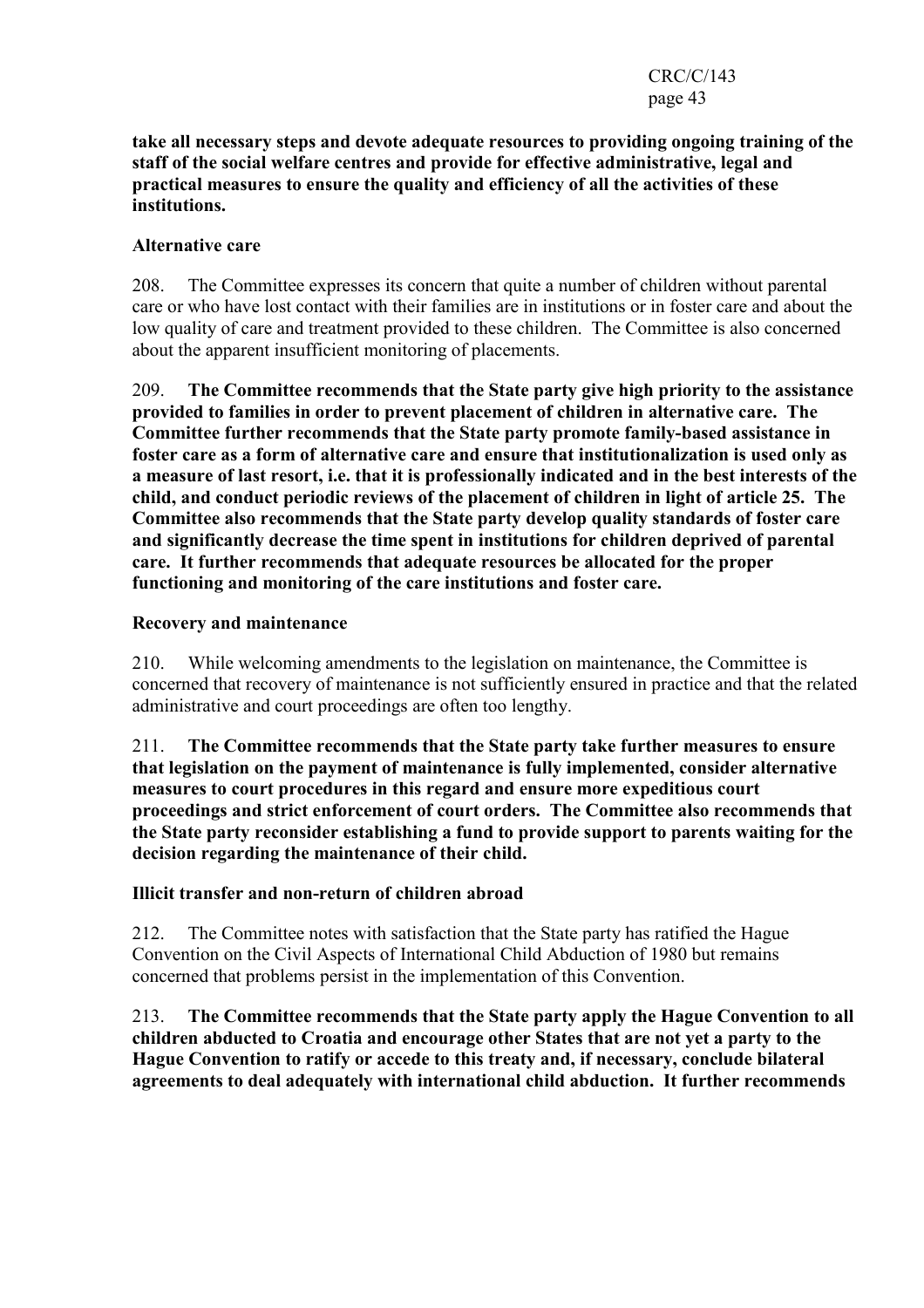that professionals dealing with this kind of case receive adequate and ongoing training and that maximum assistance be provided through diplomatic and consular channels, in order to solve cases of illicit transfer.

# Adoption

214. The Committee notes that the State party has not ratified the Hague Convention on Protection of Children and Cooperation in respect of Intercountry Adoption of 1993 and that there is little information about the rules and procedures on intercountry adoption and on how article 21 and other related provisions of the Convention are implemented in this respect.

#### 215. The Committee recommends that the State party ratify the Hague Convention on Protection of Children and Cooperation in respect of Intercountry Adoption and ensure that domestic adoption is carried out in full compliance with the best interests of the child and the appropriate legal guarantees and procedures spelled out in the Convention.

## Abuse, neglect, maltreatment

216. The Committee welcomes the adoption of the Law on the Protection against Domestic Violence (2003), which prohibits corporal punishment within the family, and of various other legal instruments to prevent and combat domestic violence (e.g. Criminal Code, Family Act) but remains concerned about incidents of domestic violence.

## 217. In light of article 19 of the Convention, the Committee recommends that the State party:

 (a) Undertake a comprehensive study on violence, more particularly, on sexual abuse and violence at home and in school, in order to assess the extent, causes, scope and nature of these violations;

 (b) Strengthen awareness-raising and education campaigns with the involvement of children in order to prevent and combat child abuse and promote positive, non-violent forms of discipline and respect for children's rights, while raising awareness about the negative consequences of corporal punishment;

 (c) Evaluate the work of existing structures and provide training to the professionals involved in these types of case;

 (d) Strengthen measures to encourage reporting of instances of child abuse and prosecute the authors of these acts;

 (e) Provide care, full physical and psychological rehabilitation and reintegration for child victims of violence.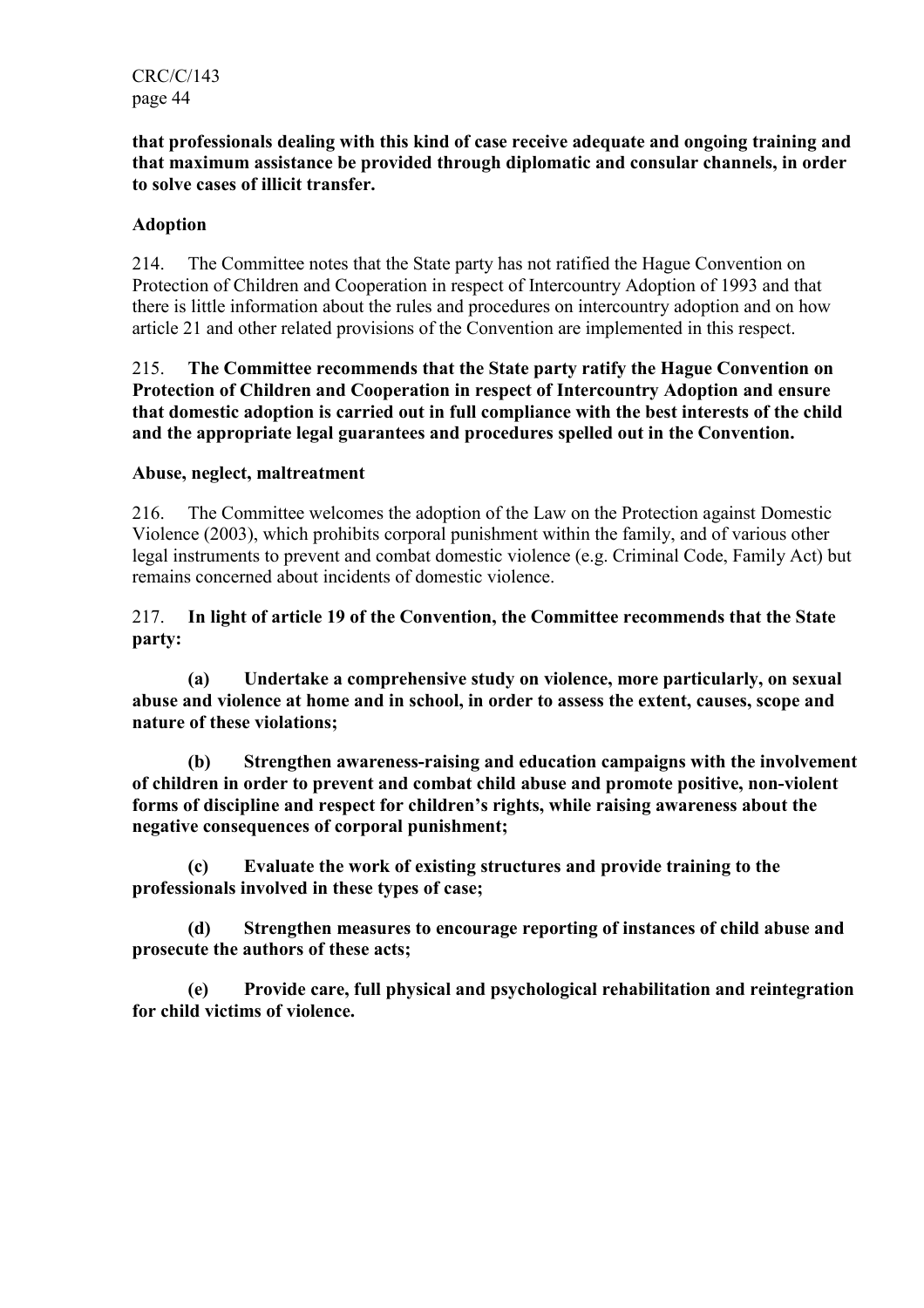# 5. Basic health and welfare

#### Health, health-care services

218. The Committee notes the efforts made by the State party to improve its health-care system, e.g. the new Health Insurance Law (2002), but remains concerned about the lack of data about children's health status, in particular children of ethnic and minority groups, and that medical coverage is not ensured for every child. It is also concerned about the effective implementation of breastfeeding programmes and that the "happy baby package" contains material that is not consistent with the International Code of Marketing of Breastmilk Substitutes. The Committee is also concerned about the information that mothers are not allowed to stay with their hospitalized children free of charge unless the child is less than 6 months of age.

219. The Committee recommends that the State party undertake all necessary measures to ensure that all children enjoy equal access to and quality of health services, with special attention to children from ethnic and minority groups, especially Roma children. The Committee also recommends that the State party enhance its efforts to promote proper breastfeeding practices, including by complying with the International Code of Marketing, and ensure the effective implementation of breastfeeding programmes in accordance with international standards. It also recommends that children not be separated from their parents when they are hospitalized.

#### Adolescent health

220. The Committee notes the efforts undertaken by the State party with regard to drug abuse by adolescents but remains concerned at the increasing number of cases, the increase in sharing syringes among drug users, the lack of an integrated strategy against drug abuse and the apparent inadequacy of treatment facilities to deal with drug additions. The Committee is also concerned at the increasing alcohol and tobacco consumption by adolescents and the lack of programmes for the prevention of suicide among adolescents. The Committee is also concerned that adolescents have a low perception of the risks of contracting HIV and other STDs.

## 221. The Committee recommends that the State party:

 (a) Enhance its efforts to address adolescent health issues and ensure that the programmes for adolescent health are effectively implemented, including through the provision of adequate resources;

 (b) Take into account general comment No. 4 (2003) on adolescent health and development;

 (c) Develop programmes to prevent and combat HIV/AIDS, taking into account the Committee's general comment No. 3 on HIV/AIDS and the rights of children (2003);

 (d) Develop mental health programmes and services for, inter alia, the prevention of drugs and alcohol abuse, and tobacco use, and programmes for the prevention of suicide and to enhance the quality of the treatment facilities;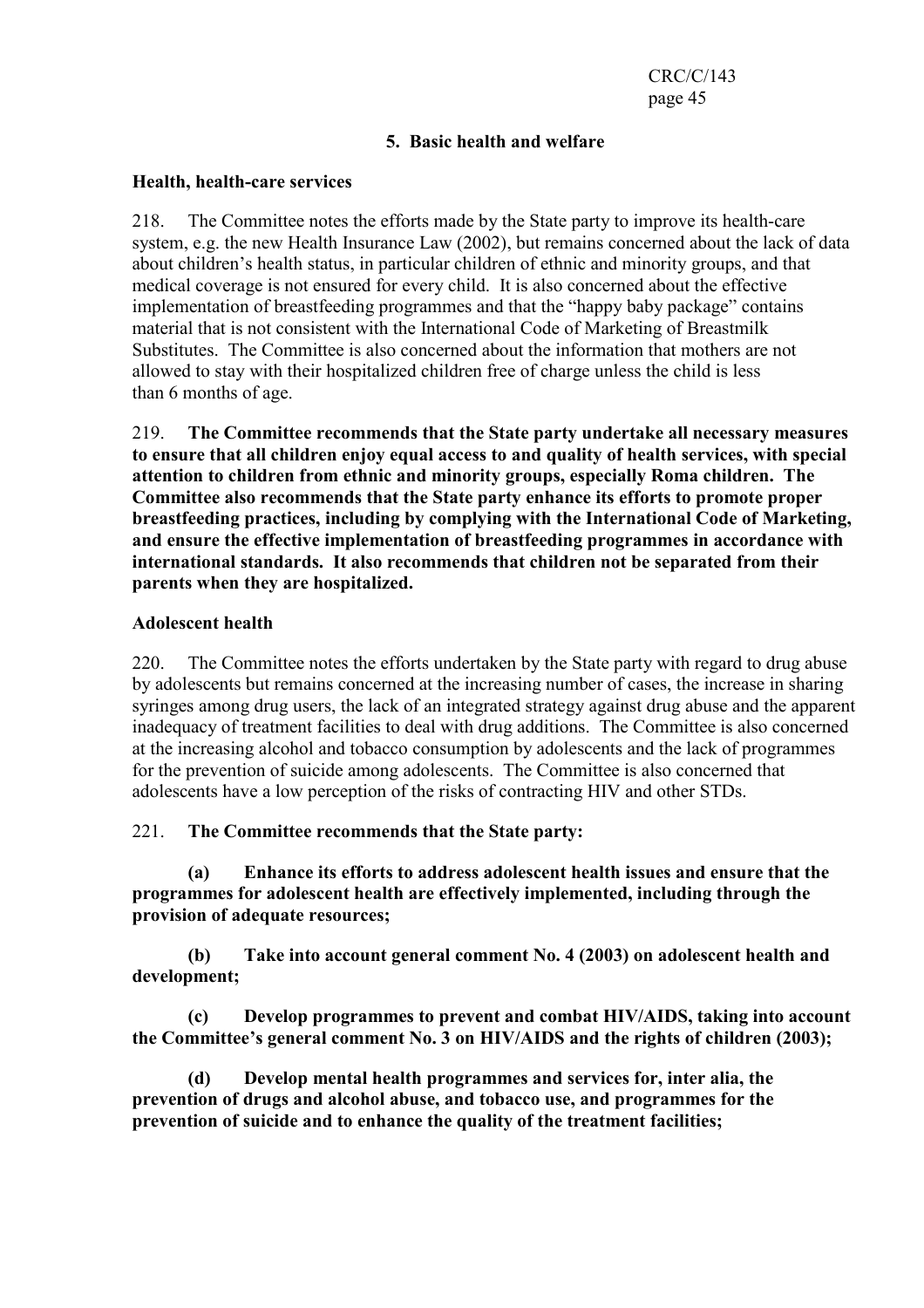CRC/C/143 page 46

#### (e) Ensure that adolescents have access to child-sensitive and confidential counselling services;

# (f) Seek technical cooperation and advice from UNICEF and WHO.

#### Right to an adequate standard of living

222. The Committee notes the measures undertaken by the State party to increase economic growth, but remains concerned at the widespread prevalence of poverty in Croatian society, which affect in particular families with more than one child, families headed by women and minority families, including Roma families and families of foreign origin, and in areas that were affected by armed conflict.

223. The Committee, in line with its previous recommendations (para. 31) recommends that the State party:

 (a) Take all necessary measures to the "maximum extent of … available resources" to accelerate the elimination of child poverty, notably to eliminate the disparities between the different regions of the country;

 (b) Continue to provide material assistance and support to economically disadvantaged families, notably Roma families and families of foreign origin, in order to guarantee the right of children to an adequate standard of living;

 (c) To include in the poverty reduction strategy specific programmes addressing the particular difficulties faced by poor children.

## 6. Education, leisure and cultural activities

224. While noting the efforts made by the State party with regard to education, e.g. the 2001 Law on the Changes and Amendments of the Primary Education Law, it remains concerned about the different access to education of children belonging to minority and the most vulnerable groups, including Roma children, children living in poverty, children with disabilities and foreign children, which hampers their full enjoyment of a system of education adequate to their values and identity. The Committee is also concerned that the education system and its organization remain very centralized and that human rights education is not included in the curricula. Finally, the Committee is concerned about the shift system of instruction and the poor equipment and school facilities in many parts of the country.

## 225. The Committee recommends that the State party:

 (a) Take all necessary measures to ensure that articles 28 and 29 of the Convention are fully implemented, in particular with regard to children belonging to the most vulnerable groups (i.e. minority groups, children living in poverty, etc.);

 (b) Ensure the implementation of the National Programme for Roma, providing it with adequate human and financial resources and with periodic evaluation of its progress;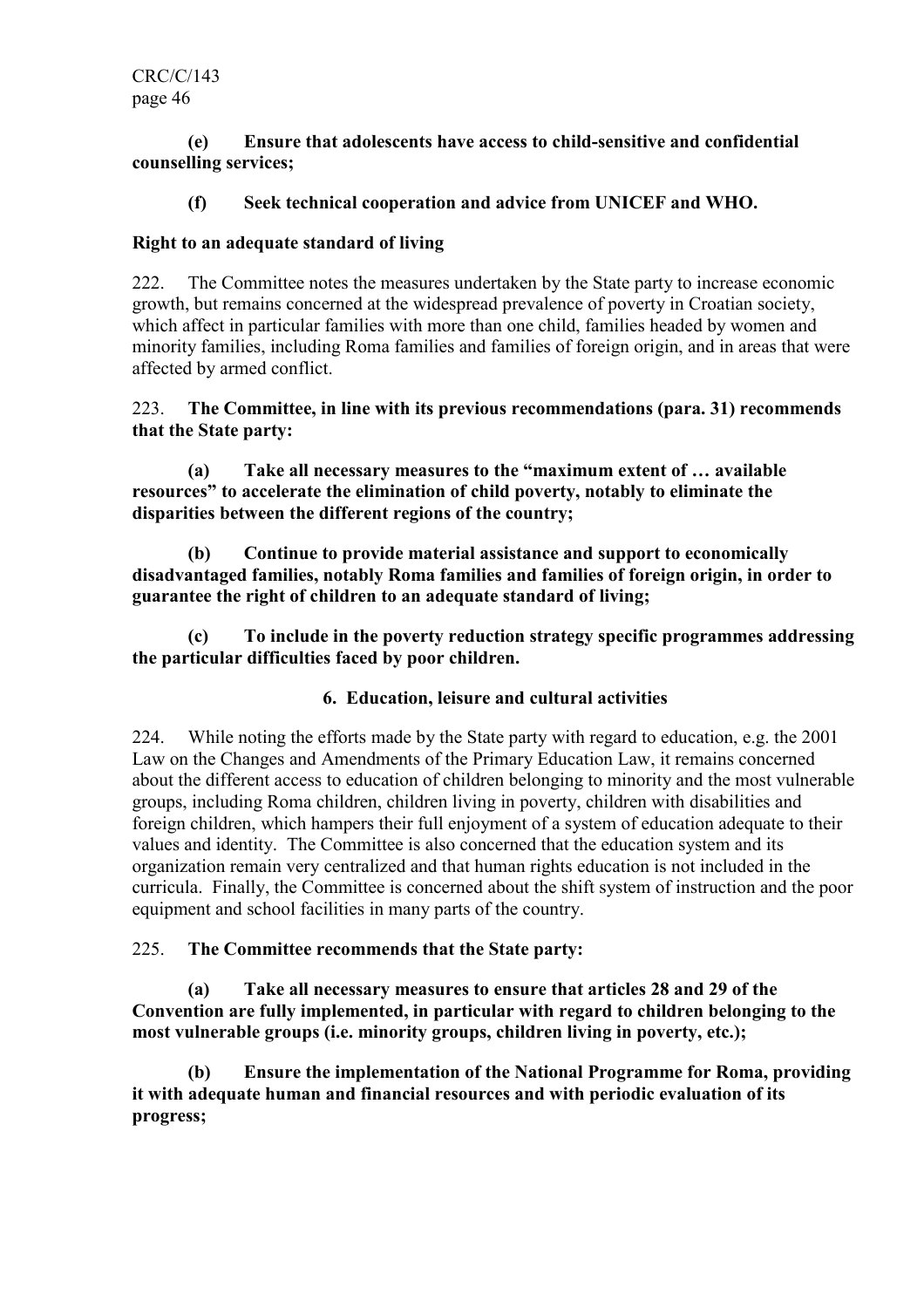(c) Allocate more funds to reduce the number of shifts in schools and to improve the quality of education in the whole country in order to achieve the goals set out in article 29, paragraph 1, of the Convention and in the Committee's general comment No. 1 (2003) on the aims of education;

 (d) Ensure that human rights education, including children's rights, is included in the school curricula and that materials are available in the different languages used in schools, and that teachers have the necessary training;

(e) Take measures to move towards decentralization;

 (f) Adopt teaching methods that encourage child-centred learning and more active participation by children;

 (g) Take the necessary measures to integrate children with disabilities in the mainstream education system, including vocational education, and in society;

 (h) In the light of article 29 on the aims of education, establish adequate programmes and activities with a view to creating an environment of tolerance, peace and understanding of cultural diversity in order to prevent intolerance, bullying and discrimination in schools and in society at large.

# 7. Special protection measures

## Refugee and displaced children

226. The Committee notes the adoption of a new Asylum Law (2003) and the progress achieved in the area of asylum, but remains concerned about the delay in its effective implementation.

227. In line with the recommendation of the Committee on the Elimination of Racial Discrimination (CERD/C/60/CO/4, para. 13), and while noting the challenges confronted by the State party in meeting the needs of a large number of refugees, returnees and displaced persons, most of whom are children, the Committee remains concerned that return is still hindered by administrative impediments and hostile attitudes on the part of some national and local officials. The Committee expresses its concern about the difficult access to education and health care for refugee and internally displaced children.

228. The Committee recommends that the State party ensure the effective implementation of the new Asylum Law and that refugee and asylum-seeking children have access to basic services such as education and health, and that there is no discrimination in benefit entitlements for asylum-seeking families that could negatively affect children.

229. The Committee also recommends that the State party take effective measures to resolve the problem of property owners, most of whom are Serbs, returning to their homes before their occupiers (refugees and displaced persons) have been able to find alternative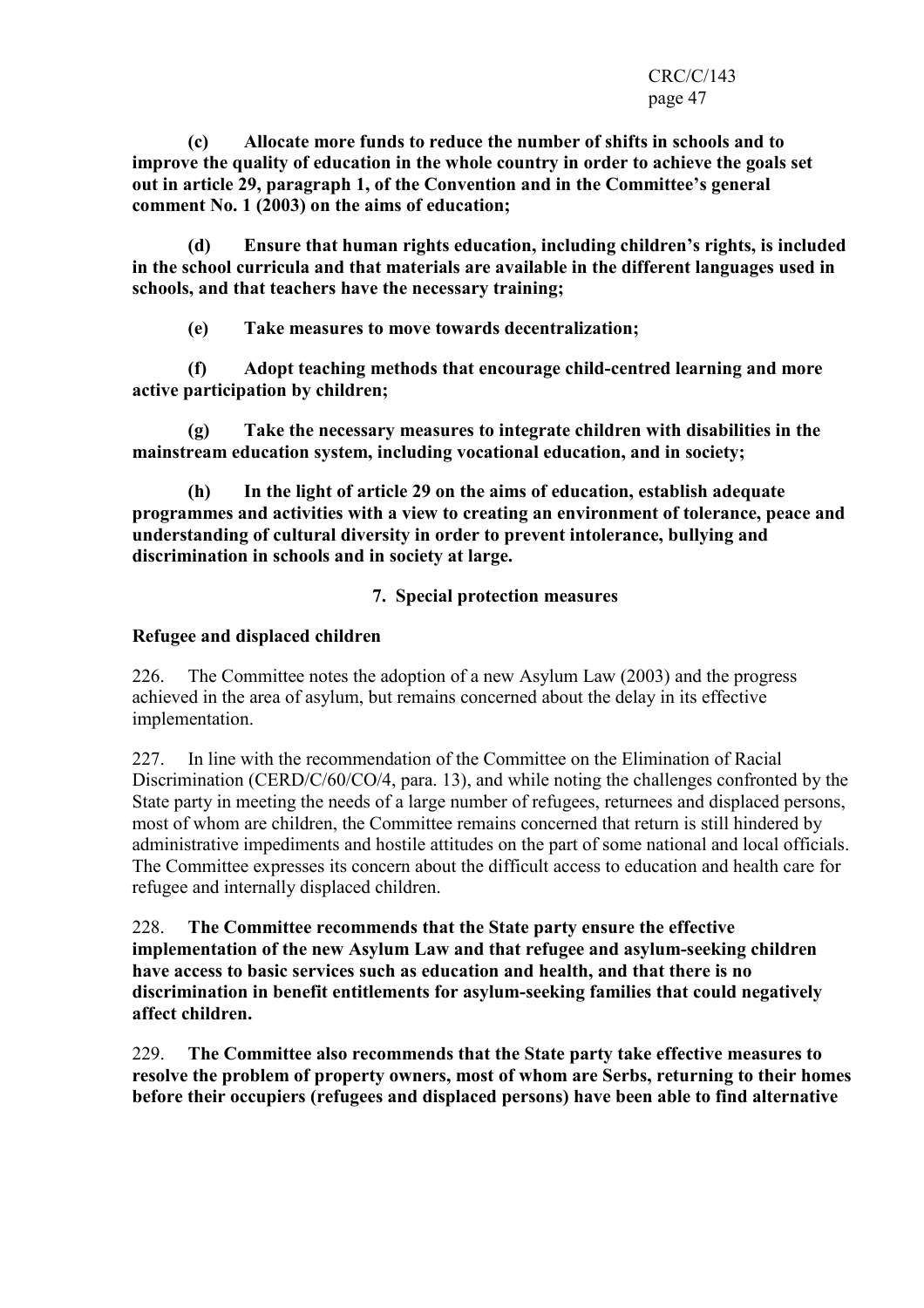shelter, and that further efforts be undertaken to facilitate the return of refugees and displaced persons. It also recommends that effective measures be undertaken to ensure that displaced children have equal access to education and health care.

230. The Committee further recommends that the State party introduce specific laws or administrative regulations or directives that provide special procedures and address special needs of unaccompanied asylum-seeking and refugee children, and in particular ensure that these children have proper accommodation.

# Children in armed conflicts

231. The Committee welcomes the State party's ratification of the Optional Protocol on the involvement of children in armed conflict in 2002 and notes the efforts undertaken by the State party to provide psychological and social assistance for children who have been affected by armed conflict. However, it remains concerned about the lack of systematic research on the situation of children affected by armed conflict, including follow-up monitoring measures. The Committee is also concerned about the lack of compensation provisions for those children.

232. The Committee recommends that the State party:

 (a) Undertake a comprehensive study on children affected by armed conflict in order to assess the extent and scope and the population affected by the problem and identify the consequences and the recovery and remedial measures needed;

(b) Strengthen awareness-raising campaigns with the involvement of children;

 (c) Evaluate the work of existing structures and provide training to the professionals involved in the programmes;

 (d) Extend psychological and social assistance for the children who have been affected by armed conflict;

 (e) Take effective measures to ensure that the affected children receive adequate compensation.

# Trafficking and sexual exploitation

233. While welcoming the measures taken by the State party to prevent and raise awareness of the problem of trafficking in persons, including the establishment of the National Committee for the Prevention of Trafficking in Persons responsible for formulating and implementing the National Plan for the Prevention of Trafficking in Persons, it remains concerned about the effective implementation of the Plan and at the lack of statistical data and specific information on measures undertaken to combat trafficking.

234. In light of article 34 and other related articles of the Convention, the Committee recommends that the State party further strengthen its efforts to identify, prevent and combat trafficking in children for sexual and other exploitative purposes, including by undertaking studies to assess the nature and magnitude of the problem and allocating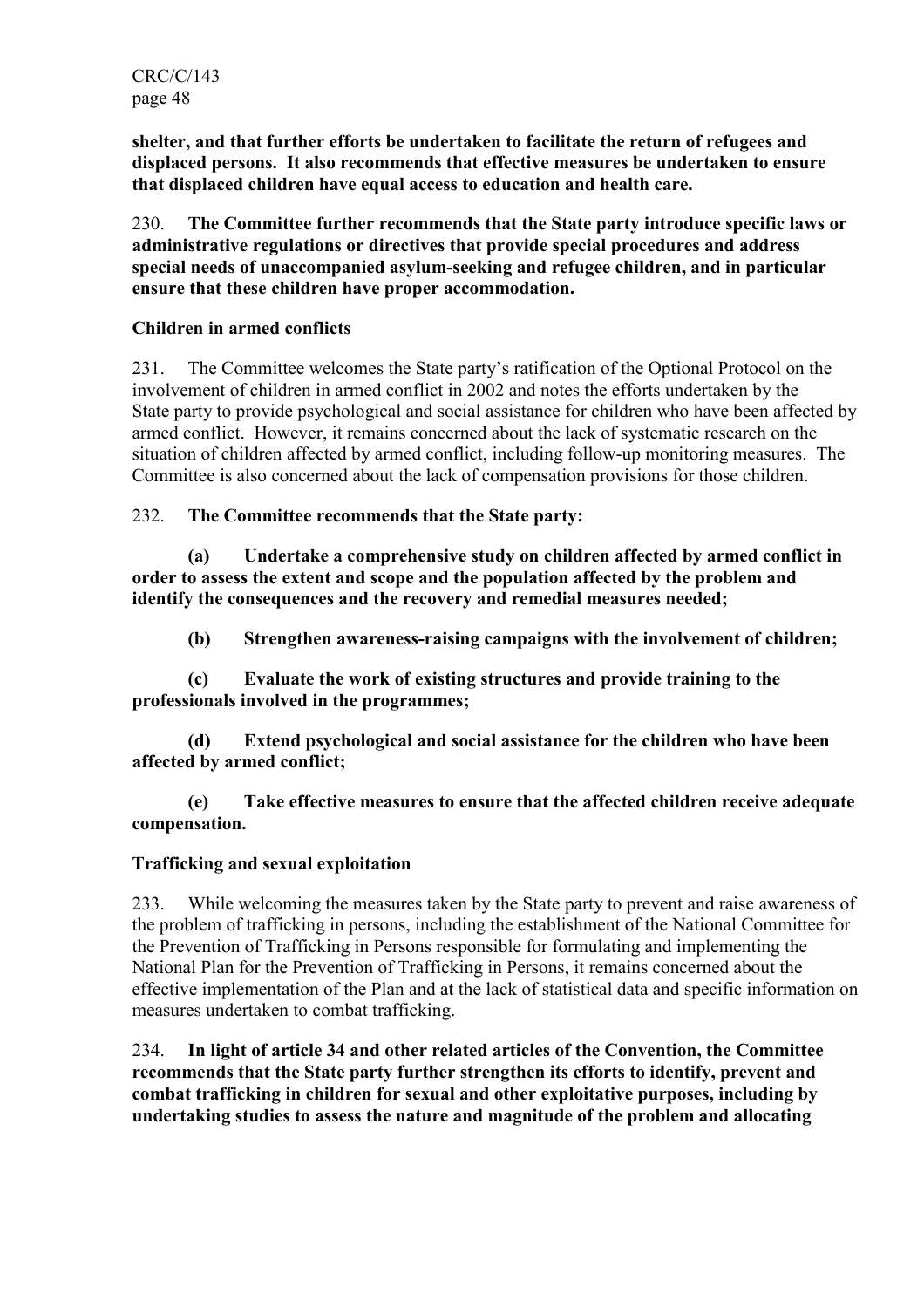#### CRC/C/143 page 49

#### sufficient resources to this field, in accordance with the Declaration and Agenda for Action and the Global Commitment adopted at the 1996 and 2001 World Congresses against Commercial Sexual Exploitation of Children.

## Administration of juvenile justice

235. The Committee welcomes the amendments to the Family Act (2003), the Criminal Code (1999) and the Act on Juvenile Courts (2002) aimed at harmonizing the administration of juvenile justice with relevant international human rights standards, but remains concerned about the quality of the relevant institutions and the reports of incidents of violence in detention centres, and that persons below 18 in detention or custody are kept with adults up to the age of 27.

236. The Committee recommends that the State party ensure the full implementation of juvenile justice standards, in particular articles 37, 39 and 40 of the Convention, and other United Nations standards in this field such as the United Nations Standard Minimum Rules for the Administration of Juvenile Justice (the Beijing Rules), the United Nations Guidelines for the Prevention of Juvenile Delinquency (the Riyadh Guidelines), the United Nations Rules for the Protection of Juveniles Deprived of their Liberty and the Vienna Guidelines for Action on Children in the Criminal Justice System, and in light of the Committee's day of general discussion on the administration of juvenile justice held in 1995. In particular, the Committee recommends that the State party:

 (a) Ensure that deprivation of liberty is used only as a measure of last resort and for the shortest possible time, that guarantees of due process are fully respected and that persons under 18 are not detained with adults;

 (b) Protect the rights of children deprived of their liberty and improve their conditions of detention and imprisonment, notably by establishing special detention centres for persons below 18 with conditions suitable to their age and needs and by ensuring the existence of social services in all the juvenile detention centres in the country;

 (c) Undertake training programmes on relevant international standards for all professionals involved in the system of juvenile justice;

 (d) Request technical assistance in the area of juvenile justice and police training from, among others, OHCHR and UNICEF.

## **Minorities**

237. The Committee notes the measures undertaken by the State party to improve domestic legislation with regard to minority rights, e.g. the Constitutional Law on the Rights of National Minorities, but remains concerned that these legal instruments are not effectively implemented. It is also concerned about continuing problems of ethnic discrimination and intolerance, particularly concerning the Roma and other minority groups, e.g. Serbs and Bosniaks.

238. The Committee reiterates its recommendation that the State party should take effective measures to encourage the protection of the rights of children belonging to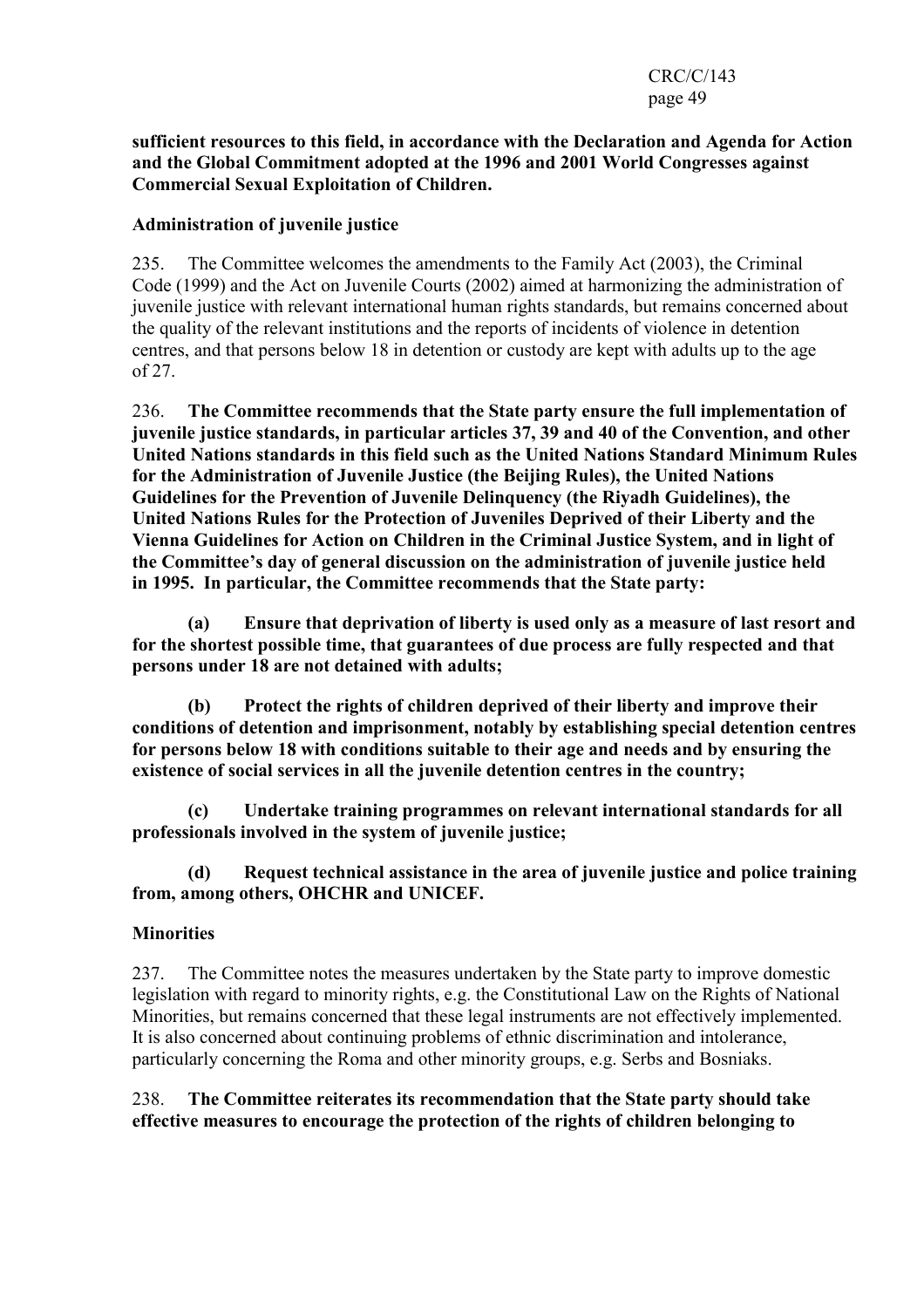CRC/C/143 page 50

minority groups and eliminate the impunity enjoyed by those who harass these groups. It also recommends that the State party undertake special measures to stimulate a process of reconciliation and confidence-building, including wide-ranging educational and awareness-raising campaigns.

#### 8. Follow-up and dissemination

#### Follow-up

239. The Committee recommends that the State party take all appropriate measures to ensure full implementation of the present recommendations, inter alia by transmitting them to the members of the Council of Ministers, the Cabinet or a similar body, the Parliament, and provincial or local governments and parliaments, when applicable, for appropriate consideration and further action.

#### **Dissemination**

240. The Committee further recommends that the second periodic report, the written replies submitted by the State party and the related recommendations (concluding these observations) adopted by the Committee be made widely available, including (but not exclusively) through the Internet, to the public at large, civil society organizations, youth groups, professional groups and children in order to generate debate and awareness of the Convention, its implementation and monitoring.

## 9. Periodicity of submission of reports

241. Finally, in light of the recommendation on reporting periodicity adopted by the Committee and described in its session reports (see CRC/C/114 and CRC/C/124), the Committee underlines the importance of a reporting practice that is in full compliance with the provisions of article 44 of the Convention. An important aspect of States parties' responsibilities to children under the Convention is ensuring that the Committee on the Rights of the Child has regular opportunities to examine the progress made in the Convention's implementation. The Committee recommends that the State party submit its next periodic report on 7 October 2008. This report will combine the third and fourth periodic reports. The report should not exceed 120 pages (see CRC/C/118). The Committee expects the State party to report every five years thereafter, as foreseen by the Convention.

## Concluding observations: Kyrgyzstan

242. The Committee considered the second periodic report of Kyrgyzstan (CRC/C/104/Add.4) at its 987th and 988th meetings (see CRC/C/SR.987 and CRC/C/SR.988), held on 23 September 2004, and adopted at its 999th meeting (CRC/C/SR.999), held on 1 October 2004, the following concluding observations.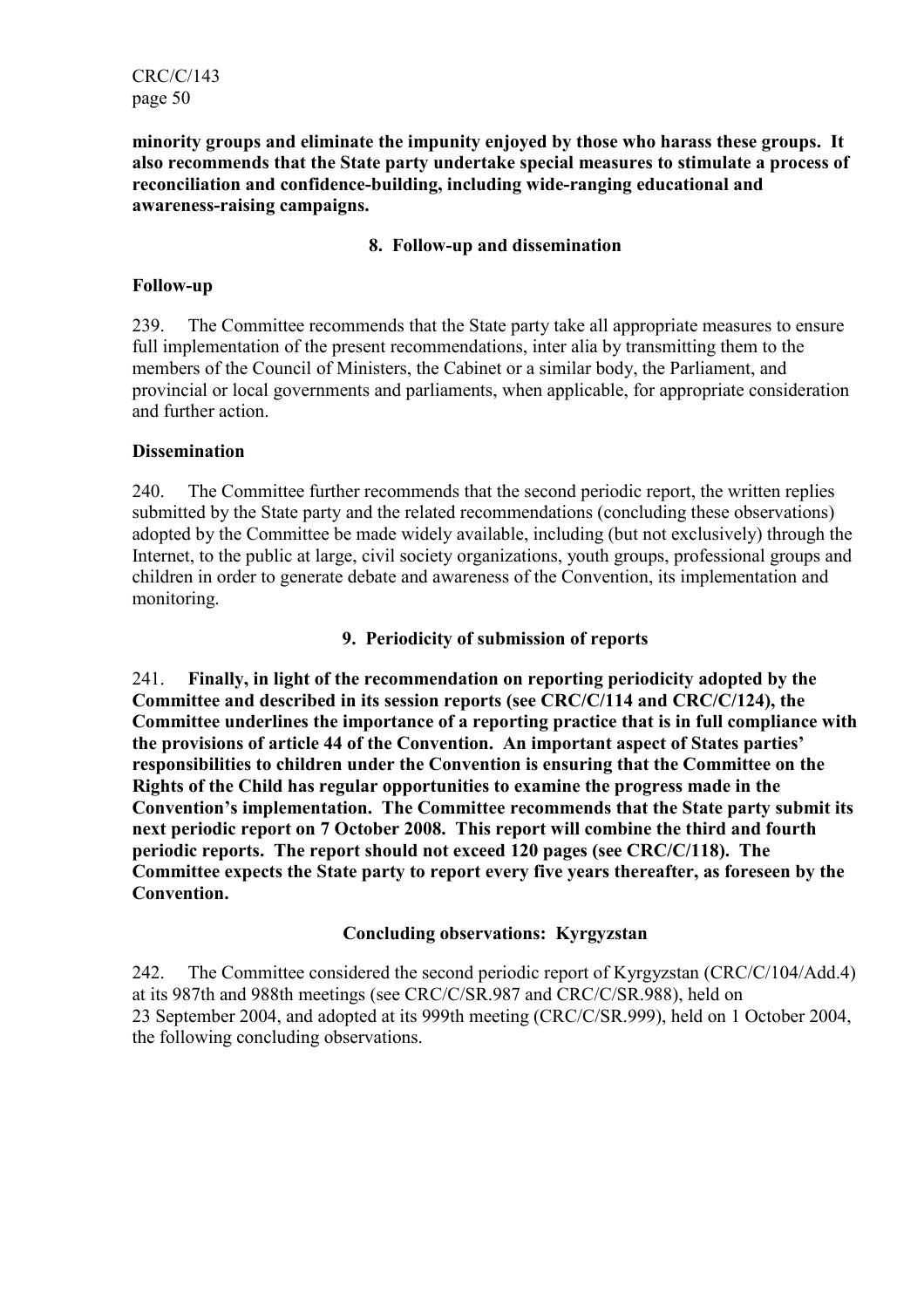# A. Introduction

243. The Committee welcomes the submission of the State party's second report, as well as the detailed written replies (CRC/C/RES/63) to its list of issues (CRC/C/Q/KGZ/2), which gave a clearer understanding of the situation of children in the State party. It also notes the open and constructive dialogue it had with the State party's high-level delegation.

# B. Follow-up measures undertaken and progress achieved by the State party

244. The Committee welcomes the adoption of New Generation, the National Programme and Plan of Action for the Realization of Children's Rights for the period up to 2010, adopted in pursuance of the Convention and the concluding observations of the Committee (CRC/C/15/Add.127) following the consideration of the State party's initial report (CRC/C/41/Add.6).

245. The Committee notes with appreciation the adoption of the Law on the People's Rights Defenders (Ombudsmen), the election of the first Ombudsman in November 2002 and the establishment of a section for children's rights issues within the Office of the Ombudsman.

246. The Committee also welcomes the State party's ratification of the Optional Protocol to the Convention on the involvement of children in armed conflict; the Optional Protocol on the sale of children, child prostitution and child pornography; the ILO Convention No. 182 concerning the Prohibition and Immediate Action for the Elimination of the Worst Forms of Child Labour; the Protocol to Prevent, Suppress and Punish Trafficking in Persons, Especially Women and Children, supplementing the United Nations Convention against Transnational Organized Crime; and the International Convention on the Protection of the Rights of All Migrant Workers and Members of Their Families.

# C. Factors and difficulties affecting the implementation of the Convention

247. The Committee notes that the State party continues to deal with serious economic, social and political challenges following independence in 1991, including a deterioration of living standards, increased unemployment, poverty and corruption, which have had an especially severe impact on children belonging to the most vulnerable segments of society.

## D. Principle areas of concern and recommendations

## 1. General measures of implementation

## Previous recommendations of the Committee

248. The Committee notes with satisfaction that various concerns and recommendations made upon the consideration of the State party's initial report have been addressed through legislative measures and policies. However, recommendations regarding, inter alia, the establishment of guidelines governing foster care and adoption (CRC/C/15/Add.127, para. 38), the protection of street children (para. 50), the enforcement of labour laws with regard to child labour (para. 56),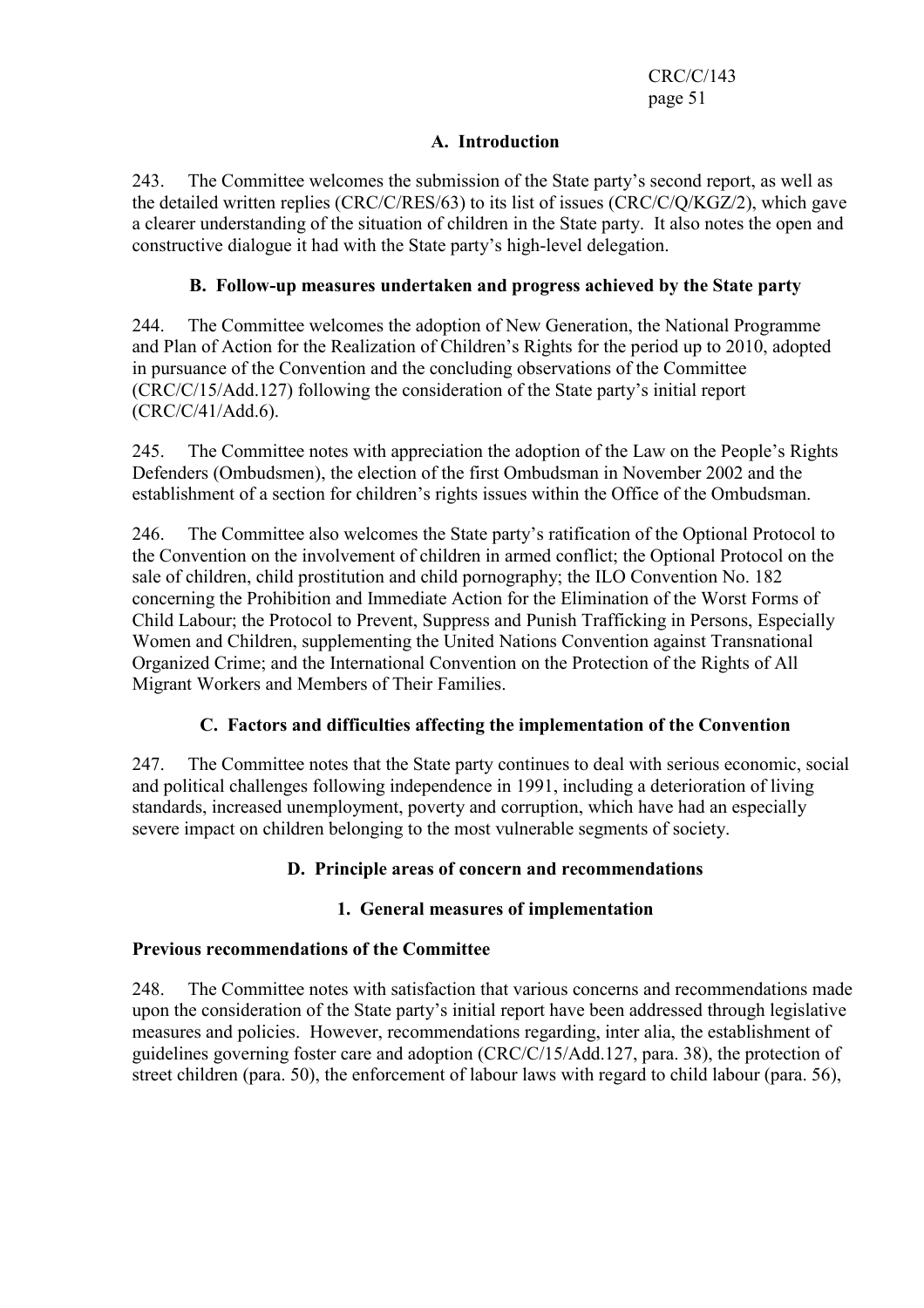CRC/C/143 page 52

the protection of children from sexual exploitation (para. 60) and the administration of juvenile justice (para. 62), have not been given sufficient follow-up. The Committee notes that these concerns and recommendations are reiterated in the present document.

## 249. The Committee urges the State party to make every effort to address the recommendations contained in the concluding observations on the initial report that have not yet been implemented and to address the list of concerns contained in the present concluding observations on the second periodic report.

# Legislation

250. The Committee welcomes the changes in domestic legislation, which should provide a basis for strategies and practice. However, the Committee is concerned that all domestic legislation does not fully conform to the principles and provisions of the Convention. The Committee is also concerned that the new Children Code may not be in compliance with the Convention, especially in the areas of reproductive health and adoption.

251. The Committee recommends that the State party undertake a comprehensive review of domestic legislation in order to ensure that it conforms fully to the principles and provisions of the Convention. The Committee urges the State party to organize a broad consultative process in order to prepare for the adoption of the Children Code and to ensure that the Code is in full compliance with the provisions and principles of the Convention.

# **Coordination**

252. The Committee takes note of the information received on the national Commission for Minors. However, the Committee is concerned that there is a no permanent mechanism to coordinate the policies and activities on children's rights that are being carried out by the various government ministries, civil society organizations and international agencies. The limited resources available to New Generation also seem to have impeded the development of coordinated ministerial action for children.

253. The Committee recommends that the State party:

 (a) Adopt clear programming tools within New Generation, based on the principles and provisions of the Convention;

 (b) Review the New Generation programme periodically, with the active participation of children and NGOs; and

 (c) Allocate sufficient resources for the effective implementation of this programme.

254. The Committee also recommends that the State party establish a permanent intersectoral and multidisciplinary mechanism to coordinate all policies, strategies and activities relating to children. Sufficient financial and human resources should be allocated to the coordination mechanism and, if necessary, the State party should seek international assistance from UNICEF, among others, in this regard.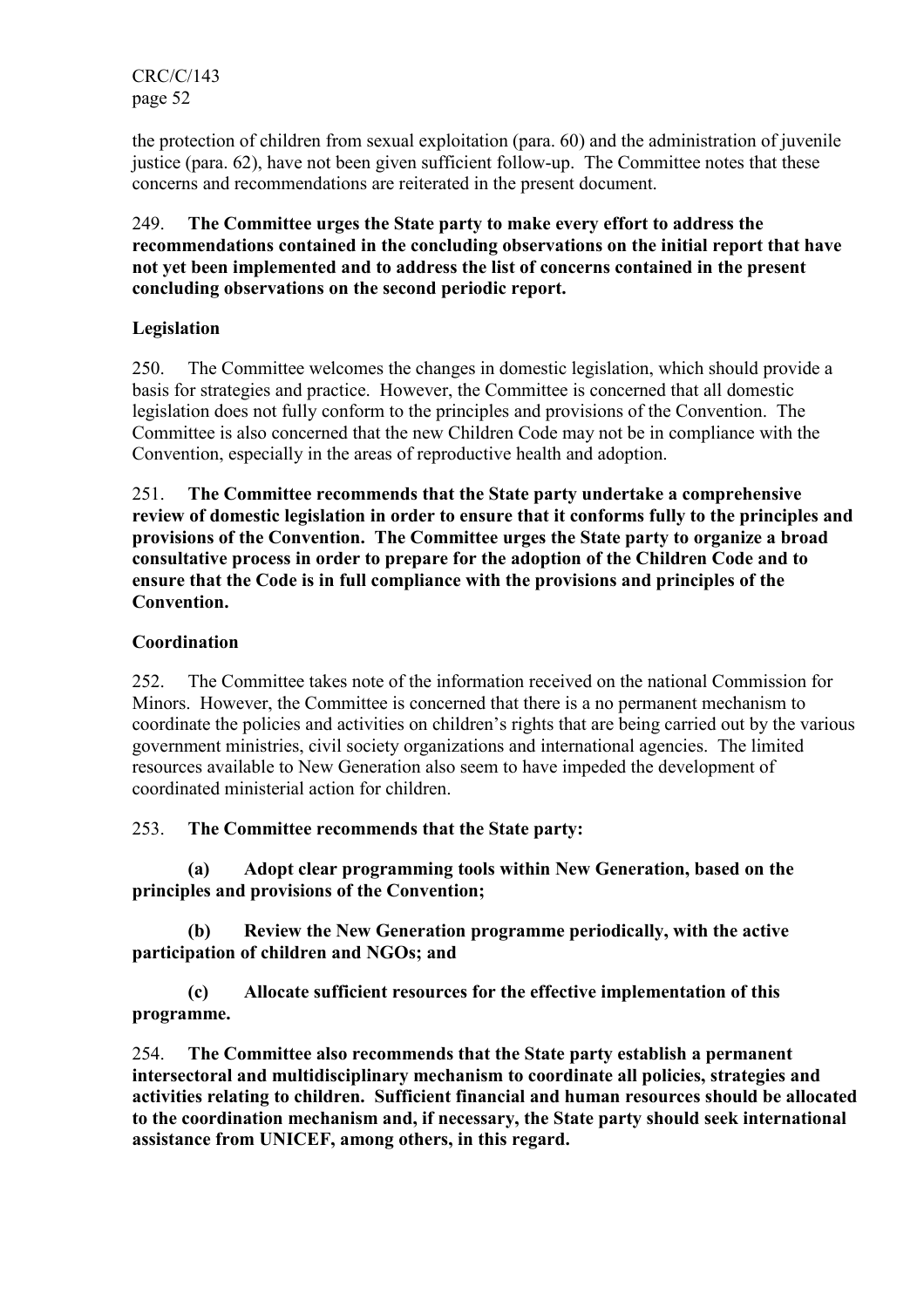## Independent monitoring

255. While welcoming the adoption of the Law on the People's Rights Defenders and the fact that the Office of the Ombudsman has established a specific department dealing with children's rights, the Committee is concerned that the Law does not specifically empower the Ombudsman to receive and address individual complaints from children.

256. In light of its general comment No. 2 (2002) on national human rights institutions, the Committee encourages the State party to strengthen the role of the Office of the Ombudsman in accordance with the Paris Principles (General Assembly resolution 48/134, annex). The Committee also encourages the State party to empower the department of children's rights within the Office of the Ombudsman to deal with complaints from children, and do so in a child-sensitive and expeditious manner, and also provide remedies for violations of their rights under the Convention. This department should be provided with adequate human and financial resources.

# Resources for children

257. The Committee is concerned about the decrease, in percentage terms, in the resources allocated for children in the national budgets of recent years. It is also concerned that these resources are insufficient to respond to national and local priorities for the protection and promotion of children's rights.

258. The Committee recommends that the State party pay particular attention to the full implementation of article 4 of the Convention by:

 (a) Prioritizing budgetary allocations at the national and local levels in the context of decentralization to ensure implementation of the economic, social and cultural rights of children, in particular those belonging to economically disadvantaged groups, "to the maximum extent of … available resources";

 (b) Identifying the amount and proportion of the State budget spent on children in the public, private and NGO sectors in order to evaluate the impact and effect of the expenditures and also the accessibility, quality and effectiveness of the services for children in the different sectors.

## Data collection

259. The Committee is concerned about the discrepancies in the data collected by the various ministries and about the lack of disaggregated quantitative and qualitative data on persons under the age 18 years in all areas covered by the Convention, including children living in poverty, children living in rural areas, children with disabilities and street children. The Committee is also concerned that certain of the data collected only apply to children under the age of 17 years, as is the case for data relating to children with disabilities, or those under the age of 16 years, as is the case for data relating to education.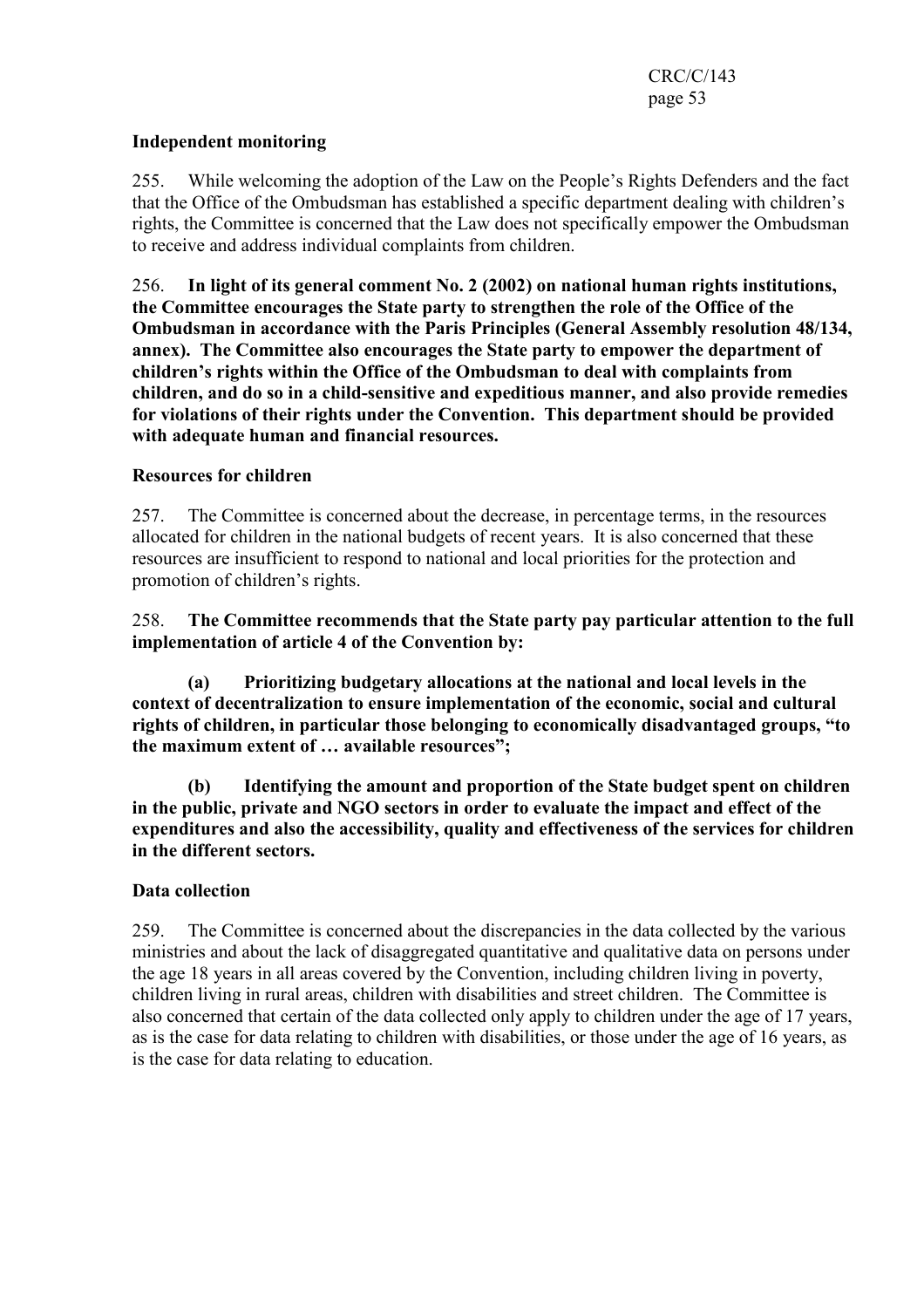260. The Committee recommends that the State party develop a comprehensive system for collecting disaggregated data to cover all those under the age of 18 years as a basis for assessing progress achieved in the realization of children's rights and to help design policies to implement the Convention. It also recommends that the State party seek technical assistance from, inter alia, UNICEF in this regard.

# Dissemination and training

261. The Committee notes with appreciation the efforts made by the State party in disseminating the Convention through, inter alia, newsletters, seminars and workshops. Nevertheless, it remains concerned about traditional attitudes towards children and adolescents in society and that children, as well as many professionals working with and for them, are not sufficiently aware of the Convention and the rights-based approach enshrined therein.

262. The Committee recommends that the State party establish a comprehensive policy with a view to strengthening its efforts to ensure that the provisions and principles of the Convention are widely known and understood by adults and children alike. It also recommends that the State party reinforce adequate and systematic training of all professional groups working for and with children, in particular law enforcements officials, teachers, health personnel (e.g. psychologists and social workers) and personnel in childcare institutions.

## Cooperation with NGOs

263. The Committee takes note of the information that efforts are being made by the State party to establish relationships between the Government and civil society and to increase mutual cooperation. However, the Committee is concerned that these efforts have not yet led to a systematic involvement by NGOs and other sectors of civil society in the State party's implementation of the Convention.

264. The Committee emphasizes the important role civil society plays as a partner in implementing the provisions of the Convention, including with respect to civil rights and freedoms, and encourages closer cooperation with NGOs. In particular, the Committee recommends that the State party involve NGOs, especially rights-based ones, and other sectors of civil society working with and for children more systematically throughout all stages of the implementation of the Convention.

## 2. Definition of the child

265. While noting that the State party defines minors as those under 18 years of age, the Committee is aware that numerous legislative acts contain differing definitions for the cut-off age for a "minor". The Committee is concerned that:

 (a) Assistance to families with children with disabilities or children with HIV/AIDS is being provided only to children under the age of 16; and

 (b) Children in special institutions for psychological care are being transferred to adult psychiatric hospitals at the age of 16.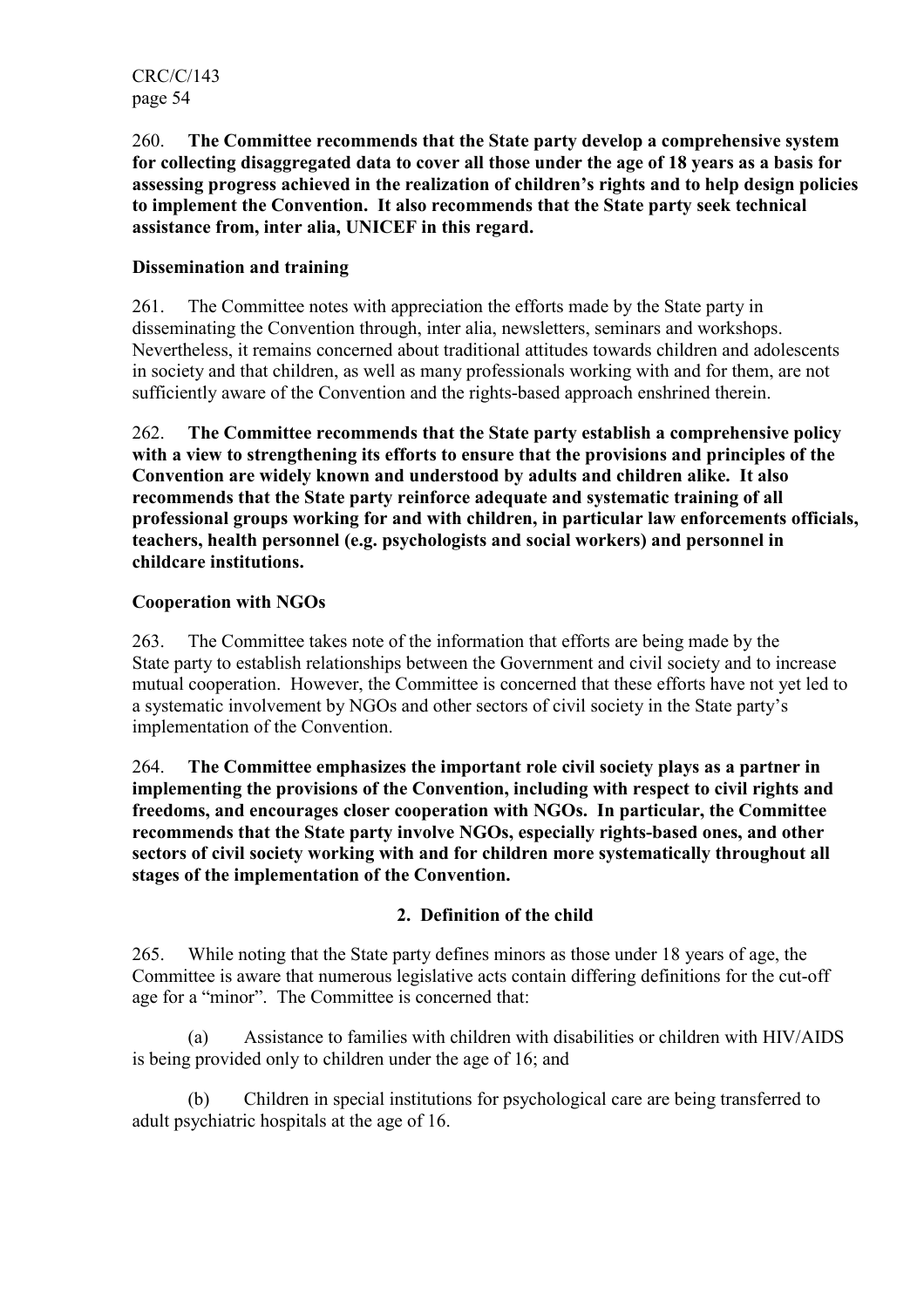#### 266. The Committee recommends that the State party take the necessary legal measures to ensure that all persons under 18 year of age are guaranteed by law the special protection they are entitled to under the Convention.

# 3. General principles

## Non-discrimination

267. The Committee is concerned that societal discrimination persists against vulnerable groups of children, including children with disabilities, those living in institutions or in poverty, migrants and asylum-seekers with no formal residence permits. The Committee is also concerned at the increasing discrimination against the girl child, in particular girls living in rural areas, due to re-emerging trends such as bridal kidnappings and forced marriages.

268. The Committee recommends that the State party increase its efforts to ensure implementation of existing laws guaranteeing the principle of non-discrimination and full compliance with article 2 of the Convention, and adopt a proactive and comprehensive strategy to eliminate discrimination on any grounds and against all vulnerable groups. The Committee urges the State party to pay particular attention to the situation of the girl child, in particular girls living in rural areas, in order to halt the practices of forced marriage and bridal kidnapping, which prevent the girl child from fully enjoying the rights enshrined in the Convention.

269. The Committee requests that specific information be included in the next periodic report on the measures and programmes relevant to the Convention undertaken by the State party to follow-up on the Declaration and Programme of Action adopted in 2001 by the World Conference against Racism, Racial Discrimination, Xenophobia and Related Intolerance, taking into account the Committee's general comment No. 1 (2001) on the aims of education.

## Best interests of the child

270. The Committee is concerned that the principle of the best interests of the child is not fully integrated into all policies and legislation affecting children, or in judicial and administrative decisions affecting children.

271. The Committee recommends that the State party review all legislation affecting children with a view to incorporating the principle of the best interests of the child as reflected in article 3 of the Convention into legislation, regulations and judicial and administrative procedures.

## Right to life

272. While acknowledging the existence of bilateral negotiations to address the issue, the Committee is concerned at reports of children being injured as a consequence of landmines on the borders of the State party.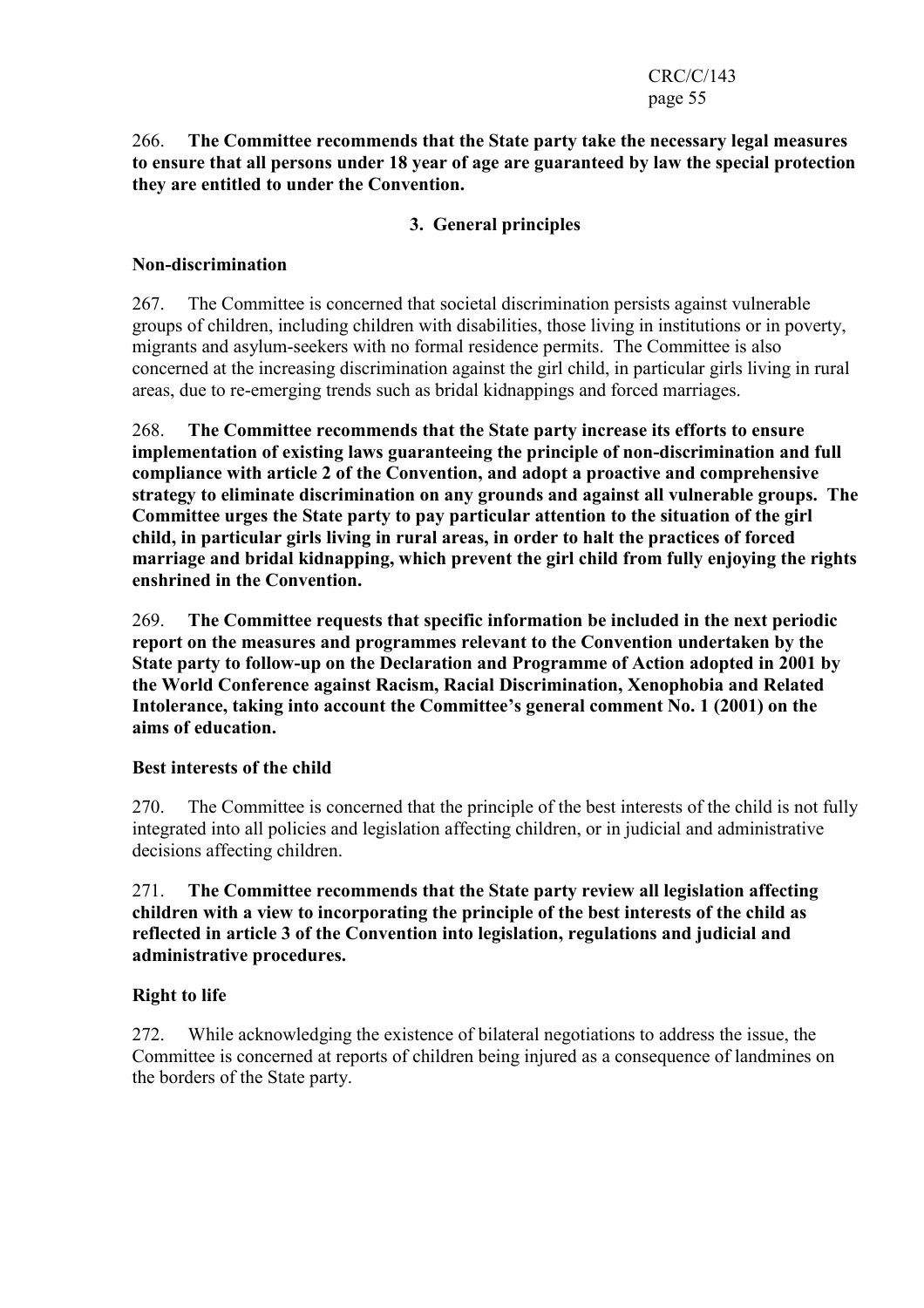273. The Committee urges the State party to continue its efforts to achieve a bilateral agreement for the demining and demarcation of the border areas, including the ratification and full implementation of the Convention on the Prohibition of the Use, Stockpiling, Production and Transfer of Anti-Personnel Mines and on Their Destruction of 1997. The State party should seek international assistance from the United Nations and other competent bodies in this regard.

# Respect for the views of the child

274. Notwithstanding the opportunities provided by the Marriage and Family Code for children to express their views (change of name, determination of paternity, place of residence and determination of adoption, amongst others), the Committee notes with concern that children have limited opportunities to freely and fearlessly express their views in schools, courts, or within the family.

275. In the light of article 12 of the Convention, the Committee recommends that the State party undertake further measures to ensure that children's views are given due consideration in schools, courts, within the family and during relevant administrative processes concerning children through, inter alia, the adoption of appropriate legislation, the training of all caregivers and professionals working with and for children and the use of information campaigns.

# 4. Civil rights and freedoms

# Birth registration

276. The Committee is concerned that access to civil authorities for the purpose of birth registrations is not always guaranteed, in particular for asylum-seekers, persons seeking protection who have not received refugee status and those living in rural areas.

277. The Committee recommends that the State party strengthen its efforts to improve the birth registration system, including through the development of mobile registration units and increased outreach activities and awareness-raising campaigns for families and traditional birth attendants.

## Protection from torture and inhuman or degrading treatment or punishment

278. The Committee is concerned that persons below 18 allegedly continue to be subjected to torture and cruel treatment, in many cases when in police custody or awaiting trial. Access to legal counsel and/or medical services and communication with their families also seems limited for young persons in police custody. The Committee is also concerned that the complaint procedures for these abuses are not child-sensitive and have not proven to be efficient as no sanctions seem to have been applied.

## 279. The Committee recommends that the State party:

 (a) Undertake all necessary measures to prevent acts of torture and inhuman or degrading treatment or punishment, in particular through training of the police forces;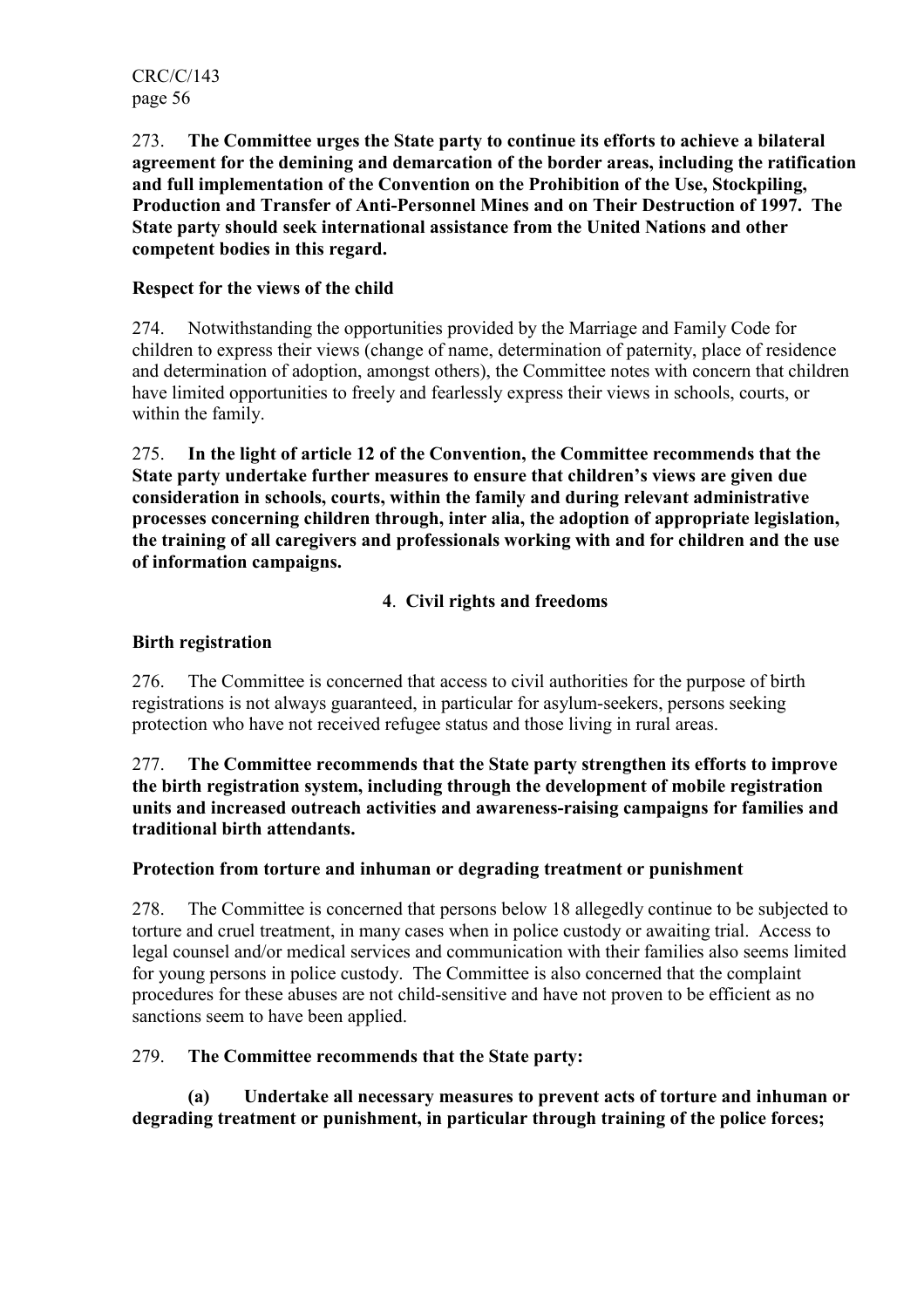#### CRC/C/143 page 57

 (b) Take measures to investigate, prosecute and sanction those involved in committing acts of torture and inhuman or degrading treatment or punishment against children and young persons;

 (c) Provide information in its next report on the implementation of the 2003 amendment to the Criminal Code that made torture a crime; and

## (d) Establish programmes for the rehabilitation and reintegration of the victims.

#### 5. Family environment and alternative care

#### Separation from parents and alternative care

280. The Committee notes with concern that many children in institutional care have parents and are deprived of their family environment. Sanctioning parents who do not fulfil their parental responsibilities by depriving them of their parental rights is also of concern to the Committee.

281. The Committee recommends that the State party:

(a) Adopt a comprehensive strategy and take preventive measures to avoid separating children from their family environment (inter alia, by providing parents or guardians with appropriate assistance) and to reduce the number of children living in institutions;

(b) For the limited number of children who have to be placed in institutions, the State party should take measures to make their stay as short as possible, inter alia by strengthening foster care;

 (c) Take measures to create an environment that would allow for fuller development of the child and prevent and protect children from all forms of abuse. Contacts with the family while the child is institutionalized should also be further encouraged;

 (d) Establish procedures for the investigation of complaints from children in cases of physical and emotional abuse.

## Adoption

282. The Committee is concerned that the new Family Code does not require changes in the legislation concerning the secrecy of the adoption or the right of the adopted child to know who his/her biological parents are. The practice of encouraging parents to sign documents by which they agree to give up their children when placing the latter under institutional care, although not widespread, is a matter of concern to the Committee.

283. In light of article 21 and other relevant provisions of the Convention, the Committee recommends a review of the above-mentioned laws and policies with regard to adoption, as well as the setting up of a mechanism to monitor adoptions. When the State party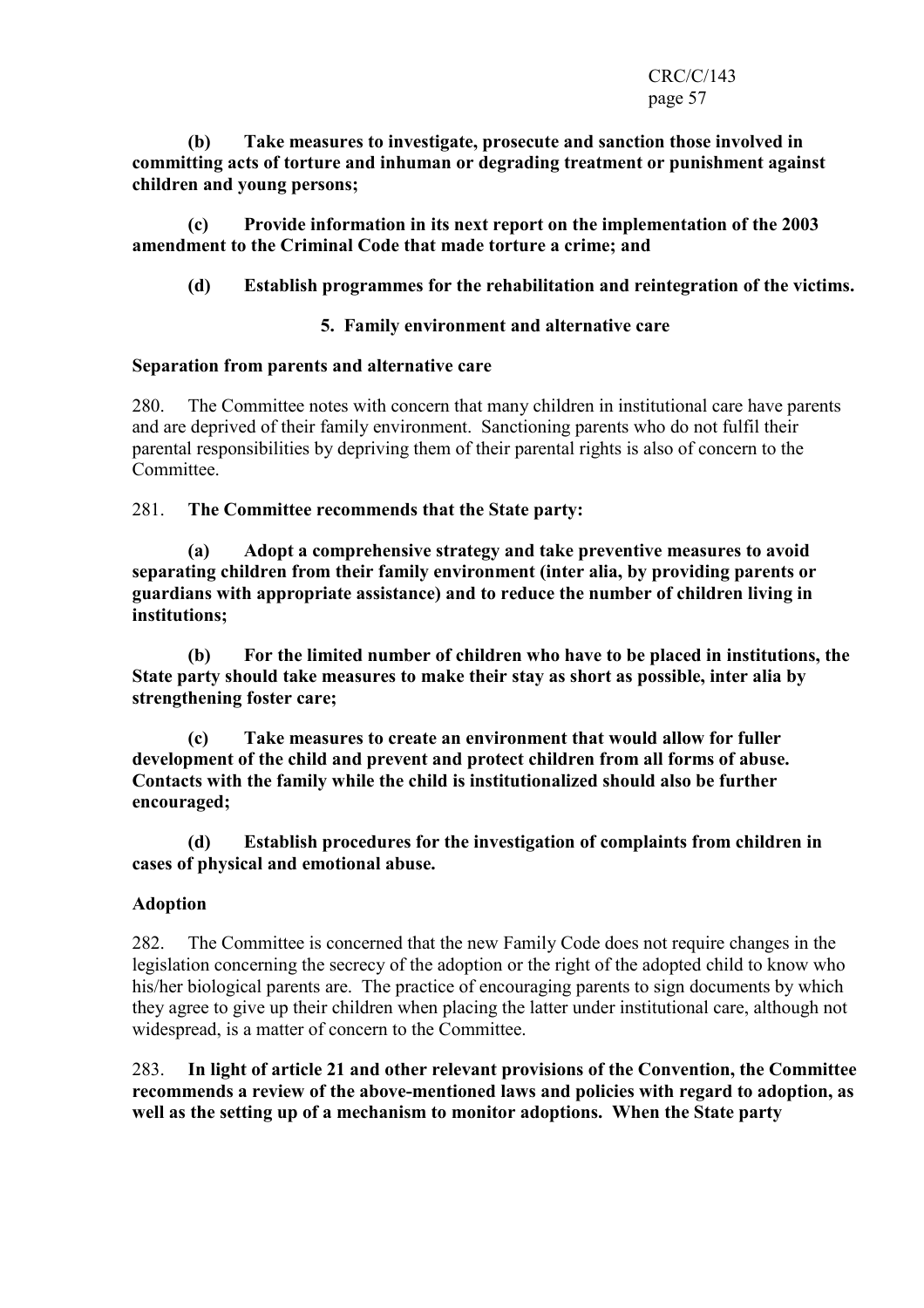#### considers lifting its moratorium on intercountry adoptions, the Committee recommends that it accede to the Hague Convention on Protection of Children and Cooperation in Respect of Intercountry Adoption of 1993.

## Child abuse and neglect

284. While commending the State party for the adoption of the Law on Protection from Violence (2003), the Committee expresses its concern about the abuse and neglect that take place in families, in particular with regard to children and against adolescent girls. It is also concerned that recovery and counselling services are insufficient to meet the increased demand for such services.

# 285. The Committee recommends that the State party:

(a) Enforce and closely monitor the Law on Protection from Violence;

 (b) Carry out effective public-awareness campaigns and adopt measures to provide information, parental guidance and counselling with a view, inter alia, to preventing violence against children, including the use of corporal punishment;

 (c) Provide more training to law enforcement officials, social workers and prosecutors on how to receive, monitor, investigate and prosecute complaints in a child-sensitive manner; and

 (d) Ensure access to counselling for all victims of violence as well as assistance for their recovery and reintegration.

## Corporal punishment

286. The Committee welcomes the fact that the State party considers corporal punishment unacceptable and inadmissible; however, it remains concerned that corporal punishment is not explicitly prohibited in the family, in schools, in other institutions and in childcare settings.

287. The Committee urges the State party to expressly prohibit corporal punishment by law in the family, in schools, in institutions and in other childcare settings. It further recommends awareness-raising and promotion of positive, non-violent forms of discipline, especially in families, schools and care institutions.

## 6. Basic health and welfare

## Children with disabilities

288. The Committee notes with appreciation the efforts being made by the State party to provide more inclusive education for children with disabilities. However, the Committee is concerned about the still significant number of children with disabilities who do not receive an education and at the still prevalent trend of institutionalizing children with disabilities. The fact that children with disabilities do not have access to public buildings and public transport is also of concern to the Committee.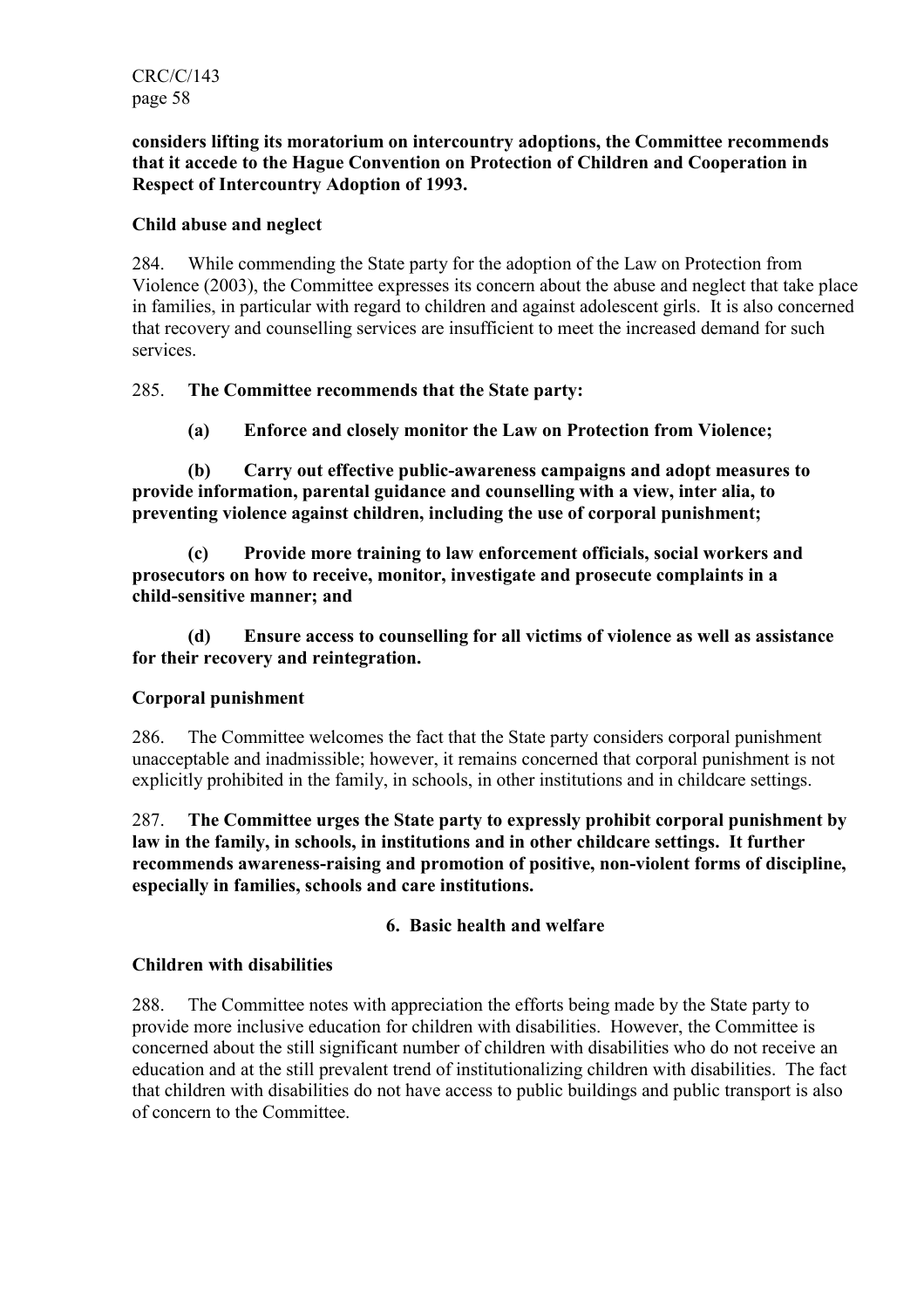289. The Committee recommends that the State party:

(a) Establish a comprehensive policy for children with disabilities;

 (b) Take effective measures to collect adequate and disaggregated data on children with disabilities up to the age of 18 years and use such data in developing policies and programmes to prevent disabilities and to assist disabled children;

 (c) Reinforce its efforts to develop early detection programmes to prevent and remedy disabilities;

 (d) In light of the Standard Rules on the Equalization of Opportunities for Persons with Disabilities (General Assembly resolution 48/96) and the Committee's recommendations adopted at its day of general discussion on "The rights of children with disabilities" (CRC/C/69, paras. 310-339), further encourage the integration of children with disabilities into the regular educational system and into society, including by providing special training to teachers and by making schools more accessible;

 (e) Undertake awareness-raising campaigns to sensitize the public, and parents in particular, about the rights and special needs of children with disabilities, including those with mental health concerns;

 (f) Increase resources, both financial and human, for special education, including vocational training, and the support given to families of children with disabilities;

 (g) Seek technical cooperation for the training of professional staff, including teachers, working with and for children with disabilities from, among others, UNICEF and WHO.

#### Right to health and health services

290. The Committee notes with appreciation the efforts made by the State party to work with different specialized agencies of the United Nations as well as with international NGOs to reduce child mortality. It also welcomes the decision of the Government in December 2003 to introduce the WHO live birth definition nationwide. It is, however, concerned at the regional disparities in mortality rates, the inadequate antenatal care, which is not completely free, the inhumane treatment of children in psychiatric hospitals, and the increase in cases of communicable diseases, such as tuberculosis and HIV/AIDS. Exposure to environmental hazards such as mining wastes or unsafe drinking water also worries the Committee.

291. The Committee recommends that the State party undertake more efforts to ensure the highest attainable standard of health for all children, to improve antenatal care programmes, to prevent the spread of contagious diseases such as HIV/AIDS and tuberculosis, to improve psychiatric care so as to ensure that children with psychiatric problems are treated humanely and to explicitly prohibit placing children in adult psychiatric hospitals. International assistance from WHO and UNICEF should be requested, inter alia to address the issue of providing safe drinking water and increased access to sanitation.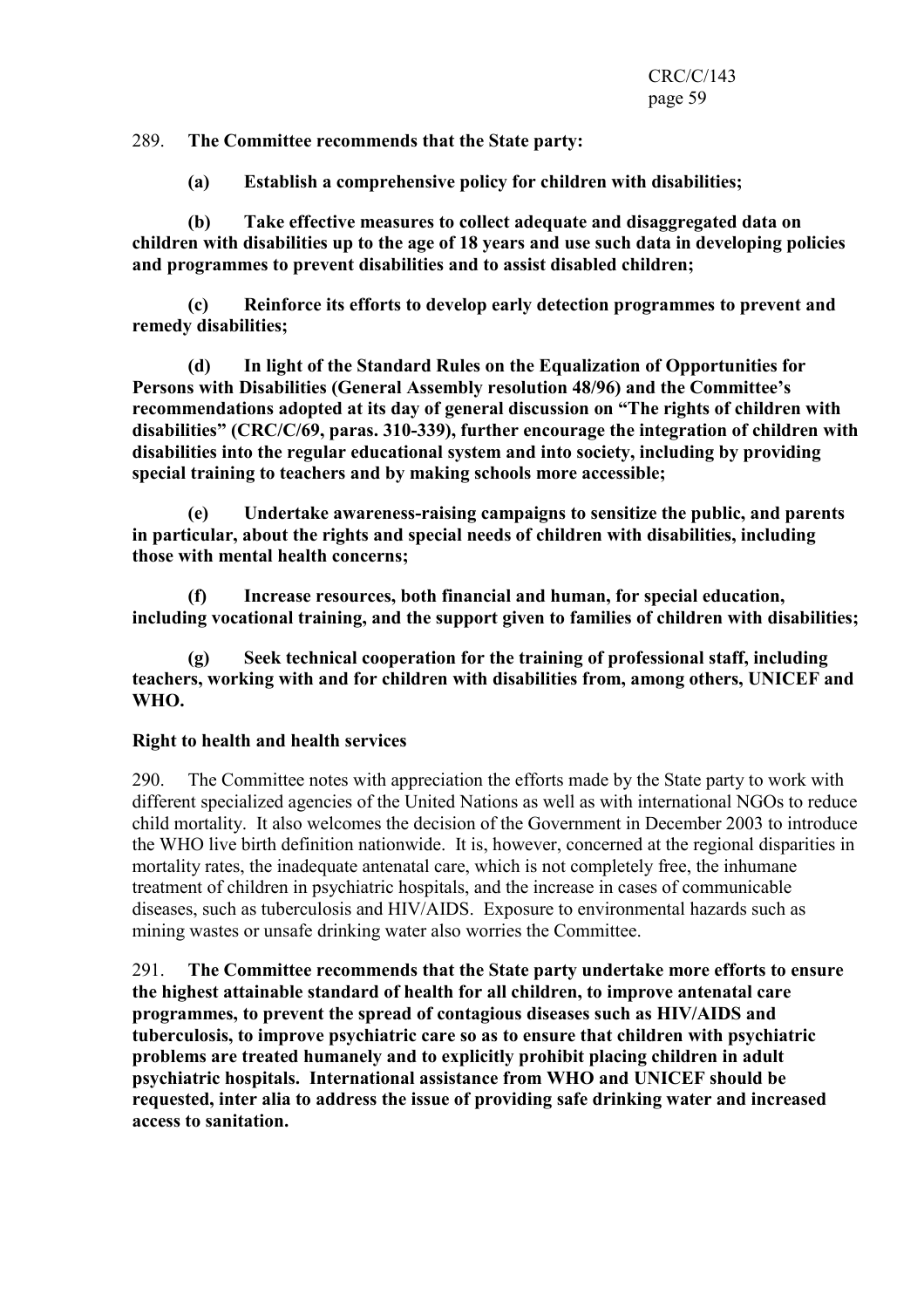## Adolescent health

292. The Committee is concerned that adolescents do not receive adequate reproductive health or appropriate sex education. Furthermore, the Committee is concerned at the rising trend of tobacco use, alcohol and drug abuse and suicide among adolescents.

293. The Committee recommends that the State party ensure adequate adolescent health services, as stated in its general comment No. 4 (2003) on adolescent health, implementing in particular programmes on reproductive health, sex education and family planning. The Committee further recommends that the State party take measures to provide mental health services to adolescents.

# 7. Education, leisure and cultural activities

# Right to and aims of education

294. The Committee notes the State party's efforts to increase enrolment rates, both in primary and secondary education, through the national programmes spelled out in the Education Act. It is, however, concerned at the high dropout rates, especially among girls, due to forced marriages. The increasing practice of requesting parents to pay unofficial monthly and/or one-time enrolment fees, as well as for textbooks and school repairs, constitutes an obstacle for children's access to education. The Committee is also concerned that enrolment in early childhood education has decreased in the past several years and that access to education is made difficult for children who are migrants with no formal residence permits, working children and/or street children.

295. The Committee recommends that the State party:

 (a) Continue to strengthen measures aimed at increasing enrolment rates in primary and secondary education, in particular with regard to early childhood education;

 (b) Ensure that the practice of requesting that parents pay "voluntary fees" and other non-official contributions for the education of children is discontinued;

 (c) Take measures to create more favourable conditions at schools (e.g. improvement of heating and electricity facilities as well as more friendly and less abusive environments) in order to tackle the high dropout rates;

 (d) Establish special educational programmes in order to accommodate the needs of working children, street children, migrants with no formal residence permits and children deprived of their liberty;

 (e) Improve the educational system with a view to achieving the aims mentioned in article 29, paragraph 1, of the Convention, taking into account the Committee's general comment No. 1 (2001) on the aims of education, and introduce human rights, including children's rights, into school curricula;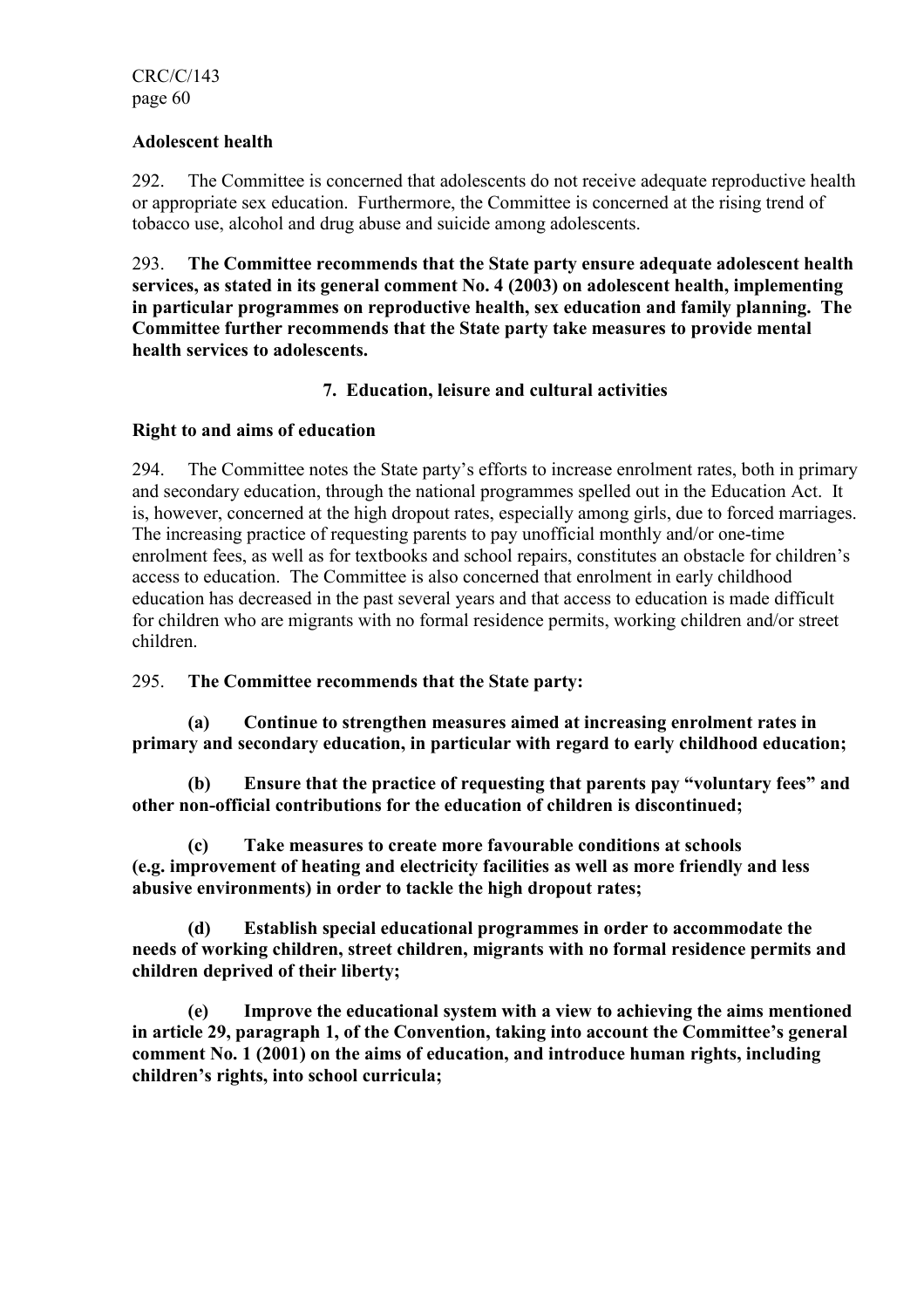#### (f) Seek assistance from, inter alia, UNESCO, OHCHR and other competent bodies in this regard.

#### Leisure, recreation and cultural activities

296. The Committee notes with concern the general deterioration of children's access to quality leisure facilities, such as sports centres and cultural institutions, and to public libraries.

#### 297. The Committee recommends that the State party give priority to improving children's access to, and the quality of sports centres, cultural institutions and other leisure facilities.

#### 8. Special protection measures

#### Refugee and asylum-seeking children

298. While welcoming the adoption of the Law on Refugees in 2002 and the more favourable policies towards refugees, the Committee remains concerned that certain practices do not allow persons below 18 to have their own documentation, and at reports that in some cases asylum-seekers are not being allowed to register their claims for refugee status because of their ethnic background. The fact that asylum-seekers cannot legally remain in the country during the time given by the law for them to appeal a decision against granting refugee status is of concern to the Committee.

299. The Committee recommends that the State party review its regulations and practices concerning refugees in order to eliminate all discriminatory elements between adults and minors as well as between refugees of different ethnic backgrounds and ensure that asylum-seekers whose application for asylum has been rejected in the first instance are granted the right to remain in the country for the period allowed by the law for filing an appeal.

#### Economic exploitation, including child labour

300. The Committee welcomes the recent creation of the Coordination Council on Child Labour (in 2004), but remains concerned about the prevalence of child labour in Kyrgyzstan and the lack of official data in this regard. The use of children as workers by State institutions, and in particular by State educational establishments, is a matter of concern to the Committee.

#### 301. The Committee recommends that the State party:

 (a) Take steps to improve the labour conditions of children who are allowed to work and enforce the provisions of the Minors' Rights (Protection and Defence) Act with regard to child labour; and

 (b) Take immediate and effective steps to eliminate the practice in State institutions, in particular in educational institutions, of requiring children to work for the profit of these institutions.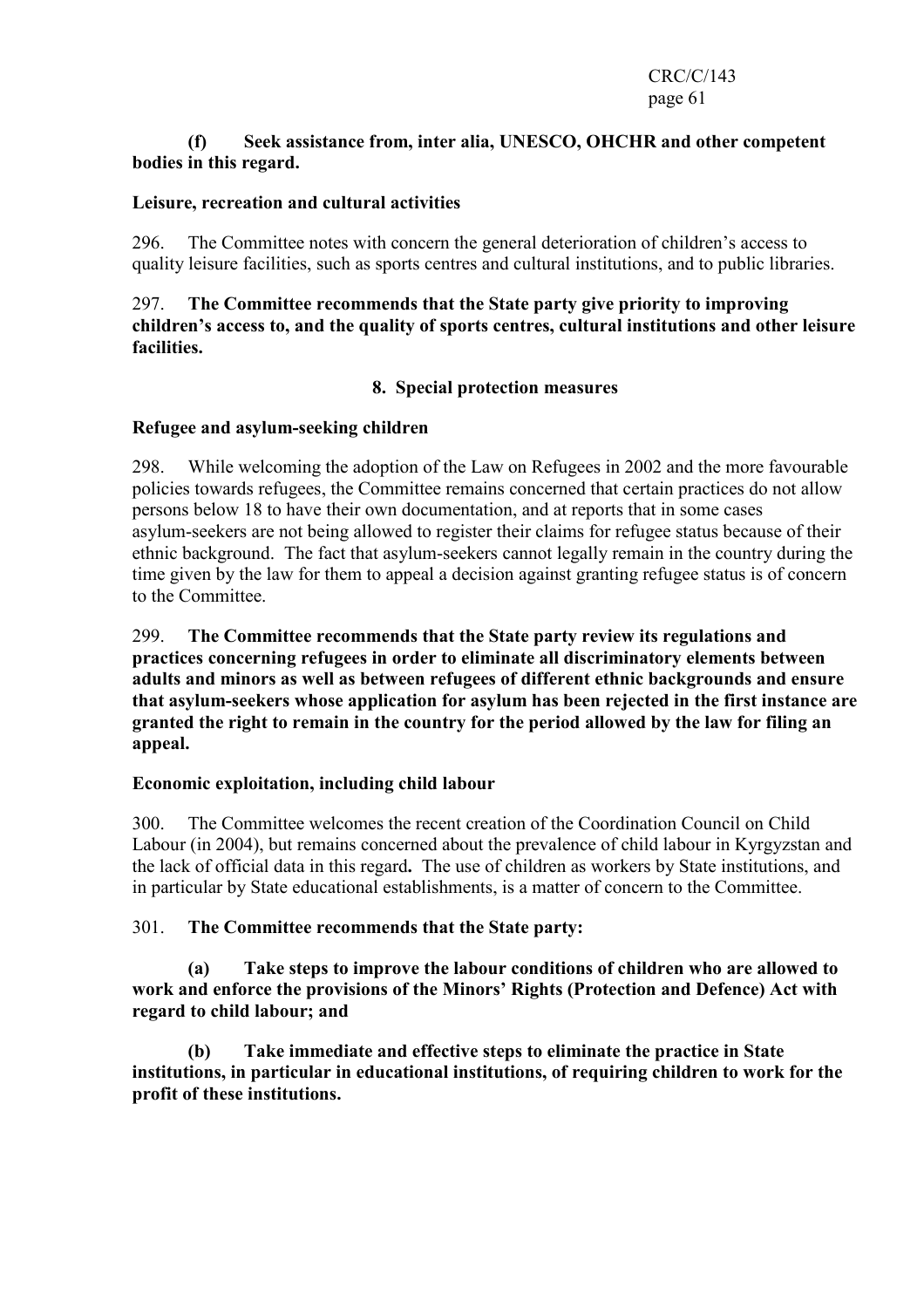## Sexual exploitation/trafficking

302. The Committee is concerned that the recommendations made upon consideration of the State party's initial report with regard to the involvement of children in sexual exploitation have not been fully implemented. The Committee is also concerned about the health risks posed to children who are sexually exploited and/or trafficked.

## 303. The Committee recommends that the State party:

 (a) Undertake a study of sexually exploited children and use the data to design policies and programmes to prevent sexual exploitation, including by developing a national plan of action on commercial sexual exploitation of children as agreed at the two World Congresses against Commercial Sexual Exploitation of Children in 1996 and 2001;

 (b) Carry out awareness-raising campaigns, particularly for children, parents and other caregivers, on the risks and effects of commercial sex;

 (c) Train law enforcement officials, social workers and prosecutors on how to receive, monitor, investigate and prosecute complaints in a child-sensitive manner that respects the privacy of the victim;

 (d) Ensure that sexually exploited children are always treated as victims and are provided with assistance and support for their reintegration; and

(e) Ensure that those who sexually exploit children are prosecuted.

## Street children

304. The Committee reiterates its concern with regard to the increasing number of street children in the State party and the vulnerable situation they face daily, with many of their rights not being protected (in particular their social and economic rights) and being subjected to frequent mistreatment by police officers. It is also concerned that migrants with no formal residence permits also live in very precarious housing conditions, without access to basic infrastructure and in fear of forced eviction.

## 305. The Committee recommends that the State party:

 (a) Ensure that street children are provided with adequate nutrition, clothing, housing, health care and educational opportunities, including vocational and life-skills training, in order to support their full development;

 (b) Ensure that these children are provided with recovery and reintegration services for physical, sexual and substance abuse, protection from police brutality and services for reconciliation with their families; and

 (c) Seek international assistance from, inter alia, UNICEF and ILO in this regard.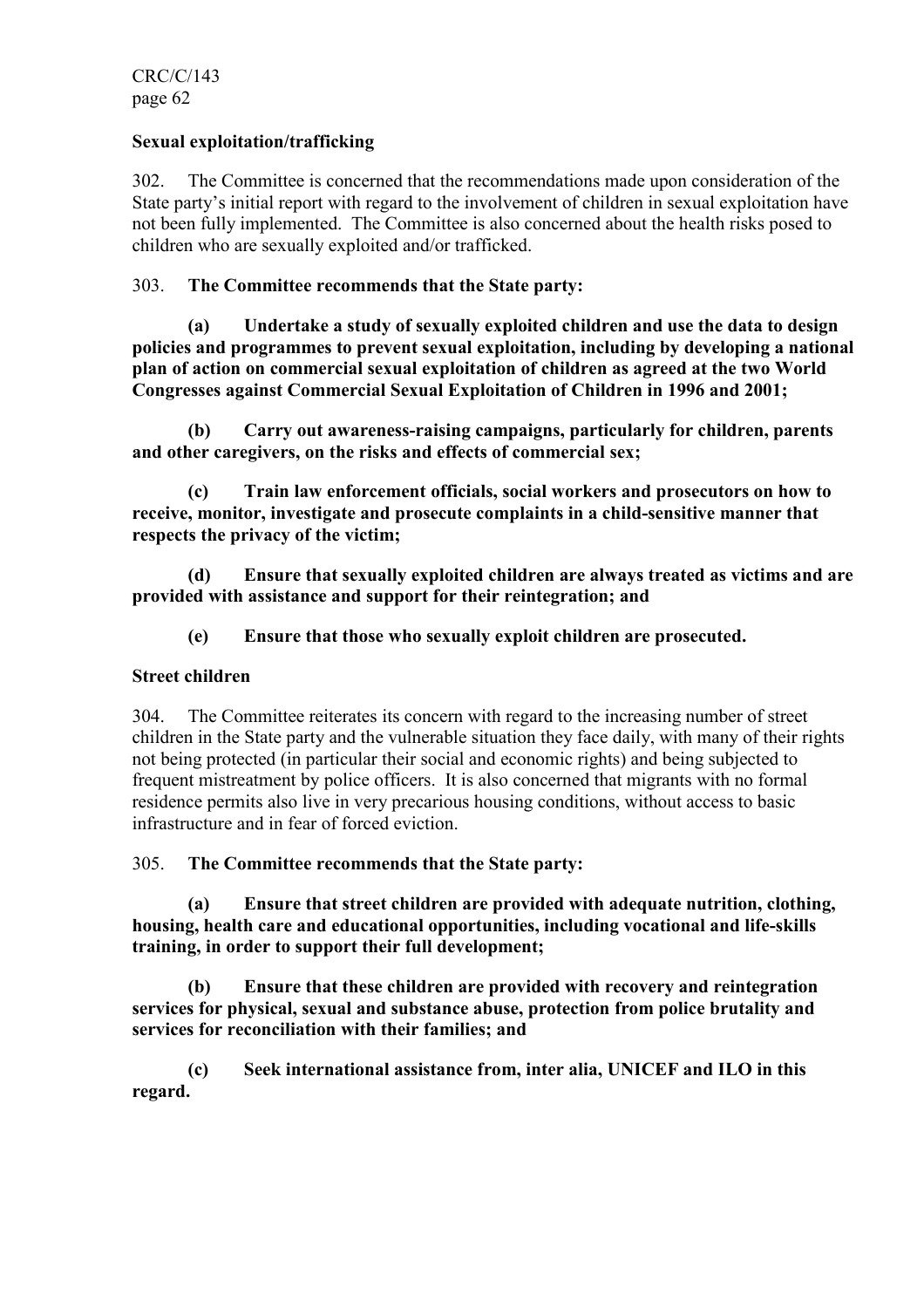# Juvenile justice

306. The Committee is concerned that the State party has not yet established specific procedures and courts to deal separately with juvenile offenders under the justice system. Parents, doctors and lawyers are not guaranteed access to those persons below 18 who are arrested. The Committee is also concerned at the lack of vocational training or rehabilitation programmes for those below 18 who have been detained.

307. The long pre-trial detention periods, the harshness of the punishments given to those below 18 when found guilty (up to 15 years in prison) and the lack of alternative penalties to deprivation of liberty for those under the age of 14 are also of concern to the Committee. The Committee notes that when determining the criminal responsibility of a minor, differences exist between those under the age of 14 years and those under 16 years. The Committee is also concerned at the fact that juveniles, in particular girls, are being detained with adults.

308. The Committee recommends that the State party ensures the full implementation of juvenile justice standards, in particular articles 37, 40 and 39 of the Convention, as well as the United Nations Standard Minimum Rules for the Administration of Juvenile Justice (the Beijing Rules) and the United Nations Guidelines for the Prevention of Juvenile Delinquency (the Riyadh Guidelines), and in the light of the Committee's 1995 day of general discussion on the administration of juvenile justice. In this regard, the Committee encourages the State party as a matter of priority:

 (a) To expedite its work on reform of the system of juvenile justice in order for children to be tried under a specific juvenile justice system and not the ordinary justice system;

 (b) To review the existing distinction regarding criminal responsibility of minors under 14 years and those under 16 years, and ensure that alternative penalties to the deprivation of liberty exist for all minors;

 (c) To ensure that pre-trial detention is used only in exceptional cases, and when this does occur, that access to relatives/representatives and to doctors and lawyers is guaranteed;

 (d) To undertake all necessary measures, including through technical cooperation, to establish separate detention facilities for juveniles;

 (e) To review the mandate and restructure the Commission on Minors' Affairs with a view to removing its punitive functions;

 (f) To ensure that the Akzakal Courts (Elders' Courts), when dealing with children in conflict with the law, fully apply the principles and provisions of the Convention; and

(g) To seek technical assistance from the OHCR and UNICEF in this regard.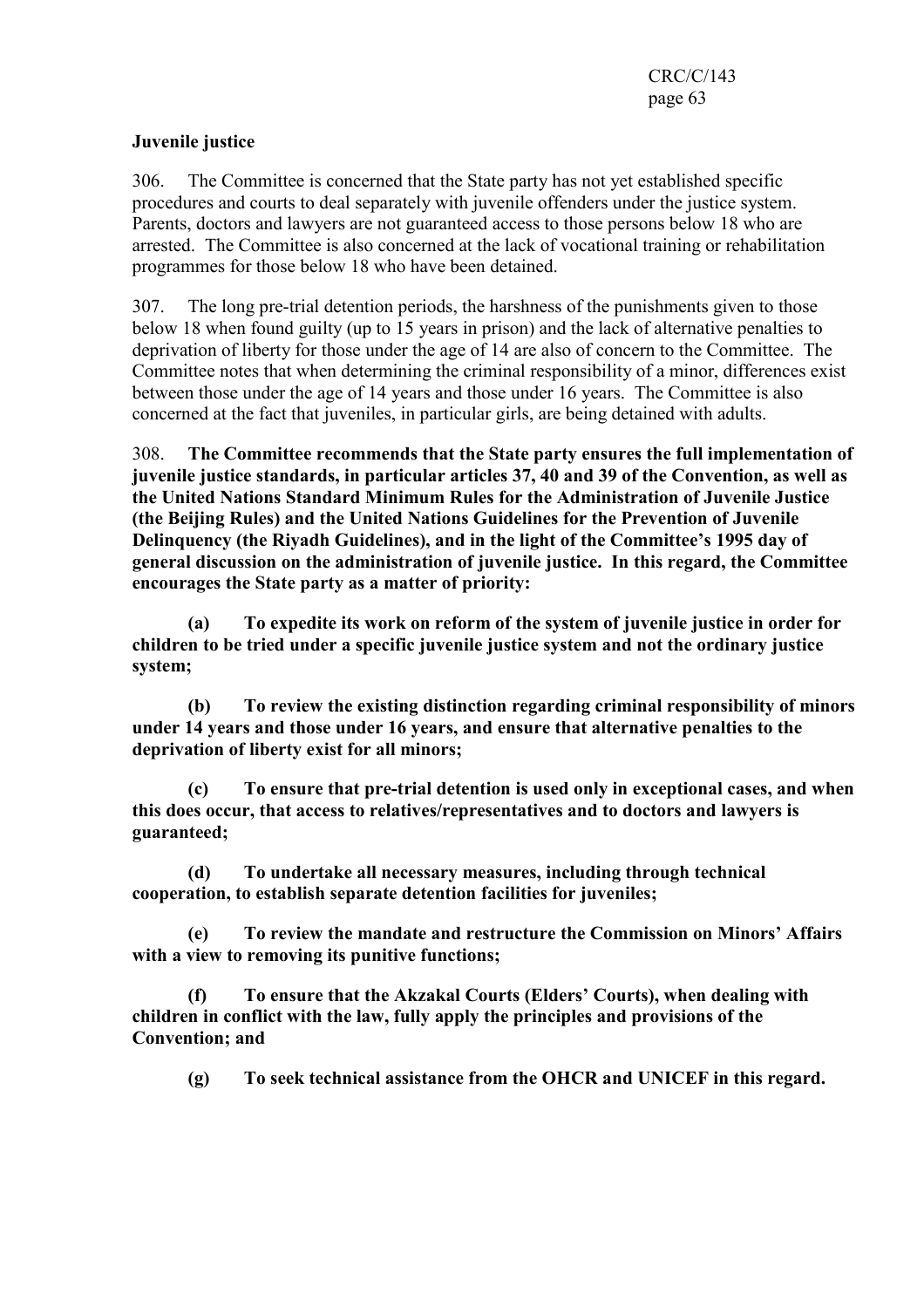## 9. Follow-up and dissemination

#### Follow-up

309. The Committee recommends that the State party take all appropriate measures to fully implement the present recommendations, inter alia by transmitting them to the members of the Council of Ministers, the Cabinet or a similar body, the Parliament, and to provincial or local governments and parliaments, when applicable, for appropriate consideration and further action.

#### **Dissemination**

310. The Committee further recommends that the second periodic report and written replies submitted by the State party and the related recommendations (concluding observations) adopted by the Committee be made widely available, including (but not exclusively) through the Internet, to the public at large, civil society organizations, youth groups, professional groups and children in order to generate debate on and awareness of the Convention, its implementation and monitoring.

#### 10. Next report

311. In light of the recommendation on reporting periodicity adopted by the Committee and described in the report on its twenty-ninth session (CRC/C/114), the Committee underlines the importance of a reporting practice that is in full compliance with the provisions of article 44 of the Convention. An important aspect of States parties' responsibilities to children under the Convention is ensuring that the Committee on the Rights of the Child has regular opportunities to examine the progress made in the Convention's implementation. In this regard, regular and timely reporting by States parties is crucial. As an exceptional measure, in order to help the State party catch up with its reporting obligations so as to be in full compliance with the Convention, the Committee invites the State party to submit its third and fourth reports in one consolidated report by 6 May 2010, i.e. 18 months before the due date established in the Convention for the fourth periodic report. The report should not exceed 120 pages (see CRC/C/118). The Committee expects the State party to report thereafter every five years, as foreseen by the Convention.

## Concluding observations: Equatorial Guinea

312. The Committee considered the initial report of Equatorial Guinea (CRC/C/11/Add.26), submitted on 12 September 2003, at its 989th and 990th meetings (see CRC/C/SR.989 and 990), held on 24 September 2004, and adopted at the 999th meeting (CRC/C/SR.999), held on 1 October 2004, the following concluding observations.

## A. Introduction

313. The Committee welcomes the submission of the State party's initial report, as well as the detailed written replies to its list of issues (CRC/C/Q/GNQ/1), which gave a clearer understanding of the situation of children in the State party. It nevertheless regrets that the initial report was submitted almost 10 years after its due date. It further notes with appreciation the high-level delegation sent by the State party and welcomes the constructive and frank dialogue.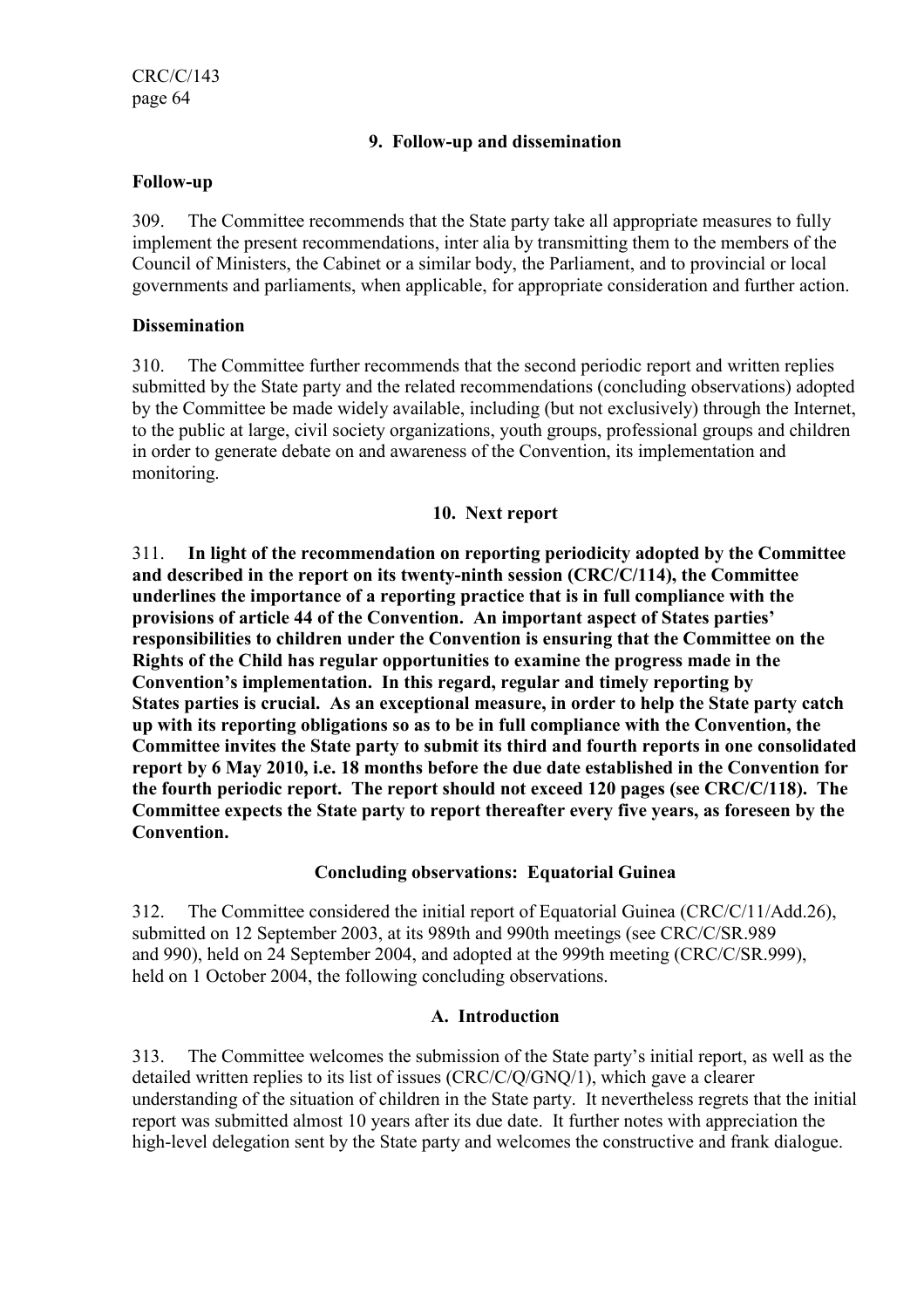#### B. Positive aspects

314. The Committee notes with appreciation:

 (a) The establishment of a National Plan of Action for Children (1992) and a National Children's Rights Committee (1997);

 (b) The Adoption of the Education Law (1995) establishing compulsory, free and guaranteed primary school and the Labour Act regulating child labour (1990);

 (c) The adoption and implementation of a National Plan on Education for All, which resulted in some improvements in education;

- (d) The ratification of:
	- The Optional Protocol to the Convention on the Rights of the Child on the sale of children, child prostitution and child pornography, in February 2003;
	- − The Worst Forms of Child Labour Convention, 1989 (No. 182), in 2001;
	- − The Protocol to Prevent, Suppress and Punish Trafficking in Persons, Especially Women and Children, supplementing the United Nations Convention against Transnational Organized Crime, in 2003;
	- − The Convention on the Prohibition of the Use, Stockpiling, Production and Transfer of Anti-Personnel Mines and on Their Destruction, in 1997.

#### C. Factors and difficulties impeding the implementation of the Convention

315. The Committee notes that the State party became independent in 1968 and that only recently (1992) has it initiated a process of democratization. The Committee also notes that the State party continues to face serious economic, social and political challenges, including the poor economic conditions in which most of the population live and the persistence of traditional attitudes and behaviours that hinder the implementation of the rights of the child.

#### D. Principal areas of concern and recommendations

#### 1. General measures of implementation

#### Legislation

316. The Committee notes the efforts undertaken by the State party to examine the compatibility of the domestic legislation with the Convention and that the Constitution and some laws have been adopted to harmonize the existing legislation with the Convention and other international human rights standards. It also welcomes the information that a new Family Code is being prepared in a consultative process. However, the Committee is concerned about the effective implementation of the existing laws and that in some cases newly enacted legislation does not fully reflect the principles and provisions of the Convention or other international human rights standards. It also raises concern about the fact that some customary laws are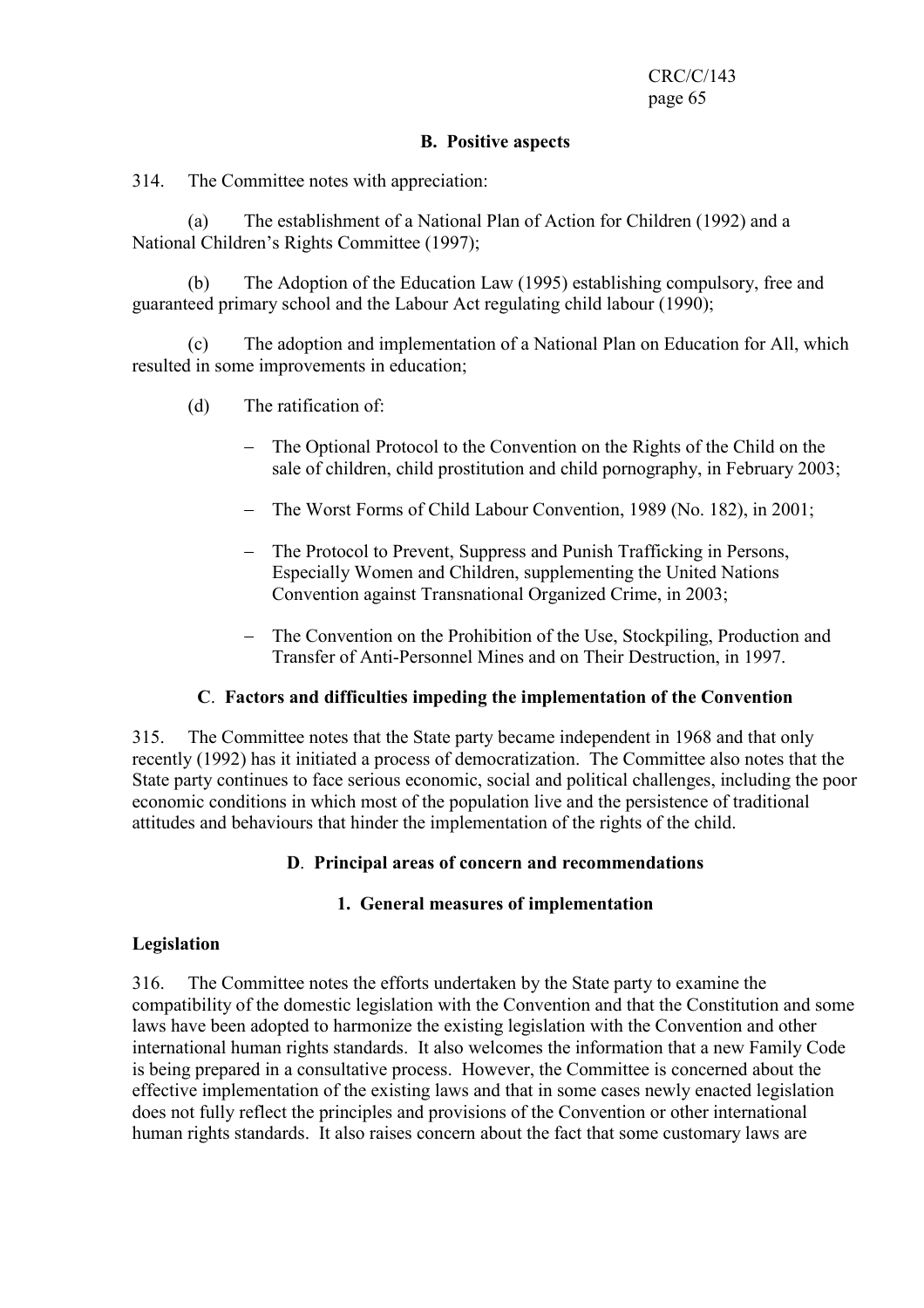incompatible with the principles and provisions of the Convention. The Committee is particularly concerned about the application on a subsidiary basis of a number of Spanish laws dating back to the period before independence.

317. The Committee recommends that the State party continue and complete its efforts to draft a new Family Code and ensure that the new Code as well as the other laws are in full conformity with the principles and provisions of the Convention and other international human rights standards, and that national laws prevail over conflicting customary laws. The Committee also recommends that the State party ensure the effective implementation, dissemination and publication of the new laws and amendments to existing ones. It further recommends that the State party repeal or amend all provisions of Spanish law that are incompatible with the Convention.

## National Plan of Action

318. While the Committee notes the adoption of a National Plan of Action for Children 1992-2000, it is concerned at the lack of information about a new National Plan of Action for Children.

319. The Committee recommends that the State party develop and implement a new comprehensive National Plan of Action for Children aiming at the realization of the principles and provision of the Convention and which takes into account "A world fit for children", the outcome of the special session of the General Assembly held in May 2002.

# **Coordination**

320. While the Committee notes the establishment of the National Children's Rights Committee (CNDN) in 1997 and its role in the coordination and evaluation of the implementation of the Convention, it is concerned at the fact that the Committee is not effectively functioning. The Committee is also concerned at the lack of coordination of the State party's activities at the level of ministries and between the national and local levels.

321. The Committee recommends that the State party reconsider the composition of the CNDN - as well as of its provincial and district committees - by ensuring its intersectoral and multidisciplinary nature and NGO participation, and provide it with adequate financial and human resources. It also recommends that the State party create within its administration a body in charge of coordinating all the activities for the implementation of the Convention, both at the interministerial level and between the national and local levels. Finally, the Committee recommends that the State party undertake measures to improve the capacity and quality of the civil service, particularly in relation to the implementation of the Convention. The State party should seek technical and other assistance in this regard from, inter alia, UNICEF.

## Independent monitoring

322. The Committee is concerned at the absence of an independent mechanism with a mandate to regularly monitor and evaluate progress in the implementation of the Convention and which is empowered to receive and address individual complaints.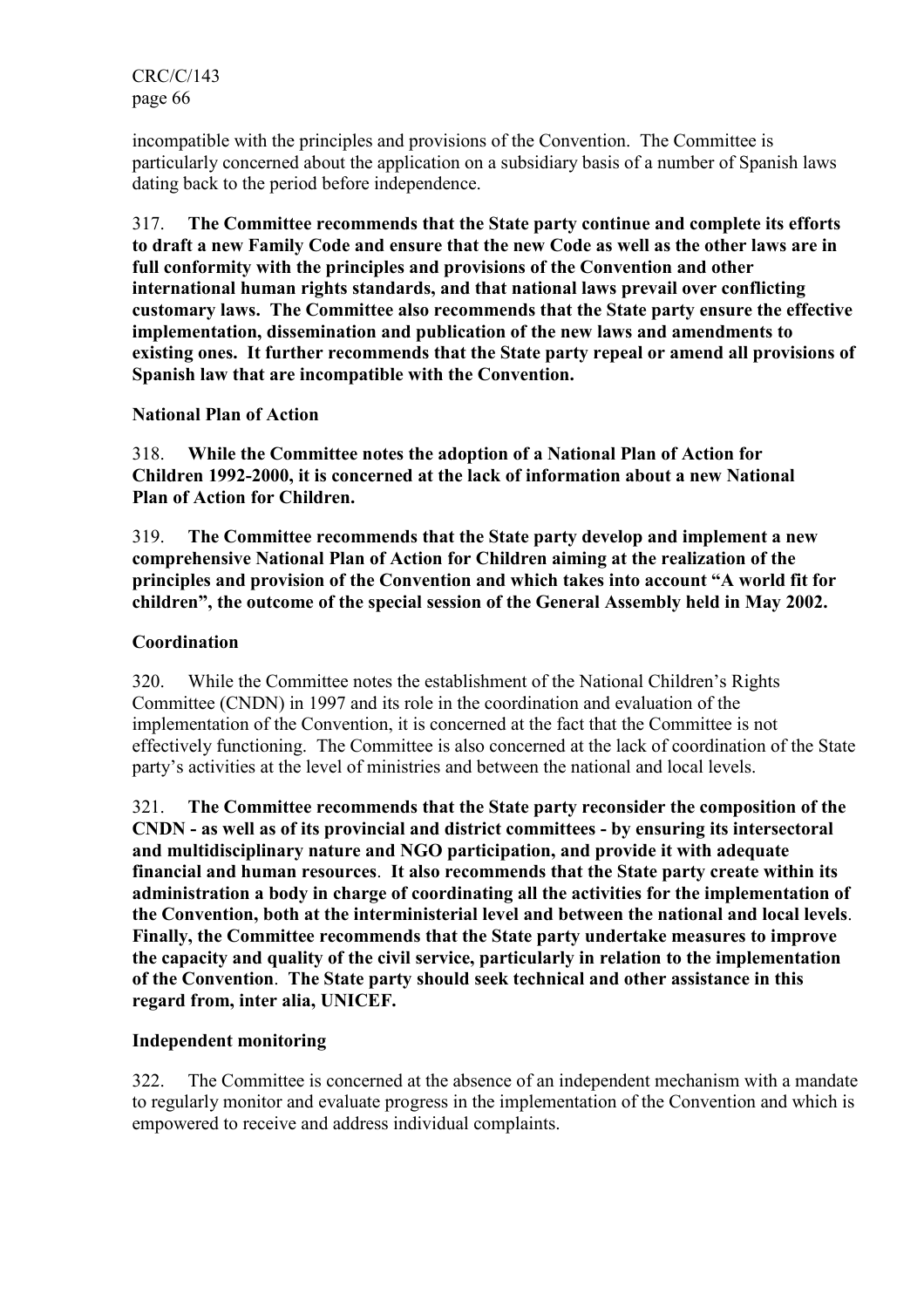CRC/C/143 page 67

323. In light of its general comment No. 2 on national human rights institutions and the Paris Principles (General Assembly resolution 48/134, annex), the Committee encourages the State party to undertake all necessary measures to develop and establish an independent and effective mechanism, provided with adequate human and financial resources and easily accessible to children, that monitors the implementation of the Convention, deals with complaints from children in a child-sensitive and expeditious manner and provides remedies for violations of their rights under the Convention.

#### Resources for children

324. While the Committee welcomes the State party's commitment made in 1997 to allocate 40 per cent of all its oil revenues to the social sector, it regrets that the necessary measures have not been taken to fully meet this commitment. It also regrets the lack of information about the budget allocated to social expenditures for children, including for health, welfare and education, at the central and local levels. The Committee is concerned that budgetary allocations are insufficient to respond to national and local priorities for the protection and promotion of children's rights.

325. The Committee urgently recommends that the State party meet as soon as possible its commitment made in 1997 and spend 40 per cent of all its revenues on the social sector. The Committee also recommends that the State party pay particular attention to the full implementation of article 4 of the Convention by prioritizing budgetary allocations to ensure implementation of the economic, social and cultural rights of children, in particular those belonging to economically disadvantaged groups, "to the maximum extent of … available resources and, where needed, within the framework of international cooperation".

## Data collection

326. The Committee regrets the lack of comprehensive and up-to-date statistical data in the State party's report.

327. The Committee recommends that the State party develop a system of disaggregated data collection covering all areas of the Convention and ensure that all data and indicators are used for the formulation, monitoring and evaluation of policies, programmes and projects for the effective implementation of the Convention. The State party should consider seeking technical assistance in this regard, inter alia, from UNICEF.

#### Cooperation with civil society

328. The Committee is concerned about the limited number of NGOs working for the promotion and protection of the rights of the child and about the reported low level of cooperation between the Government and the national civil society organizations in this regard. It is also concerned about existing legislation (e.g. Law No. 1 of 1999) that seems to limit NGO activities.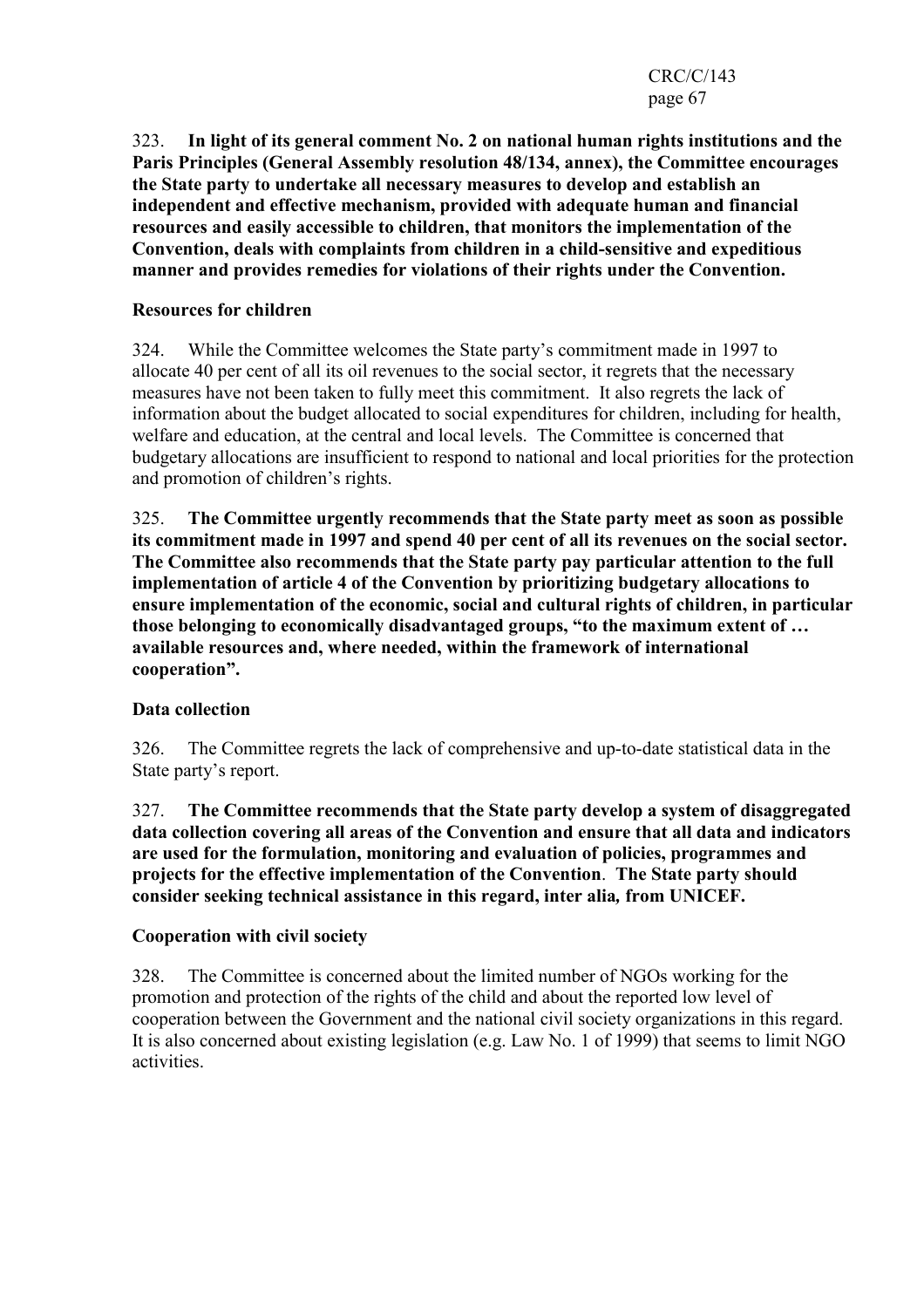329. The Committee emphasizes the important role civil society plays as a partner in implementing the provisions of the Convention, and recommends that the State party promote closer cooperation with NGOs, review related legislation and consider involving international NGOs, especially rights-based ones, and other sectors of civil society working with and for children more systematically throughout all stages of the implementation of the Convention.

# Training/dissemination of the Convention

330. In the light of the State party's statement in the report that a large part of the population is unaware of the Convention, the Committee is concerned about the lack of information on activities to disseminate the principles and provisions of the Convention, and on training activities undertaken by the State party for teachers, judges, police officers, officials at correctional institutes.

## 331. The Committee recommends that the State party:

 (a) Undertake public awareness campaigns aimed at children, parents and the public in general, informing them about the content of the Convention and the ways it can be implemented;

 (b) Develop systematic education and training programmes on the provisions of the Convention for all professionals working with and for children (e.g. teachers, judges, lawyers, parliamentarians, law enforcement officials, civil servants, local government officials, personnel working in institutions and places of detention for children, health personnel including psychologists and social workers).

## 2. Definition of the child

332. The Committee notes that the State party's legislation sets 18 years old as the age of majority, but is concerned about the application of the Spanish laws from before 1968 with regard to the minimum legal age for criminal responsibility and marriage. It is also concerned about the young age at which girls can marry according to traditional customs and about the high number of girls who do marry early.

333. The Committee recommends that the State party review the age limits set by different legislation affecting children, in particular the Spanish laws from before 1968, to fully ensure that they are in conformity with the principles and provisions of the Convention. The Committee also recommends that the State party take all necessary measures to prevent illegal, early and/or forced marriages.

# 3. General principles

## Non-discrimination

334. The Committee is concerned that societal discrimination and cultural practices persist against vulnerable groups of children, in particular girls, children born out of wedlock, children with disabilities, children belonging to ethnic minorities and children from poor and rural families, and that the measures taken to prevent and combat this discrimination are insufficient.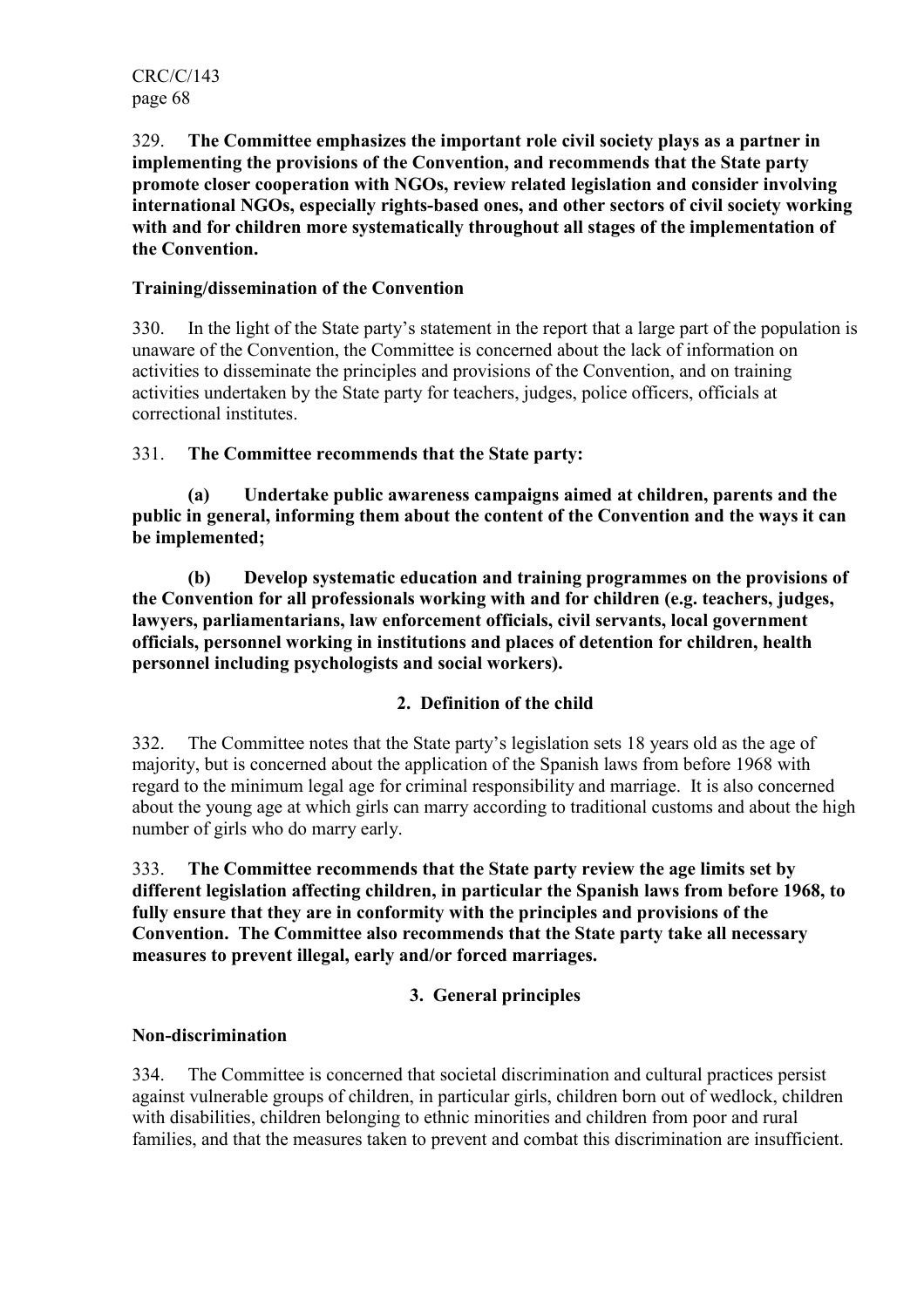335. The Committee recommends that the State party increase its efforts to ensure the implementation of existing laws guaranteeing the principle of non-discrimination and full compliance with article 2 of the Convention, and adopt a proactive and comprehensive strategy, including through awareness-raising, to change attitudes and values and eliminate discrimination on any grounds and against all vulnerable groups, in particular girls and children from poor and rural families.

336. The Committee requests that specific information be included in the next periodic report on the measures and programmes relevant to the Convention undertaken by the State party to follow up on the Declaration and Programme of Action adopted at the 2001 World Conference against Racism, Racial Discrimination, Xenophobia and Related Intolerance, and taking account of general comment No. 1 on the aims of education.

# Best interests of the child

337. The Committee is concerned that in actions concerning children, the general principle of the best interests of the child contained in article 3 of the Convention is not always a primary consideration, in particular in a number of Spanish laws from before 1968, which the State party continues to apply on a subsidiary basis.

338. The Committee recommends that the State party review its laws, policies and practices to ensure that article 3 of the Convention is duly reflected therein and that this principle is taken into account when administrative, policy, court or other decisions are made. It further recommends that the State party collaborate with local authorities, NGOs and community leaders to develop awareness-raising campaigns regarding the general principle of acting in the best interest of the child.

## Respect for the views of the child

339. The Committee notes with concern that little attention is given to the views of the children in the family and in the adoption of public policies, and that traditional practices and attitudes still limit the full implementation of article 12 of the Convention, in particular for girls.

340. The Committee recommends that the State party take all necessary measures, e.g. amending its legislation, to fully reflect article 12 of the Convention so that any child "who is capable of forming his or her own views" can express those views freely. It also recommends that the State party develop a nationwide campaign to increase public awareness of the participatory rights of children, particularly at the local levels and in traditional communities, and encourage respect for the views of the child in families, schools, and the care and judicial systems.

# 4. Civil rights and freedoms

## Birth registration

341. The Committee notes the efforts undertaken by the State party regarding the registration of births, but remains concerned about the very low percentage of births that are registered and about the lack of a functional registration system, as well as at the low level of public awareness of the obligation to register children at birth.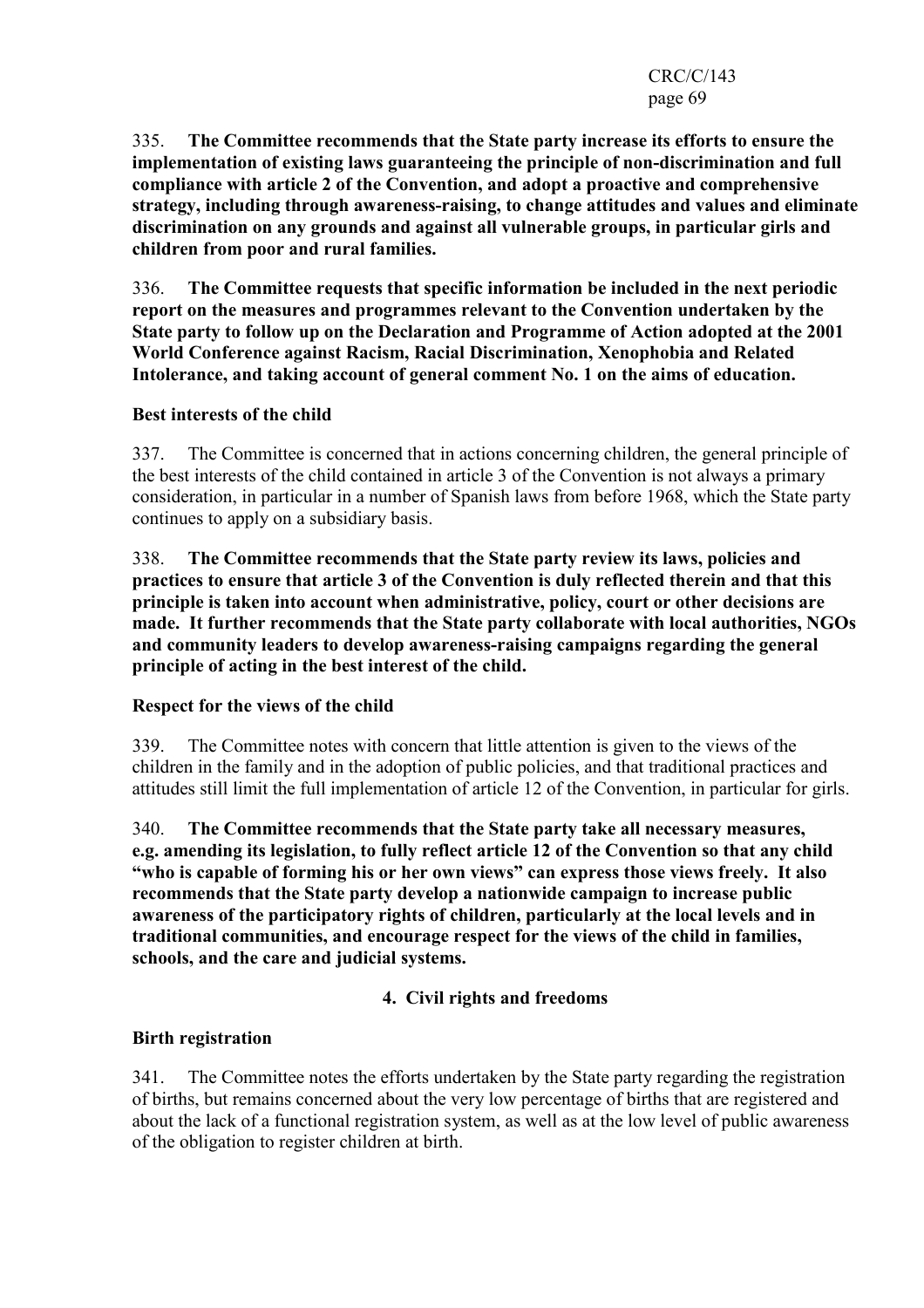342. In light of article 7 of the Convention, the Committee urges the State party to continue and strengthen, as a matter of priority, its efforts to ensure a coordinated system for the registration of all children at birth, covering the whole of the country, including through awareness-raising campaigns, as well as to continue its cooperation in this regard with, inter alia, UNICEF.

## Freedom of expression and access to information

343. The Committee is concerned at the information that freedom of expression and opinion is limited in the State party as well as at the lack of libraries, and about the limited information it received concerning the practical implementation of articles 13-17 of the Convention.

344. The Committee recommends that the State party continue and strengthen the promotion of freedom of expression in schools and other places, inter alia by means of student publications and other means. It also recommends that the State party increase the number and quality of libraries and consider the establishment of mobile libraries freely accessible for children, and that it provide the Committee with more concrete and detailed information on the implementation of articles 13-17 of the Convention in its next report.

## Corporal punishment

345. The Committee is concerned that corporal punishment is not expressly prohibited by law and is widely practised and socially accepted. It also notes with concern the lack of available data on ill-treatment of children, including corporal punishment, beating and depriving children of their liberty as a punishment.

346. The Committee recommends that the State party:

 (a) Expressly prohibit corporal punishment by law in the family, schools and other institutions;

 (b) Carry out public education campaigns about the negative consequences of ill-treatment of children and promote positive, non-violent forms of discipline as an alternative to corporal punishment;

(c) Seek technical assistance from, among others, UNICEF in this regard.

## 5. Family environment and alternative care

347. The Committee is concerned at the weakening of family support for children, which is also demonstrated by the fact that less than 50 per cent of children live with both parents due to various factors including urbanization, very-large-scale poverty, the increase of HIV/AIDS, a deterioration of traditional solidarity and a high level of promiscuity.

348. The Committee recommends that the State party continue and strengthen its efforts, including via the Ministry of Social and Women's Affairs, to give priority to the development and implementation of adequate measures to support vulnerable families, such as single-parent families.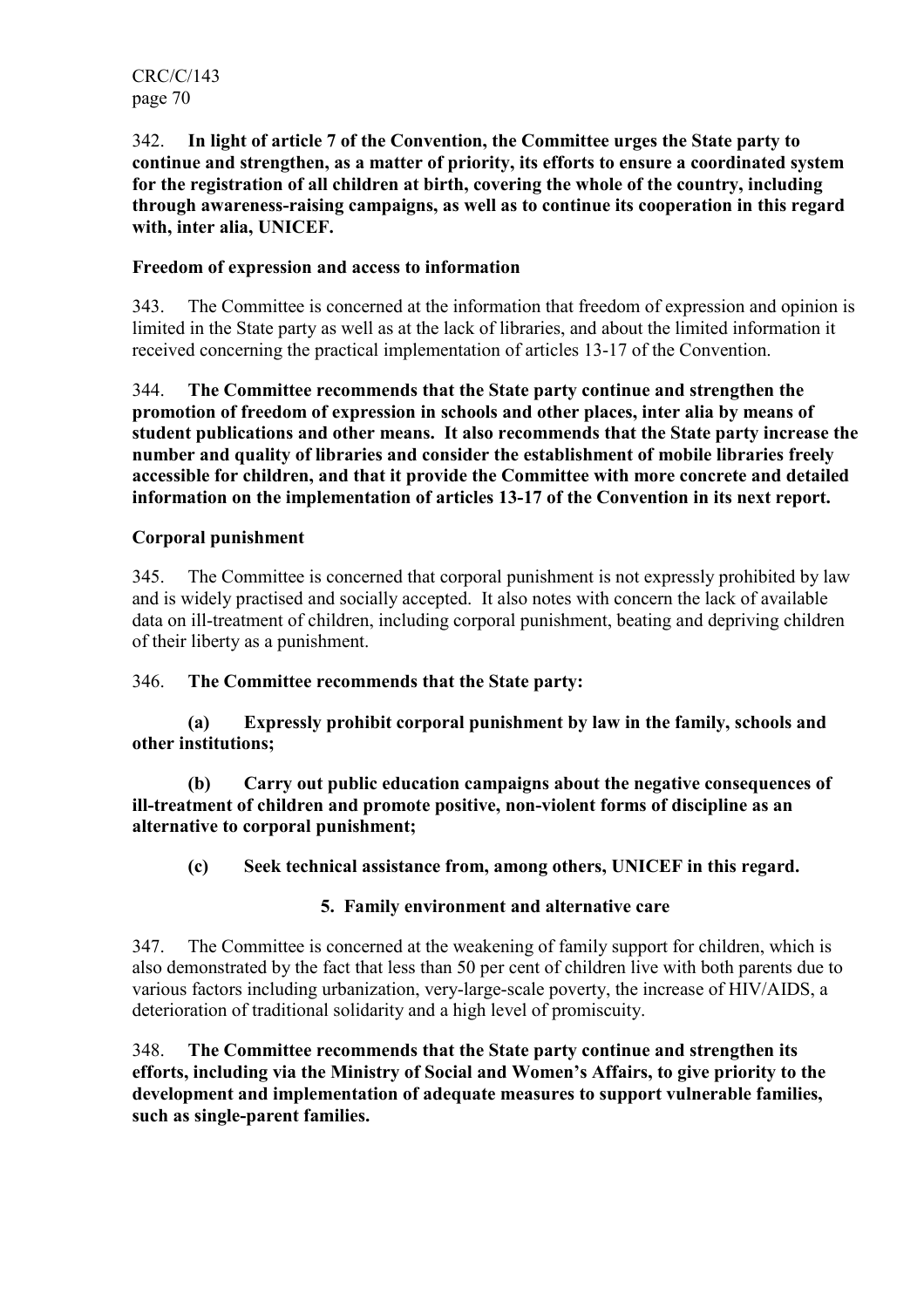# Alternative care

349. While the Committee welcomes the existence in the country of institutions where the many orphans in the State party can be accommodated, as well as the information that a new one is under construction, it recalls that the institutionalization of children should always be a temporary measure of last resort, professionally indicated and in the best interests of the child. It is also concerned about the lack of information on the systematic review of the situation of children living in these institutions.

350. The Committee recommends in this regard that the State party:

 (a) Ensure children are placed in institutions only following proper judicial proceedings and that children in institutions maintain contact with their parents or other caregivers, and that it facilitate, when possible, return of institutionalized children to their families or extended families;

 (b) Adequately regulate the placement of children in institutions and ensure periodic reviews of placement, in light of article 25 of the Convention. It also recommends that the State party increase the support services and financial assistance for foster care families;

(c) Provide adequate training to judges, caregivers and other professionals.

# Parental responsibility

351. The Committee is concerned that some customary laws automatically grant parental authority to the father in the event of parental separation or divorce.

352. The Committee recommends that the State party ensure that when judicial proceedings or family councils decide to grant one parent custody of the child, the decision be taken based on the principle of the best interests of the child and with the child expressing his/her views. The State party should also ensure that both parents have common responsibilities for the upbringing and development of the child and receive adequate legal and other assistance in this regard, and that they are adequately informed of their rights and responsibilities, particularly in the case of separation or divorce.

## Adoption

353. The Committee is concerned about the lack of appropriate domestic legislation regulating adoption procedures in accordance with article 21 and other relevant provisions of the Convention, and the lack of information on the practices of domestic and intercountry adoption.

354. The Committee recommends that the State party take the necessary legislative and other measures to ensure that the laws and regulations on adoption are in conformity with article 21 and other provisions of the Convention and consider the ratification of the Hague Convention on Protection of Children and Cooperation in Respect of Intercountry Adoption. It further recommends that the State party provide specific information on the practices of domestic and intercountry adoption in its next report.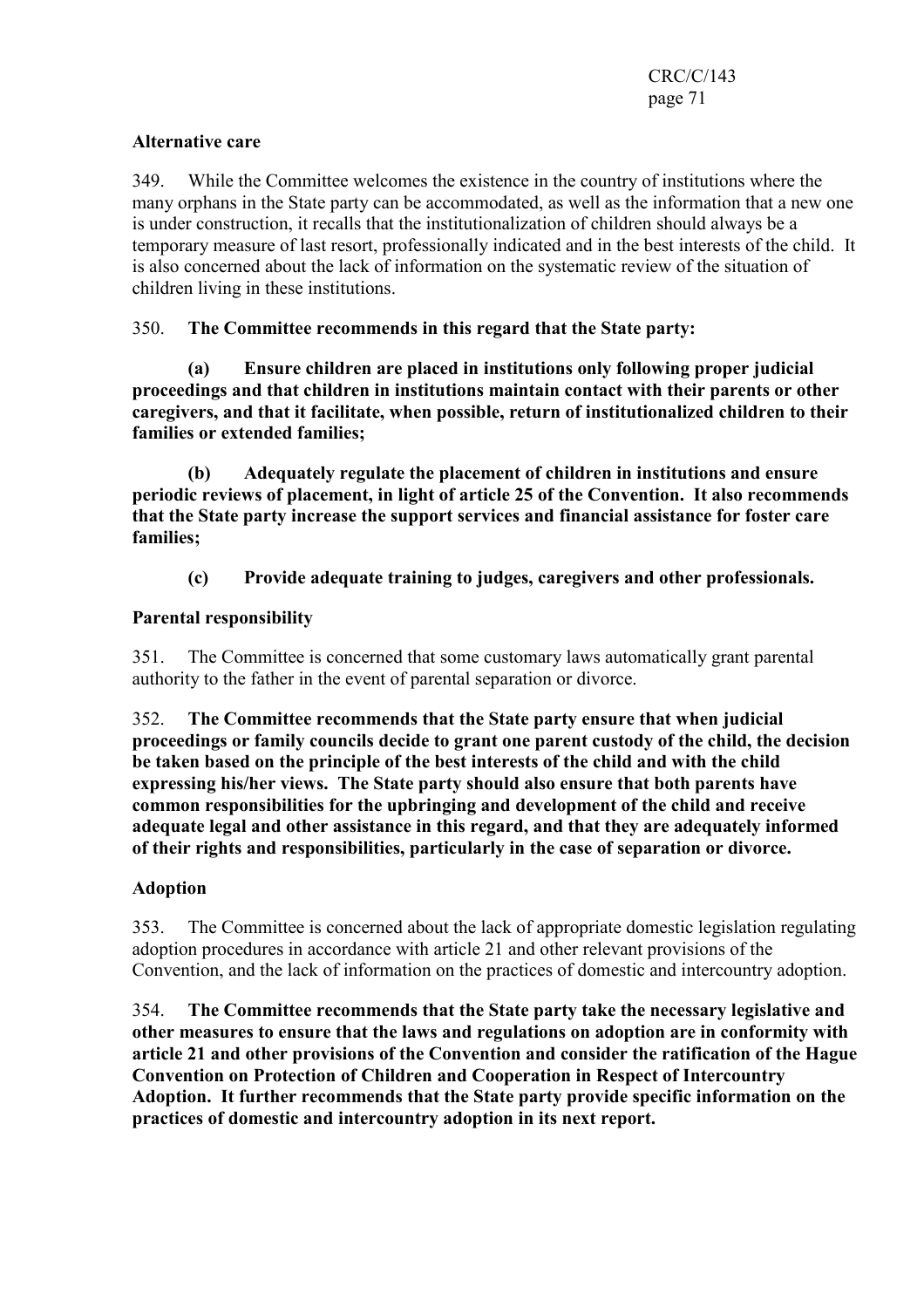#### Abuse and neglect

355. The Committee notes with concern information indicating a high level of tolerance of promiscuity in families, the lack of information available on child abuse in the family and that legislation for the protection of children from sexual abuse does not expressly prohibit sexual intercourse with minors that are the offender's natural children.

## 356. The Committee recommends that the State party:

 (a) Undertake studies on domestic violence, ill-treatment and abuse (including sexual abuse within the family) in order to adopt effective laws, policies and programmes to combat all forms of abuse;

 (b) Develop a national system for receiving, monitoring and investigating complaints and, when necessary, prosecuting cases in a manner that is child-sensitive and respects the victims' privacy;

 (c) Reform legislation on child abuse in the family to expressly prohibit sexual abuse;

 (d) Set up a comprehensive and nationwide response system that is designed to provide, where appropriate, support and assistance to both victims and perpetrators of family violence, rather than only intervention or punishment, and that ensures that all victims of violence have access to counselling and assistance with recovery and reintegration, while preventing stigmatization of victims of abuse;

(e) Seek technical assistance from, among others, UNICEF, in this regard.

## 6. Basic health and welfare

357. The Committee notes with appreciation the efforts undertaken by the State party to extend the coverage of the health and basic sanitation services. However, the Committee is very concerned that despite decreases in the infant mortality rate, under-five mortality rate and maternal mortality rate, these rates remain very high. It is further concerned at the high incidence of malnutrition and that significant numbers of poor families lack access to services, including safe drinking water and sanitation facilities, which contributes to the spread of communicable diseases. The Committee is also concerned about the weak levels of community participation in the promotion of health, and about insufficient budgetary allocations for health services.

## 358. The Committee recommends that the State party:

 (a) Continue expanding access to health services, in particular in rural areas, and increase the competence of health personnel;

 (b) Strengthen the implementation and coordination of existing health policies and programmes, in particular the National Action Plan (1992-2000), the Expanded Programme of Immunization, and the Drinking Water and Environmental Health programmes;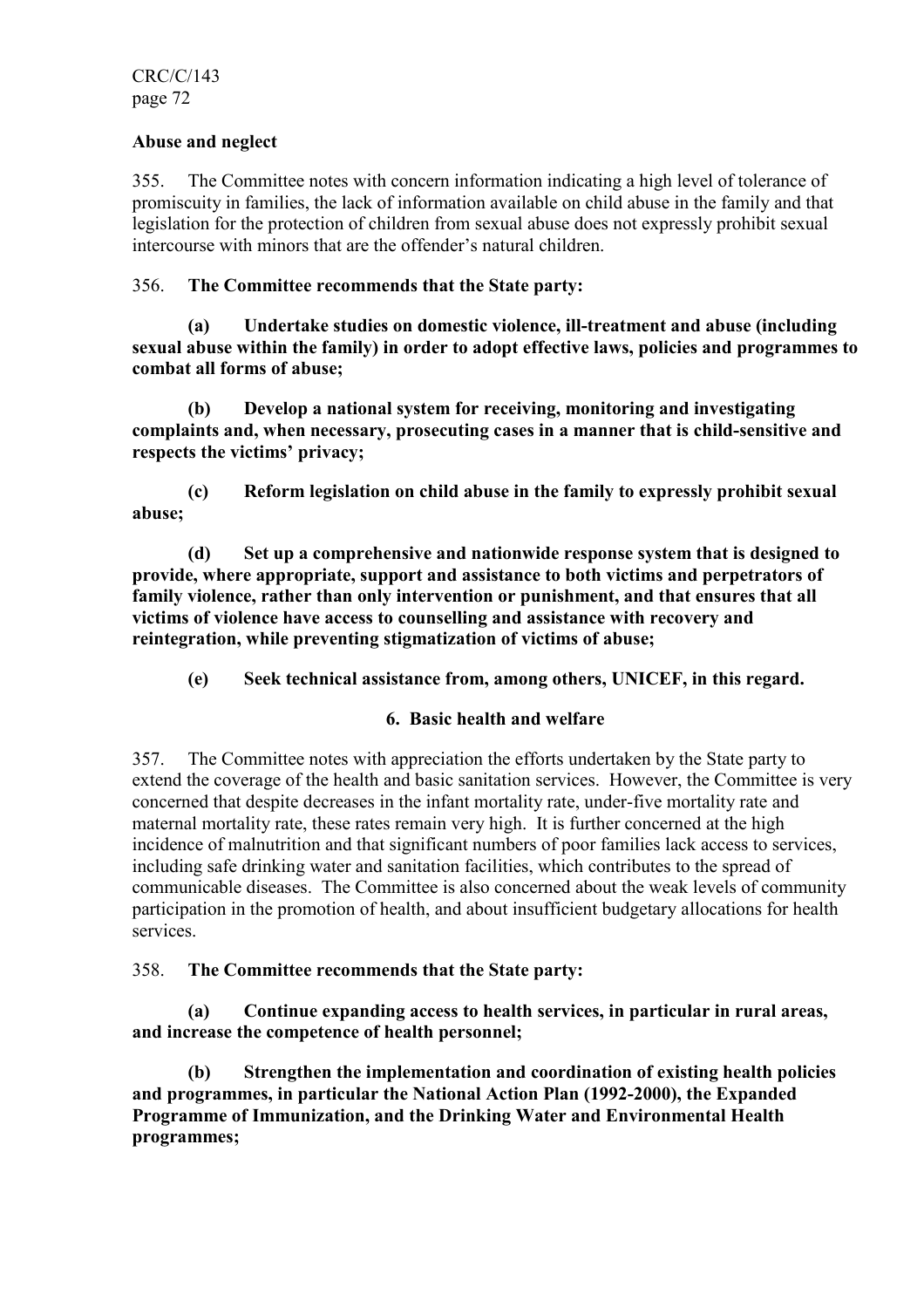(c) Facilitate greater access to primary health services; continue to reduce the incidence of maternal, child and infant mortality; prevent and combat malnutrition, especially amongst vulnerable and disadvantaged groups of children; and promote proper breastfeeding practices;

 (d) Ensure the provision of adequate financial and human resources for the effective implementation of the health programmes.

# Children with disabilities

359. The Committee is concerned at the absence of statistical data and a comprehensive policy for disabled children, who continue to face discrimination in particular with regard to their integration in society, access to education, health and participation in social and cultural life.

360. In light of the Standard Rules on the Equalization of Opportunities for Persons with Disabilities (General Assembly resolution 48/96, annex) and of the Committee's recommendations adopted at its day of general discussion on the rights of children with disabilities (CRC/C/69, paras. 310-339), the Committee recommends that the State party:

 (a) Take effective measures to collect adequate and disaggregated data on children with disabilities and use such data to establish a comprehensive policy and appropriate programmes and ensure that children's rights are adequately integrated into them;

 (b) Undertake all necessary measures to combat discriminatory attitudes towards children with disabilities, particularly amongst children and parents, and promote their participation in all aspects of social and cultural life;

 (c) Formulate a strategy that includes appropriate teacher training, to ensure that all children with disabilities have access to education and, wherever possible, that they are integrated into the mainstream education system;

 (d) Undertake awareness-raising campaigns to sensitize the public, and parents in particular, about the rights and special needs of children with disabilities;

Allocate further resources for special education, including vocational training, and for the support given to families of children with disabilities;

 (f) Seek technical cooperation for the training of professional staff working with and for children with disabilities from, inter alia, UNICEF and WHO.

# HIV/AIDS

361. The Committee welcomes the efforts undertaken by the State party to address the spread of HIV/AIDS, e.g. the National Programme to fight HIV/AIDS, which provides for free and universal antiretroviral medication, but remains very concerned at the increasing prevalence of HIV/AIDS amongst adults (mainly women) and youth and the increasing number of children orphaned by HIV/AIDS. The Committee is concerned at the lack of alternative care for these children.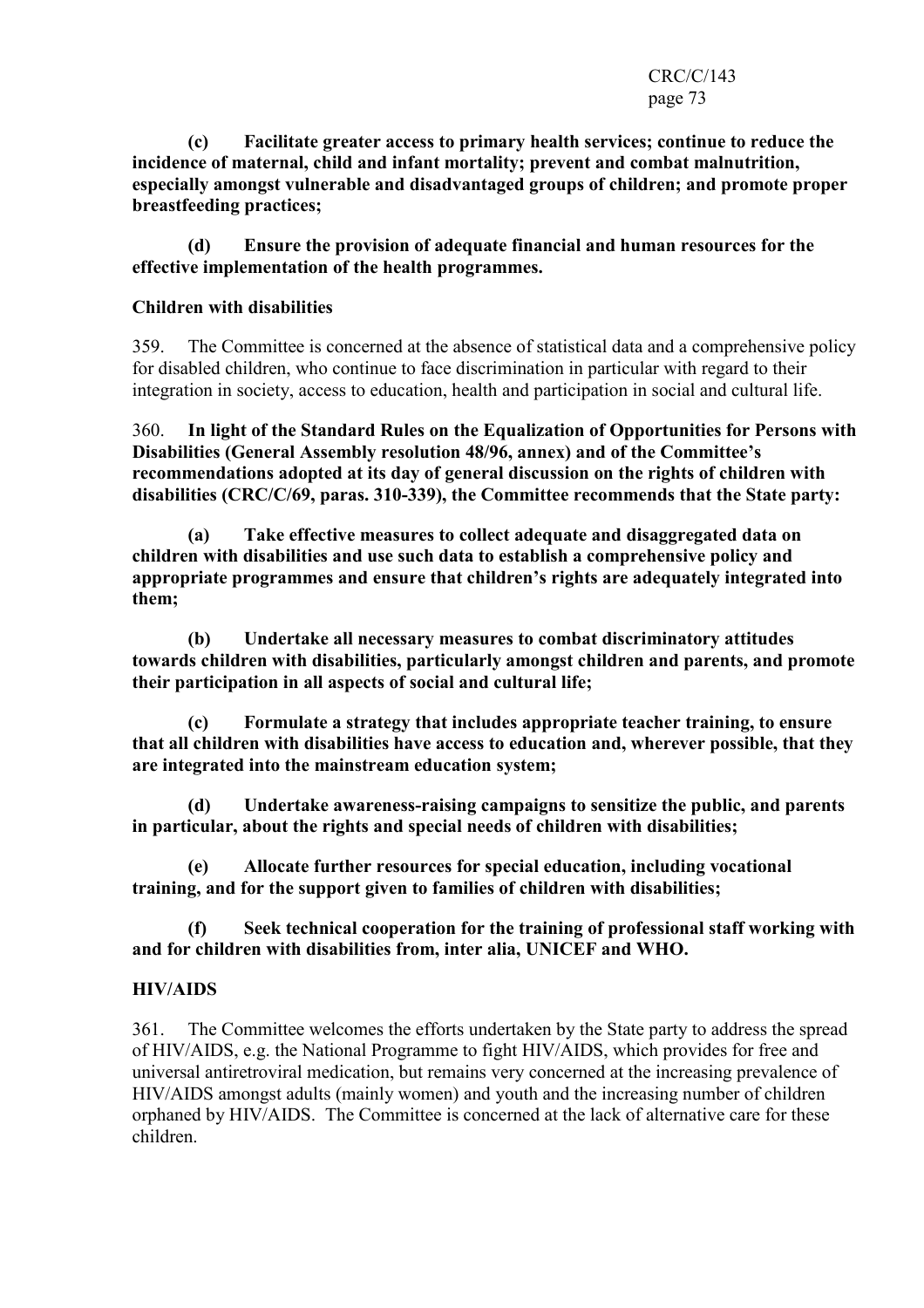362. The Committee recommends that the State party:

 (a) Increase its efforts to prevent the spread of HIV/AIDS, taking into account the Committee's general comment No. 3 on HIV/AIDS and the rights of the child and the International Guidelines on HIV/AIDS and Human Rights;

 (b) Strengthen its measures to prevent mother-to-child transmission, inter alia through coordination with the activities aimed at reducing maternal mortality;

 (c) Pay particular attention to children who are infected themselves or who have become orphans because of HIV/AIDS, by providing adequate psychological and material support involving the community;

 (d) Strengthen or establish campaigns and programmes to raise awareness about HIV/AIDS among adolescents, particularly among those belonging to vulnerable groups, as well as among the population at large, so as to reduce discrimination against children infected and affected by HIV/AIDS;

 (d) Ensure the provision of adequate financial and human resources for the effective implementation of the National Programme on HIV/AIDS;

(e) Seek further technical assistance from, inter alia, UNAIDS.

# Standard of living

363. Given the significant growth rate of the gross domestic product in the State party, the Committee is deeply concerned about the persistence of widespread poverty and the still large number of children who do not enjoy the right to an adequate standard of living, including adequate housing and other basic services.

364. In accordance with article 27 of the Convention, the Committee recommends that the State party develop and implement, as a matter of high priority, an effective national plan for the reduction of poverty, including the provision of support and material assistance to economically disadvantaged families, and guarantee the right of the child to an adequate standard of living. The Committee also recommends that the State party seek international cooperation and assistance whenever necessary.

# 7. Education, leisure and cultural activities

365. The Committee notes the adoption of the Education Law (1995) and welcomes the establishment of the National University of Equatorial Guinea (1995) and the State party's efforts to increase enrolment rates in primary education, e.g. through the National Plan on Education for All. However, it is concerned that enrolment and literacy levels are still low, particularly in secondary and pre-primary education, and that there is a significant disparity between the number of boys and girls attending school. It also notes with concern the persistence of cultural and traditional perceptions of girls that limit their access to education. The Committee is also concerned about the lack of financial and material resources for the implementation of the educational programmes and about the lack of trained teachers.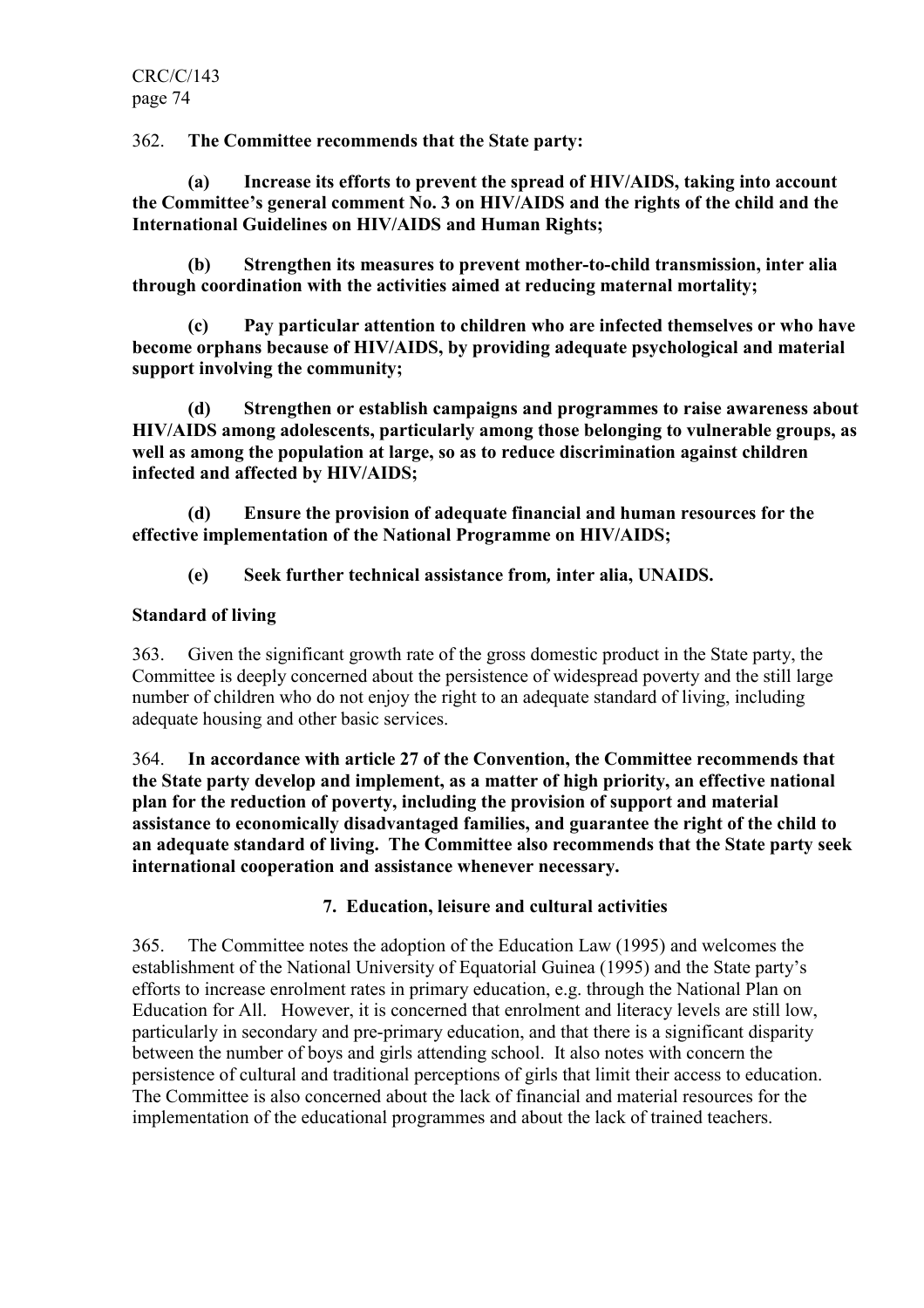366. The Committee recommends that the State party:

 (a) Continue its efforts to reform the educational system, e.g. by adopting the Law on the Educational Reform (Ley Reglamentaria de la Reforma Educativa);

 (b) Continue to strengthen measures aimed at increasing enrolment rates in primary and basic education, in particular for girls;

 (c) Expand public provision of early childhood education and increase the number of trained pre-school teachers, and raise awareness amongst parents about the value of early childhood education;

 (d) Strengthen and expand efforts at teacher training and expand recruitment of qualified teachers, in particular women and persons from all ethnic groups for education in mother tongue programmes;

(e) Include human rights education as part of the curriculum;

 (f) Undertake an analytical study of children who drop out of school and those who are repeaters, with a view to formulating appropriate strategies to remedy these problems;

 (g) Ensure the provision of adequate financial and human resources for the effective implementation of the educational programmes, in particular the National Plan on Education for All;

(h) Seek technical assistance from UNESCO and UNICEF.

# 8. Special protection measures

# Economic exploitation

367. The Committee welcomes the State party's ratification of ILO Conventions No. 138 and No. 182 in 2001 and takes note of the adoption in 2004 of the new law against smuggling of migrants and trafficking in persons. Nevertheless, it remains concerned at the significant number of children, especially girls, working on the street and as domestic servants and about the lack of effective implementation of the labour laws and mechanisms to control child labour.

368. The Committee recommends that the State party:

 (a) Undertake a survey of the number of children working, including as domestic servants and in the agricultural sector, in order to design and implement comprehensive strategies and policies to prevent and combat economic exploitation in these sectors;

 (b) Ensure the implementation of legislation fully covering article 32 of the Convention and ILO Conventions No. 138 and No. 182, taking due account of the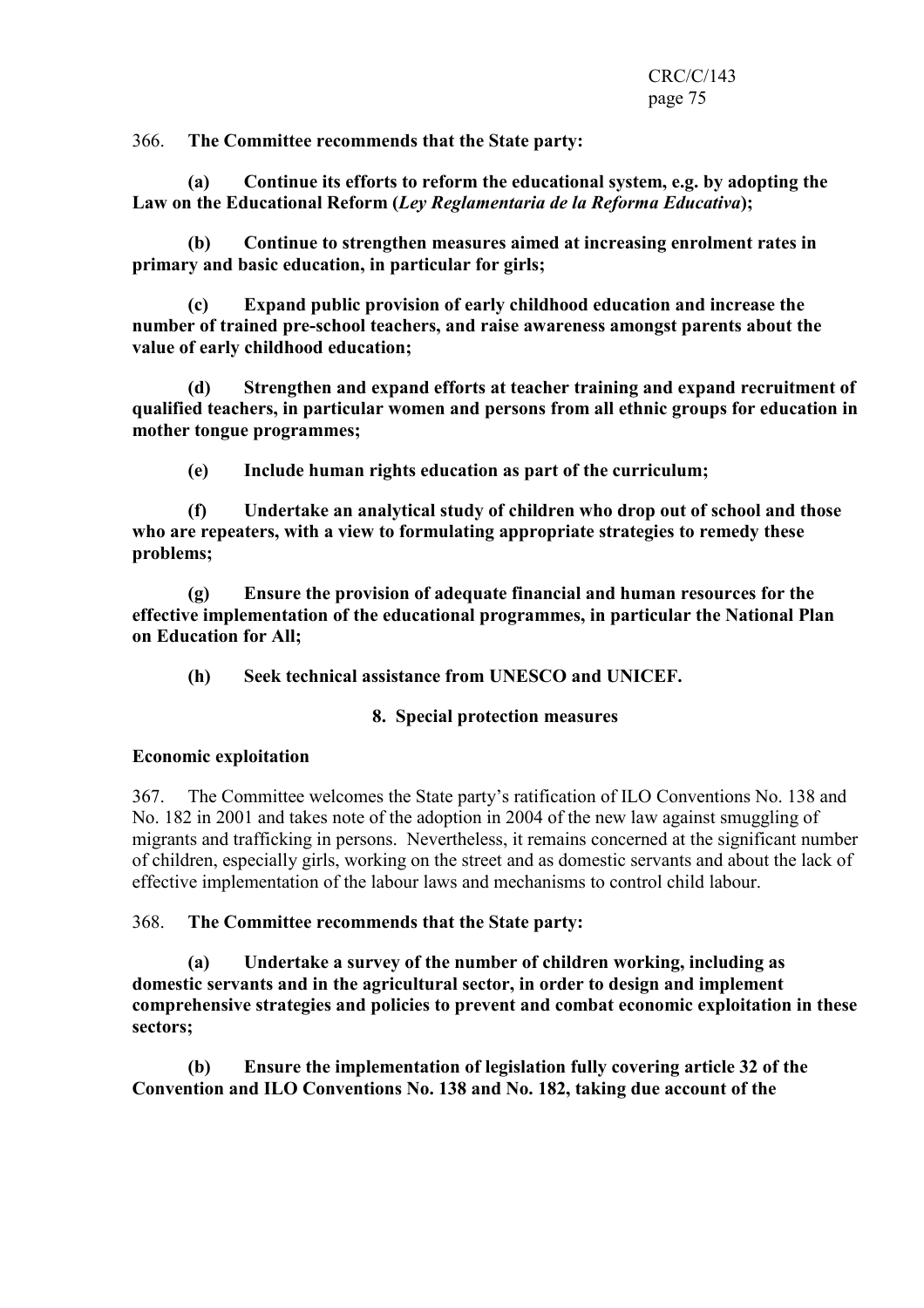Minimum Age Recommendation, 1973 (No. 146), the Worst Forms of Child Labour Recommendation, 1999 (No. 190) and the comments made by the ILO Committee of Experts on the Application of Conventions and Recommendations;

 (c) Undertake awareness-raising campaigns to prevent and combat the economic exploitation of children;

 (d) Strengthen cooperation with countries from which cross-border child labour originates in order to combat the economic exploitation of those children;

 (e) Seek assistance from the International Programme on the Elimination of Child Labour (ILO/IPEC) and UNICEF, among others.

### Sexual exploitation and trafficking

369. The Committee is concerned at the growing number of child prostitutes in the streets of the State party's capital. It is also concerned that the State party's report lacks specific data on sexual exploitation and trafficking of children and information on legislation on sexual exploitation.

#### 370. The Committee recommends that the State party:

 (a) Undertake a study of the sexual exploitation of children in order to assess its scope and causes, enable effective monitoring of the problem and develop measures and programmes, including social reintegration programmes, to prevent, combat and eliminate it;

 (b) Develop and adopt a national plan of action against sexual exploitation and trafficking of children, taking into account the Declaration and Agenda for Action and the Global Commitment adopted at the 1996 and 2001 World Congresses against Commercial Sexual Exploitation of Children;

 (c) Train law enforcement officials, social workers and prosecutors on how to receive, monitor, investigate and prosecute complaints in a child-sensitive manner that respects the privacy of the victim;

(d) Seek technical assistance from among others, UNICEF, ILO and WHO.

#### Juvenile justice

371. The Committee is deeply concerned about the lack of a juvenile justice system in the country. In particular, the Committee is concerned about the lack of juvenile courts and about the detention of persons below 18 with adults, in very poor conditions and without access to basic services.

372. The Committee recommends that the State party ensure the full implementation of juvenile justice standards, and in particular articles 37, 40 and 39 of the Convention, as well the United Nations Standard Minimum Rules for the Administration of Juvenile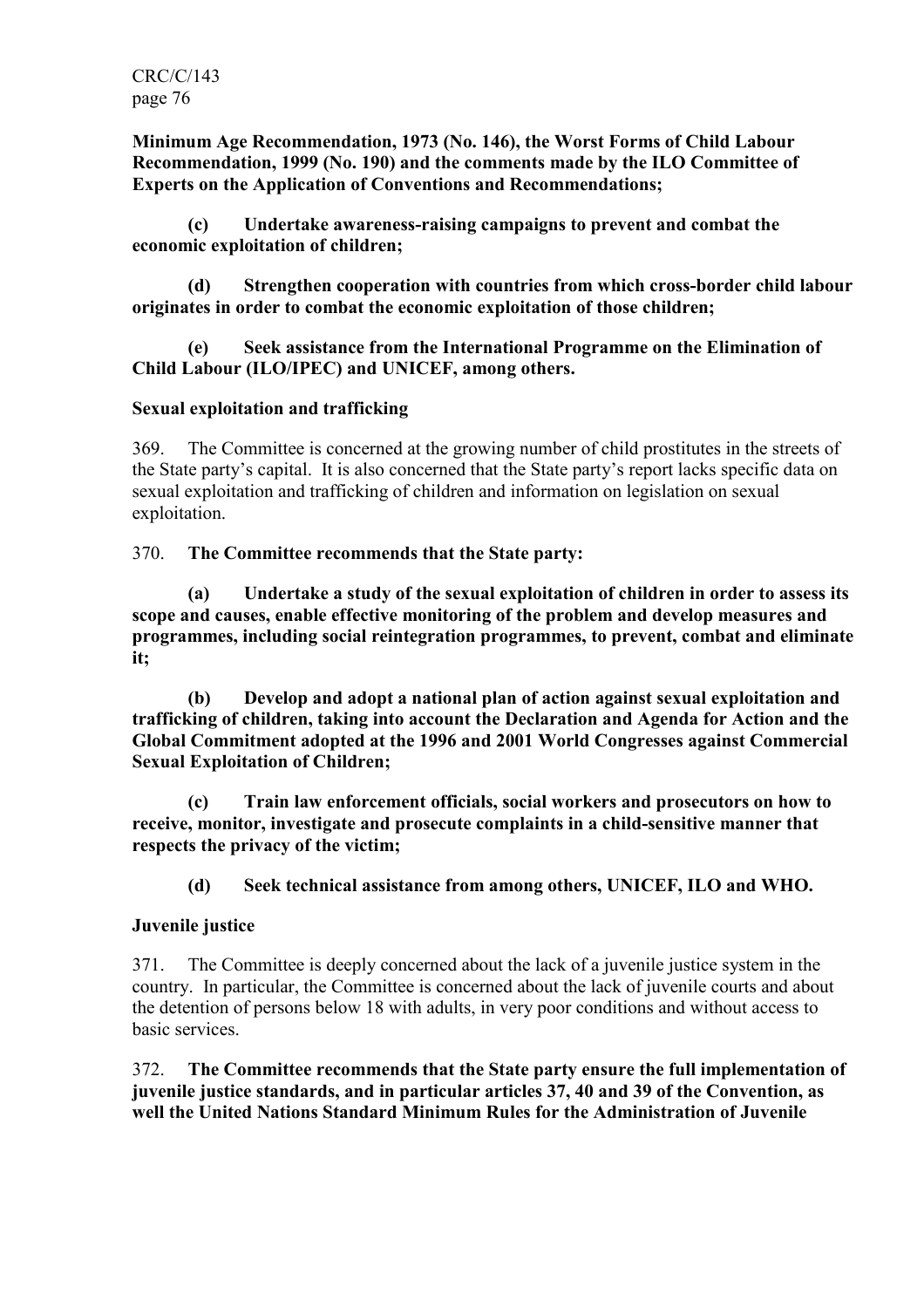#### CRC/C/143 page 77

Justice (the Beijing Rules), the United Nations Guidelines for the Prevention of Juvenile Delinquency (the Riyadh Guidelines), the United Nations Rules for the Protection of Juveniles Deprived of their Liberty and the Vienna Guidelines for Action on Children in the Criminal Justice System, and of the recommendations of the Committee made at its day of general discussion on juvenile justice (CRC/C/46, paras. 203-238). In this regard, the Committee recommends that the State party, in particular:

(a) Set up independent and effective juvenile courts;

 (b) Limit by law the length of pre-trial detention and ensure that the lawfulness of such detention is reviewed by a judge without delay and regularly;

 (c) Improve the conditions of detention and imprisonment of persons below 18, notably by establishing special institutions for them with conditions suitable to their age and needs;

 (d) Investigate, prosecute and punish any case of mistreatment committed by law enforcement personnel, including prison guards, and establish an independent, child-sensitive and accessible system for the receipt and processing of complaints by children;

 (e) Ensure that children deprived of their liberty remain in regular contact with their families while in the juvenile justice system, notably by informing parents when their child is detained;

 (f) Request technical assistance in the area of juvenile justice and police training from, inter alia, OHCHR and UNICEF.

9. Optional Protocols to the Convention on the Rights of the Child

373. The Committee notes that the State party has not ratified the Optional Protocol to the Convention on the Rights of the Child on the involvement of children in armed conflict.

374. The Committee recommends that the State party ratify the Optional Protocol to the Convention on the Rights of the Child on the involvement of children in armed conflict.

10. Follow-up and dissemination

# Follow-up

375. The Committee recommends that the State party take all appropriate measures to ensure full implementation of the present recommendations, inter alia, by transmitting them to the members of the Council of Ministers or the Cabinet or a similar body, the Parliament and to provincial or State governments and parliaments, when applicable, for appropriate consideration and further action.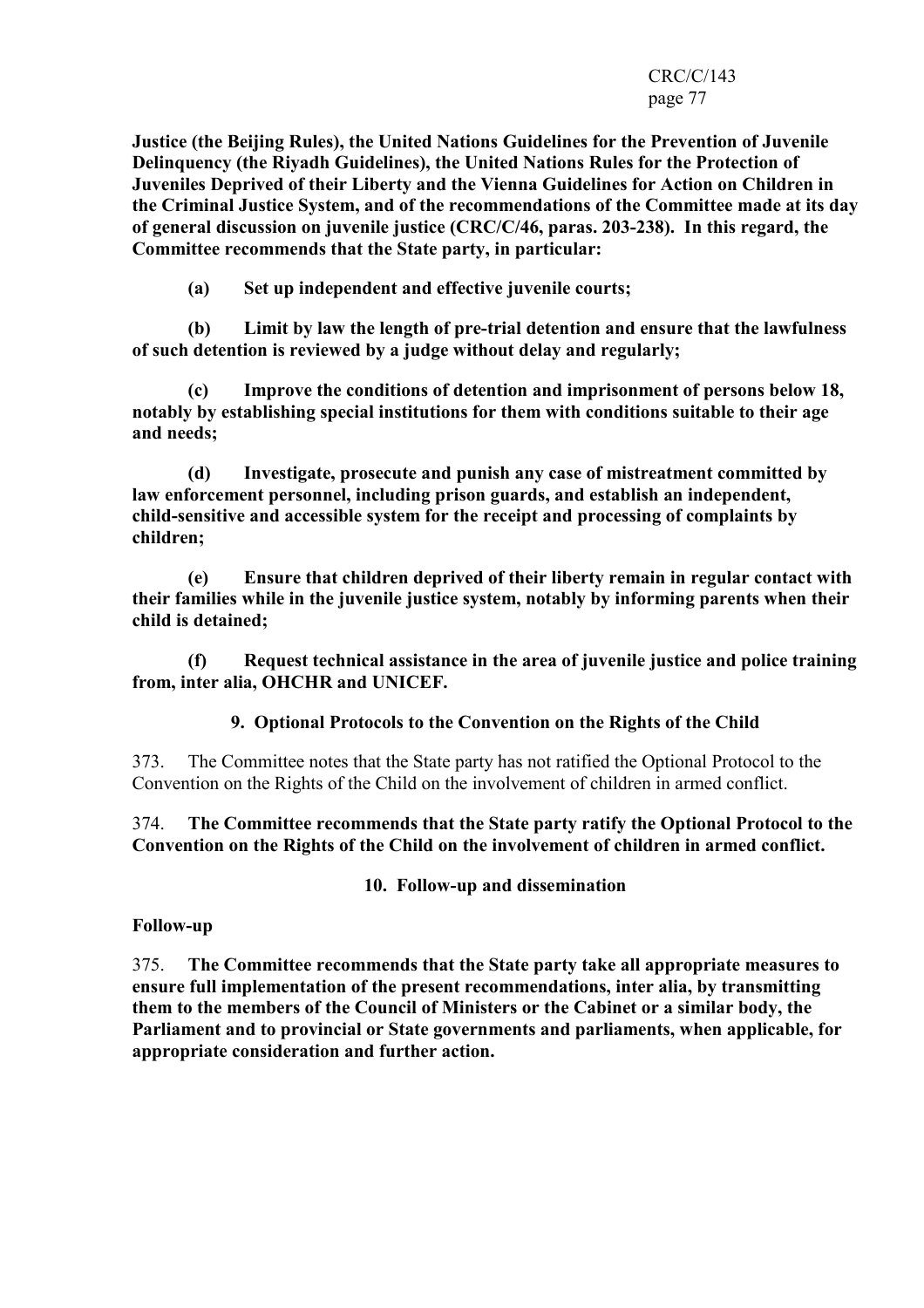#### **Dissemination**

376. The Committee further recommends that the initial report and written replies submitted by the State party and the related recommendations (concluding observations) it adopted be made widely available, including (but not exclusively) through the Internet, to the public at large, civil society organizations, youth groups, professional groups and children in order to generate debate and awareness of the Convention, its implementation and monitoring.

#### 11. Next report

377. In light of the recommendation on reporting periodicity adopted by the Committee and described in the report on its twenty-ninth session (CRC/C/114), the Committee underlines the importance of a reporting practice that is in full compliance with the provisions of article 44 of the Convention. An important aspect of States parties' responsibilities to children under the Convention is ensuring that the Committee on the Rights of the Child has regular opportunities to examine the progress made in the Convention's implementation. In this regard, regular and timely reporting by States parties is crucial. As an exceptional measure, in order to help the State party catch up with its reporting obligations so as to be in full compliance with the Convention, the Committee invites the State party to submit its second, third and fourth reports in one consolidated report by 14 July 2009, the due date for the submission of the third report. That report should not exceed 120 pages (see CRC/C/118). The Committee expects the State party to report thereafter every five years, as foreseen by the Convention.

# Concluding observations: Angola

378. The Committee considered the initial report of Angola (CRC/C/3/Add.66) at its 991st to 992nd meetings (see CRC/C/SR.991 and 992), held on 27 September 2004, and adopted at its 999th meeting (CRC/C/SR.999), held on 1 October 2004, the following concluding observations.

# A. Introduction

379. The Committee welcomes the submission of the State party's initial report, which follows the guidelines for reporting, but regrets that it was submitted more than 10 years late. The Committee also welcomes the written replies to its list of issues (CRC/C/Q/ANG/1) and the additional information provided to it during the dialogue. It further notes with appreciation the open dialogue with the high-level delegation of the State party, which included experts from relevant State institutions.

# B. Positive aspects

380. The Committee welcomes:

(a) The Peace Accord of Luena of 2002 ending 27 years of civil war;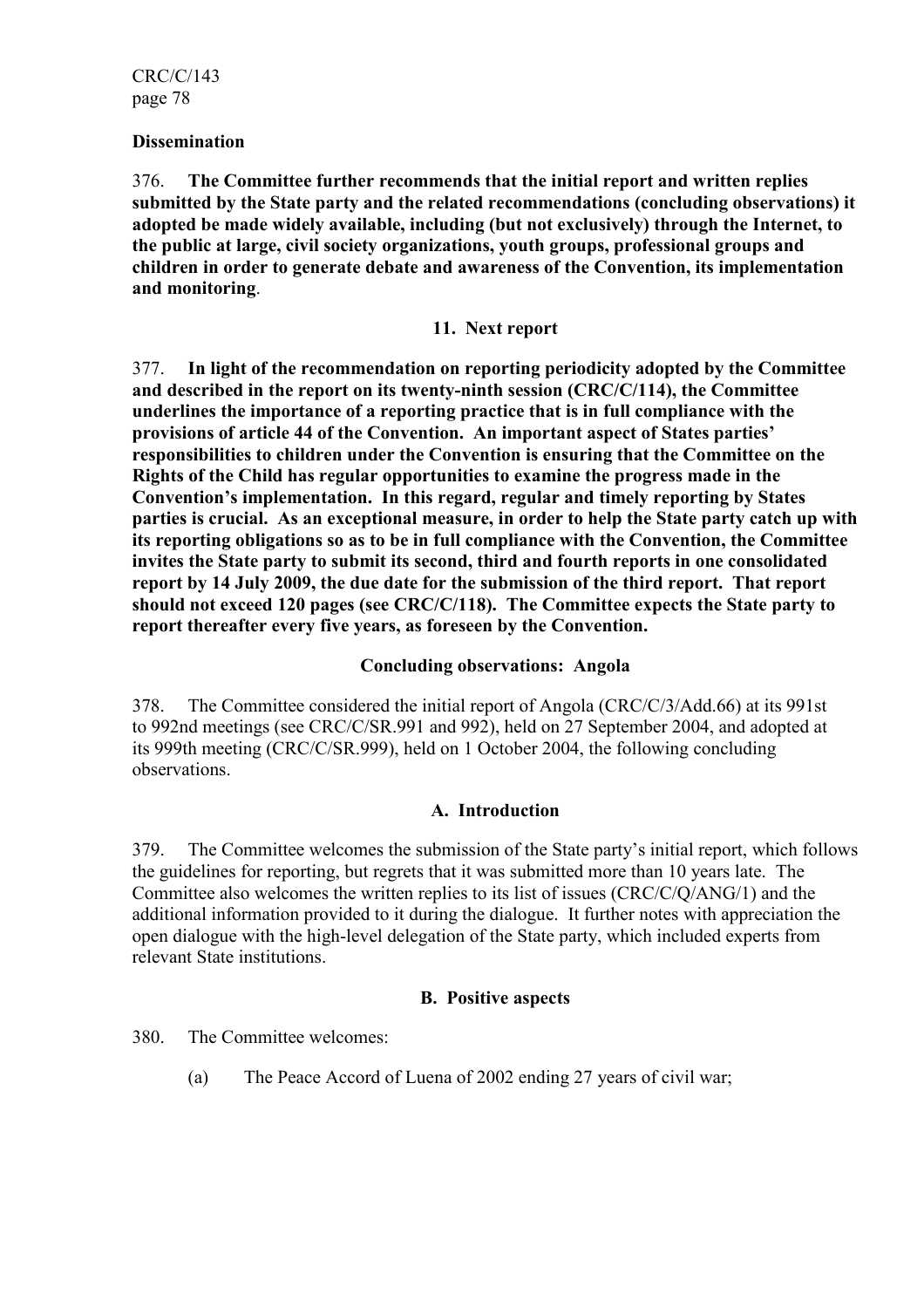#### CRC/C/143 page 79

 (b) The efforts made by the State party to promote the reintegration of returning refugees as well as the measures taken to regularize the status of refugee children born in Angola;

 (c) The commitments made to strengthen the protection of the rights of the young child by the State party in the context of the first National Forum on Early Childhood Care and Development, held in Luanda from 14 to 16 June 2004;

 (d) The ratification in 2001 of the Minimum Age Convention, 1973 (No. 138) and the Worst Forms of Child Labour Convention, 1999 (No. 182);

 (e) The ratification of the African Charter on the Rights and Welfare of the Child in July 2003;

 (f) The accession in July 2004 to the African Peer Review Mechanism under the African Union's New Partnership for Africa's Development (NEPAD) programme.

# C. Factors and difficulties impeding the implementation of the Convention

381. The Committee notes that the many years of armed conflict, which ended in 2002, have had a very negative impact on children in Angola and on the implementation of their rights. In particular, it notes that as a consequence of the conflict more than 4 million people were internally displaced; many children were separated from their parents; schools, health services and the infrastructure of many communities were destroyed or severely damaged; and children suffered serious physical, psychological and other traumas.

# D. Principal subjects of concern, suggestions and recommendations

# 1. General measures of implementation

# Legislation and implementation

382. The Committee is concerned that the process of legislative reform to guarantee the rights of the child and to ensure that domestic legislation is in full conformity with the Convention has still not been completed. It is also concerned at the lack of timely publication of laws and rules and regulations and the delayed implementation of adopted laws, such as the Law on Juvenile Justice and related rules and regulations.

383. The Committee urges the State party to accelerate the process of revising its legislation, including the ongoing process of drafting a new constitution, to bring it into conformity with the Convention. It further recommends that the State party take the necessary measures to ensure the timely publication of laws and rules and regulations and the efficient and effective implementation of laws.

# Independent monitoring structures

384. While noting the existence of a human rights office in the Ministry of Justice, a human rights commission of the National Assembly and a number of human rights commissions at the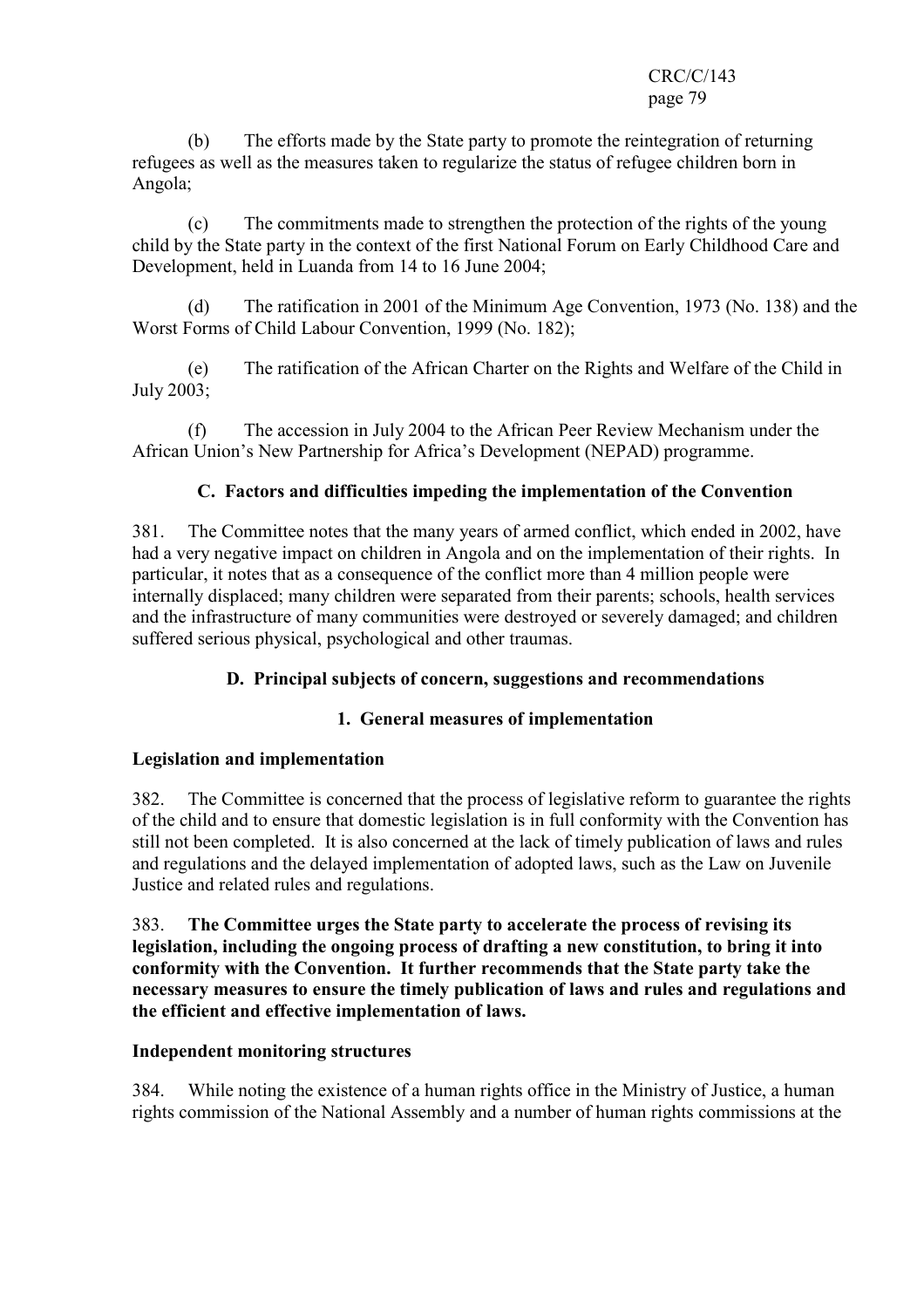provincial level, the Committee regrets the lack of an independent national human rights institution in the State party. It notes in this regard that the Constitution allows for the establishment of such an institution.

385. The Committee recommends that the State party establish an independent human rights institution in accordance with the Paris Principles (General Assembly resolution 48/134, annex) and the Committee's general comment No. 2 on national human rights institutions. The Committee also recommends the establishment of a national commission or ombudsperson for children, possibly as part of a national human rights institution, with a mandate to monitor the implementation of the Convention and deal with complaints from children in a child-sensitive manner. Furthermore, the State party should ensure proper coordination between these independent monitoring bodies and existing human rights offices and commissions.

# Coordination

386. The Committee notes the existence of a number of national institutions and bodies which in various ways are involved with the coordination and/or monitoring of programmes and policies to strengthen the implementation of children's rights, such as the National Children's Institute, the National Children's Office and the Inter-Ministerial Commission for the Coordination of Early Childhood Activities. It also takes note of plans to establish a new State body, the National Children's Council, whose main function will be to help define the national strategy for children and evaluate the performance of State institutions in the implementation of policies concerning the rights of the child. The Committee is, however, concerned at the lack of a mechanism to ensure effective coordination between these institutions and bodies as well as between the national, regional and local levels.

387. The Committee recommends that the State party create, for example, as suggested during the dialogue, by establishing a single national council, an appropriate national mechanism with a clear mandate and sufficient human and financial resources to effectively coordinate all activities undertaken by the State party for the implementation of children's rights at the national, regional and local levels. The State party is encouraged to seek technical assistance from, among others, UNICEF in this regard.

# National plan of action

388. The Committee notes the adoption of a number of specific national policies and plans of action, such as the National Policy for Orphans and Vulnerable Children, and acknowledges the need for a variety of short-term actions and programmes to address the immediate consequences of the armed conflict. It is, however, concerned at the lack of a comprehensive mid- and long-term national plan of action for all children in the State party.

389. The Committee strongly recommends that the State party, in consultation and cooperation with relevant partners, including civil society, adopt and implement, a national plan of action for children with mid- and long-term targets, which covers all areas of the Convention and takes into account the outcome document of the 2002 special session of the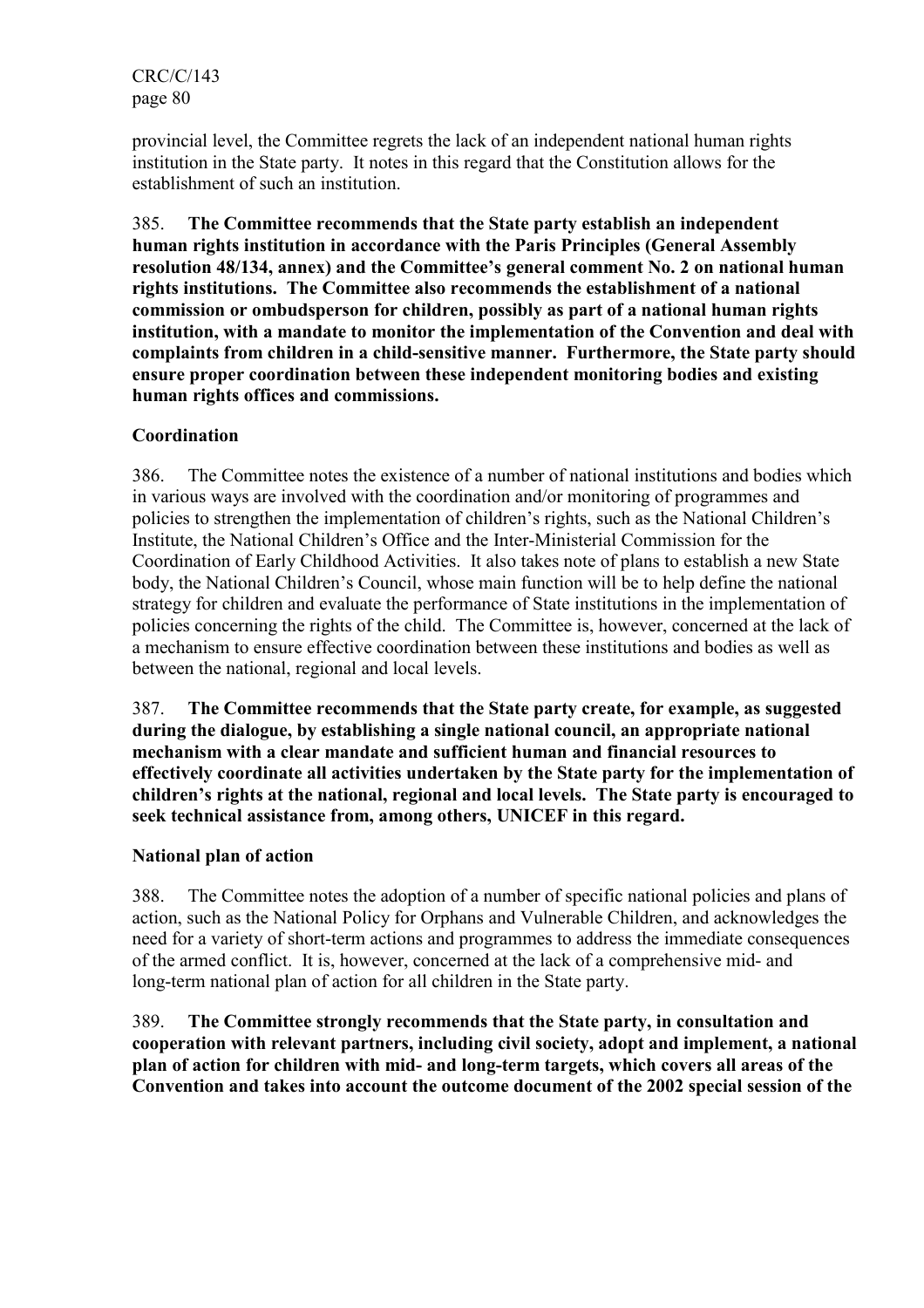### General Assembly on children, "A world fit for children", and provides for adequate follow-up mechanisms. The State party is encouraged to seek international assistance from bi- and multilateral donors, including UNICEF, in this respect.

### Allocation of budgetary resources

390. The Committee welcomes the information that the scheduled budgetary allocations for education have been increased for 2004. However, it notes that the overall level of allocations to the social sector remains very low. While acknowledging the many needs of the State party in rebuilding and reconstructing its infrastructure, the Committee notes that the State party has a very considerable wealth of natural resources and expresses its concern that the State party is not meeting its obligations under article 4 of the Convention. It also notes with concern in this regard reports, including from the International Monetary Fund, indicating deficiencies in fiscal information and weak monitoring and control of public expenditure.

391. The Committee recommends that the State party continue and strengthen its efforts to increase budgetary allocations for the realization of children's rights, especially to basic services in the areas of health, education and protection (including recovery and reintegration of child victims of war), to the "maximum extent … of available resources". In this regard, the Committee recommends that the State party increase budgetary allocations for the social sector and make sure that revenues from oil and other sources is handled in a transparent manner in order to prevent embezzlement and corruption. The State party is encouraged, in this regard, to ratify the United Nations Convention against Corruption which it signed in December 2003. Furthermore, the Committee encourages the State party to continue its efforts to reduce its external debt and to ensure that the social sector benefits from such reduction.

# Data collection

392. The Committee appreciates the efforts undertaken by the State party to improve data collection. However, it expresses concern at the lack of adequately disaggregated data (by age, sex, urban and rural areas, etc.) and insufficient data in some areas covered by the Convention, including on disabled children.

393. The Committee recommends that the State party continue and strengthen its efforts, including training of relevant personnel, to develop a system for the comprehensive collection of comparative and disaggregated data on the implementation of the rights of the child. The data should cover all children below the age of 18 years and be disaggregated, inter alia, by age group, gender and groups of children in need of special protection. The State party should also develop indicators to effectively monitor and evaluate progress achieved in the implementation of the Convention and assess the impact of policies that affect children. The Committee recommends that the State party continue its cooperation with UNICEF in this regard.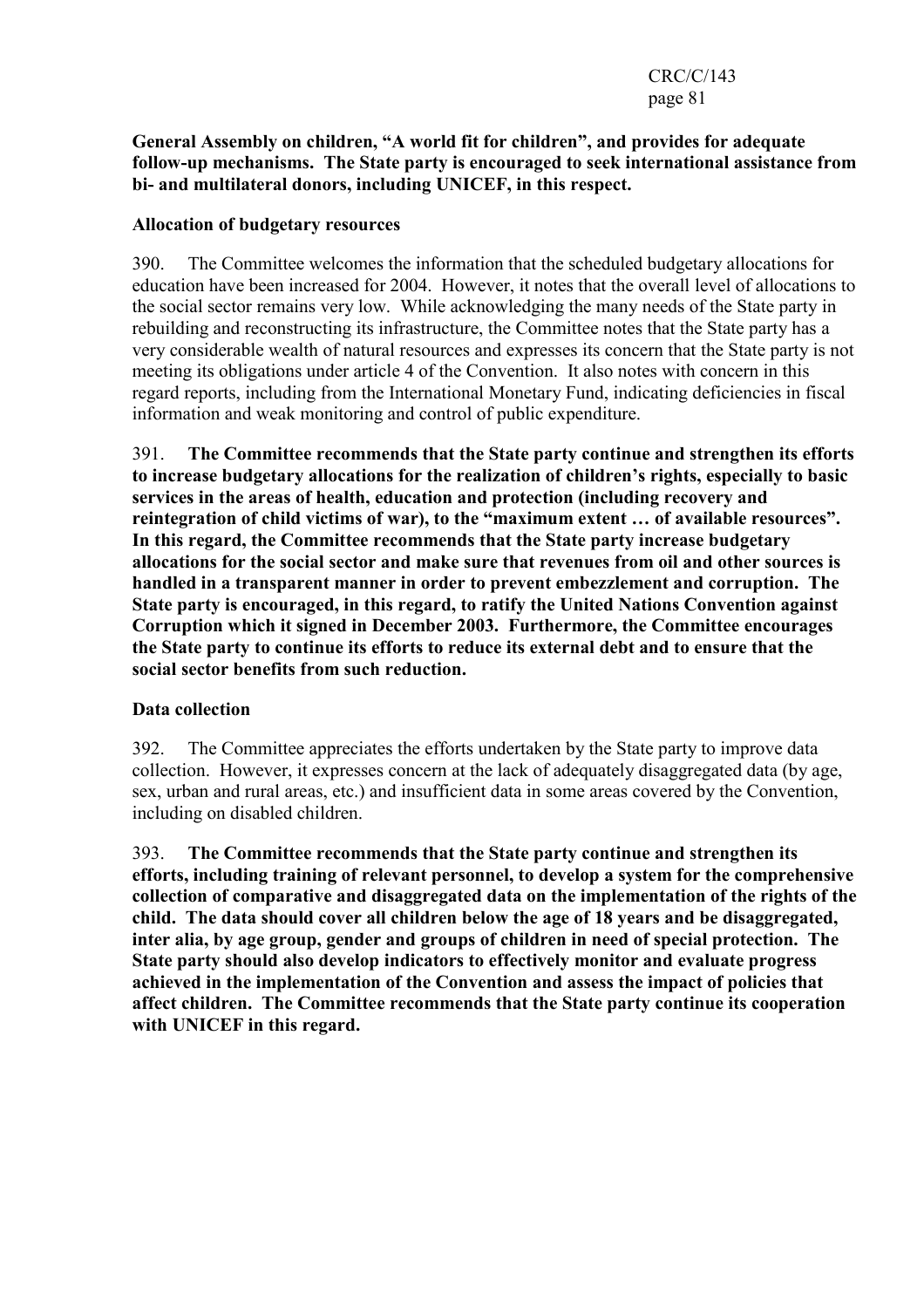# Training/dissemination of the Convention

394. The Committee is concerned that awareness of the Convention among professionals working with and for children and among the general public, especially children themselves, remains low.

# 395. The Committee encourages the State party:

 (a) To strengthen and expand its ongoing programme of dissemination of information on the Convention and its implementation among children and parents, civil society, and all sectors and levels of Government;

 (b) To develop systematic and ongoing training programmes on human rights, including children's rights, for all persons working for and with children (e.g. judges, lawyers, law enforcement officials, civil servants, local government officials, teachers, health personnel) and especially for children themselves;

(c) To translate the Convention into the main local languages.

# Cooperation with NGOs

396. The Committee welcomes the cooperation between State institutions and civil society institutions in the implementation of projects related to children's rights. However, it also notes the information that there is a need to further improve this cooperation.

397. The Committee encourages the State party to strengthen its cooperation with NGOs and involve NGOs and other sectors of civil society working with and for children more systematically throughout all stages of the implementation of the Convention.

# 2. General principles

#### Non-discrimination

398. The Committee is concerned at the discrimination faced by children with disabilities, girls, and children belonging to the San communities in the State party.

399. The Committee recommends that the State party take the necessary legislative measures to explicitly prohibit all forms of discrimination, in accordance with article 2 of the Convention. In this regard, it encourages the State party to include "disability" as a legally unacceptable ground for discrimination in the new constitution currently under consideration. The Committee also recommends that the State party undertake the necessary actions, including awareness-raising and educational campaigns, to reduce and prevent discrimination in practice, particularly against girls.

400. The Committee requests that specific information be included in the next periodic report on the measures and programmes relevant to the Convention undertaken by the State party to follow up on the Durban Declaration and Programme of Action adopted at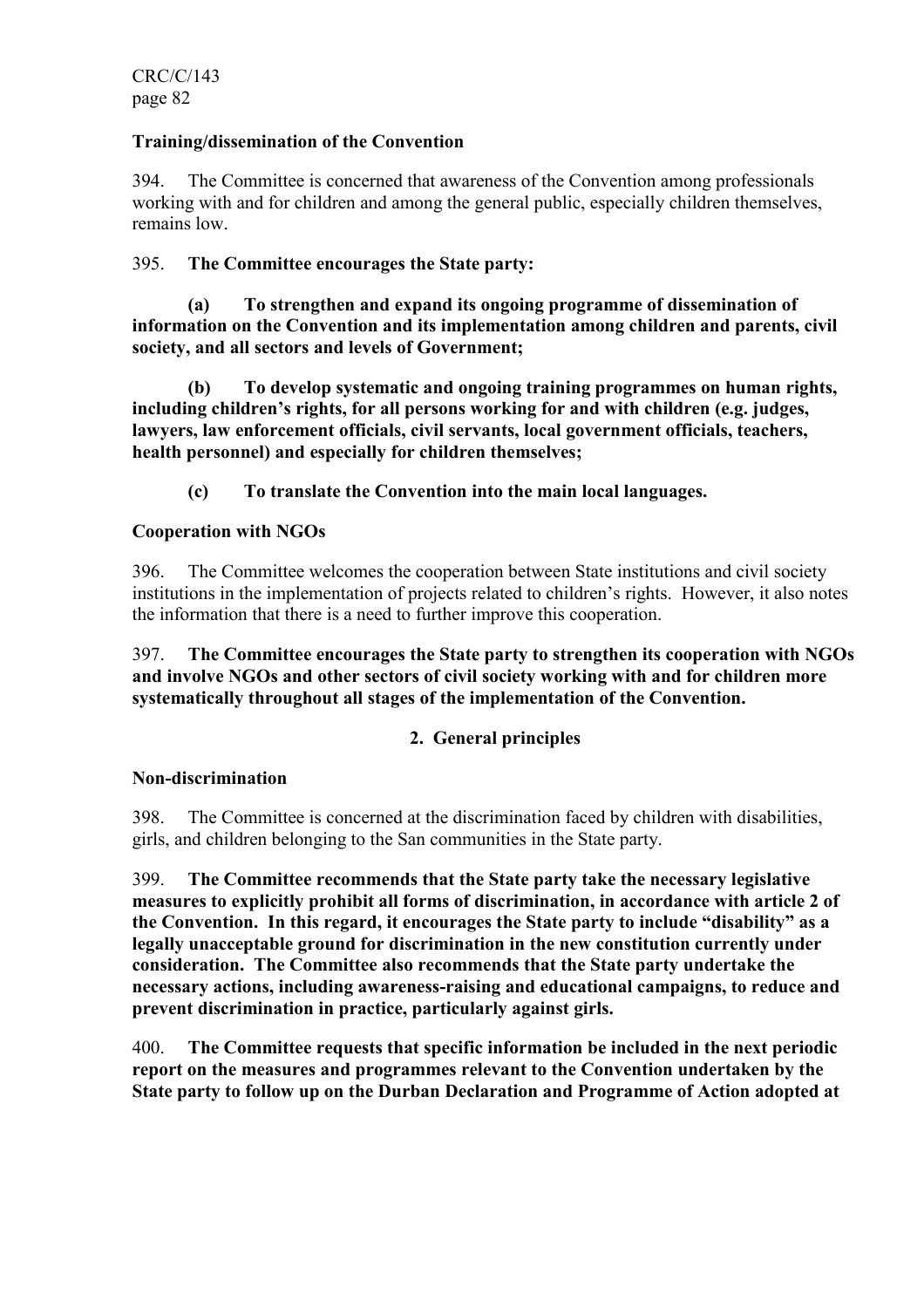#### CRC/C/143 page 83

### the World Conference against Racism, Racial Discrimination, Xenophobia and Related Intolerance, held in 2001, taking account of the Committee's general comment No. 1 on the aims of education.

# Respect for the views of the child

401. The Committee affirms that children have the right to be heard in court proceedings and administrative procedures. However, it notes with concern that traditional norms in the State party do not encourage children to express their views in the family, in schools, in other institutions and in the community.

402. In light of article 12 of the Convention, the Committee recommends that the State party strengthen its efforts to promote, within the family, schools and other institutions, respect for the views of children, especially of girls, and facilitate children's participation in all matters affecting them. The State party should undertake national awareness-raising campaigns to change traditional adult-centred attitudes which hinder children's right to express their views freely in all matters that affect them.

3. Civil rights and freedoms

# Birth registration

403. While welcoming the efforts undertaken by the State party in cooperation with civil society groups to ensure that children are registered and provided with birth certificates, including the National Campaign for Free Registration of Children, the Committee remains concerned about the unacceptably high number of unregistered children in the State party and the consequences of non-registration on children's access to education and other services.

404. In light of article 7 of the Convention, the Committee strongly recommends that the State party undertake all necessary measures (e.g. by using mobile birth registration units) to ensure that all children are registered at birth, including by providing such registration free of charge, in line with the commitments made by the Government at the National Forum on Early Childhood Care and Development in June 2004. Meanwhile, children whose births have not been registered should be allowed to access basic services, such as health and education, while waiting to be properly registered.

# Freedoms of expression, thought, conscience and religion; freedom of association; protection of privacy; access to appropriate information

405. The Committee expresses its concern at reports of the lack of respect for the privacy of children in the media and at the very little information provided by the State party on the de facto implementation of articles 13 to 17 of the Convention, including, inter alia, freedom of expression in schools.

406. The Committee recommends that the State party take the necessary measures to ensure respect for the child's right to privacy, particularly by the media, and to ensure that children are allowed to express their thoughts and opinions. The State party is requested to provide information in its next report on the de facto implementation of articles 13 to 17 of the Convention.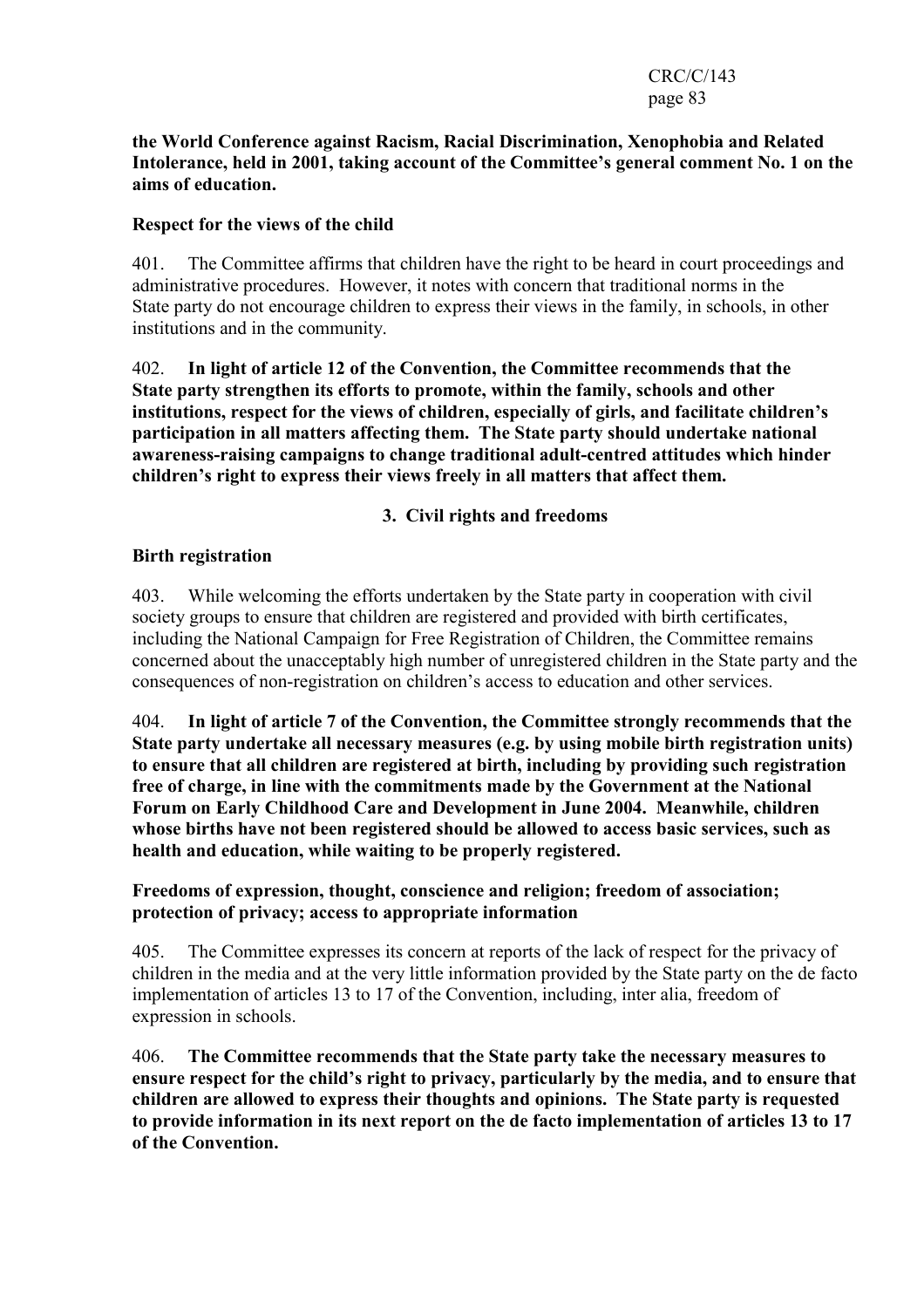# Torture and other cruel, inhuman or degrading treatment or punishment

407. The Committee expresses its deep concern at the re-emergence of the persecution of children accused of witchcraft and the very negative consequences of such accusations, including cruel, inhuman and degrading treatment, and even murder.

408. The Committee urges the State party to take immediate action to eliminate the mistreatment of children accused of witchcraft, including by prosecuting the perpetrators of this mistreatment and intensive education campaigns that involve local leaders.

# Corporal punishment

409. The Committee is concerned at the common use of corporal punishment in families and in schools and other institutions for children.

410. The Committee recommends that the State party take effective measures to enforce the ban on corporal punishment in schools and other institutions; to prohibit the use of violence against children, including corporal punishment, by parents and other caregivers; and to undertake campaigns to educate families, teachers, and other professionals working with and for children on alternative ways of disciplining children.

# 4. Family environment and alternative care

# Children deprived of a family environment/alternative care; adoption; and periodic review of placement

411. The Committee expresses its concern that the care of children deprived of their family in the State party is insufficient. Although children's placement in foster families is given priority, many children are placed in homes that are poorly equipped and understaffed, as there is a lack of foster care and family-based alternative care. The inadequate monitoring and follow-up of placements in institutions is also a cause of concern.

### 412. The Committee recommends that the State party take effective measures to develop and promote an effective and extended system of foster care and other family-based alternative care. The State party should also take measures to ensure that the situation of children living in institutions, both public and private, is regularly monitored.

# Abuse and neglect

413. The Committee is concerned about the growing number of cases of abuse and violence against children, including sexual abuse in their homes, in schools and in other institutions.

# 414. The Committee recommends that the State party strengthen current efforts to address the problem of child abuse, including by ensuring that:

 (a) Child-sensitive mechanisms to receive and investigate complaints regarding ill-treatment and abuse are established;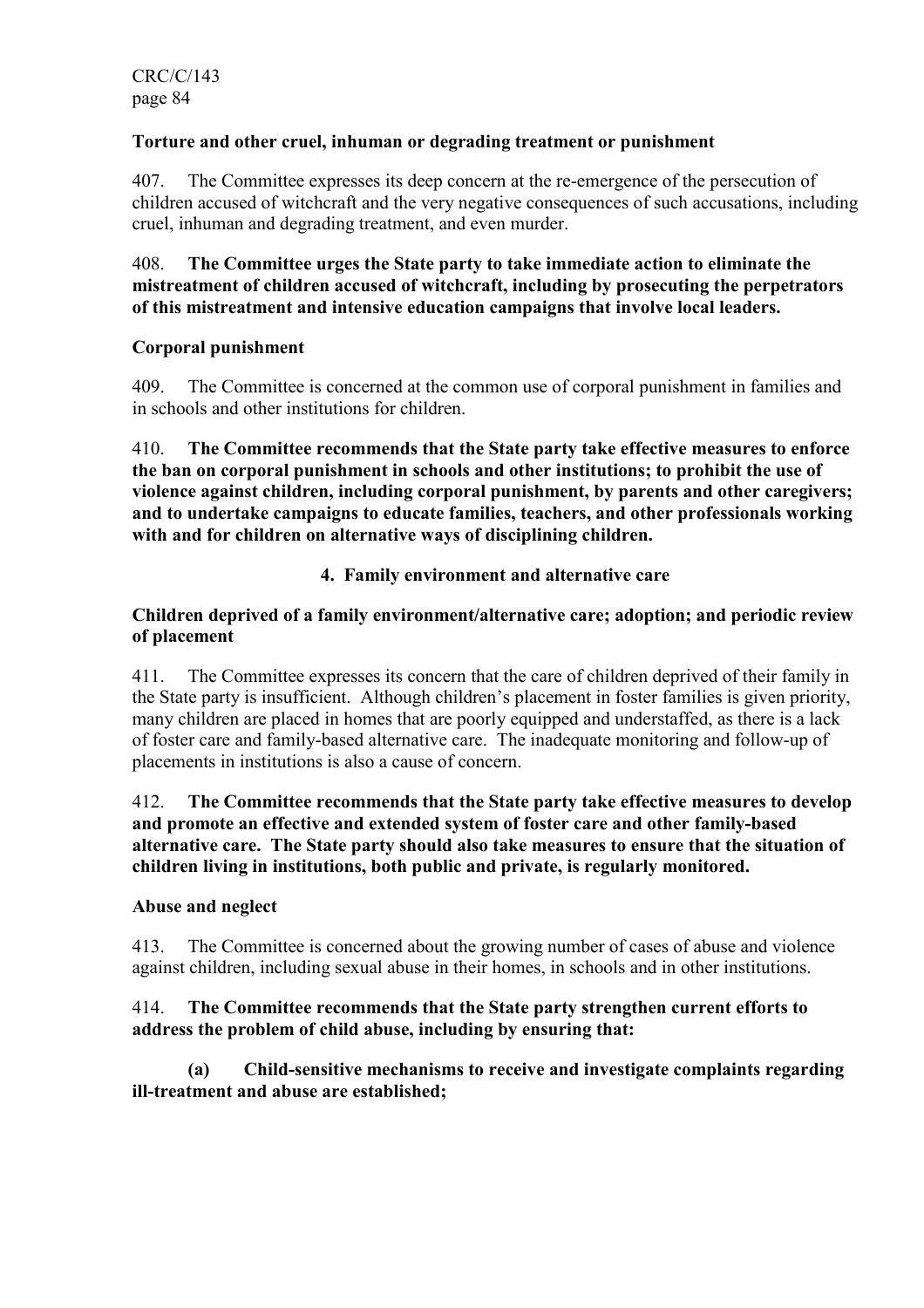### CRC/C/143 page 85

 (b) Public education campaigns about the negative consequences of ill-treatment and preventive programmes, including family development programmes, promoting positive, non-violent forms of discipline are conducted;

 (c) Counselling and assistance with recovery and reintegration are provided to all victims of violence;

(d) Adequate protection to child victims of abuse in their homes is provided;

### (e) The national plan of action to combat sexual abuse of minors is effectively implemented.

# Recovery of maintenance

415. While the Family Code obliges parents to provide for the maintenance of their children, the Committee is concerned that in practice it is difficult to recover this maintenance and often it is the parent who has custody who carries the full financial costs of bringing up the child.

# 416. The Committee recommends that the State party strengthen measures to ensure that both parents contribute to the maintenance of their children.

# 5. Basic health and welfare

### Children with disabilities

417. The Committee welcomes the efforts to elaborate a strategy to support children with disabilities, in conjunction with UNICEF. However, the Committee regrets the lack of official data on the number of children with disabilities and the lack of care facilities for these children, especially in rural areas, and the fact that a large number of children with disabilities do not attend any form of education.

418. In light of the Standard Rules on the Equalization of Opportunities for Persons with Disabilities (General Assembly resolution 48/96, annex) and the recommendations adopted by the Committee at its day of general discussion on the rights of children with disabilities (see CRC/C/69), the Committee recommends that the State party take all necessary measures:

 (a) To address all issues of discrimination, including social discrimination, in particular against children with disabilities living in rural areas;

(b) To collect accurate statistical data on children with disabilities;

 (c) To provide equal educational opportunities for children with disabilities, including by providing the necessary support and ensuring that teachers are trained to educate children with disabilities in regular schools;

- (d) To ensure equal access to health services;
- (e) To continue and strengthen cooperation with UNICEF.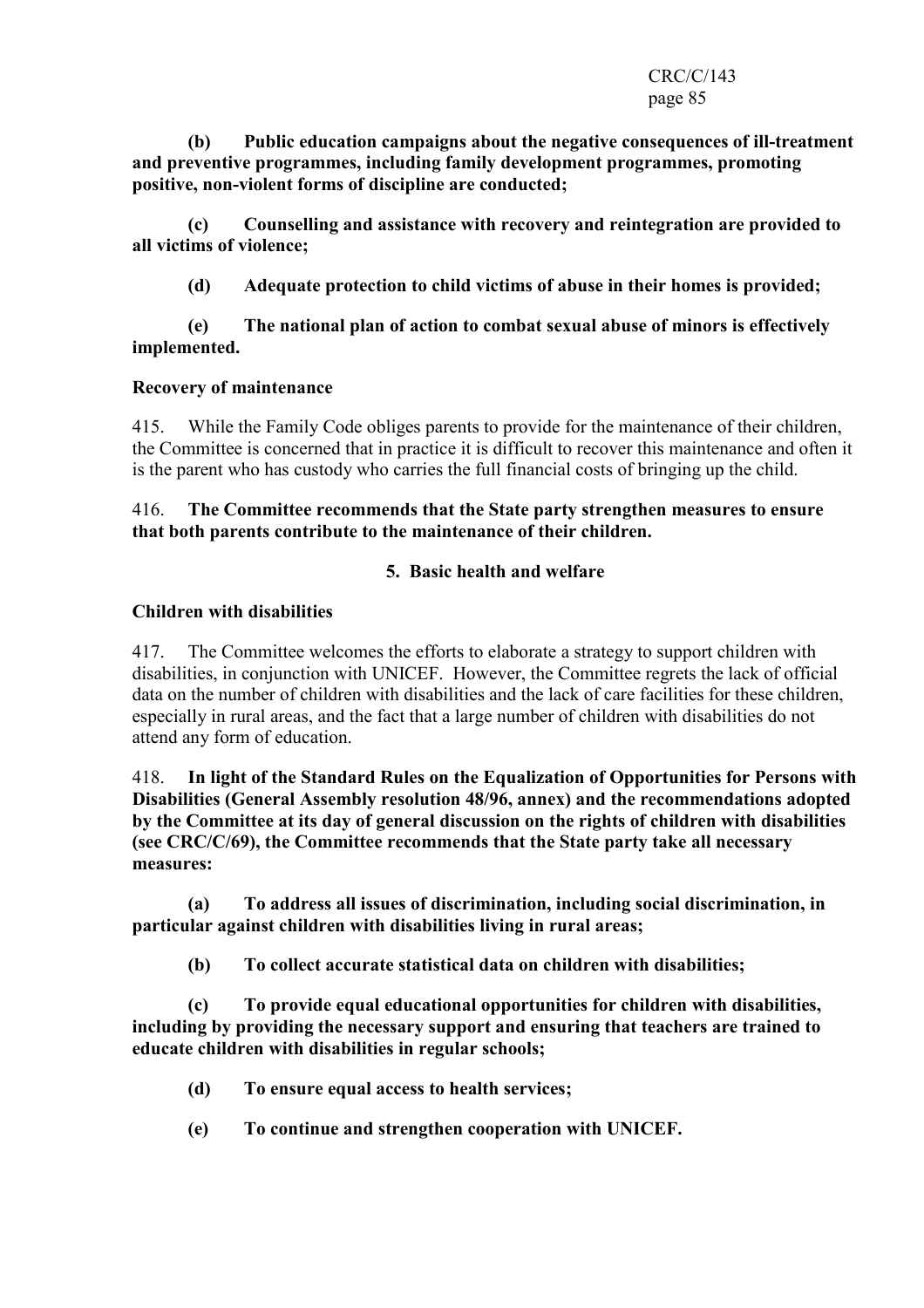# Health and health services

419. The Committee expresses its deep concern at the alarming levels of mortality among children, with 25 per cent of children dying before they reach the age of 5. It notes that the main causes of child mortality are related to malaria, diarrhoeal diseases, acute respiratory diseases and vaccine-preventable diseases. The Committee is also concerned about the fact that a majority of children do not have access to adequate heath services, the high level of malnutrition among children, the lack of access to safe drinking water and proper sanitation, and inadequate breastfeeding practices among women.

### 420. The Committee urges the State party to strengthen its efforts to improve the health situation of children in the State party, including through:

 (a) A continuation and strengthening of its efforts to ensure that all children have access to basic health-care services;

- (b) Strengthening vaccination programmes;
- (c) Improving the nutritional status of children;

 (d) Active promotion of exclusive breastfeeding for six months after birth, with the addition of appropriate infant diet thereafter.

### Adolescent health

421. The Committee is concerned at the lack of adolescent health services and the large number of teenage pregnancies.

422. The Committee recommends that the State party pay close attention to adolescent health, taking into account the Committee's general comment No. 4 on adolescent health and development. In particular, the State party should strengthen sexual and reproductive health education for adolescents, including family planning measures, especially in schools and out-of-school programmes, with a view to reducing the incidence of teenage pregnancy, and provide pregnant teenage girls with the necessary assistance and access to health care and education. It is also recommended that a comprehensive study be undertaken to assess the scope and nature of adolescent health problems, including the prevalence and negative impact of STIs and HIV/AIDS.

# Harmful traditional practices

423. The Committee notes with concern the customary practice of early marriage.

424. The Committee recommends that the State party ensure the effective enforcement of the minimum age for contracting marriage stipulated in the Family Code. Such measures should be accompanied by awareness-raising campaigns to prevent early marriages.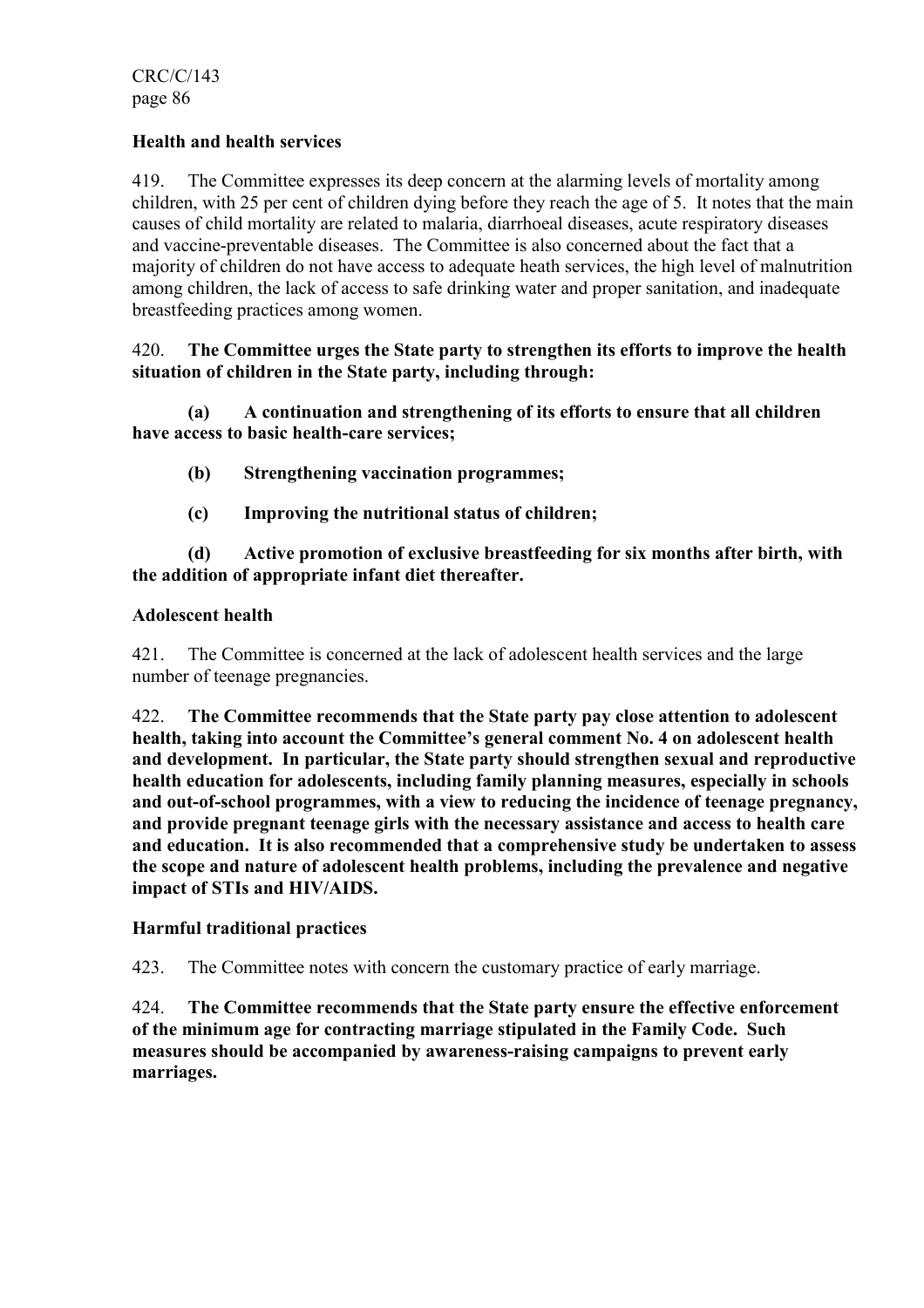# HIV/AIDS

425. The Committee expresses its concern about the high and growing incidence of HIV/AIDS in the State party and the high number of children who are infected with HIV or have become AIDS orphans.

426. The Committee refers the State party to its general comment No. 3 on HIV/AIDS and the rights of the child and recommends that the State party reinforce its efforts to combat HIV/AIDS, including by:

 (a) Accelerating the adoption and implementation of a national plan of action for orphans, vulnerable children and children affected by HIV/AIDS, as envisaged in the 2004 National Forum on Early Childhood Care and Development;

 (b) Continuing and strengthening measures taken under the National Programme to Combat HIV/AIDS;

 (c) Developing youth-sensitive and confidential counselling, care and rehabilitation facilities that are accessible without parental consent when this is in the best interests of the child;

(d) Seeking technical cooperation from, among others, UNAIDS.

# Social security and childcare services and facilities/standard of living

427. The Committee expresses its concern at the high and increasing number of children living in poverty and extreme poverty in the State party, especially in rural areas. It notes with particular concern the very poor living conditions of many internally displaced children and children living in so-called informal settlements.

428. The Committee recommends that the State party strengthen its efforts to provide acceptable living conditions for children and their families, in particular in view of the child's right to protection, health and education. Such efforts should include target measures to improve the living conditions of those children and families most in need.

6. Education, leisure and cultural activities

# Education, including vocational training and guidance

429. The Committee notes with appreciation a number of initiatives, including the National Plan on Education for All, to rebuild the educational infrastructure and expand the educational system so as to enrol more children and improve pre-school education. The Committee notes with concern, however, the very low enrolment of children in pre-school and primary school and the even lower enrolment in secondary school, in particular of girls. It is also concerned about the marked disparities in enrolment between rural and urban areas, the high rates of non-attendance and repetition, overcrowded classrooms and teaching in two or three shifts, fees and extra payments charged in many schools, the low quality of education, the large number of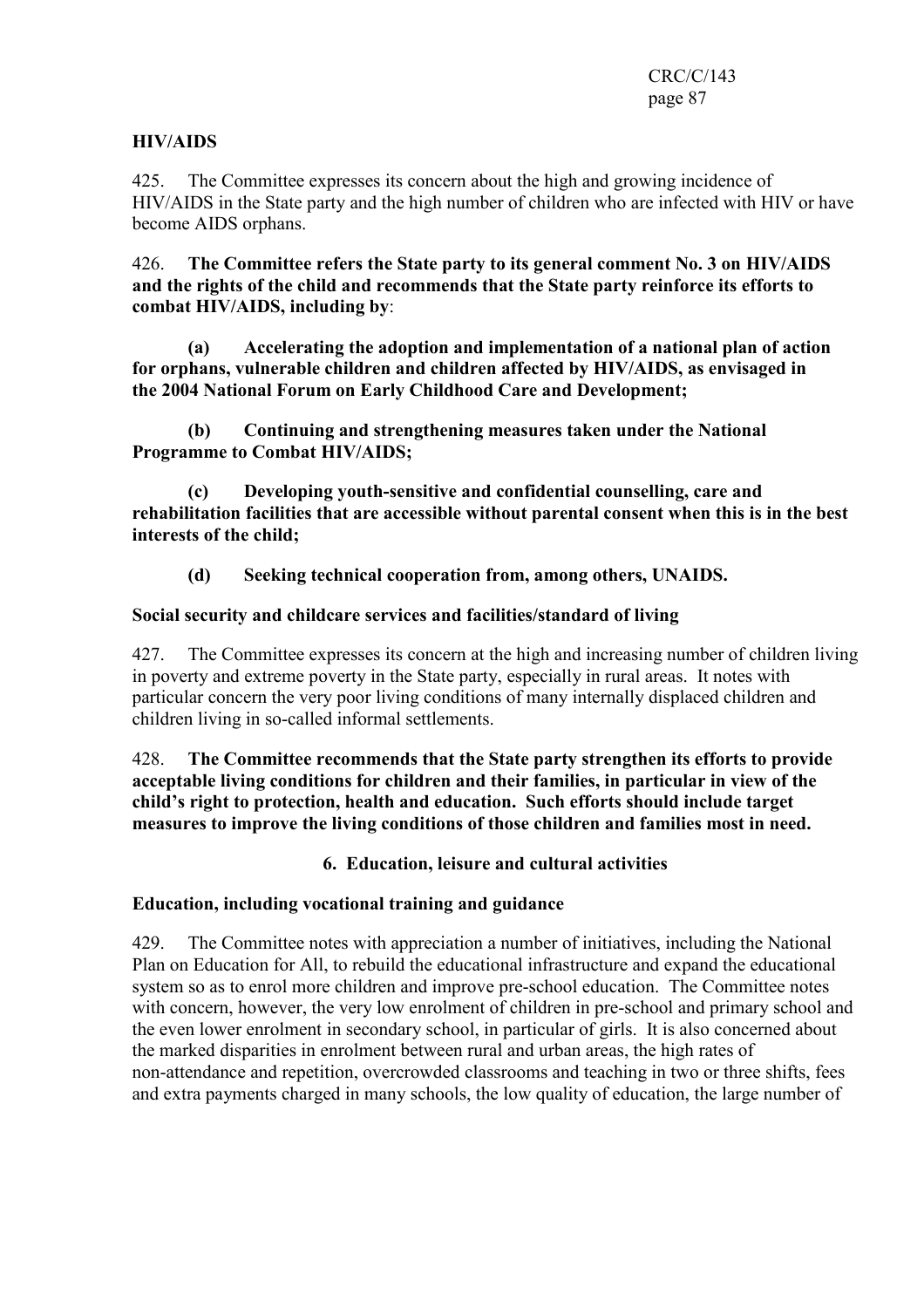CRC/C/143 page 88

untrained teachers, the insufficient in-service training and low salaries of teachers. The Committee is also concerned about the lack of facilities for vocational training, leaving many adolescents without preparation for skilled labour. Furthermore, the Committee notes that the entire educational system is extremely underfinanced, which endangers the implementation of the above-mentioned plans to rehabilitate and expand the educational system.

# 430. The Committee urges the State party to take all necessary measures:

(a) To increase budgetary allocations to education;

 (b) To rehabilitate the infrastructure of the educational system in the entire country;

(c) To reduce shifts of classes;

 (d) To meet the target set at the 2004 National Forum on Early Childhood Care and Development to guarantee at least 30 per cent of children access to pre-school education by 2008;

 (e) To increase enrolment rates and reduce repetition and dropout rates and ensure that all children have effective access to primary education free of charge;

 (f) To prevent and eliminate gender and urban-rural disparities in school attendance and completion rates;

 (g) To undertake campaigns to instil awareness among parents of the importance of sending their children, particularly girls, to school;

 (h) To adequately equip existing and new classrooms and schools with books and sufficient and appropriate teaching and learning materials;

 (i) To improve teaching and learning methods focusing on a child-centred curriculum and instruction;

 (j) To expand the facilities of vocational training at the secondary school level and for adolescents who have never attended school or dropped out before completing school;

 (k) To ensure that recruited teachers are qualified and expand and improve both pre-service and in-service teacher training, and provide adequate salaries for teachers;

(l) To improve efficiency in the management of education programmes.

# Aims of education

431. The Committee notes the absence of human rights education in the school curricula in the State party.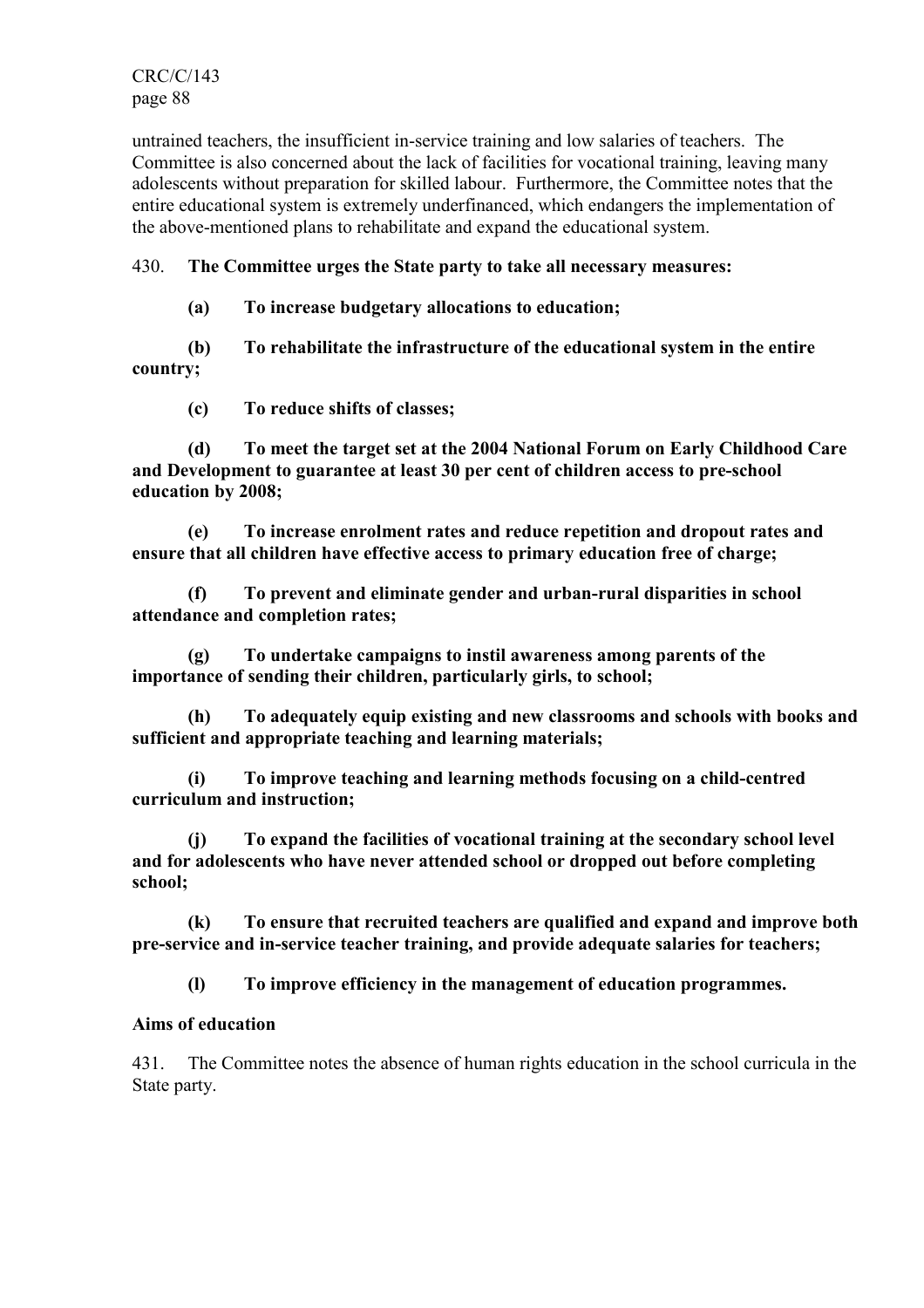### 432. The Committee recommends that the State party adopt and implement a national plan for integrating education on human rights in general and children's rights in particular in the primary and secondary school curricula, taking into account the Committee's general comment No. 1 on the aims of education.

# Leisure, recreation and cultural activities

433. The Committee notes with concern children's general lack of access to leisure and cultural facilities.

434. The Committee recommends that the State party give priority to improving children's access to, and the quality of, sports facilities, cultural institutions and other leisure facilities.

### 7. Special protection measures

### Refugee and internally displaced children

435. The Committee notes with appreciation the many efforts undertaken by the State party to address the various problems resulting from massive internal and cross-border displacements. Despite the good results achieved in returning people to their places of origin, the Committee is concerned about the vulnerable situation of internally displaced and refugee families and children in the State party. It is also concerned that the returnees are facing many problems, particularly due to the lack of basic services, and that many children have still not been reunited with their parents.

436. The Committee urges the State party to give priority attention to the vulnerable situation of displaced families and children and ensure that adequate support is given to the reintegration of families and children who have returned to their places of origin after the end of the armed conflict. The State party should, in this regard, ensure compliance with the Norms on the Resettlement of Displaced Populations (Decree 1/01 of 5 January 2001) which provides, inter alia, for the voluntary nature of resettlement, the security of resettlement sites, the allocation of adequate land and the provision of certain basic amenities and services, such as water, sanitation, schools and health facilities.

# Armed conflict

437. While welcoming the actions undertaken for the disarmament, demobilization and reintegration of combatants, the Committee is deeply concerned that inadequate attention is given to the plight of former child soldiers, in particular girls. The Committee is also concerned about the situation of children in the enclave of Cabinda, which is still affected by violent conflict.

438. The Committee recommends that the State party ensure that special attention is given to former child soldiers and children, in particular girls, who were domestic workers, porters, etc. All children who participated in military groups should be eligible for rehabilitation programmes. These programmes should include psychosocial rehabilitation and programmes for community integration. Furthermore, the State party should take all necessary measures to provide adequate protection for children in the enclave of Cabinda.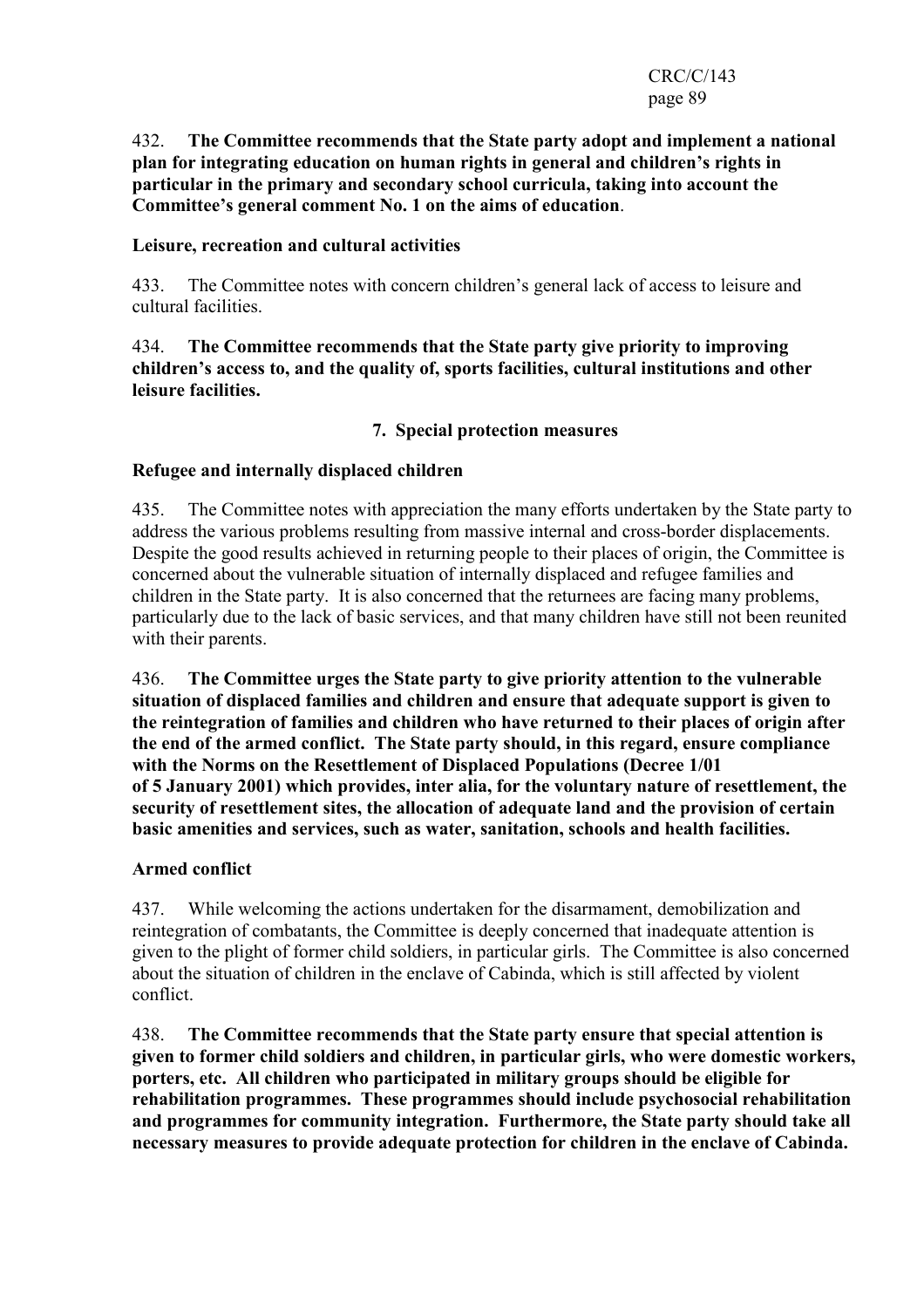CRC/C/143 page 90

439. The Committee notes with deep concern the large number of landmines which remain spread out across the country, causing many deaths and injuries every year and posing a threat to the life, survival and development of children in the State party.

440. The Committee recommends that the State party take all necessary measures to protect children against landmines, including by continuing and strengthening its mine clearance programmes and programmes for mine awareness and physical rehabilitation of child victims.

### Economic exploitation

441. While welcoming the State party's ratification of ILO Conventions Nos. 138 and 182 in 2001, the Committee is concerned that many children below the legal age for employment work in the State party, mostly in family farms and in the informal sector, and that the work of these children is not monitored, although it is known that children are vulnerable to exploitation in employment.

# 442. The Committee recommends that the State party:

 (a) Strengthen its efforts to prevent children under the legal age for employment from working;

 (b) Seek innovative strategies whereby children who have completed their primary education who choose to work can combine working with continued education;

Establish an inspection system in order to ensure that work performed by children is light work and not exploitative;

 (d) Develop targeted programmes to protect the rights of children separated from their parents and working in the streets;

(e) Seek technical assistance from ILO/IPEC.

# Sexual exploitation and trafficking

443. The Committee is concerned about the extent of the problem of sexual exploitation of and trafficking in children in the State party and notes that internally displaced and street children are particularly vulnerable to such abuse.

444. The Committee recommends that the State party further strengthen its efforts to identify, prevent and combat trafficking in children for sexual and other exploitative purposes, including by finalizing the national plan of action in this area and providing the appropriate legal framework and sufficient human and financial resources for its implementation. The Committee also encourages the State party to define "trafficking" as a special criminal offence under the Penal Code.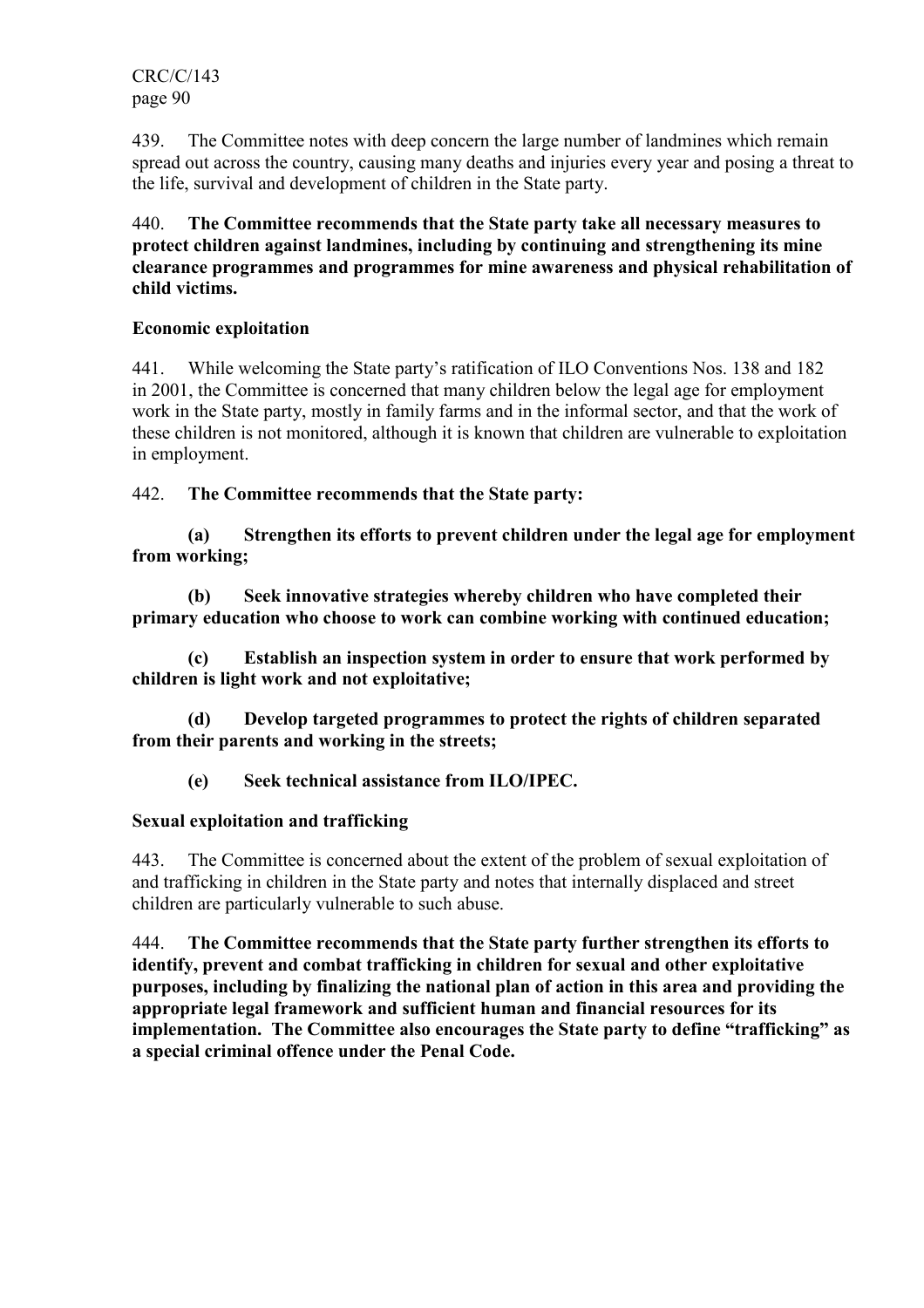# Street children

445. The Committee expresses its concern at the increasing number of street children in the State party. It also notes with concern the generalized use of intoxicating substances among street children.

# 446. The Committee recommends that the State party:

(a) Conduct a comprehensive study to assess the situation of street children;

 (b) Take measures to prevent and reduce this phenomenon by addressing its root causes;

 (c) Ensure that street children are provided with adequate nutrition, clothing, housing, health care and educational opportunities, including vocational and life-skills training, in order to support their full development;

 (d) Ensure that these children are provided with recovery and reintegration services for physical, sexual and substance abuse and services for reconciliation with their families.

# Administration of juvenile justice

447. The Committee welcomes the establishment of a specific juvenile justice system under the Law on Juvenile Justice of 19 April 1996. It expresses concern, however, at the failure to implement the law and the fact that the rules and regulations governing this law have still to be published.

448. In light of articles 37, 39 and 40 and other relevant international standards, the Committee recommends that the State party ensure the full implementation of juvenile justice standards in conformity with those articles of the Convention, as well as with other United Nations standards in this field, in particular the United Nations Standard Minimum Rules for the Administration of Juvenile Justice (the Beijing Rules) and the United Nations Guidelines for the Prevention of Juvenile Delinquency (the Riyadh Guidelines). In particular, the Committee recommends that the State party:

 (a) Allocate adequate human and financial resources to ensure the implementation of the Law on Juvenile Justice throughout the State party, including the creation of juvenile courts and the official publication of rules and regulations concerning that law;

 (b) Provide adequate training to those responsible for administering juvenile justice;

 (c) Ensure that all offenders under the age of 18 are tried under the juvenile justice system;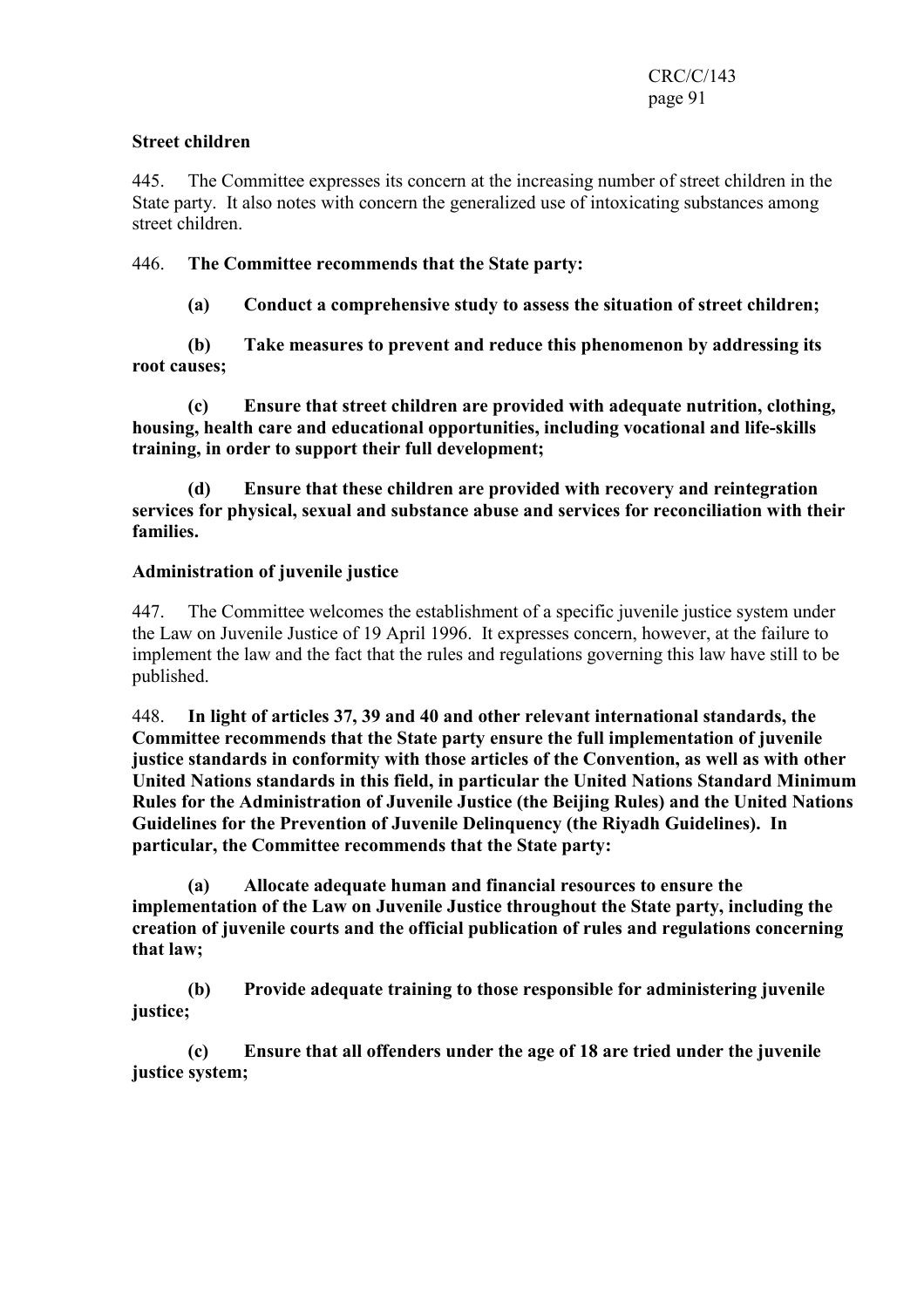CRC/C/143 page 92

 (d) Consider deprivation of liberty only as a measure of last resort and for the shortest possible period of time and encourage the use of alternative measures to the deprivation of liberty;

(e) Seek assistance from, inter alia, OHCHR and UNICEF.

8. Ratification of the Optional Protocols

449. The Committee notes the information provided by the State party about the approval by Parliament of the two Optional Protocols to the Convention on the sale of children, child prostitution and child pornography and on the involvement of children in armed conflict in 2002. However, the Committee notes that the instruments of ratification have not yet been deposited with the Secretary-General, and urges the State party to take immediate action in this regard.

9. Follow-up and dissemination

#### Follow-up

450. The Committee recommends that the State party take all appropriate measures to ensure full implementation of the present recommendations, inter alia by transmitting them to the members of the Council of Ministers or the Cabinet or similar body, the Parliament, and to provincial or State governments and parliaments, when applicable, for appropriate consideration and further action.

#### **Dissemination**

451. The Committee further recommends that the initial report and written replies submitted by the State party and the related recommendations (concluding observations) it adopted be made widely available, including (but not exclusively) through the Internet, to the public at large, civil society organizations, youth groups, professional groups and children in order to generate debate and awareness of the Convention, its implementation and monitoring.

#### 10. Next report

452. The Committee underlines the importance of a reporting practice that is in full compliance with the provisions of article 44 of the Convention. An important aspect of States parties' responsibilities to children under the Convention includes ensuring that the Committee on the Rights of the Child has regular opportunities to examine the progress made in the Convention's implementation. In this regard, regular and timely reporting by States parties is crucial. The Committee recognizes that some States parties experience difficulties in reporting in a timely and regular manner. As an exceptional measure, in order to help the State party catch up with its reporting obligations so as to be in full compliance with the Convention, the Committee invites the State party to submit its next periodic reports by 3 January 2008, due date of the fourth periodic report. This report, which will combine the second, third and fourth periodic reports, should not exceed 120 pages (see CRC/C/118), and the Committee expects the State party to report every five years thereafter, as foreseen by the Convention.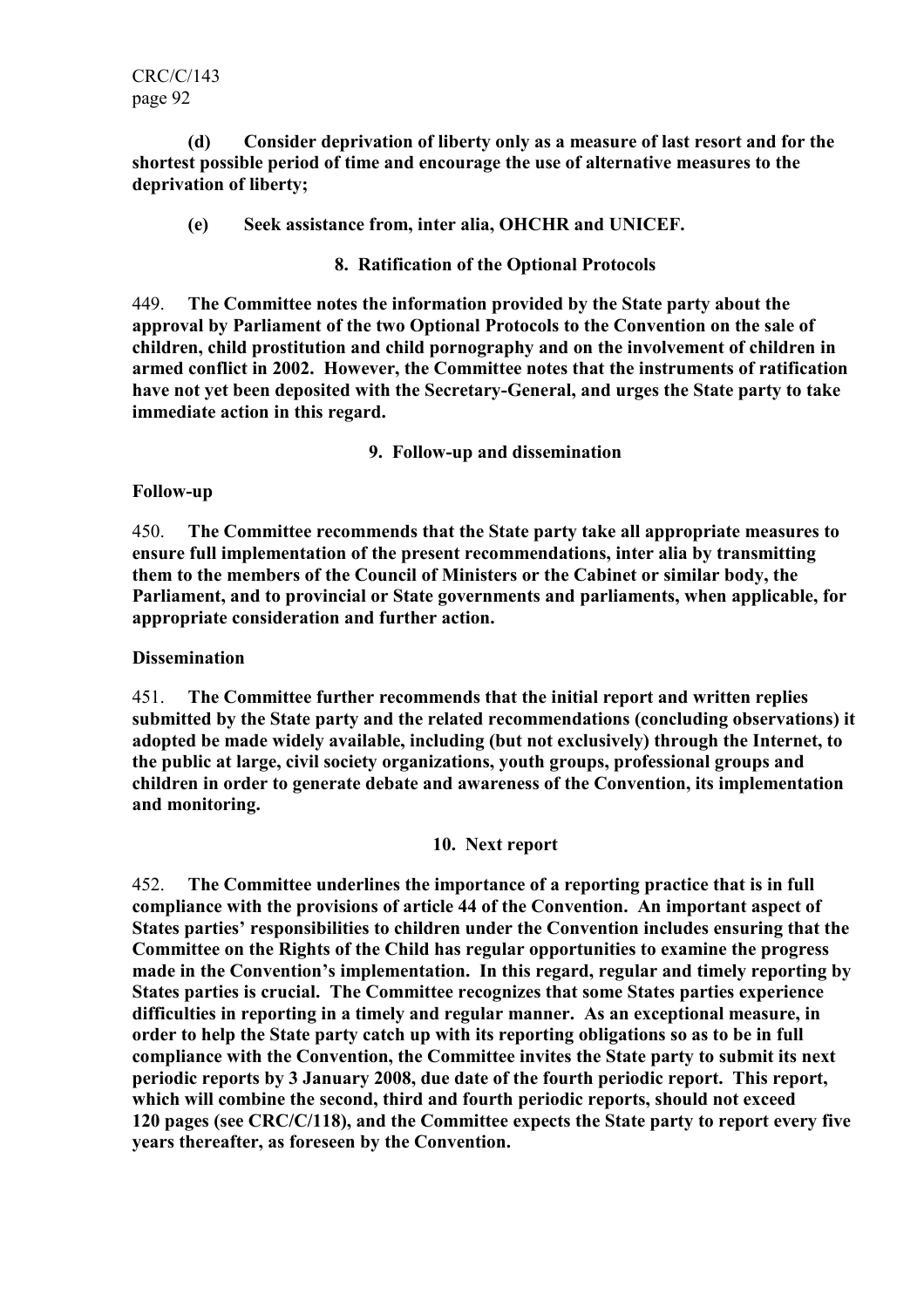CRC/C/143 page 93

#### Concluding observations: Antigua and Barbuda

453. The Committee considered the initial report of Antigua and Barbuda (CRC/C/28/Add.22) at its 993rd and 994th meetings (see CRC/C/SR.993 and CRC/C/SR.994), held on 28 September 2004, and adopted at the 999th meeting (CRC/C/SR.999), held on 1 October 2004, the following concluding observations.

### A. Introduction

454. The Committee welcomes the submission of the State party's informative initial report and the written replies to its list of issues (CRC/C/Q/ATG1), which gave a clearer understanding of the situation of children in the State party, though it regrets the late submission of the report. The Committee further notes with appreciation the open and constructive dialogue it had with the high-level delegation and the positive reactions to the suggestions and recommendations made during the discussion.

#### B. Positive aspects

455. The Committee notes the adoption of the following laws aimed at enhancing the implementation of the Convention:

(a) Sexual Offences Act in 1995, protecting children from incestuous relationships;

 (b) Domestic Violence Act in 1999, protecting the rights of children and women from domestic violence; and

 (c) Magistrates Code of Procedure (Amendment) Act of 1993, ensuring adequate payment of child maintenance by absent fathers.

456. The Committee welcomes the information that the State party has raised the age of majority from 16 to 18.

457. The Committee welcomes the establishment in 2000 of the National Committee on the Rights of the Child to facilitate the implementation of the Convention, and the involvement of the civil society.

458. The Committee also notes with appreciation the establishment of the Alliance for the Well-being of Children.

459. The Committee welcomes the ratification in 2002 of the Optional Protocol to the Convention on the Rights of the Child on the sale of children, child prostitution and child pornography.

460. The Committee welcomes the ratification of the Worst Forms of Child Labour Convention, 1999 (No. 182) in 2002 and the Minimum Age Convention, 1973 (No. 138) in 1983.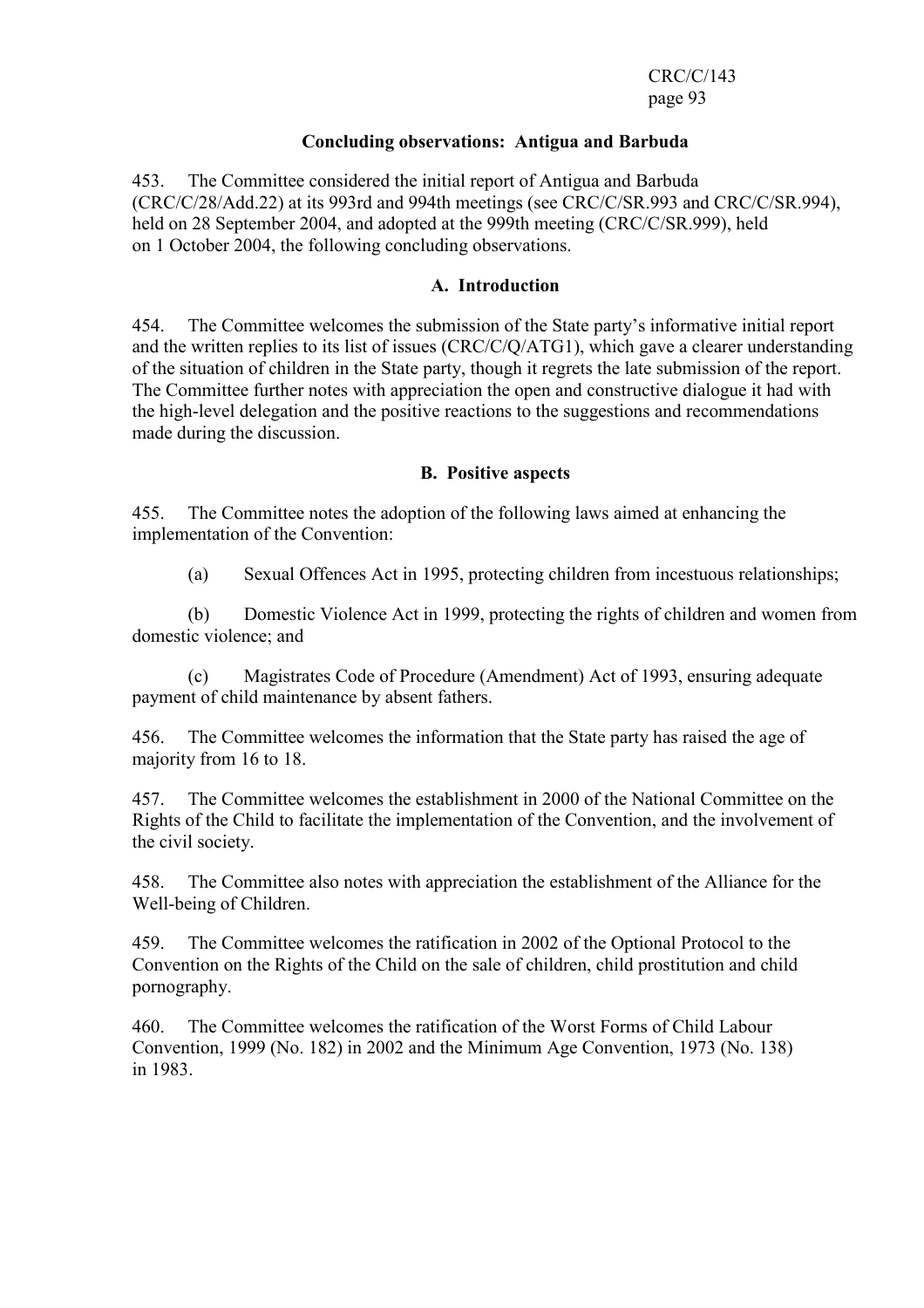# C. Factors and difficulties impeding the implementation of the Convention

461. The Committee acknowledges the challenges faced by the State party, namely the increasing debt burden and the vulnerability to natural disasters, including hurricanes and droughts, which impede progress towards the full realization of children's rights enshrined in the **Convention** 

# D. Principal areas of concern and recommendations

### 1. General measures of implementation

# Legislation

462. The Committee welcomes the Family Law and Domestic Violence Reform Initiative, involving a comprehensive review of all laws to ensure compliance with the Convention. However, given the fact that a study for such a comprehensive review was completed in 1992, the Committee expresses some concern about the slow pace of the review.

463. The Committee recommends that the State party continue and strengthen its undertakings with regard to the comprehensive legislative review, with a view to expediting the process of ensuring that its legislation complies fully with the principles and provisions of the Convention.

# National plan of action

464. The Committee notes the State party's efforts to formulate a national strategic development plan for the period 2001-2004, which has not been finalized, and a draft national youth policy, but is concerned at the lack of a comprehensive national plan of action for the implementation of the Convention.

465. The Committee urges the State party to develop and implement a comprehensive national plan of action for the full implementation of the Convention, covering all areas of the Convention and incorporating the objectives and goals of "A world fit for children", the outcome document of the special session of the General Assembly on children. In this regard, the Committee recommends that the State party seek technical assistance from, inter alia, UNICEF and that it involve civil society in the preparation and implementation of such a national plan of action.

# **Coordination**

466. The Committee notes that the new Ministry of Social Transformation plays an important role within the Government with regard to its activities for the implementation of the Convention, while at the same time, the National Implementation Committee on the Rights of the Child (NICRC) also has a coordinating task in matters relating to children. The Committee expresses concern at the lack of clear and well-structured coordination among the various bodies involved in the implementation of the Convention.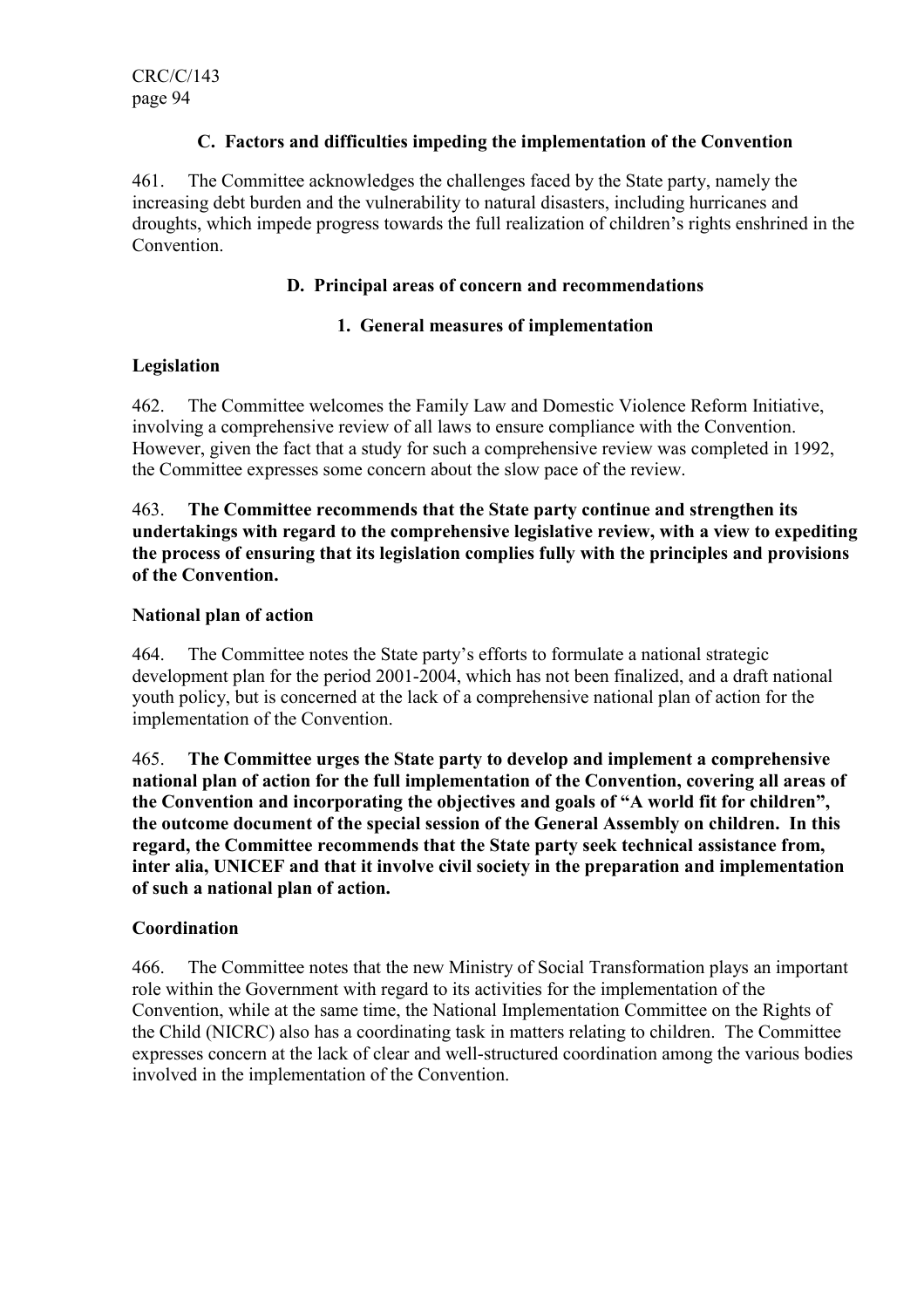467. The Committee recommends that the State party use the planned restructuring of the NICRC not only to strengthen its functions, but also to establish a single inter-ministerial and intersectoral mechanism for the coordination and evaluation of all activities relating to the implementation of the Convention. Such a body should be given a strong mandate and sufficient human and financial resources to carry out its coordinating role effectively, and should include members of the civil society, child rights experts and other professionals, as well as government representatives.

# Independent monitoring

468. While noting the existence of the Ombudsman in the State party, the Committee is nevertheless concerned at the absence of an independent mechanism with a specific mandate to regularly monitor and evaluate progress in the implementation of the Convention, either within the Ombudsman's Office or as a separate institution, and which is empowered to receive and address individual complaints on behalf of, or from, children.

469. In light of its general comment No. 2 on national human rights institutions, the Committee encourages the State party to establish an independent and effective mechanism in accordance with the Paris Principles (General Assembly resolution 48/134, annex) that monitors the implementation of the Convention, deals with complaints from children or their representatives in a child-sensitive and expeditious manner, and provides remedies for violations of their rights under the Convention. Such a body should be provided with adequate human and financial resources and made easily accessible to children. The Committee also recommends that the State party consider seeking technical assistance from UNICEF and OHCHR in this regard.

# Resources for children

470. The Committee, aware of the economic difficulties facing the State party, is nevertheless concerned at the lack of sufficient budgetary allocation for children and the implementation of their rights.

471. With a view to strengthening its implementation of article 4 of the Convention and in the light of articles 2, 3 and 6, the Committee recommends that the State party prioritize budgetary allocations to ensure the implementation of the rights of children to the maximum extent of available resources and where needed, within the framework of international cooperation and using a rights-based approach.

#### Data collection

472. The Committee is concerned at the absence of comprehensive and up-to-date statistical data in the State party's report and the lack of an adequate national data collection system on all areas covered by the Convention, and notes that such data are crucial for the formulation, monitoring and evaluation of progress achieved and to assess the impact of policies with respect to children.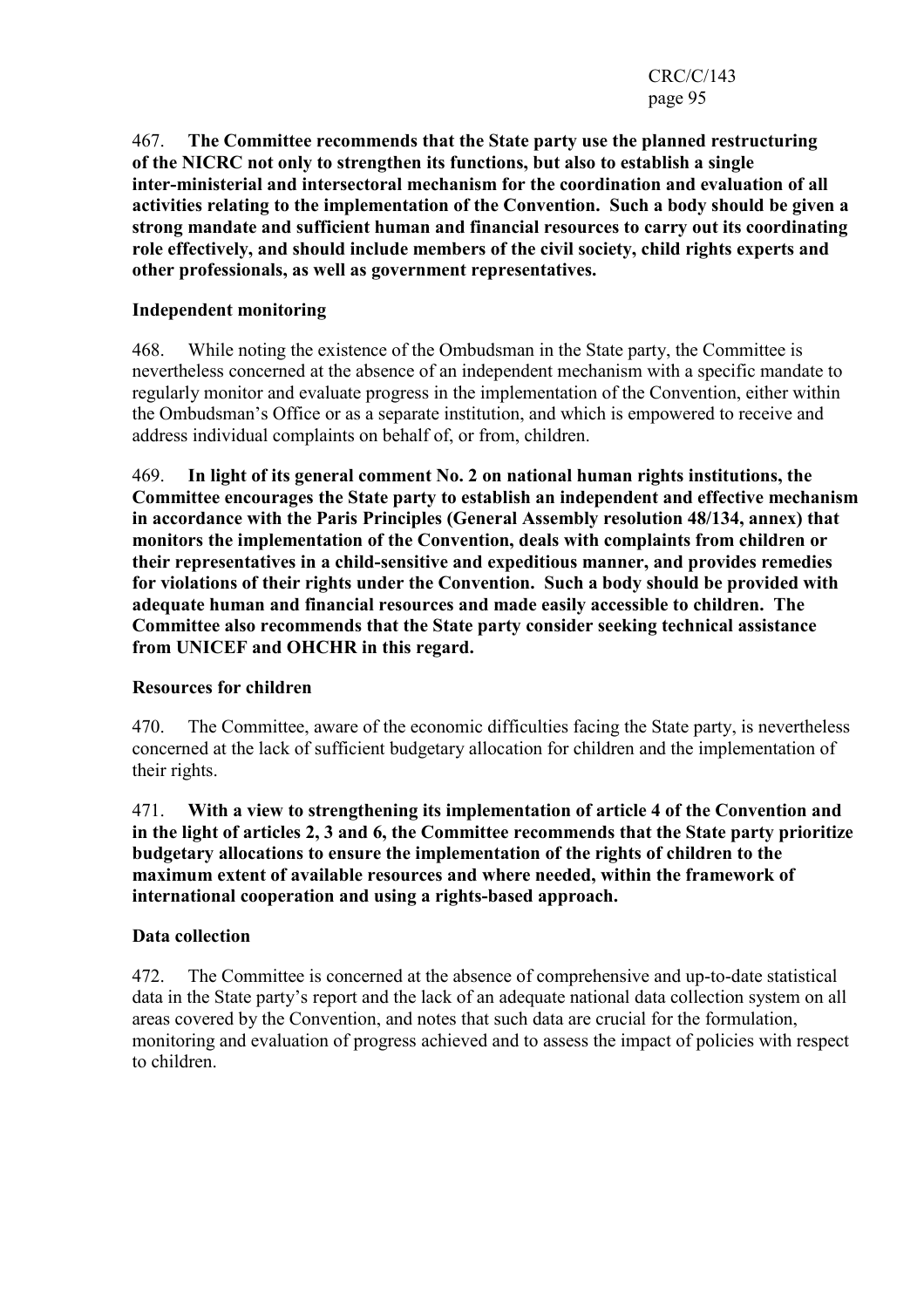473. The Committee recommends that the State party develop a system of data collection and indicators consistent with the Convention and disaggregated by gender, age and parishes of residence. This system should cover all children up to the age of 18 years, with specific emphasis on those who are particularly vulnerable, including children living in poverty, children with disabilities and children from single-parent families. It further encourages the State party to use these indicators and data in the formulation of laws, policies and programmes for the effective implementation of the Convention. The Committee recommends that the State party seek technical assistance from, inter alia, UNICEF in this regard.

# **Dissemination**

474. While taking note of the efforts made by the State party to involve NGOs, young people and professionals in the preparation of the initial report and to disseminate information about the Convention, the Committee is concerned that these measures to raise awareness on the principles and provisions of the Convention are insufficient. The Committee is also concerned at the lack of a systematic plan to introduce training and awareness among professional groups working for and with children.

475. The Committee recommends that the State party strengthen its efforts to ensure that the provisions and the principles of the Convention are widely known and understood by adults and children alike. It also recommends that the State party undertake systematic education and training on the rights of the Convention for children and their parents, as well as all professional groups working for and with children, in particular parliamentarians, judges, magistrates, lawyers, law enforcement officials, civil servants, personnel working in institutions and places of detention for children, teachers, health personnel and social workers. In this regard, the Committee recommends that human rights education be included in the official curriculum at all levels of education.

# Cooperation with civil society

476. The Committee notes with concern that insufficient efforts have been made to involve civil society in the implementation of the Convention.

# 477. The Committee recommends that the State party systematically involve communities and civil society, including children, throughout all stages of the implementation of the Convention.

# 2. General principles

# Non-discrimination

478. While noting that discrimination is prohibited under the Constitution, the Committee regrets that the grounds mentioned in the Constitution are not in full compliance with article 2 of the Convention and that no additional legislation exists that explicitly prohibits all forms of discrimination and in greater detail. The Committee is also concerned that some groups of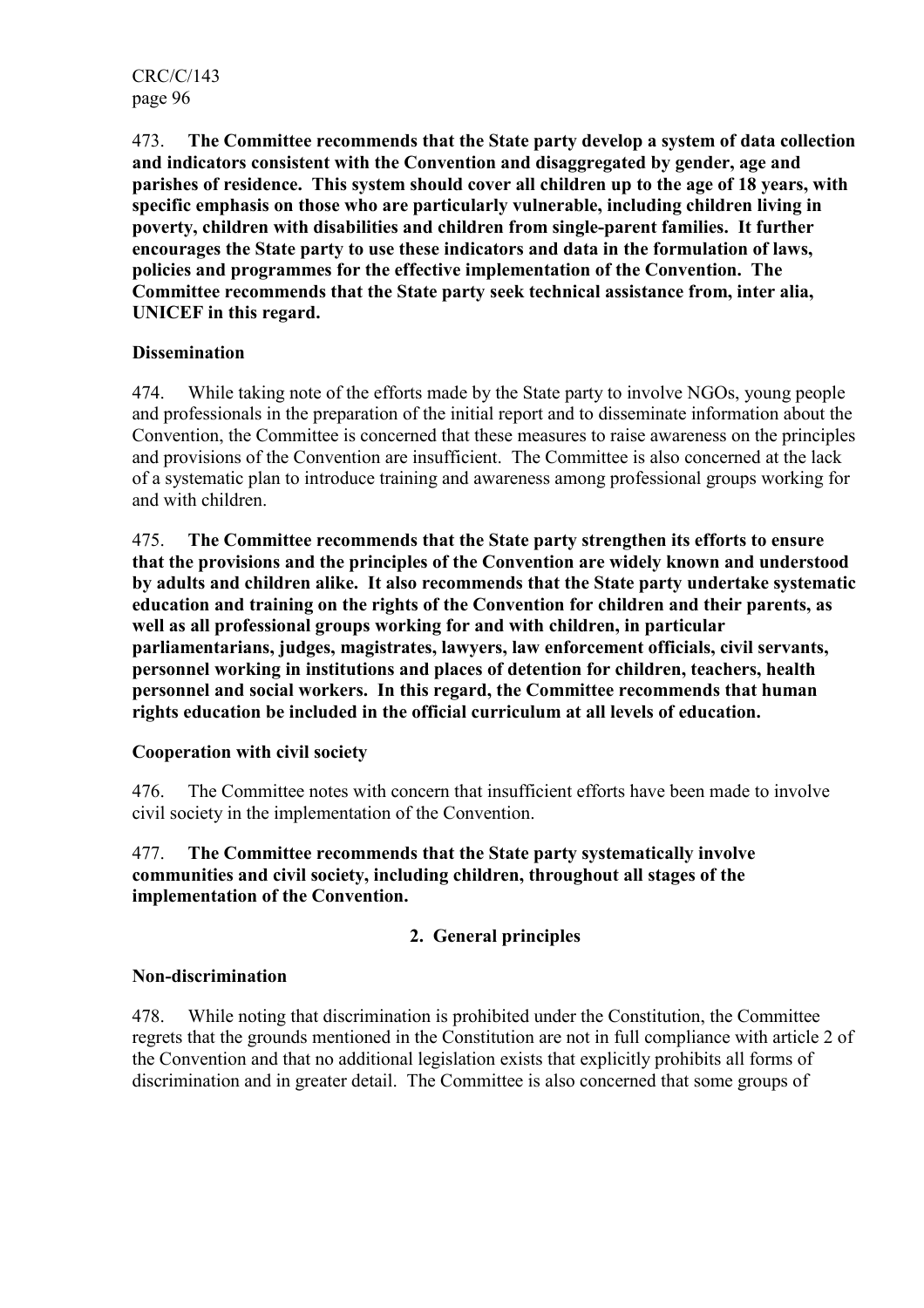children, in particular girls, children with disabilities, children living in poverty, children born out of wedlock and informally adopted children, suffer from discriminatory attitudes and disparities in accessing basic services.

479. The Committee recommends that the State party increase its efforts to ensure implementation of existing laws guaranteeing the principle of non-discrimination and that it adopt appropriate legislation, where necessary, to ensure that all children within its jurisdiction enjoy all the rights set out in the Convention without discrimination, in accordance with article 2.

480. The Committee requests that specific information be included in the next periodic report on the measures and programmes relevant to the Convention undertaken by the State party to follow up on the Durban Declaration and Programme of Action adopted at the 2001 World Conference against Racism, Racial Discrimination, Xenophobia and Related Intolerance and taking account of general comment No. 1 on the aims of education.

### Best interests of the child

481. While noting that some legislation providing for the best interests of the child do exist, the Committee is concerned that principles laid down in article 3 are not fully applied and duly integrated into the policies and programmes of the State party.

482. The Committee encourages the State party to pursue its efforts to ensure that the principle of the best interests of the child is reflected and implemented in all policies and programmes relating to children.

#### Respect for the views of the child

483. The Committee is concerned that the views of the child are not given sufficient consideration in all areas of children's lives and that the provisions of article 12 are not fully integrated into the State party's legislation and administrative and judicial decisions, or in policies and programmes relevant to children.

#### 484. The Committee recommends that the State party:

 (a) Promote and facilitate respect for the views of children and ensure their participation in all matters affecting them in all spheres of society, particularly in the family, in school and in communities, in accordance with article 12 of the Convention;

 (b) Provide educational information to, among others, parents, teachers, government administrative officials, the judiciary and society at large on children's rights to participate and to have their views taken into account; and

 (c) Amend legislation so that the principle of respect for the views of the child is recognized and respected, inter alia, within custody disputes and other legal matters affecting children.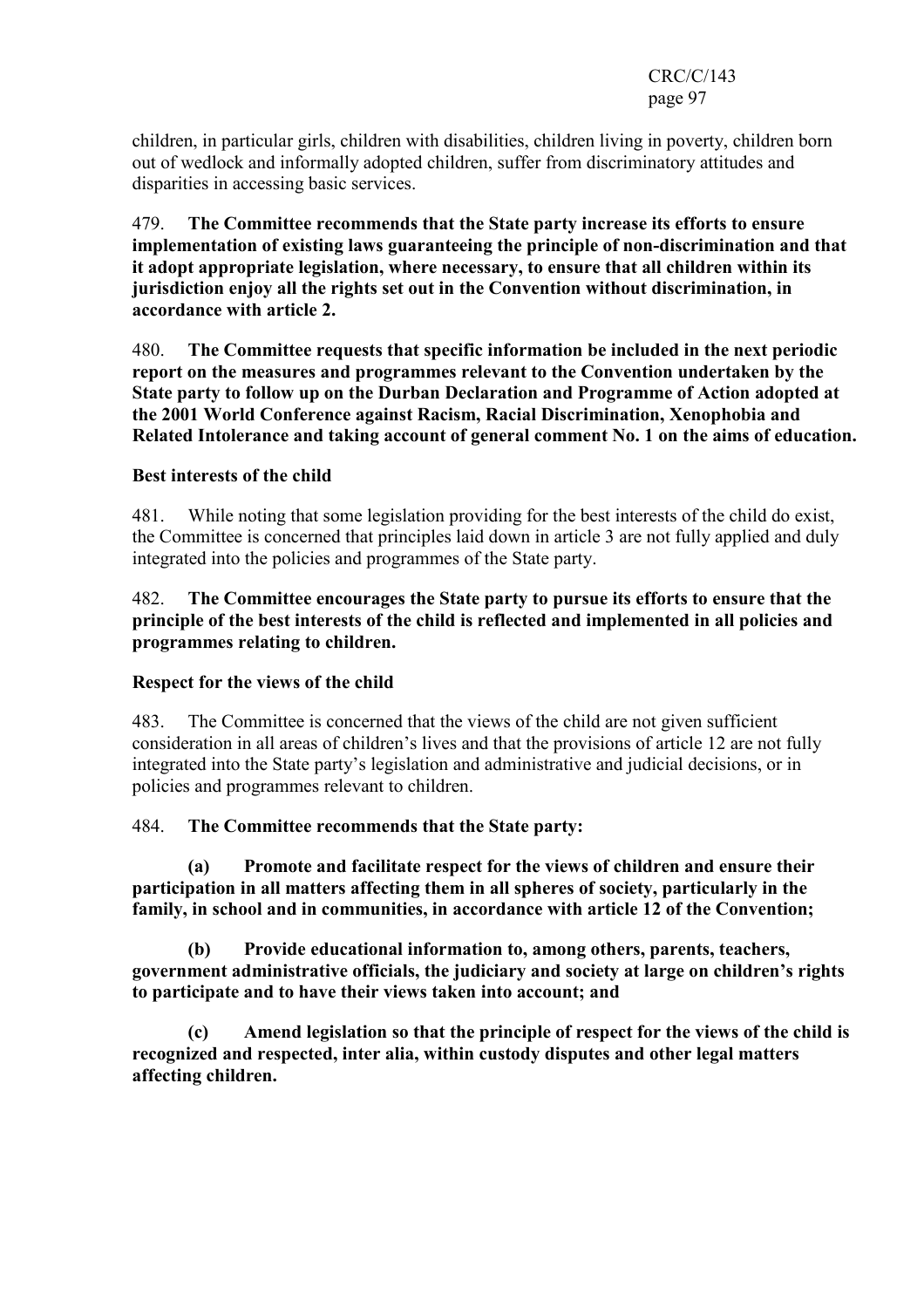CRC/C/143 page 98

# 3. Civil rights and freedoms

# Right to identity

485. Given the information that some 50 per cent of all households in the State party are headed by women, the Committee expresses its concern that the establishment of legal paternity, where the biological father does not want to legally recognize the child, is time consuming and expensive, which constitutes an impediment to the right of the child to an identity and/or to know both parents.

486. In the light of article 7 of the Convention, the Committee recommends that the State party facilitate the establishment of legal paternity for children born out of wedlock by creating accessible and expeditious procedures and by providing mothers with necessary legal and other assistance in this regard.

### Corporal punishment

487. The Committee is seriously concerned about the Corporal Punishment Act and the 1973 Education Act which provides for corporal punishment, which is in clear contravention of article 19 of the Convention. The Committee is concerned that corporal punishment is still widely practised in the family, in schools and in other institutions.

### 488. The Committee recommends that the State party:

 (a) Consider the immediate repeal of, or amendment to, the Corporal Punishment Act and the Education Act;

 (b) Expressly prohibit corporal punishment by law in the family, schools and other institutions;

 (c) Conduct awareness-raising campaigns to inform the public about the negative impact of corporal punishment on children and actively involve children and the media in the process; and

 (d) Ensure that positive, participatory, non-violent forms of discipline are administered in a manner consistent with the child's human dignity and in conformity with the Convention, especially article 28, paragraph 2, as an alternative to corporal punishment at all levels of society.

4. Family environment and alternative care

#### Parental responsibilities and recovery of maintenance for the child

489. The Committee welcomes the Magistrates Code of Procedure (Amendment) Act of 1993 which revised the laws to ensure better provision of child maintenance by absent fathers. However, it remains concerned that the domestic laws of the State party only provide for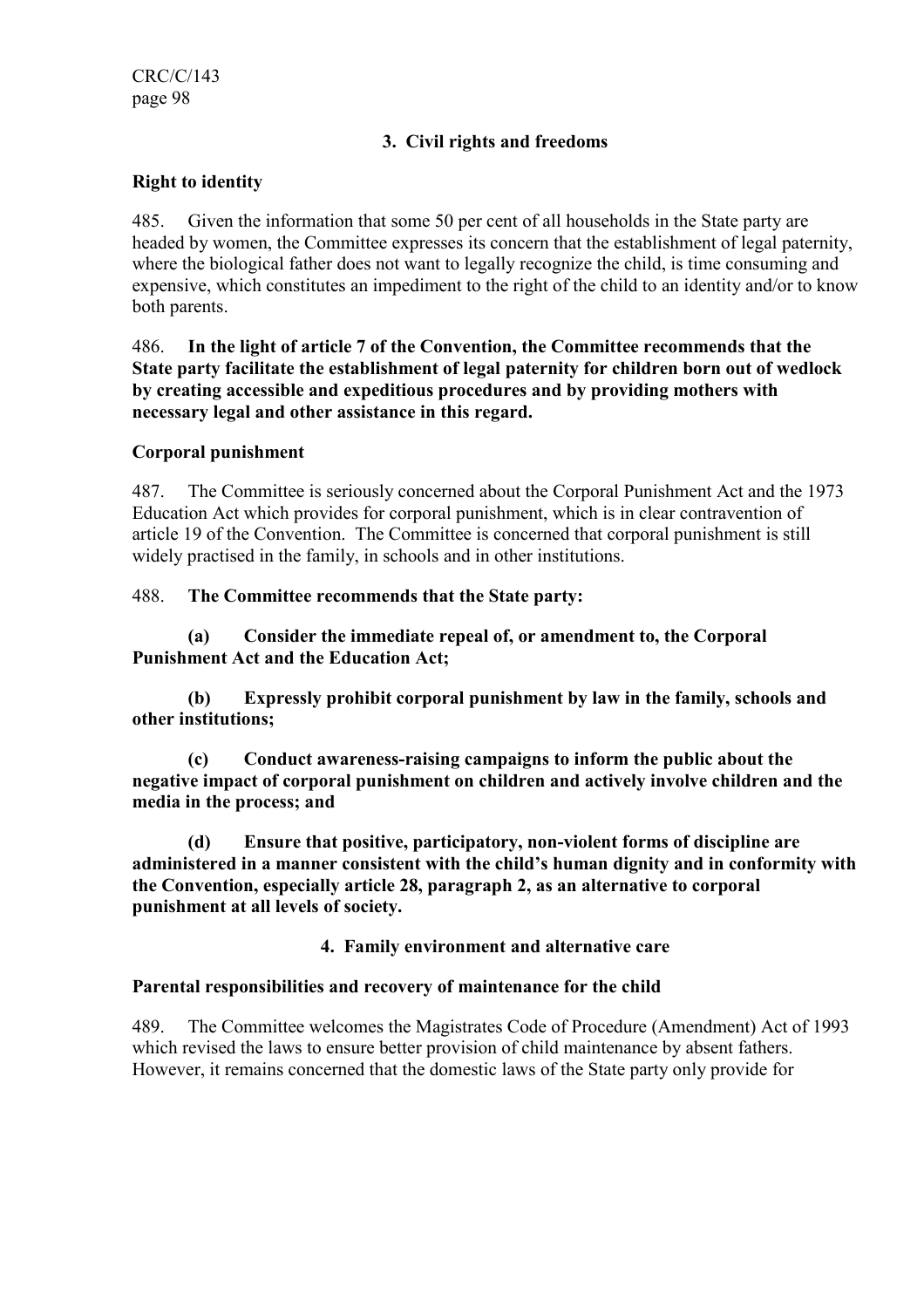obligations of fathers towards their children and do not fully reflect article 18 of the Convention, which stipulates that both parents have common responsibilities for the upbringing and development of the child.

### 490. The Committee recommends that the State party:

 (a) Give consideration to ways of providing particular support to children in single-parent families, including through community structures and social security benefits;

 (b) Amend or adopt legislation so that both parents have equal responsibilities in the fulfilment of their obligations towards their children;

 (c) Take measures to ensure as far as possible the maintenance of children born out of wedlock by their parents, in particular their fathers, and ensure that maintenance is provided to children over 16 who are still continuing their education;

(d) Engage in serious efforts to reform the Family Code; and

### (e) Consider ratifying the Hague Convention on the Recognition and Enforcement of Decisions relating to Maintenance Obligations.

#### Separation of children from parents

491. The Committee is concerned that currently, no legal provisions exist to protect the right of a separated parent and/or child to remain in contact with each other.

### 492. The Committee recommends that the State party review existing legislation to ensure adequate protection of the right of a separated parent and/or child, with due consideration given to the best interests of the child.

#### Children deprived of a family environment and alternative care

493. The Committee is seriously concerned that no safe houses or places of alternative care exist for boys who suffer from parental neglect or who need to be removed from their family environment, and that they are generally placed in the facility for boys in conflict with the law.

494. The Committee is further concerned at the lack of legislation governing foster care, and that foster parents currently do not receive adequate support and training from the Government.

495. The Committee recommends that the State party immediately review the current practice of placing boys in need of alternative care in the institution for juvenile offenders, and consider establishing a Government-run institution designed to accommodate boys in need of care, ensuring that their physical and psychological needs are appropriately met, including in the domains of health, education and safety.

496. The Committee further recommends that the State party consider adopting legislation governing foster care of children, and that financial support to foster parents be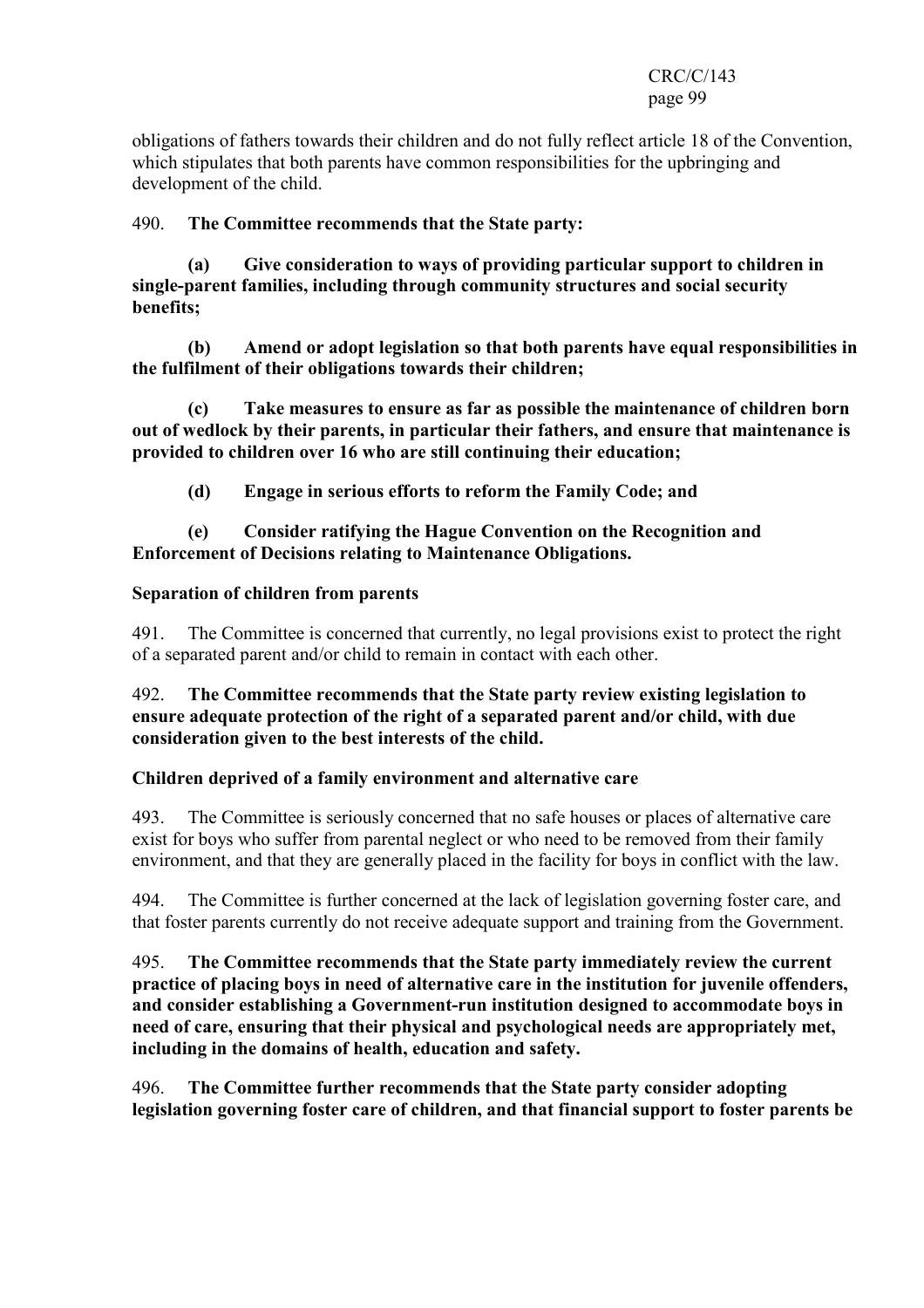CRC/C/143 page 100

increased to a level that is fully adequate to cover the costs of childcare. In this connection, the Committee underscores the importance of coordination of the efforts and policies on foster care of different ministries and departments. The Committee further recommends that the State party allocate the necessary human and financial resources for the training of foster parents.

# Adoption

497. The Committee is concerned that the practice of informal adoption may not fully respect the principles and provisions of the Convention.

### 498. The Committee recommends that the State party ensure that in the practice of informal adoption, the rights of the children involved are fully respected.

# Abuse and neglect

499. The Committee welcomes the adoption of the Sexual Offences Act of 1995 which protects the child against incest, but is concerned that the Offences Against the Person Act protects only girl children from rape and not boys, and that there are no local laws that specifically deal with the issue of protecting children against psychological violence. The Committee is further concerned that there are no officially designated places of safety for child victims of abuse where they can stay until their cases are heard by a magistrate, and that in practice, children are usually held at the police station, which is a cause of serious alarm. The Committee also expresses concern about the lack of adequate complaint filing mechanisms for child victims of abuse and neglect. The Committee is also concerned that prosecution for child abuse and neglect may be impeded as a result of major infrastructural problems in the legal system.

500. The Committee recommends that the State party take the necessary measures to prevent child abuse and neglect by, inter alia:

 (a) Carrying out public education campaigns that raise awareness of the consequences of ill-treatment of children and alternative measures of disciplining children, addressing sociocultural barriers that inhibit victims from seeking assistance;

 (b) Introducing legislation making it mandatory for all professionals working for and with children to report suspected cases of abuse and neglect, and train them in the identification, reporting and management of ill-treatment cases;

 (c) In addition to existing procedures, establishing effective mechanisms to receive, monitor and investigate complaints in a child-sensitive manner and ensuring proper prosecution of perpetrators of child abuse and neglect;

 (d) Providing services for the physical and psychological recovery and social reintegration to victims of sexual abuse and any other child victims of abuse, neglect, ill-treatment, violence or exploitation, and taking appropriate measures to prevent the criminalization and stigmatization of victims, including through cooperation with NGOs;

(e) Seeking technical assistance from, inter alia, UNICEF and WHO.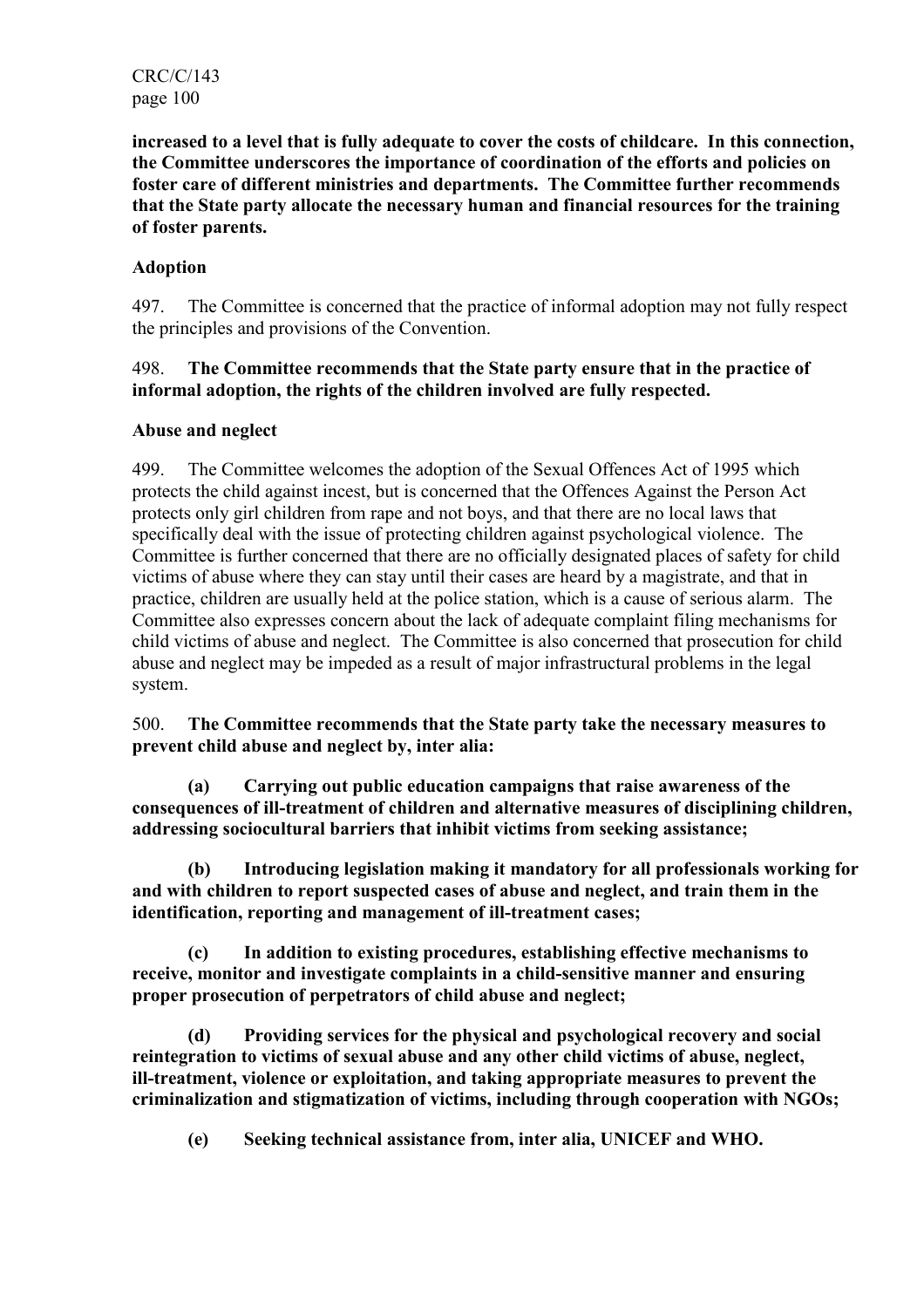# 5. Basic health and welfare

### Children with disabilities

501. While noting the existence of the State-run special programme, institutions and special units for children with disabilities and the "Early Intervention Programme" instituted in 1990, and the information that making public buildings accessible for persons with disabilities is under consideration, the Committee remains concerned at the lack of:

(a) A comprehensive government policy for children with disabilities;

(b) Legislation specifically addressing the rights of disabled children and adults;

 (c) Quality in the delivery and management of services for children with disabilities; and

(d) Full integration of children with disabilities into the regular schooling system.

502. The Committee recommends that the State party:

(a) Establish a comprehensive policy for children with disabilities;

 (b) Review the situation of these children in terms of their access to suitable health care, education services and employment opportunities, and allocate adequate resources to strengthen services for children with disabilities, support their families and train professionals in the field;

 (c) In the light of the Standard Rules on the Equalization of Opportunities for Persons with Disabilities (General Assembly resolution 48/96, annex) and the Committee's recommendations adopted at its day of general discussion on the rights of children with disabilities (CRC/C/69, paras. 310-339), further encourage the integration of children with disabilities into the regular educational system and their inclusion into society, inter alia by giving more attention to special training for teachers and making the physical environment, including schools, sports and leisure facilities and all other public areas, accessible for children with disabilities;

 (d) Ensure the accessibility not only of public buildings but also of the transport system for children with disabilities; and

 (e) Seek technical cooperation for the training of professional staff, including teachers, working with and for children with disabilities from, among others, UNICEF and WHO.

#### Health and health services

503. The Committee welcomes the initiative taken by the State party to make baby products, including medicine, tax free. It further notes the high level of immunization coverage and that health services are free and cover all areas of the country. It also notes the establishment of the AIDS secretariat and welcomes the information that antiretroviral drugs will be provided free of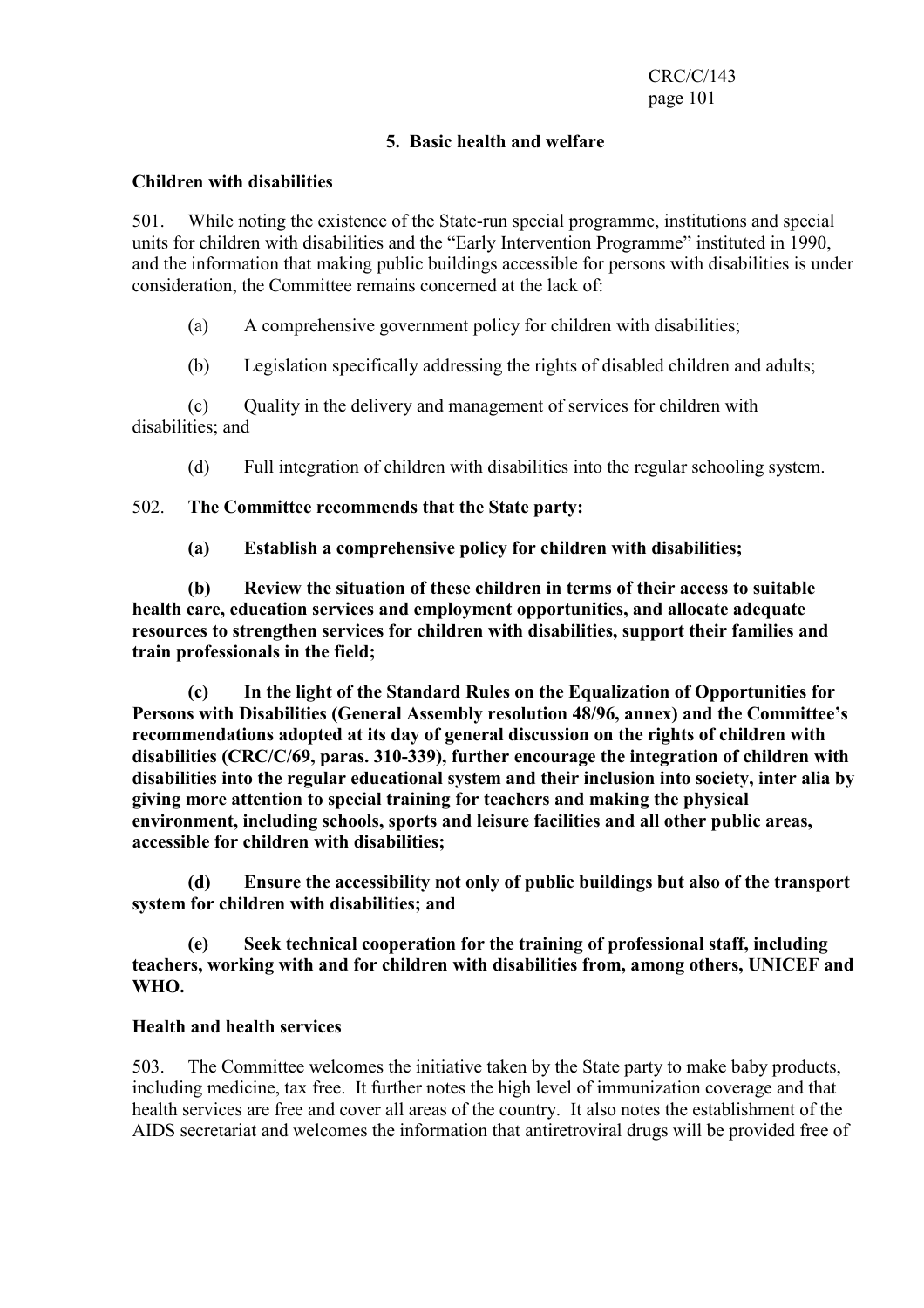charge to patients with HIV/AIDS. However, the Committee notes that, as recognized by the State party, the social services are under a tremendous resource strain, in particular the health service. The Committee also shares the concern of the State party at the rising incidence of obesity.

# 504. The Committee recommends that the State party:

 (a) Continue taking all appropriate measures to improve the health infrastructure, including through international cooperation, in order to ensure access to basic health care and services adequately stocked with appropriate resources, including basic medicines for all children;

 (b) Strengthen the data collection system, inter alia with regard to important health indicators, ensuring the timeliness and reliability of both quantitative and qualitative data and using them for the formulation of coordinated policies and programmes for the effective implementation of the Convention; and

 (c) Engage in efforts to educate children and their parents about healthy diets and lifestyles.

# Adolescent health

505. The Committee is concerned that insufficient attention has been given by the State party to adolescent health issues, including developmental, mental and reproductive health concerns. The Committee further notes with concern that the adolescent outreach project focusing on fertility and sexuality funded by the United Nations Population Fund (UNFPA) has not been sustained. The Committee is also concerned that reproductive health education is not part of the official curriculum of primary and secondary education.

# 506. The Committee recommends that the State party:

 (a) Undertake a comprehensive study to assess the nature and extent of adolescent health problems and, with the full participation of adolescents, use this as a basis to formulate adolescent health policies and programmes with a particular focus on the prevention of sexually transmitted diseases (STDs), especially through reproductive health education and child-sensitive counselling services, and taking into account the Committee's general comment No. 4 (2003) on adolescent health and development in this regard;

 (b) Strengthen developmental and mental health counselling services as well as reproductive health counselling and make them known and accessible to adolescents;

 (c) Take measures to incorporate reproductive health education in the school curriculum, particularly at the secondary level, in order to fully inform adolescents about their reproductive health rights and the prevention of STDs, including HIV/AIDS, and early pregnancies;

 (d) Consider means of providing particular support to pregnant teenagers, including through community structures and social security benefits; and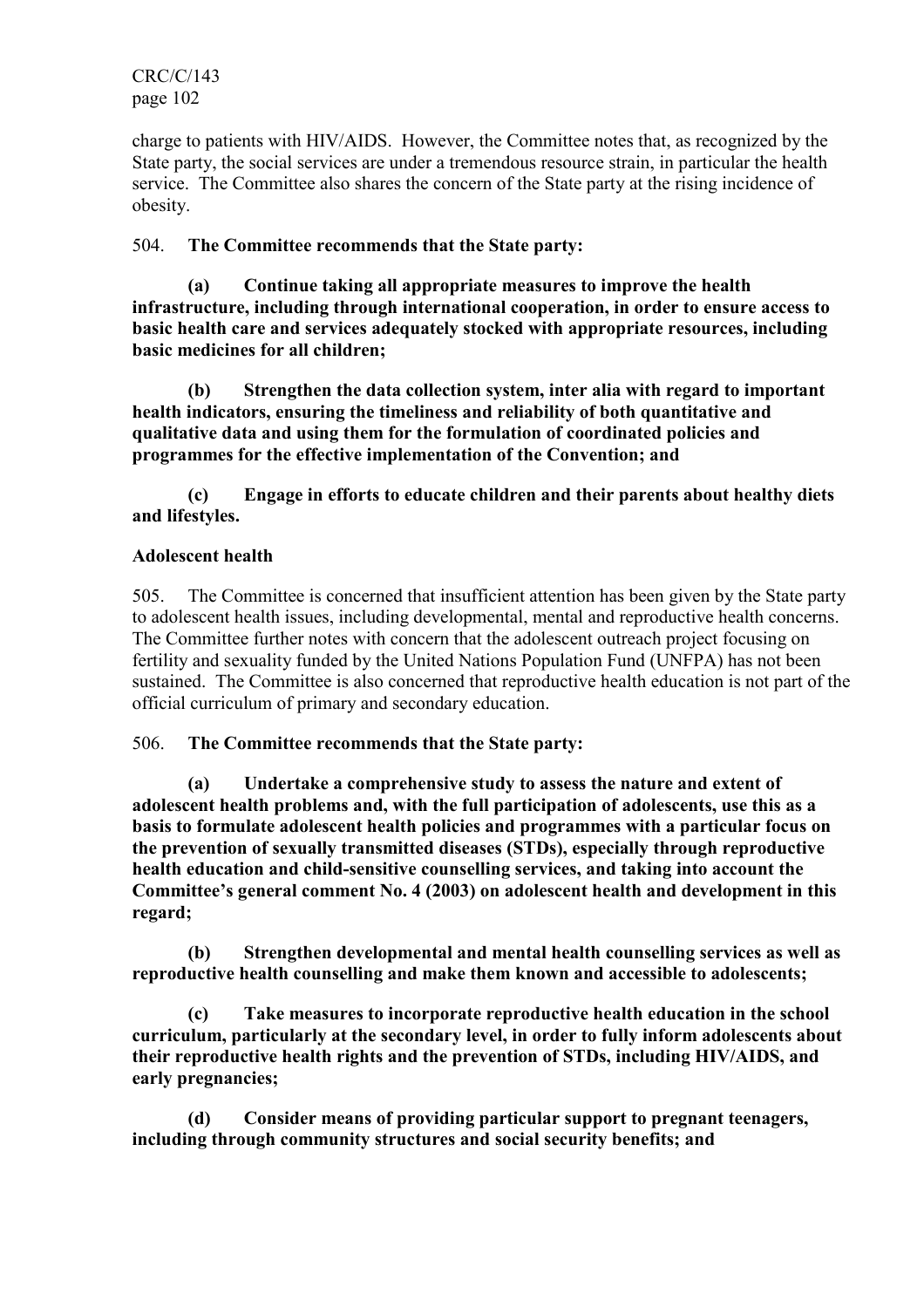# (e) Continue to work with international agencies with expertise in health issues relating to adolescents, inter alia UNFPA, UNICEF and WHO.

# Social security

507. In view of the increasing number of children living in poverty, the Committee notes with regret the scarcity of information concerning the right of the child to benefit from social security, and expresses concern at the lack of a comprehensive legislative and regulatory social security system that is in full compliance with article 26 of the Convention.

508. The Committee therefore recommends that the State party make efforts to revise and/or establish a social security policy along with a clear and coherent family policy within the framework of its poverty reduction strategy, as well as effective strategies for using social safety net benefits to further the rights of children.

# 6. Education, leisure and cultural activities

509. The Committee welcomes the decision by the Board of Education to award scholarships and bursaries to children and the Board's Textbook Assistance Scheme, which provides children, free of cost, with all the textbooks used in school at the primary and secondary levels. It welcomes the provision of free uniforms as of September 2004 in both primary and secondary schools, and the plan to introduce free meals in primary schools. It also notes with appreciation that education is free at all levels of the public school system until the age of 16. However, it remains concerned about a variety of problems, including: shortage of schools and overcrowding; material shortages in schools; equality of access to education; drop-out of boys. The Committee is also concerned that, owing to the entrance examination system, not all students are guaranteed entry into the free public secondary schools.

510. The Committee is also concerned that a significant number of pregnant teenagers do not generally continue their education, and that the Golden Opportunity Programme initiated by the Ministry of Education seems to have had little success. The Committee is also concerned that girls and young women are often forced to leave school because of pregnancy.

### 511. The Committee recommends that the State party carefully examine the budgetary allocations for and measures taken within the field with regard to their impact on the progressive implementation of the child's right to education and leisure activities. In particular, the Committee recommends that the State party:

 (a) Take further measures to facilitate access to education by children from all groups in society by, inter alia, building more schools, improving the provision of school materials, and abolishing the entrance examination system so as to guarantee all students access to public secondary schools;

 (b) Take appropriate measures, with the participation of children, to increase school attendance and reduce the high drop-out and repetition rates;

(c) Provide education opportunities for pregnant teenagers;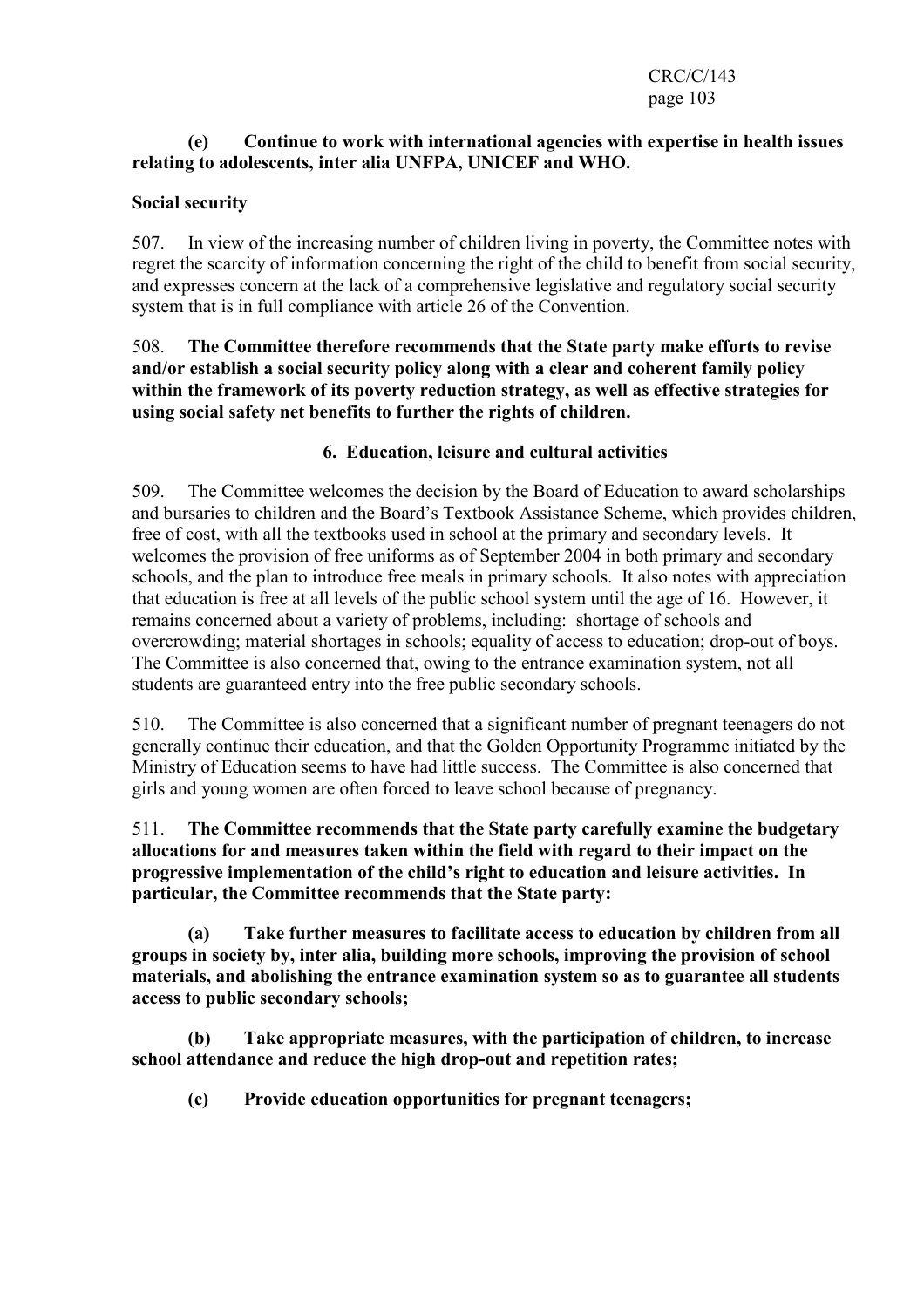CRC/C/143 page 104

 (d) In the light of the Committee's general comment No. 1 on the aims of education, include human rights education, including the rights of children, in the school curriculum at all levels of education; and

# (e) Seek further technical assistance from, inter alia, UNICEF and UNESCO.

# 7. Special protection measures

### Economic exploitation

512. The Committee notes with appreciation the State party's ratification in September 2002 of the Worst Forms of Child Labour Convention, 1999 (No. 182). The Committee expresses concern, however, about the atmosphere of complacency, which may reduce efforts to prevent and eliminate child labour.

513. The Committee recommends that the State party make every effort, including taking preventive measures, to ensure that those children who engage in lawful domestic work do not work under conditions that are harmful to them and continue to have access to education, and that unlawful work is prevented and eliminated. The Committee further recommends that the State party take action to implement all policies and legislation relevant to child labour, inter alia through campaigns and education for the public on the protection of the rights of children.

### Substance abuse

514. While noting the programmes and initiatives taken by the State party to eradicate trafficking and the illicit use of drugs, the Committee remains concerned at the growing incidence of substance abuse by children, including the use of crack, cocaine and marijuana. It is also concerned at the lack of specific legislation prohibiting the sale, use and trafficking of controlled substances by children, and also of treatment programmes in this regard. The Committee also notes with concern that alcohol consumption by children is common, especially during festivities.

515. The Committee recommends that the State party take action to combat drug and alcohol abuse by children, including through public education awareness campaigns, and ensure that children who abuse alcohol and/or use drugs and other harmful substances have access to effective structures and procedures for treatment, counselling, recovery and reintegration.

# Sexual exploitation

516. The Committee is concerned that the Sexual Offences Act of 1995 does not afford the same protection to boys as it does to girls. The Committee is also concerned at the low rate of prosecutions of those who sexually exploit children and that there is little in the way of public campaigns to educate the population about the laws governing sexual exploitation. The Committee notes that sexual exploitation of children should be a particular and growing concern for the State party, given its heavy reliance on commercial tourism.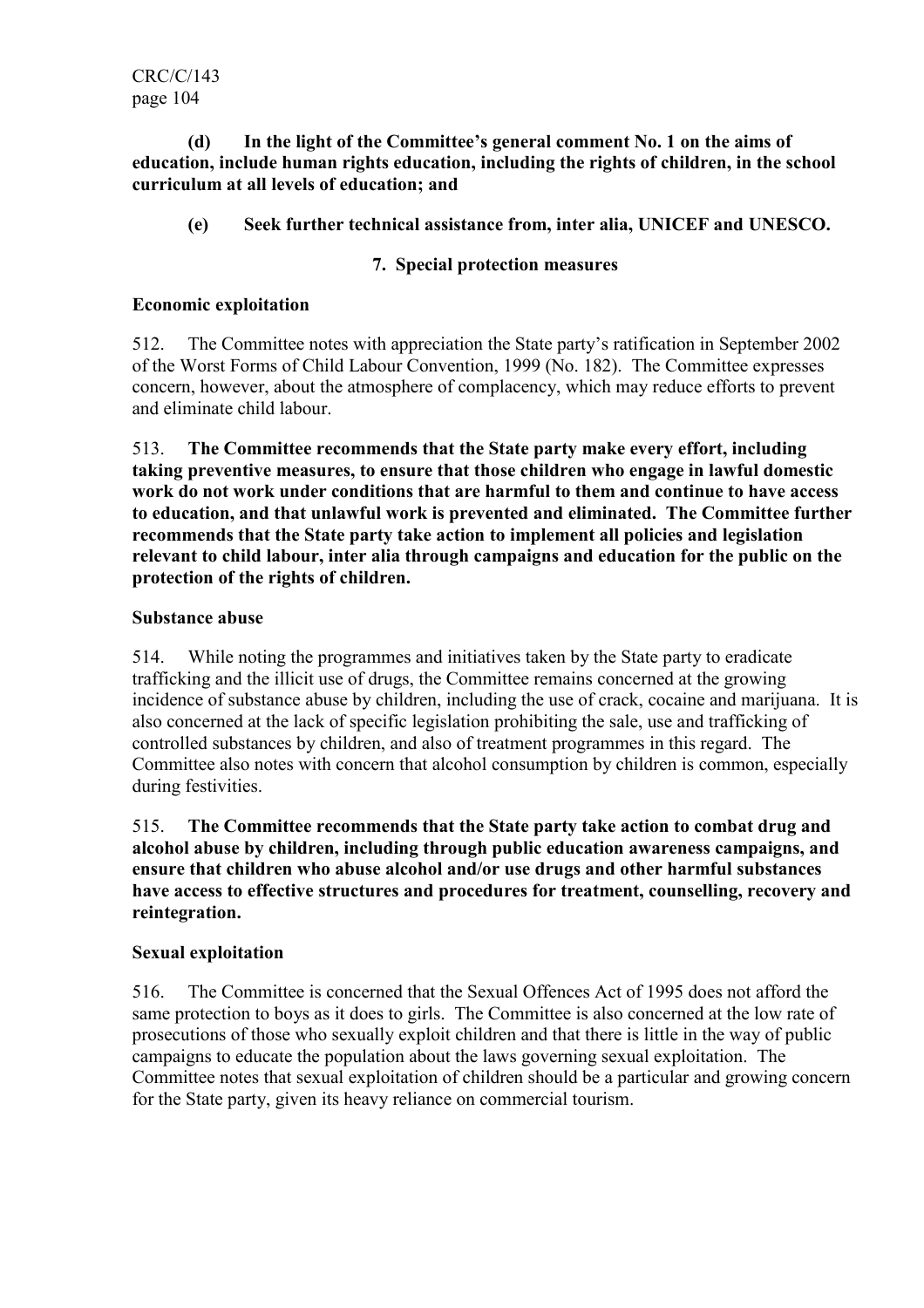517. The Committee recommends that the State party:

 (a) Take appropriate legislative measures and ensure protection from sexual abuse and exploitation for boys and girls under 18 years;

 (b) Undertake a comprehensive study to examine the sexual exploitation of children, gathering accurate data on its prevalence;

 (c) Take appropriate legislative measures and develop an effective and comprehensive policy addressing the sexual exploitation of children, including the factors that place children at risk of such exploitation;

 (d) Avoid criminalizing child victims of sexual exploitation and ensure proper prosecution of perpetrators; and

 (e) Implement appropriate policies and programmes for the prevention of this crime and the recovery and reintegration of its victims, in accordance with the Declaration and Agenda for Action and the Global Commitment adopted at the 1996 and 2001 World Congresses against Commercial Sexual Exploitation of Children.

# Trafficking

518. The Committee notes the lack of information in the State party's report on trafficking of persons, including children, and that there are no laws that specifically address this issue.

519. The Committee recommends that the State party undertake a comprehensive study to examine the phenomenon of trafficking, including of children, gathering accurate data on its prevalence, and introduce legislation prohibiting it. The Committee also recommends that the State party consider ratifying the Protocol to Prevent, Suppress and Punish Trafficking in Persons, Especially Women and Children, supplementing the United Nations Convention against Transnational Organized Crime.

# Juvenile justice

520. The Committee is concerned at the very low minimum age of criminal responsibility, which is set at 8, and at the possibility that a person under 18 years can be sentenced to life imprisonment for murder. The Committee is further concerned that persons under 18 are not separated from adults when in detention, and that other problems in the administration of juvenile justice exist in the State party, including:

 (a) A juvenile (defined as a person under the age of 16 years) can be tried as an adult if charged with an adult for a homicide;

(b) A juvenile as young as 8 can be requested to appear before the court;

 (c) There are no separate facilities for persons under 18 and that they can be placed in adult prisons, which are reported to be overcrowded and in poor condition;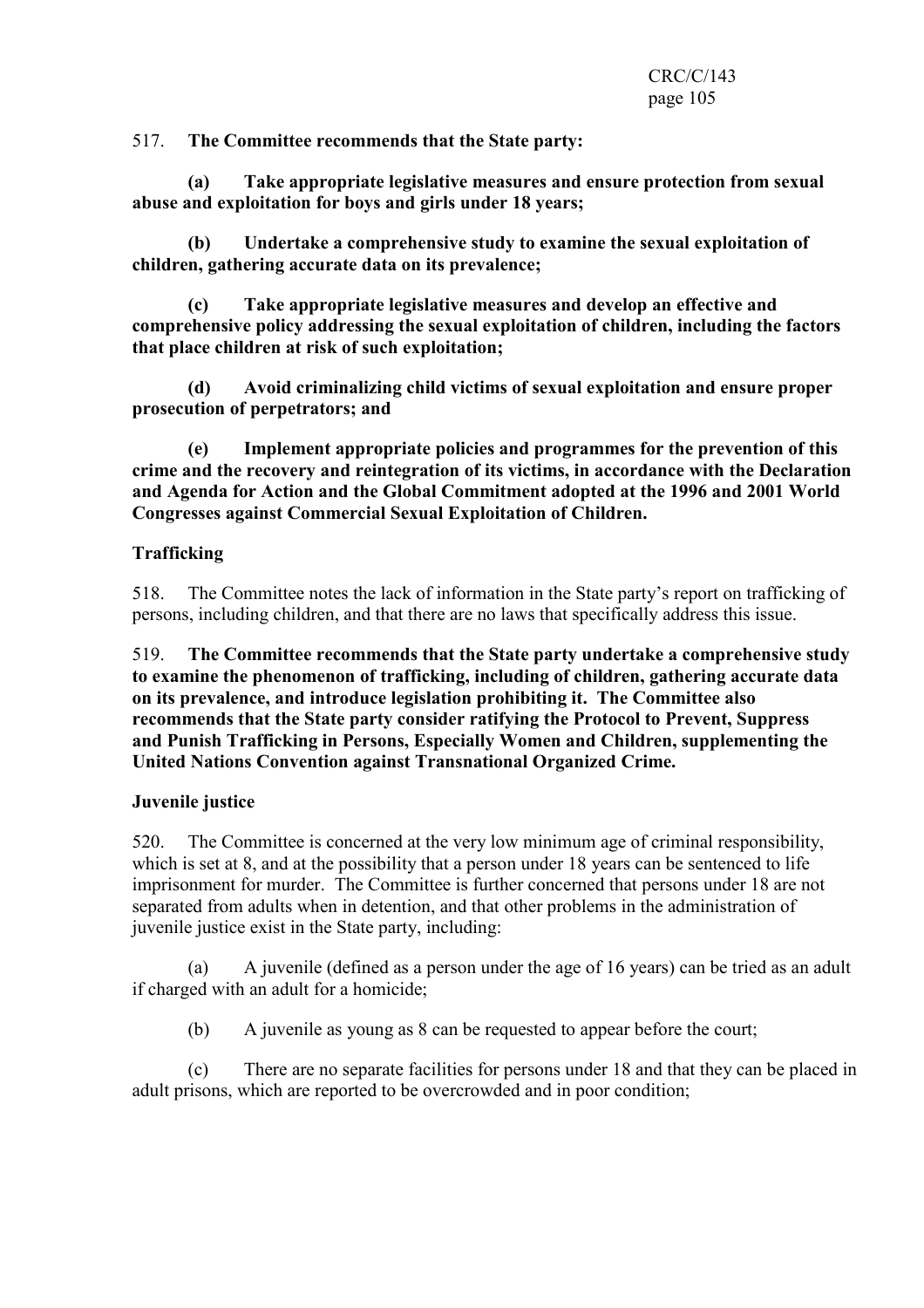(d) Section 7 of the Juvenile Court Act stipulates that a juvenile can be detained in "any place of safety, including a prison" if he/she is deemed to be "of such an unruly character or so depraved a character"; and

 (e) Persons under 18 years of age can be sent to prison, possibly for life, for murder or treason, since, by the State party's own admission, the law does not stipulate the length of such incarceration.

521. The Committee recommends that the State party review its legislation and policies to ensure the full implementation of juvenile justice standards, in particular article 37 (b) and article 40, paragraph 2 (b) (ii)-(iv) and (vii), of the Convention, as well as the United Nations Standard Minimum Rules for the Administration of Juvenile Justice (The Beijing Rules) and the United Nations Guidelines for the Prevention of Juvenile Delinquency (The Riyadh Guidelines), and in the light of the Committee's 1995 day of general discussion on the administration of juvenile justice (see CRC/C/46). In this regard, the Committee recommends that the State party, in particular:

 (a) Raise the minimum age of criminal responsibility to an internationally accepted level;

(b) Amend legislation so that juveniles are not brought before an adult court;

 (c) Ensure that detained children are always separated from adults and that deprivation of liberty is used only as a last resort, for the shortest appropriate time and in appropriate conditions; and

 (d) In cases where deprivation of liberty is unavoidable and used as a last resort, improve procedures of arrest and conditions of detention and establish special units within the police for the handling of cases of children in conflict with the law.

8. Optional Protocols to the Convention on the Rights of the Child

522. The Committee notes that the State party has not ratified the Optional Protocol to the Convention on the Rights of the Child on the involvement of children in armed conflict.

523. The Committee recommends that the State party ratify the Optional Protocol to the Convention on the Rights of the Child on the involvement of children in armed conflict.

9. Follow-up and dissemination

# Follow-up

524. The Committee recommends that the State party take all appropriate measures to ensure full implementation of the present recommendations, inter alia by transmitting them to the members of the Council of Ministers or the Cabinet or similar body, the Parliament, and to provincial or state governments and parliaments, when applicable, for appropriate consideration and further action.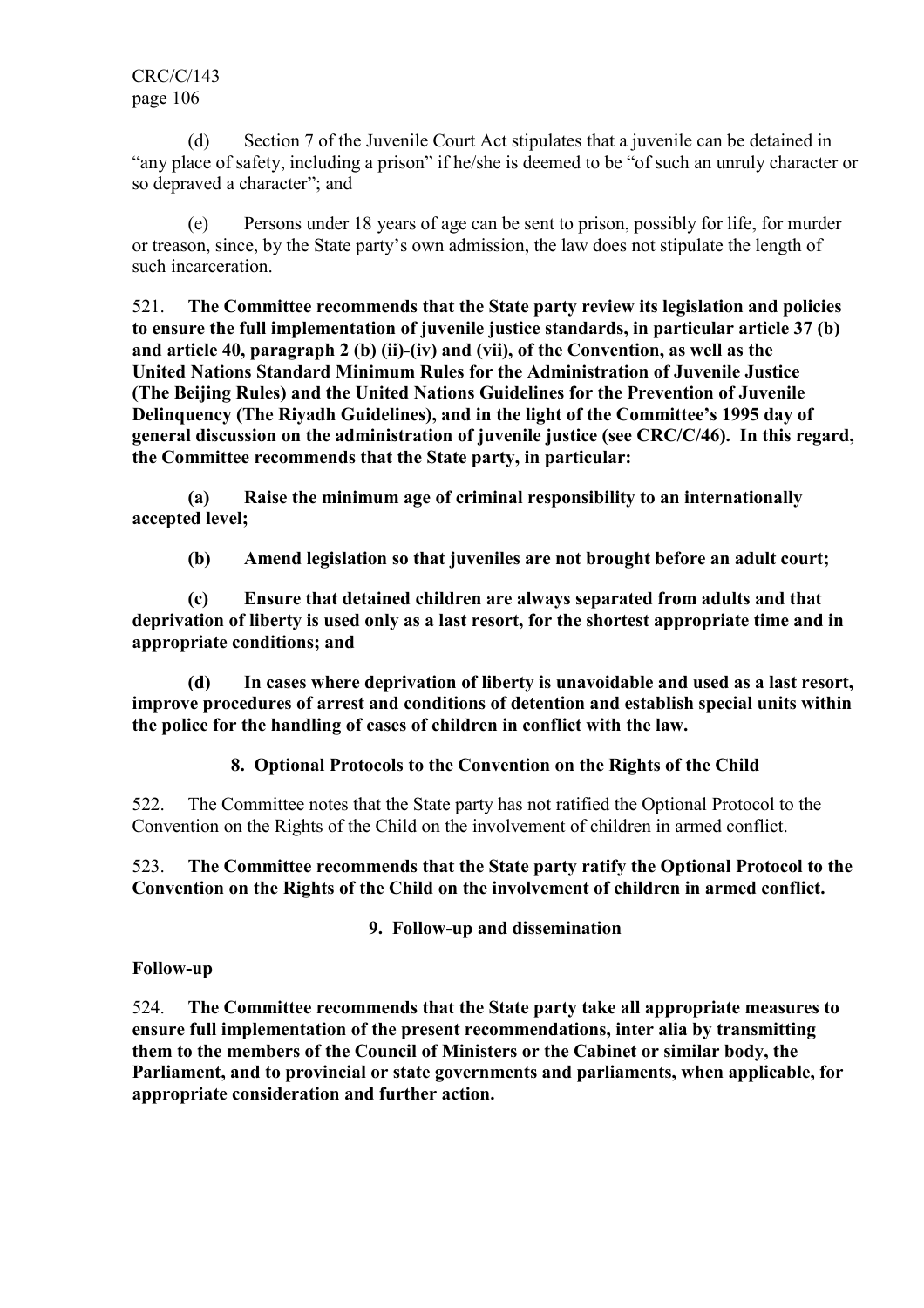### **Dissemination**

525. The Committee further recommends that the initial report and written replies submitted by the State party and the related recommendations (concluding observations) it adopted be made widely available, including (but not exclusively) through the Internet, to the public at large, civil society organizations, youth groups, professional groups and children in order to generate debate and awareness of the Convention, its implementation and monitoring.

#### 10. Next report

526. In light of the recommendation on reporting periodicity adopted by the Committee and described in the report on its twenty-ninth session (CRC/C/114), the Committee underlines the importance of a reporting practice that is in full compliance with the provisions of article 44 of the Convention. An important aspect of States parties' responsibilities to children under the Convention is ensuring that the Committee on the Rights of the Child has regular opportunities to examine the progress made in the Convention's implementation. In this regard, regular and timely reporting by States parties is crucial. The Committee invites the State party to submit its second, third and fourth reports in one consolidated report by 3 may 2009, i.e. 18 months before the due date of the fourth periodic report. This consolidated report should not exceed 120 pages (see CRC/C/118). The Committee expects the State party to report thereafter every five years, as foreseen by the Convention.

### IV. COOPERATION WITH UNITED NATIONS AND OTHER COMPETENT BODIES

527. During the pre-sessional working group and the session itself, the Committee held various meetings with United Nations bodies and specialized agencies, as well as other competent bodies, in the framework of its ongoing dialogue and interaction with these bodies in the light of article 45 of the Convention. The Committee met with:

- − Ms. Katrien Beeckman, consultant, to discuss the right to education (14 September 2004);
- − Members of the Coordinating Committee of the NGO Group for the Convention on the Rights of the Child (15 September 2004);
- − Representatives of the Sub-Group on Child Labour of the NGO Group for the Convention on the Rights of the Child, ILO and OHCHR to discuss the possibility of organizing an international event on poverty reduction strategies and child rights (21 September 2004);
- − The Special Rapporteur on the right to education, Mr. Vernor Muñoz Villalobos, to discuss further cooperation (22 September 2004);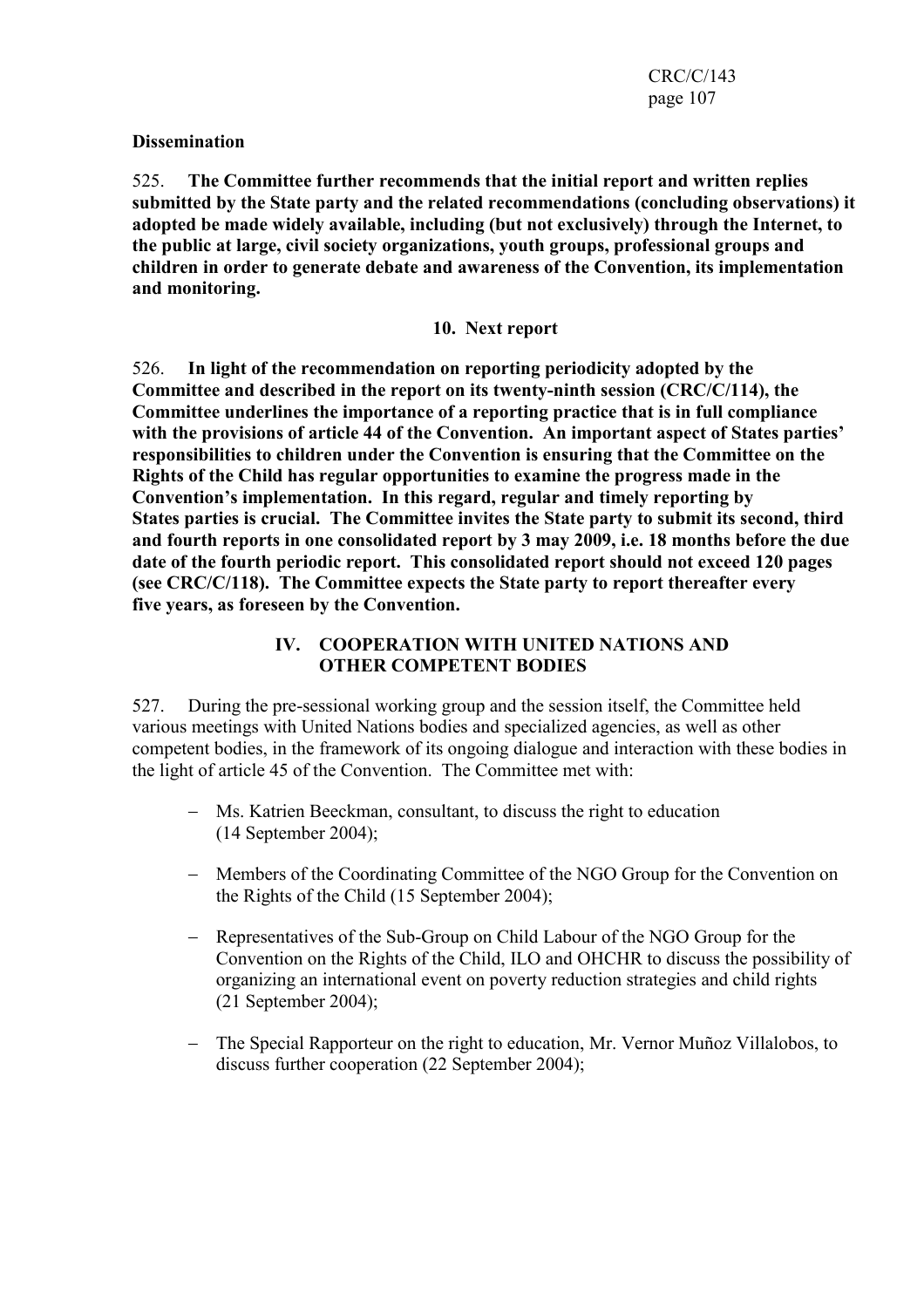- − ILO representatives, to discuss issues and recent developments relating to child labour and economic exploitation of children's rights (23 September 2004);
- − A representative of Save the Children International Alliance to discuss issues relating to the Secretary-General's study on violence against children (27 September 2004);
- − Mr. Paulo Sergio Pinheiro, independent expert, in charge of the study on violence against children (28 September 2004).

# V. WORKING METHODS

528. At its 975th meeting, held on 15 September 2004, the Committee discussed modalities relating to its country visits. At its 976th meeting, held the same day, the Committee discussed the draft guidelines on an expanded core document and targeted reports and harmonized guidelines for reporting under the international human rights treaties (HRI/MC/2004/3) and transmitted its comments to the Secretariat.

529. At its 976th meeting, held on 15 September 2004, the Committee adopted a decision regarding children without parental care (see chap. I).

530. At the same meeting, the Committee discussed and reaffirmed its decision taken during its thirty-fourth session to request the General Assembly to work in two parallel chambers for an initial period of two years (see CRC/C/133). A revised text of the programme budget implications of this decision is contained in annex III to this report.

# VI. GENERAL COMMENTS

531. At its 998th meeting, held on 27 September 2004, the Committee discussed progress regarding its four draft general comments (juvenile justice, asylum-seeking and separated children, rights of indigenous children and rights of children with disabilities).

# VII. DAY OF GENERAL DISCUSSION

532. In accordance with rule 75 of its provisional rules of procedure, the Committee has decided to devote periodically one day of general discussion to a specific article of the Convention or to a child rights theme in order to enhance understanding of the contents and implications of the Convention.

533. At its thirty-fourth session, the Committee decided to devote its 2004 day of general discussion on "Implementing child rights in early childhood". At its thirty-fifth session, the Committee adopted an outline for the discussion day (see CRC/C/137, annex II).

534. The discussion day was divided in two working groups as follows:

Working Group 1 - Starting sound practices early:

 (a) Guaranteeing the rights to survival and development of young children, including the rights to health, nutrition and education;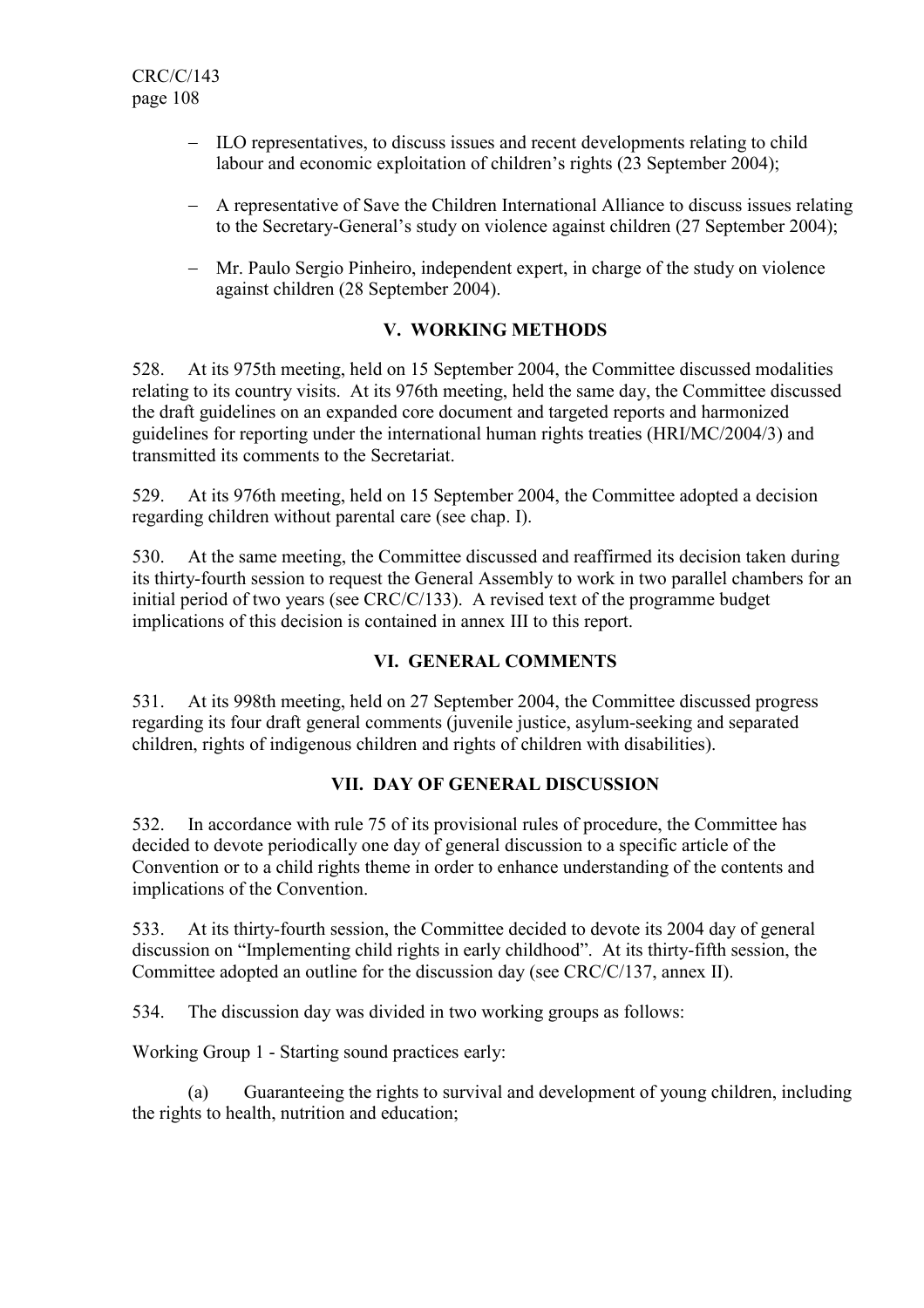(b) Guaranteeing the rights to rest and leisure and to engage in play and recreational activities.

Chairperson: Ghalia Al-Thani

Facilitator: Norberto Liwski (subtheme (a))

Lothar Krappmann (subtheme (b))

Rapporteur: Lothar Krappmann

Working Group 2 - Young children as full actors in their own development:

(a) Participation in the family, in the school setting and in the community;

 (b) The role of day care, early childhood programmes, pre-school, pre-primary and first years of primary education in promoting the child as a right-holder.

Chairperson: Yanghee Lee Facilitator: Saisuree Chutikul Rapporteur: Luigi Citarella

# Summary of discussions

Working Group 1

535. Mr. Liwski, member of the Committee on the Rights of the Child, introduced sub-item (a). He recalled that children in early childhood are entitled to special care and assistance and that the family, as the fundamental nucleus for the growth and well-being of all its members and particularly children, should be given the necessary assistance and protection so that it can fully assume its responsibilities within the community. Mr. Liwski also emphasized that the full realization of human rights presupposes a review of the existing social and political practices and indicated three fundamental tools for effective public policies, namely rights-based approach policies, the strengthening of citizenship as an expression of the organization of civil society and the development of community health concepts.

536. During the debate, it was agreed that, in the context of States' policies, a rights-based approach that would take into account the inherent rights of children would be more adequate than a problem-oriented approach based only on needs and/or emergencies. Various speakers stressed the fact that policy makers should be more sensitive when it comes to developing early childhood policies. It was agreed that priority should be given to strengthening the family and empowering parents in the implementation of child rights; in this regard, States parties should give more attention to article 5 of the Convention.

537. Participants stressed that the rights of young children, particularly those belonging to more vulnerable groups, such as disabled children, girls, children belonging to minority or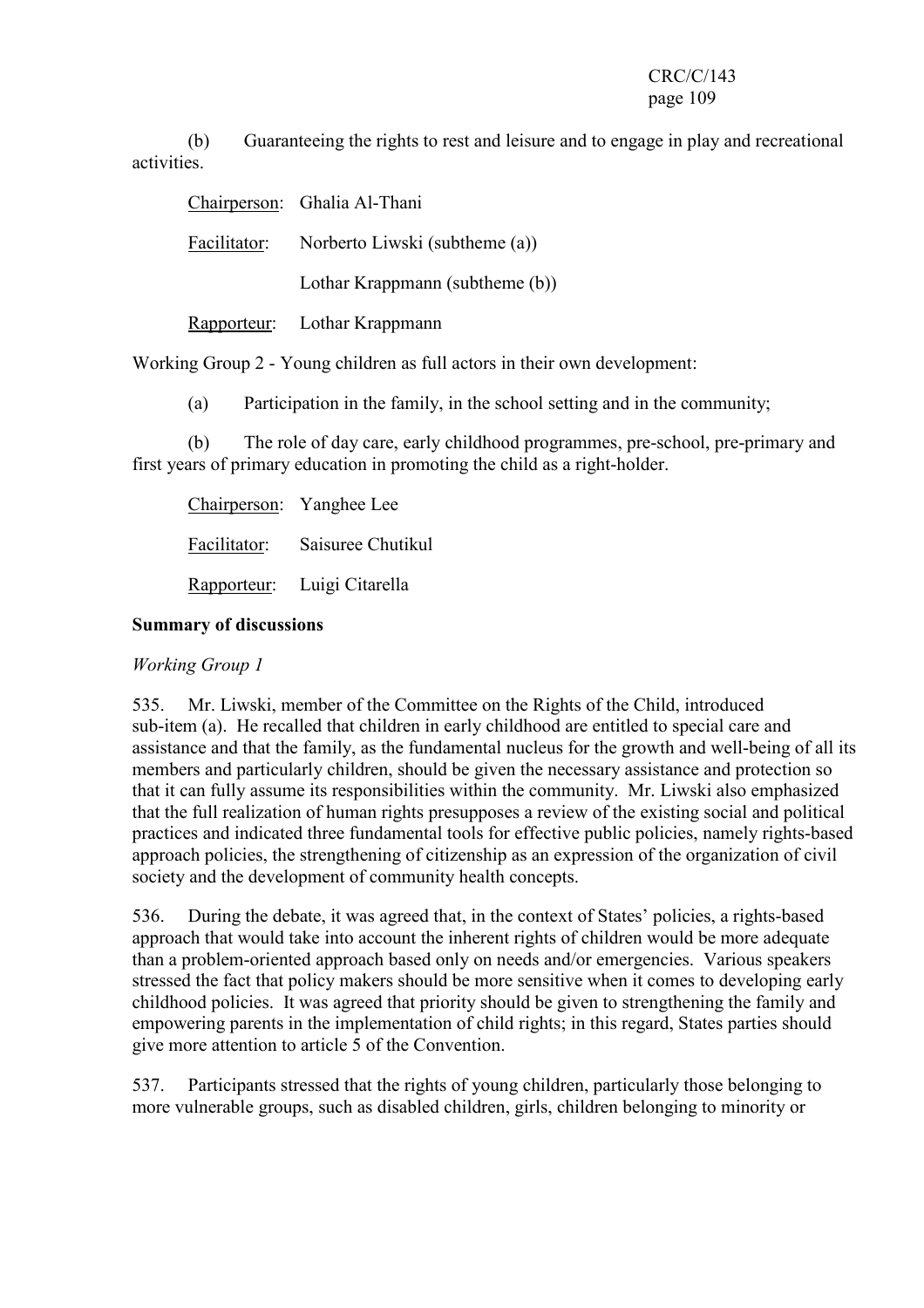indigenous groups, children of migrant workers, children placed in institutions, children living in poverty and children in foster care, were being infringed. Emphasis was put on the importance of a holistic and integrated policy approach taking into account the multifaceted violations of children's rights.

538. Other issues raised by various speakers during the debate included the need for data disaggregated by gender on young children, the importance of prenatal care and sound breastfeeding policies, the allocation of resources to pre-school education, the need for preventive measures in health care and the rights of children having their mothers in detention.

539. In the afternoon, Mr. Krappmann, member of the Committee, introduced sub-item (b). He noted that, in the dialogue with States parties, emphasis was usually put on the issues of the survival, health and education of children and that children's play and their cultural and social activities were usually only touched upon. He stressed that play, leisure, recreation and cultural activities are fundamental and indispensable rights of young children. Finally, he emphasized the value for children of self-determined play and goals and self-evaluated performances.

540. The discussion focused mainly on the subject of play in its various forms and nuances; emphasis was put on the definitions of play, the relationship between play, learning and development; and the different concepts of play that exist in different locations, cultures and beliefs. The importance of self-determined and unsupervised play was also stressed, taking into account the possible risks involved in the latter. Many speakers recommended the drafting of a general comment on the implementation of the Convention of the Rights of the Child in Early Childhood.

# Working Group 2

541. The discussions in the Working Group roughly followed its two subthemes.

542. Much of the discussion focused on the challenges to the healthy development of young children. These included the difficulties of sensitizing and training parents, particularly in the context of different cultures and traditions, and certain perceptions of children. In this connection, the subject of corporal punishment was raised and extensively discussed. The subject of birth registration, which is crucial to the child's enjoyment and exercise of rights in general, was also raised. Another significant challenge to the healthy development of children was HIV/AIDS, which threatens the youngest children's right to survival, as well as denying their right to a stable and safe environment.

543. Many participants expressed interest in the subject of childcare. They flagged the need for a holistic policy approach so that government departments could work together, and for such programmes to be adequately supported. The importance of having clear guidelines or laws for quality assurance and accessibility, as well as accurate and disaggregated data on the youngest children, were emphasized. Mention was made of an international framework of core curriculum tools for all professionals working with children which is in the process of being developed.

544. A large part of the discussion was devoted to the issue of participation, including what it means in practice and how it can be implemented for younger children. Experiences were shared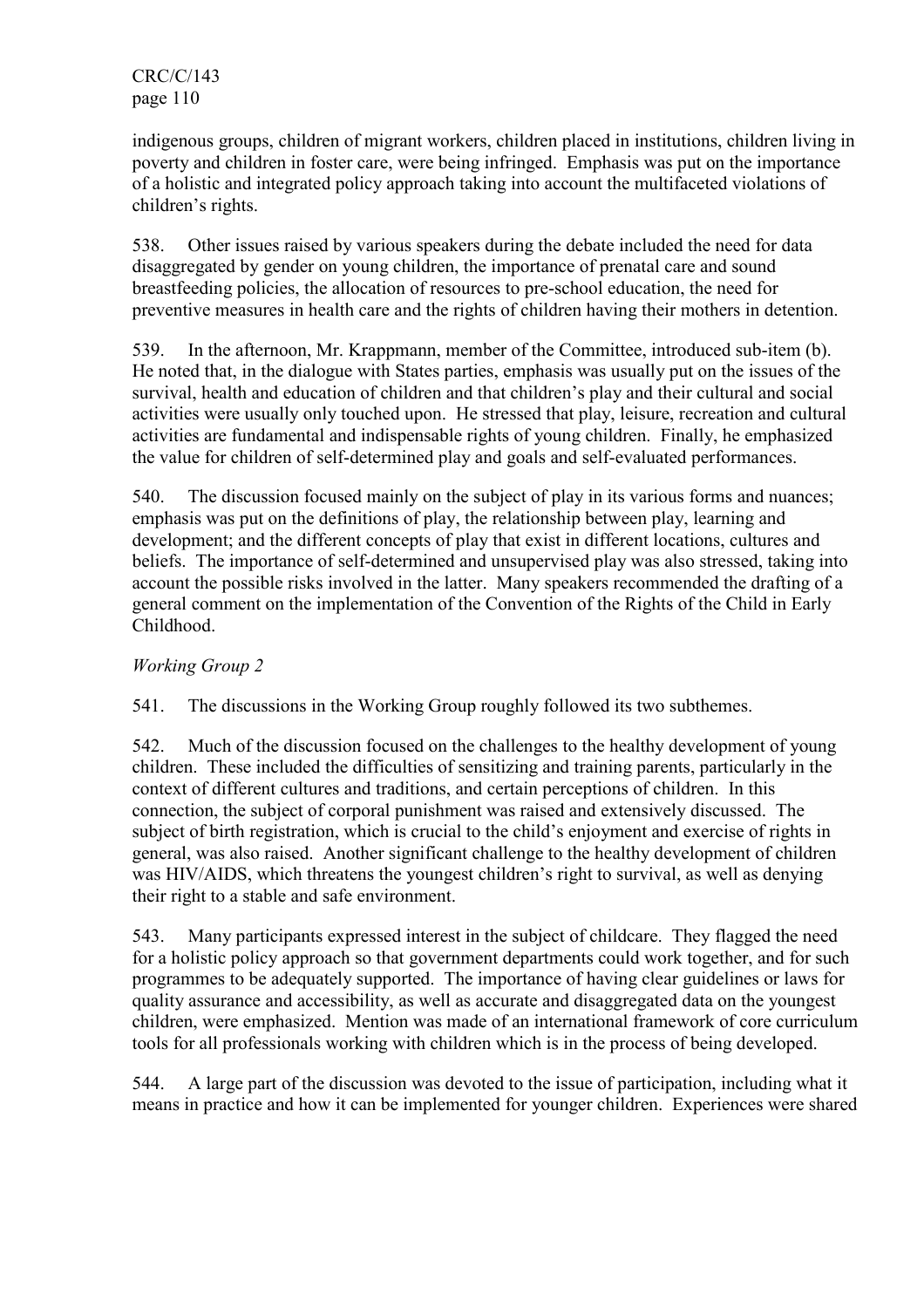about ways to hear children's voices, to listen to grievances (also touching on the subject of complaint filing systems for younger children), and the ways for parents and other adults to talk to them, including on subjects such as sexual abuse.

545. Participants agreed on the importance of the right to play as a natural way for children to learn, make sense of the world, and participate as actors in society. Support from adults who understand their need to play is very important.

#### Recommendations

#### Introduction

546. The Committee reaffirms that the Convention on the Rights of the Child reflects a holistic perspective on early childhood development based on the principles of indivisibility and interdependence of all human rights. Consequently, all of the rights recognized in the Convention apply to all persons below 18, including the youngest children (art. 1). Early childhood covers different age groups in different countries and regions; it generally covers children aged below 4 to below 8 years. The Committee does not favour any definition over another. The Committee, in organizing the day of general discussion, wishes to underline the importance of early childhood development, since the early childhood years are critical for laying a solid foundation for the sound development of the child's personality, talents, and mental and physical abilities.

## Birth registration

547. The Committee recommends that States parties take all necessary measures to ensure that all children are registered at birth, inter alia by using mobile registration units, and make birth registration free of charge. The Committee also reminds States parties of the importance of facilitating late registration of birth, and of ensuring that children, including those not registered, have equal access to health care, education and other social services.

## Comprehensive programme, including vulnerable children

548. In guaranteeing rights to the youngest children, States parties are urged to develop rights-based, multidimensional and multisectoral strategies that promote a systematic and integrated approach to law and policy development and provide comprehensive and continuous programmes in early childhood development, taking into consideration children's evolving capacity in light of article 5 of the Convention. In view of the crucial importance of early childhood programmes for the sound development of children, the Committee calls on States parties to ensure that all children, especially the most vulnerable are guaranteed access to these programmes. Such groups include girls, children living in poverty, children with disabilities, children belonging to indigenous or minority groups, children from migrant families, children without parental care, children living in institutions, children living with their mothers in prisons, refugee and asylum-seeking children, children infected with or affected by HIV/AIDS, and children of alcohol- or drug-addicted parents. States parties are further urged to promote and uphold the responsibilities, rights and duties of parents or legal guardians to provide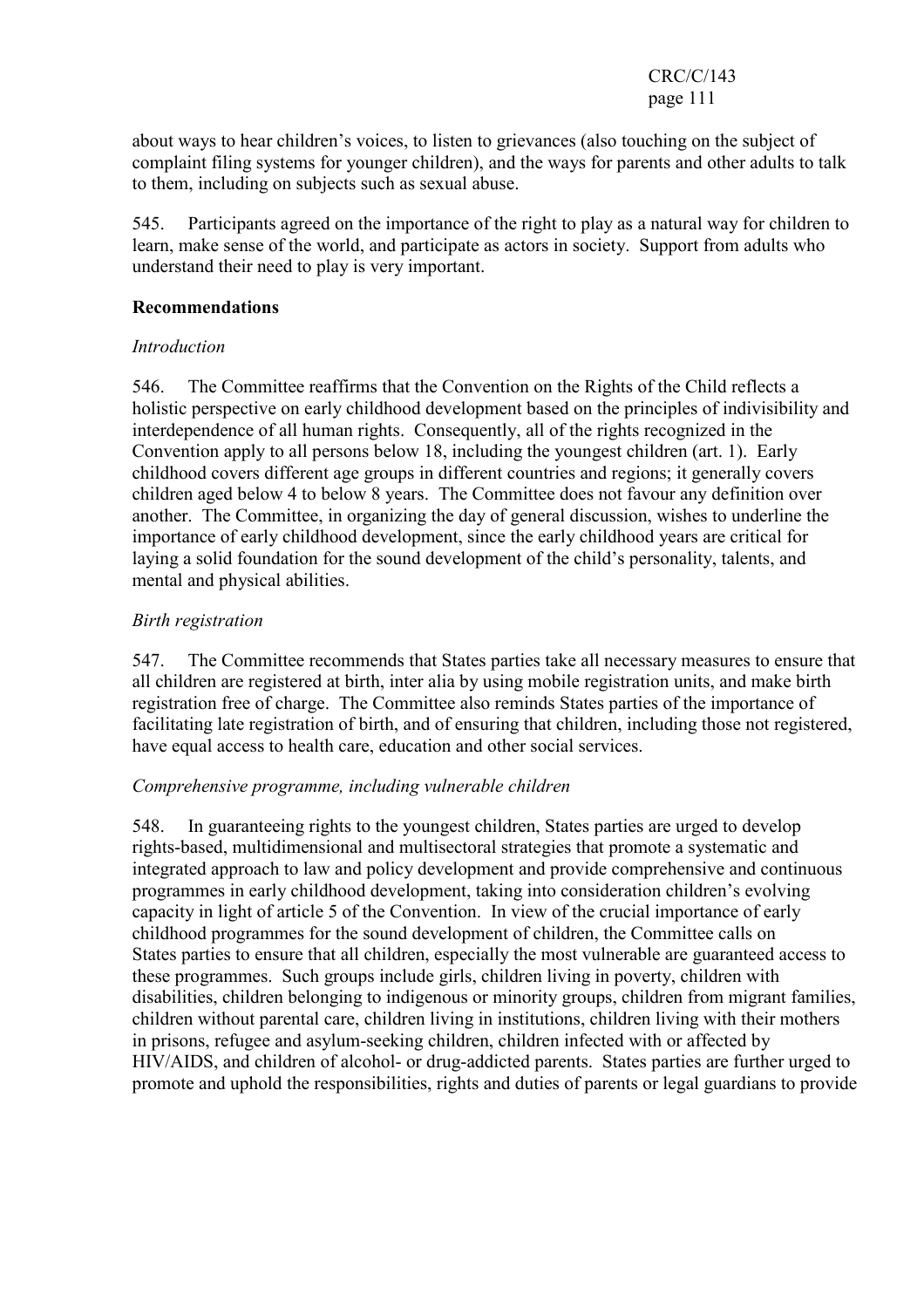appropriate direction and guidance to young children in the exercise of their rights, as well as provide an environment of reliable and affectionate relationships based on respect and understanding, given their significance for "the development of the child's personality, talents and mental and physical abilities to their fullest potential" (art. 29, 1 (a)).

# Resource allocation for early childhood (art. 4)

549. In light of the importance of early childhood development services and programmes for the short- and long-term cognitive and social development of children, States parties are urged to adopt comprehensive and strategic plans on early childhood development within the rights-based framework, and accordingly, increase their human and financial resource allocations for early childhood development services and programmes. In view of the fact that States parties often do not allocate adequate financial and other resources to early childhood policies, services and programmes, it is important that there be sufficient allocations of public investment in services, infrastructure and overall resources allocated to the field of early childhood development. In this connection, States parties are encouraged to develop strong and equitable partnerships between the Government, public services, families and the private sector to finance early childhood care and education.

550. In pursuing these actions, it is necessary that States parties and other stakeholders involved commit themselves to respect all the provisions and the principles of the Convention, especially its four general principles: non-discrimination; the best interests of the child; right to life, survival and development; and respect for the views of the child (arts. 2, 3, 6 and 12).

## Data collection

551. The Committee reiterates the importance of comprehensive and up-to-date quantitative and qualitative data on all aspects of early childhood for the formulation, monitoring and evaluation of progress achieved and assessment of the impact of policies. In view of the lack, in many States parties, of adequate national data collection systems on early childhood for all areas covered by the Convention, and that specific and disaggregated information on children in early years are not readily available, the Committee urges all States parties to develop a system of data collection and indicators consistent with the Convention and disaggregated by gender, age, family structure, urban and rural residence, and other relevant categories. This system should cover all children up to the age of 18 years, with specific emphasis on early childhood, particularly children belonging to vulnerable groups.

## Best interests of the child (art. 3)

552. In light of article 3 of the Convention, States parties must guarantee that in all activities and programmes concerning children, whether undertaken in public or private early childhood institutions, the best interests of the child shall be a primary consideration. States parties must ensure that the institutions, services and facilities responsible for early childhood development conform to the quality standards established by competent authorities, particularly in the areas of safety, health, in the number and suitability of their staff, as well as competent supervision.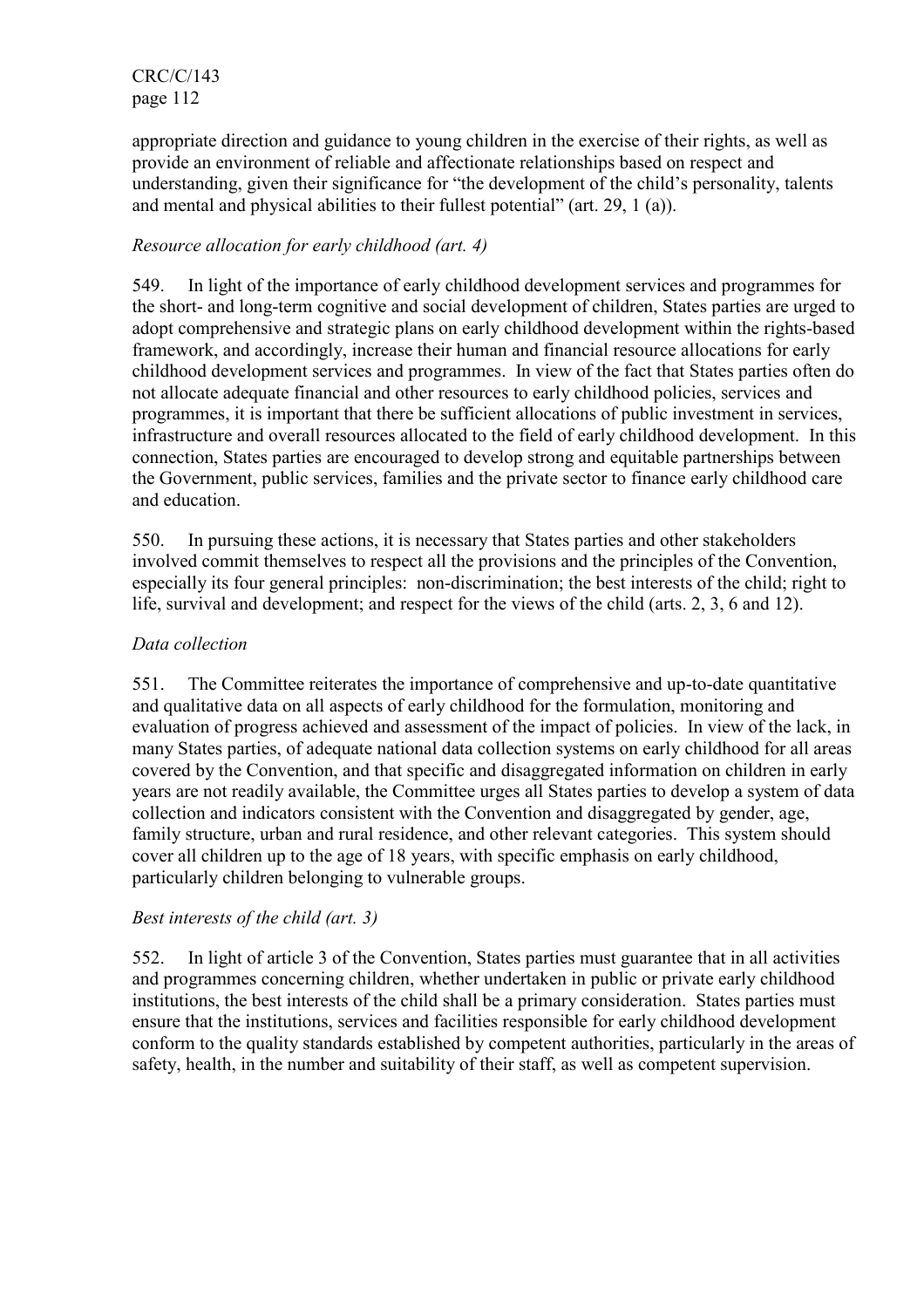# Right to survival and development/health/education (arts. 6, 24, 28 and 29)

553. Article 6, paragraph 2, of the Convention guarantees the right to survival and development to all children. The Committee reminds States parties and others concerned that this provision can be implemented only in a holistic manner, through the enforcement of all other provisions recognized in the Convention, including the rights to health, adequate nutrition and education (arts. 24, 28 and 29). States parties to the Convention need to ensure that in their first years all children have access to adequate health care and nutrition, as stipulated in article 24, to enable them to have a healthy start in life. In this context, breastfeeding and access to clean drinking water and adequate nutrition are essential and due attention should be paid to the importance of appropriate prenatal and post-natal health care for mothers to ensure healthy development of children in early years and a healthy mother-child relationship. To underline the importance of education as part of early childhood development, the Committee recommends that States parties consider making early childhood education an integral part of basic/primary education as a tool to nurture the child's evolving capacities in a stress-free environment.

## Right to rest, leisure and play (art. 31)

554. In view of the insufficient attention given by States parties and others concerned to the implementation of the provisions of article 31 of the Convention, which guarantees "the right of the child to rest and leisure, to engage in play and recreational activities appropriate to the age of the child and to participate freely in cultural life and the arts", the Committee reiterates that these are key rights that enable every young child to fully develop his/her personality, talents and mental and physical abilities to their fullest potential. Recognizing that these rights are often endangered by all manner of external constraints hindering children's collective play and recreation in a stimulating and secure environment that is child-appropriate, the Committee appeals to all States parties, non-governmental organizations and private actors to identify and remove potential obstacles to the enjoyment of these rights by the youngest children, including through poverty reduction strategies. In this connection, States parties are encouraged to pay greater attention and allocate adequate resources (human and financial) to the implementation of the right to rest, leisure and play.

## Child participation (art. 12)

555. The Convention on the Rights of the Child principally enshrines children's participation in all matters affecting children. Therefore, States parties must take all appropriate measures to ensure that the concept of the child as rights-holder is anchored in the child's daily life from the earliest stage: at home (and including, when applicable, the extended family); in school; in day-care facilities and in his or her community. States parties should take all appropriate measures to promote the active involvement of parents (and extended families), schools and communities at large in the promotion and creation of opportunities for young children to actively and progressively exercise their rights in their everyday activities. In this regard, special attention must be given to the freedoms of expression, thought, conscience and religion and the right to privacy of the youngest children, in accordance with their evolving capacity.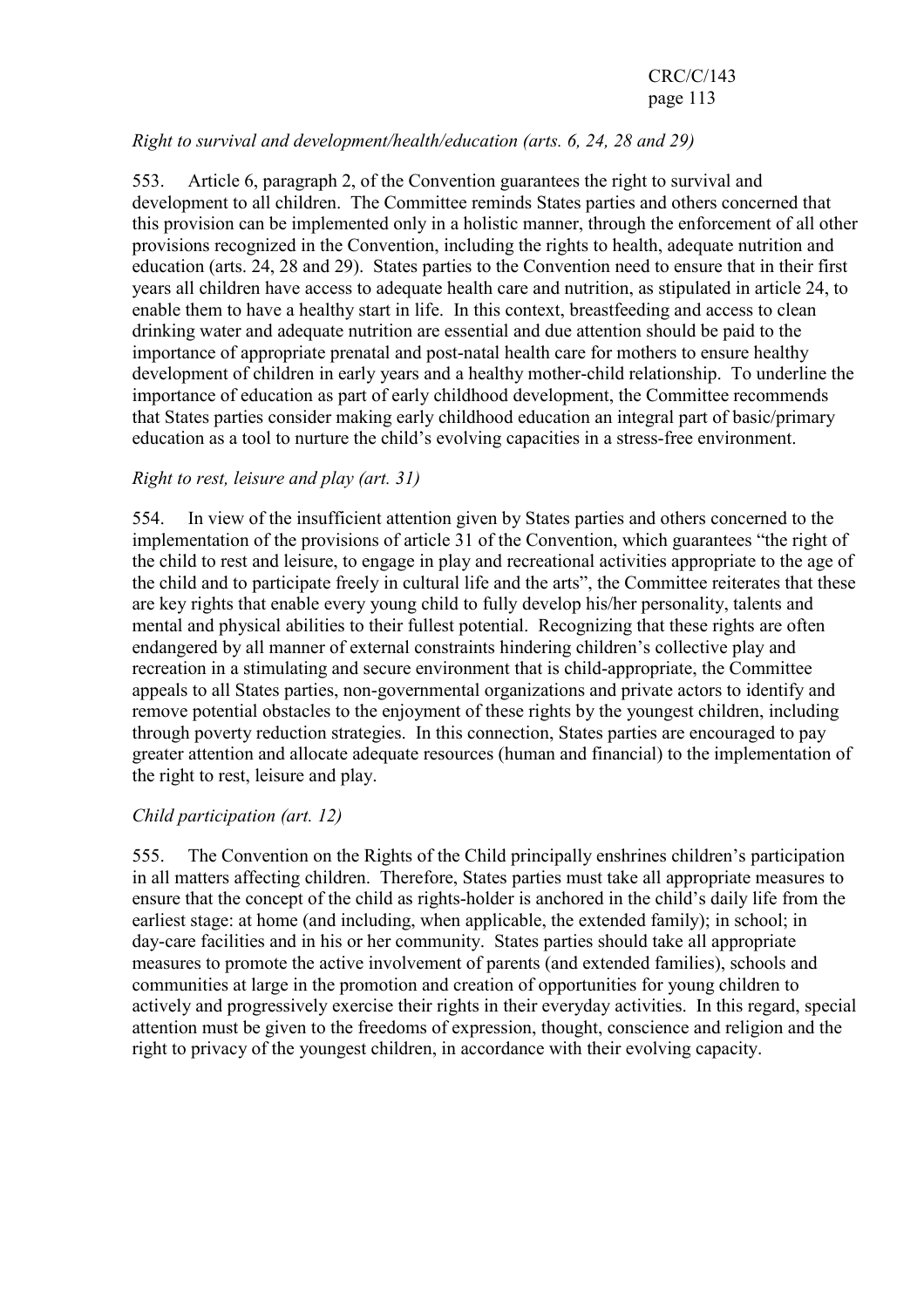## Community-based approach

556. The Committee recommends that States parties support early childhood development programmes, including home- and community-based pre-school education programmes, in which parents' empowerment and education are main features. They are urged to construct high-quality, developmentally appropriate and culturally relevant programmes by working with local communities rather than imposing a top-down approach to early childhood development practices. The Committee also recommends that States parties pay greater attention to, and actively support, the rights-based approach to early childhood development, including transition to primary school initiatives that build children's confidence, communication skills and enthusiasm for learning.

## Training and research

557. The Committee encourages States parties to invest in systematic training and research in the field of early childhood development from a rights-based perspective. States parties are encouraged to undertake systematic education and training of children and their parents, as well as all professionals working for and with children, in particular parliamentarians, judges, magistrates, lawyers, law enforcement officials, civil servants, personnel in institutions and places of detention for children, teachers, health personnel, social workers and local leaders. Furthermore, the Committee urges States parties to conduct awareness-raising campaigns for the public at large.

#### Assistance to parents, families and childcare institutions (art. 18)

558. The Convention requires States parties to render appropriate assistance to parents, legal guardians and extended families in the performance of their child-rearing responsibilities, inter alia by providing parenting education. States parties also should ensure the development of institutions, facilities and services for the care of children and take all appropriate measures to ensure that children of working parents have the right to benefit from childcare services, maternity protection and facilities for which they are eligible. In this regard, the Committee recommends that States parties ratify the ILO Maternity Protection Convention, 2000 (No. 183). Finally, States parties must ensure that parents are given appropriate support to enable them to fully involve their young children in early childhood programmes, including pre-school education.

#### Human rights education (art. 29)

559. In light of article 29 and the Committee's general comment No. 1 on the aims of education, the Committee recommends that States parties include human rights education in pre- and primary school programmes. Such education should be participatory, and adapted to the ages and evolving capacities of young children.

## Role of civil society and private actors

560. With reference to its recommendations adopted during its 2002 day of general discussion on "The private sector as service provider and its role in implementing child rights" (see CRC/C/121, paras. 630-653), the Committee recommends that States parties support the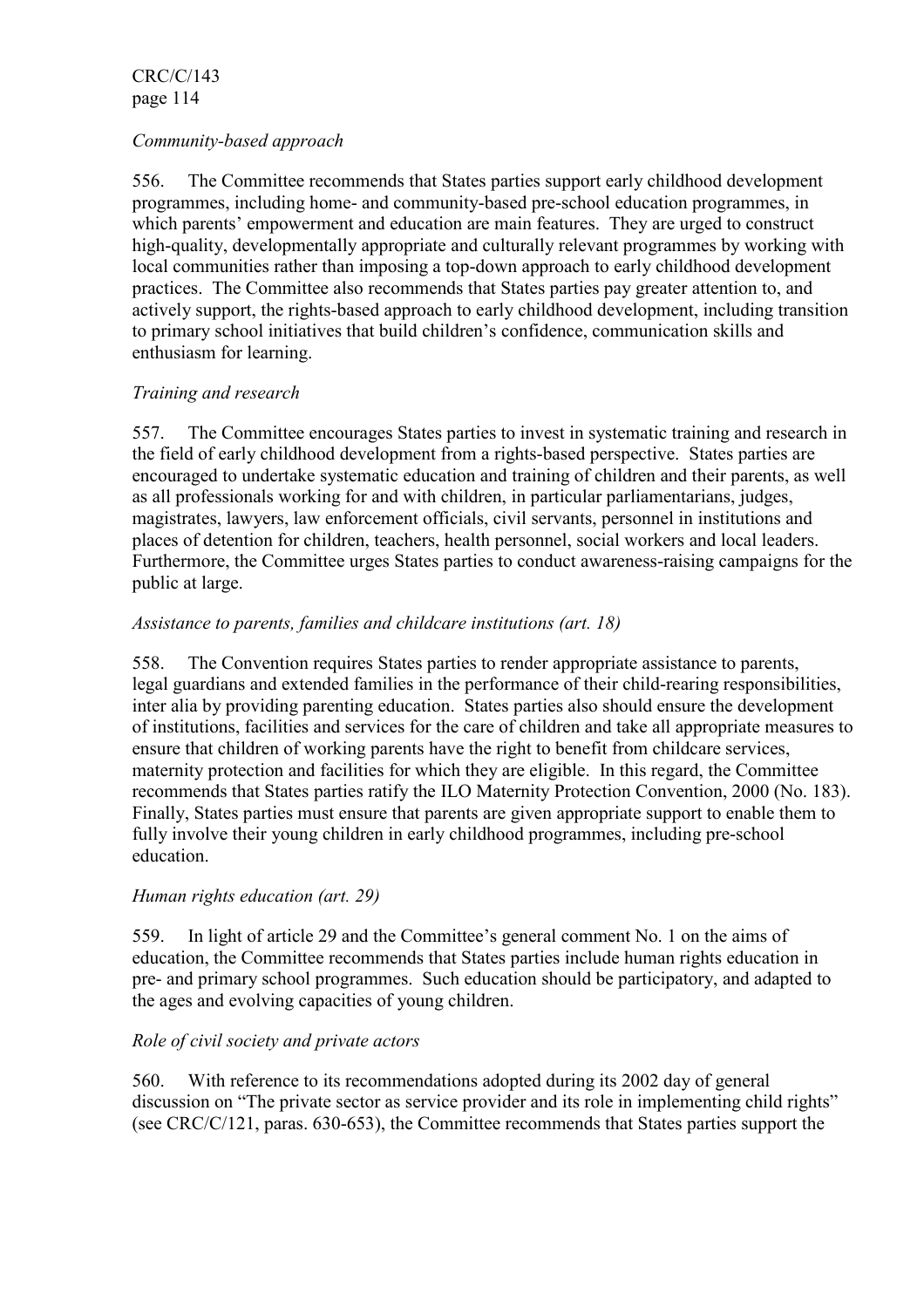activities of the non-governmental sector as a channel for programme implementation. It further calls on all non-State service providers to respect the principles and provisions of the Convention and, in this regard, reminds States parties of their primary obligation in ensuring its implementation. Early childhood professionals - in both the State and non-State sectors - should be provided with thorough preparation, ongoing training and adequate compensation. In this context, States parties are reminded of their obligation to provide services for early childhood development and that the role of civil society should be complementary to, not a substitute for, the role of the State.

#### International assistance

561. The Committee recommends that donor institutions, including the World Bank, other United Nations institutions and bilateral donors support early childhood development programmes financially and technically, as one of their main targets in assisting sustainable development in countries benefiting from international assistance.

## Looking forward

562. The Committee urges all States parties, intergovernmental organizations, NGOs, academics, professional groups and grass-roots communities to foster continuous high-level policy dialogues and research on the crucial importance of quality in early childhood development, including at the regional and local levels.

## **Participants**

563. Representatives of the following States parties, organizations and bodies participated in the day of general discussion:

#### Representatives of States parties to the Convention

Australia, Bahrain, Barbados, Belgium, Belize, Botswana, Canada, Czech Republic, Fiji, Finland, Germany, Georgia, Ghana, Ireland, Japan, Lithuania, Mauritius, Monaco, Poland, Spain, Sweden, Syrian Arab Republic, Turkey.

#### United Nations bodies and agencies and other intergovernmental organizations

Organization for Economic Cooperation and Development Centre, Commonwealth Secretariat, Council of Europe, United Nations Children's Fund, World Food Project.

#### Non-governmental organizations, including the private sector

Action Aid India, Aga Khan Foundation, Arigatou Foundation-Geneva, Asociacion trabao di Hubentud na Aruba, Associazione Comunità Papa Giovanni XXIII, Baby Milk Action, Baha'i International Community, Bernard van Leer Foundation, Bruxelles Accueil et Development pour la jeunesse et l'enfance (BADJE), Canadian Child Care Foundation, Canadian Coalition for the Rights of Children, CECODAP, Central Union for Child Welfare, Centre on Human Evolution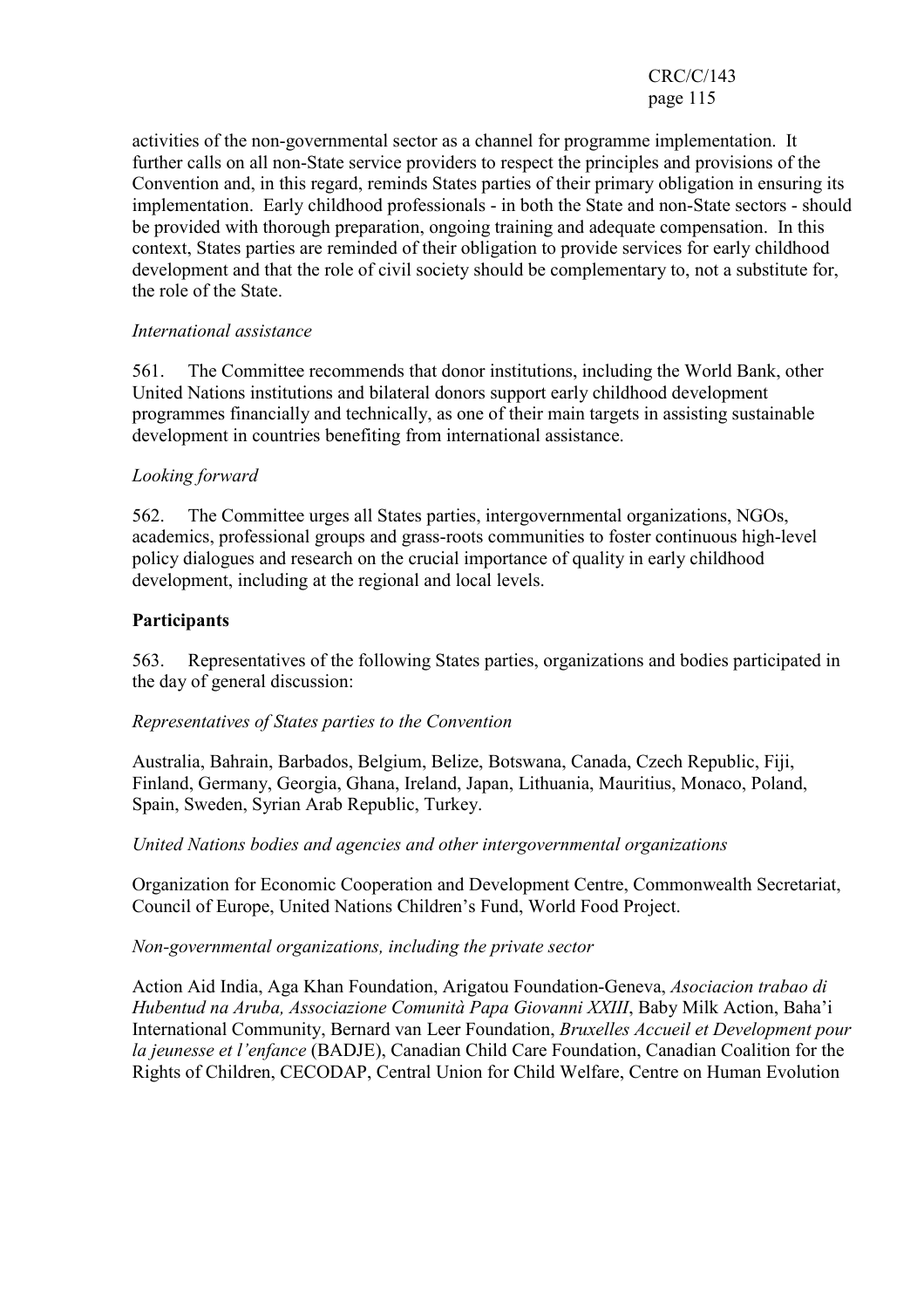Studies, CEU-IPV, Child and Youth Welfare Association-Germany, Children's Rights Alliance for England, Coalition des ONG des Droits de l'Enfant, Comité contre l'esclavage moderne, Consultative Group on ECCD, Coordination des ONG pour les droits de l'enfant (CODE), Defence for Children International - and its national sections from Angola, Belgium, the Czech Republic, the Democratic Republic of the Congo, Japan, the former Yugoslav Republic of Macedonia and Switzerland, Deutsche Liga für das Kind (German League for the Child), ECPAT International, Eshet Children and Youth Unity Association-Ethiopia, European Association for Children in Hospital (EACH), the European Children's Network (EURONET), Every Child, Federation for the Protection of Children's Human Rights, Flemish Children's Rights Coalition, Forum for Crèche and Childcare Services (FORCES), Ghana NGO Coalition on the Rights of the Child, Global Initiative to End all Corporal Punishment of Children, Global-Wfaucis, Gruppo di Lavoro per la CRC, Health Canada, Hopes and Homes for Children, ICCB/BICE, Committee for Legal Aid to Poor, India Alliance for Child Rights, International Alliance of Women, International Baby Food Action Network (IBFAN-GIFA), International Federation Terre des Hommes, International Foster Care Organisation, IPPA-the Early Childhood Organisation, Italian CRC working group - ArciRagazzi, Kind en Gezin, Mouvement International Aid, National Coalition for the implementation of the UN Convention on the Rights of the Child in Germany, International Catholic Child Bureau (ICCB), Netherlands Institute for Care and Welfare/International Centre, NGO Group for the CRC, Pakistan International Human Rights Organisation (PIHRO), Plan Finland, Pro Juventute, Reliasle Fubure Leubh, Rowen International, Save the Children - Sweden and United Kingdom, Society for the Protection of the Rights of the Child (SPARC), SOS Kinderdorf International, Specialist Children's Services, SRG Welfare Society, University of the West Indies Caribbean Support Initiative, Training and Resources in Early Education (TREE), Women's World Summit Foundation (WWSF), World Movement of Mothers.

#### Other organizations and individuals

Ilaria Barachini, Italian National Childhood and Adolescence Documentation and Analysis Center; Kathien Beeckman, Das Bikash, Sector-6, India; Johanna Fleischhauer, University of Duisburg; Masaaki Fukud, Yamanashi-gakuin University, Law School, Japan; Délégation à la petite enfance, Ville de Genève; Ansah Samuel Guansa, University of Ghana; Karl Hanson, Institut universitaire Kurt Bösch, Sion, Switzerland; Waltrant Kerber-Ganse, Technical University of Berlin; Service de la petite enfance, Commune de Meyrin, Switzerland; Eva Lloyd, Centre for Poverty and Social Justice, University of Bristol; Liga Ozolo, University of Oslo; Aisling Parkes, University College Cork, Ireland; Helen Penn, University of East London; Jerry Ross-Akuetteh, University of Ghana; K. Shanmugavolayurham, Convenor T.V. Forces, India; Iveta Strazdina, Riga Graduate School of Law; Jacques van der Gaag, University of Amsterdam; Teresa Walker, Ombudsman for Children's Bureau, Poland.

## VIII. FUTURE DAY OF GENERAL DISCUSSION

564. At its 998th meeting, held on 30 September 2004, the Committee decided to dedicate its 2005 day of general discussion to the theme of "Children deprived of parental care".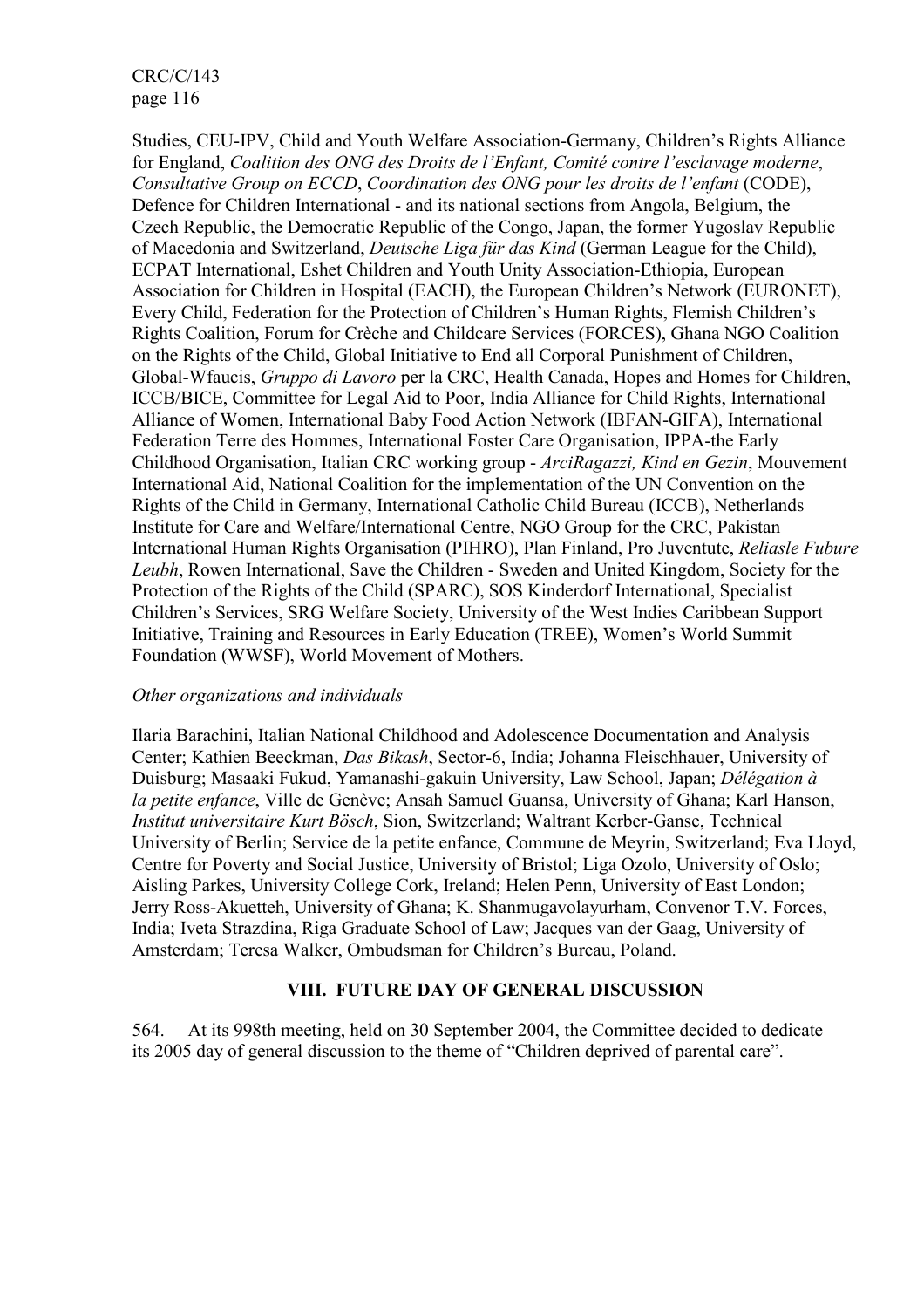#### IX. DRAFT PROVISIONAL AGENDA FOR THE THIRTY-EIGHTH SESSION

565. The following is the draft provisional agenda for the thirty-eighth session of the Committee:

- 1. Adoption of the agenda.
- 2. Organizational matters.
- 3. Submission of reports by States parties.
- 4. Consideration of reports of States parties.
- 5. Cooperation with other United Nations bodies, specialized agencies and other competent bodies.
- 6. Methods of work of the Committee.
- 7. General comments.
- 8. Future meetings.
- 9. Other matters.

## X. ADOPTION OF THE REPORT

566. At its 999th meeting, held on 1 October 2004, the Committee considered the draft report on its thirty-seventh session. The report was adopted unanimously by the Committee.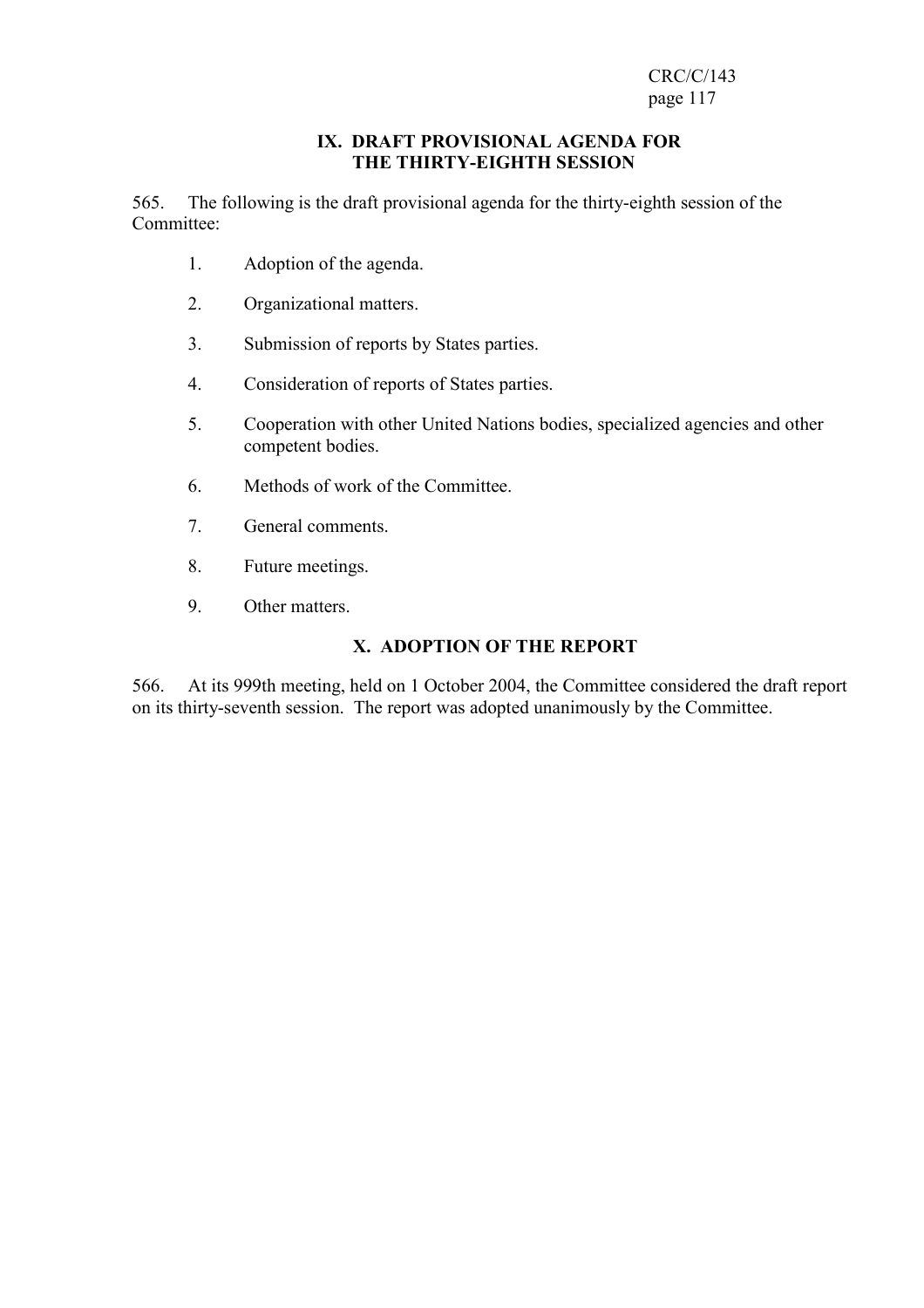#### Annex I

# MEMBERSHIP OF THE COMMITTEE ON THE RIGHTS OF THE CHILD

| Name of member                      | Country of nationality |
|-------------------------------------|------------------------|
| Mr. Ibrahim Abdul Aziz AL-SHEDDI*   | Saudi Arabia           |
| Ms. Ghalia Mohd Bin Hamad AL-THANI* | Qatar                  |
| Ms. Joyce ALUOCH*                   | Kenya                  |
| Ms. Alison ANDERSON**               | Jamaica                |
| Ms. Saisuree CHUTIKUL*              | Thailand               |
| Mr. Luigi CITARELLA*                | Italy                  |
| Mr. Jacob Egbert DOEK**             | Netherlands            |
| Mr. Kamel FILALI**                  | Algeria                |
| Ms. Moushira KHATTAB**              | Egypt                  |
| Mr. Hatem KOTRANE**                 | Tunisia                |
| Mr. Lothar Friedrich KRAPPMANN **   | Germany                |
| Ms. Yanghee LEE*                    | Republic of Korea      |
| Mr. Norberto LIWSKI**               | Argentina              |
| Ms. Rosa Maria ORTIZ**              | Paraguay               |
| Ms. Awa N'Deye OUEDRAOGO**          | <b>Burkina Faso</b>    |
| Ms. Marilia SARDENBERG*             | <b>Brazil</b>          |
| Ms. Lucy SMITH*                     | Norway                 |
| Ms. Nevena VUCKOVIC-SAHOVIC*        | Serbia and Montenegro  |
|                                     |                        |

 $\overline{a}$ 

 <sup>\*</sup> Term expires on 28 February 2005.

<sup>\*\*</sup> Term expires on 28 February 2007.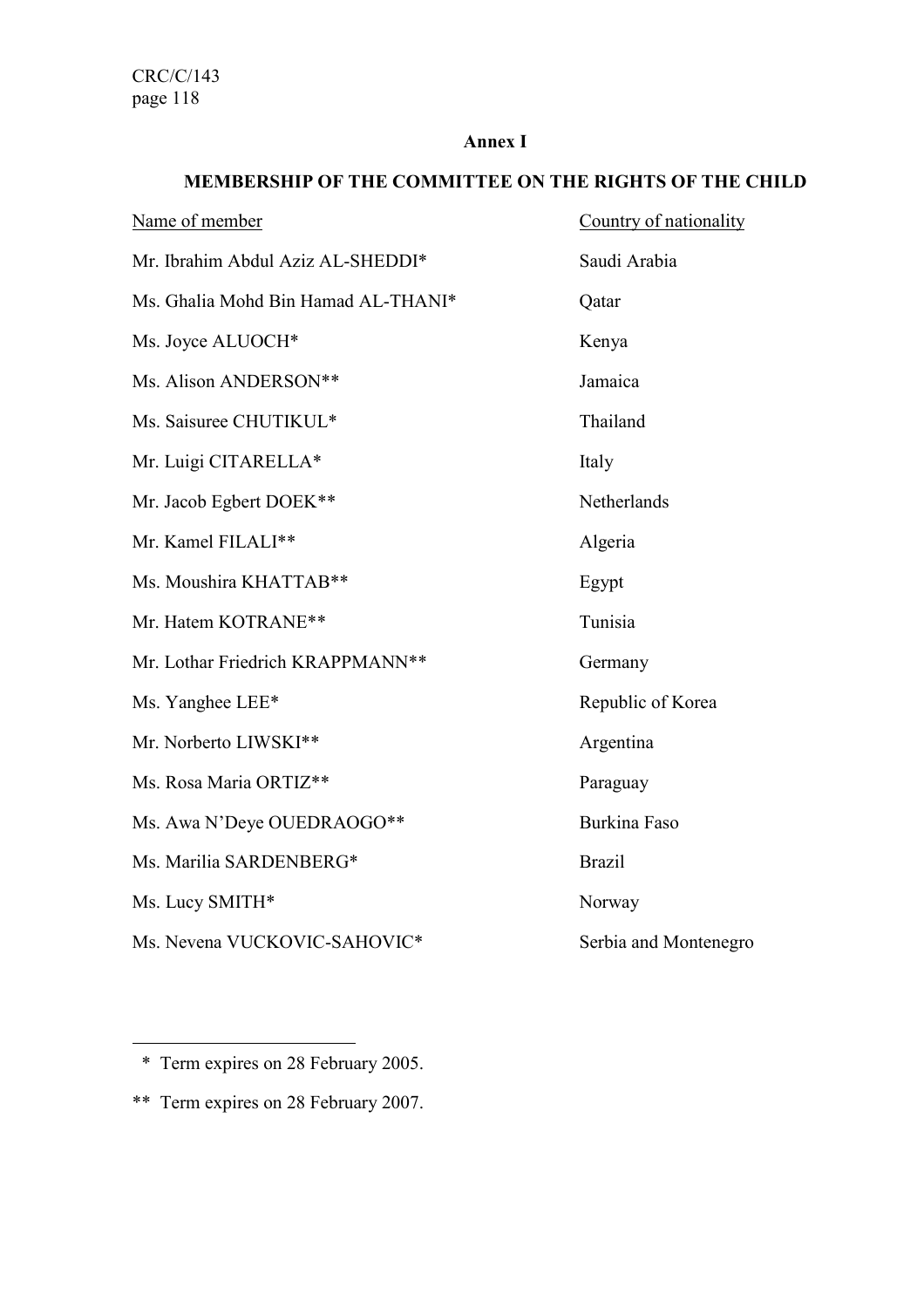#### Annex II

#### DAY OF GENERAL DISCUSSION "IMPLEMENTING CHILD RIGHTS IN EARLY CHILDHOOD"\*

17 September 2004

#### Updated list of submissions

- 1. Bernard van Leer Foundation, Children are our future
- 2. Bruce Abramson, The CRC Rights of Babies and Young Children: Three Key Issues
- 3. Canadian Child Care Federation, Keeping our Promises: Right from the Start
- 4. Centre for Human Evolution Studies (CEU) and Ius Primi Viri International Association (IPV), The Rights of the Child
- 5. Comunità Papa Giovanni XXIII Association, Starting Sound Practices Early
- 6. End All Corporal Punishment of Children Global Initiative
- 7. European Association for Children in Hospital (EACH), Steps for Implementing the Child's Right to Health
- 8. FORCES India New Delhi, The Status of the Young Indian Child
- 9. FORCES Tamil Nadu, Right to Participation of Young Children in India
- 10. German League for the Child

 $\overline{a}$ 

- 11. Groupe Africain, Un acte qui contribue à la protection et à la promotion des droits de l'enfant: la reconnaissance légale
- 12. Government of Venezuela, Early Childhood in the Venezuelan Education sector: Implementing Child Rights
- 13. Gustavo Masco Buenos Aires Archidiocesan Delegate Child and Adolescence Area
- 14. Human Rights Watch Children's rights division
- 15. India Alliance for Child Rights (IACR), India's Girl Child: Early Childhood or Early Disposal?
- 16. International Baby Food Action Network, Guaranteeing the rights to survival and development of young children, including the rights to health, nutrition and education

<sup>\*</sup> This annex is circulated in the original languages only.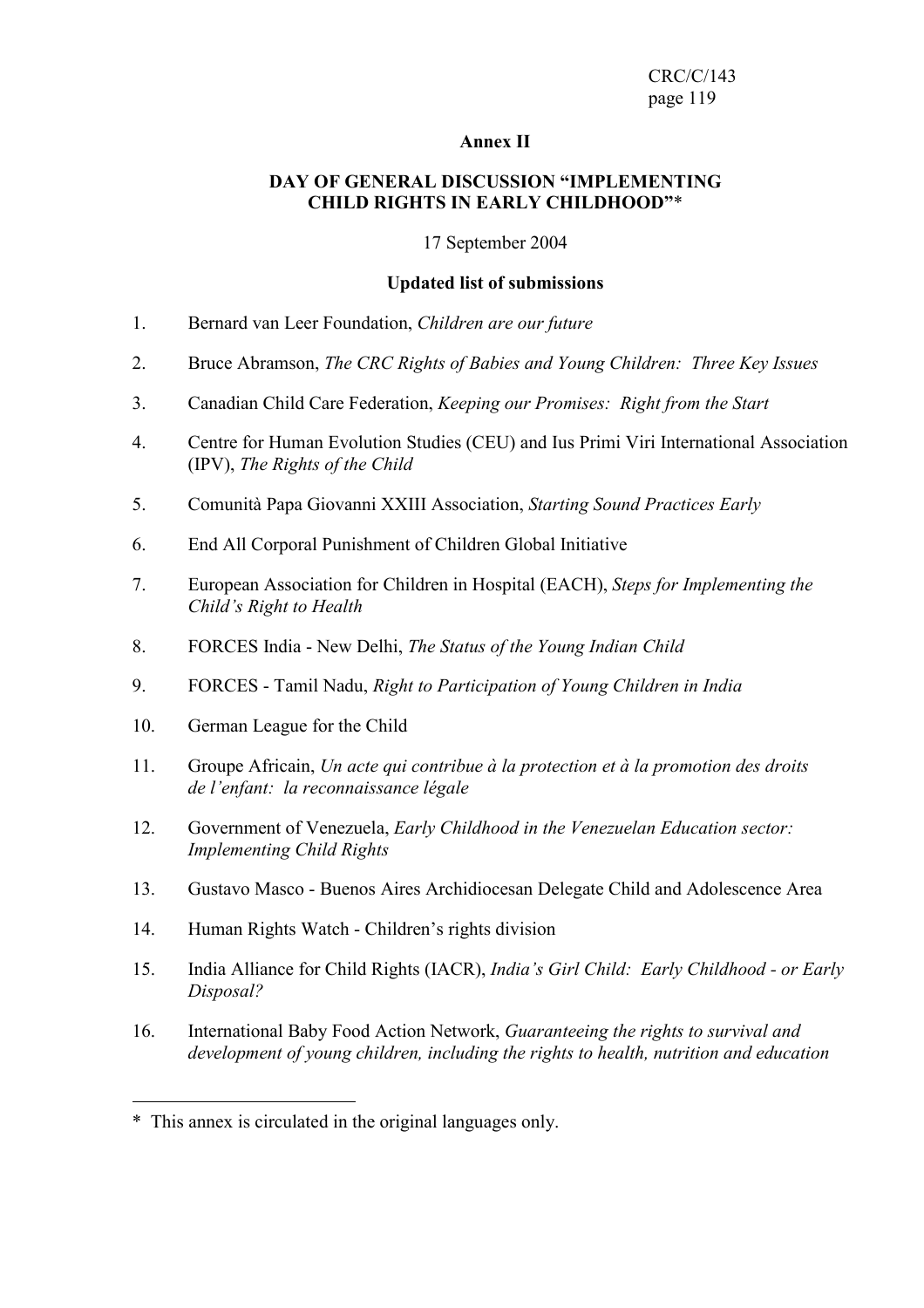- 17. International Foster Care Organisation
- 18. IPPA, the Early Childhood Organisation, Republic of Ireland, Implementing child rights in early childhood
- 19. NGO Coalition for the Implementation of the CRC Germany
- 20. NGO Coalition for the Implementation of the CRC DRC
- 21. Norberto Liwski, Realización de los derechos del niño en la primera infancia
- 22. Norberto Liwski, Realization of Child Rights in Early Childhood
- 23. Patronato Nacional de la Infancia de Costa Rica, Insumos de Costa Rica para los grupos de trabajo
- 24. Quaker United Nations Office, Children of Imprisoned Mothers
- 25. RAPCAN, Realising the rights of the youngest child
- 26. Ruben Efron Universidad de Buenos Aires
- 27. SOS Kinderhof International
- 28. SRG Welfare Society Bangladesh, The Child of Bangladesh and Poor and destitute children in Bangladesh
- 29. Subsecretaría de Educación Provincia de Buenos Aires, El derecho a la niñez
- 30. UNICEF
- 31. UNICEF New Zealand and Action for Children and Youth Aotearoa
- 32. Vera Misurcova, Implementation of children's traditional games in early childhood
- 33. Victoria Martinez, La primera infancia desde una perspectiva de derechos humanos
- 34. Ville de Genève Délégation à la petite enfance, Petite enfance: des droits pour ouvrir à la citoyenneté?
- 35. Women's Coalition for Peace and Development and India Alliance for Child Rights, What has changed for girls in India in the decade since Beijing and Cairo?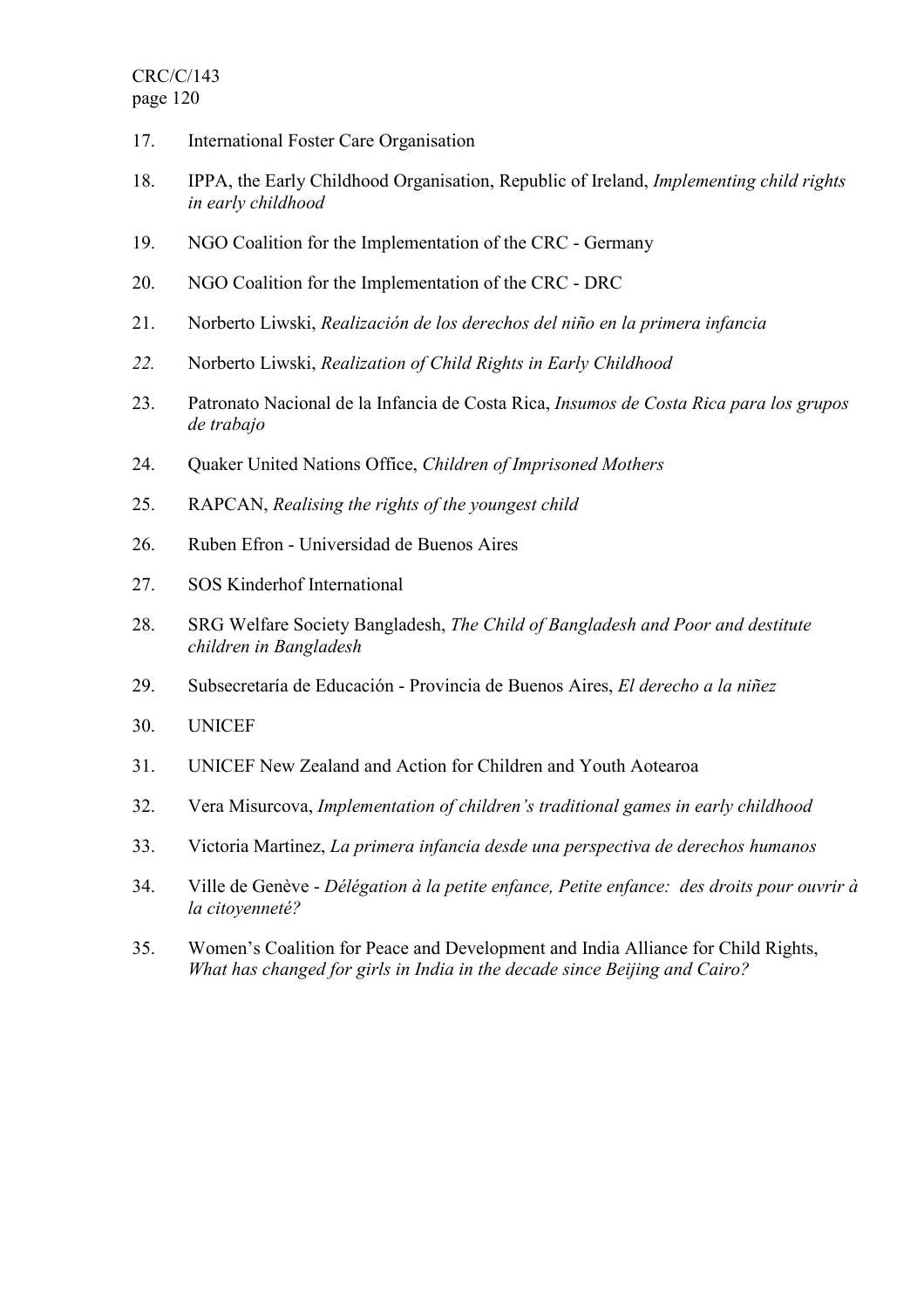#### Background papers received

- 1. Caroline Arnold, Positioning ECCD in the 21st Century, Submission written for the Consultative Group for Early Childhood Care and Education, 2004 Coordinators' Notebook
- 2. Defence for Children International, International Children's Rights Monitor: Are Youngest Children Being Sidelined in the Child Rights Movement? (Hard copy only)
- 3. Council of Europe, Children, participation, projects how to make it work! (Available in English and French)
- 4. CLAP, Exploring Rights of the Child in Early Childhood: a Report of Interface for Perspective Building on Legal Aspects of Early Childhood Care and Development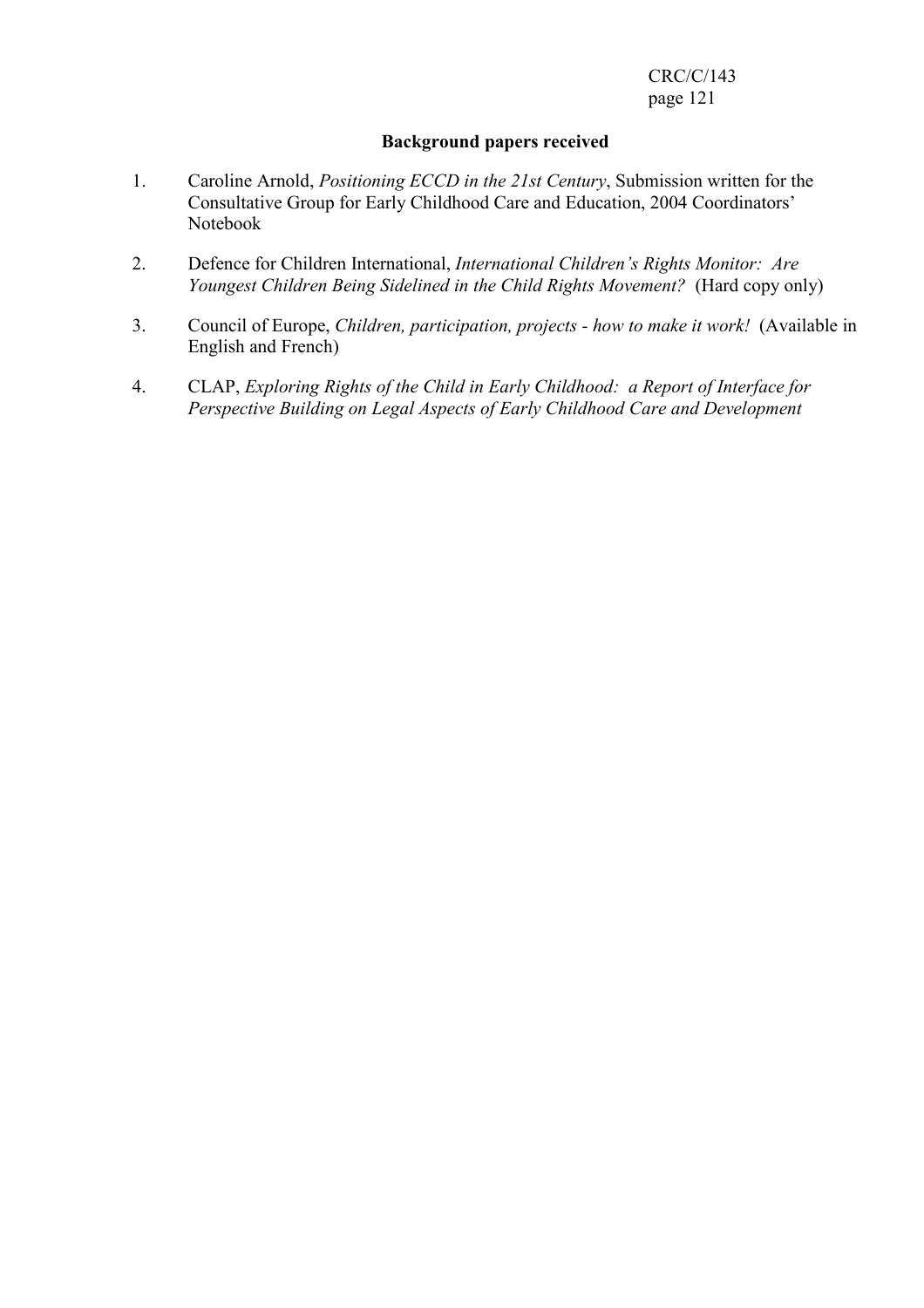## Annex III

## PROGRAMME BUDGET IMPLICATIONS OF IMPLEMENTATION OF THE DECISION OF THE COMMITTEE ON THE RIGHTS OF THE CHILD ON ITS WORKING METHODS

1. In accordance with rule 26 of its provisional rules of procedure, the following statement of programme budget implications was prepared for the Committee's thirty-seventh session with respect to implementation of the decision concerning its working methods that was adopted at its thirty-fourth session.<sup>a</sup>

2. The Committee on the Rights of the Child currently holds three annual sessions of three weeks' duration each, at Geneva. A pre-sessional working group also meets at Geneva for one week approximately two to three months in advance of each session. Resource requirements relating to the Committee are included in the programme budget for the 2004-2005 biennium. The Committee currently considers the reports of 9 States parties at each session, or 27 States parties annually. The reports of 57 States parties have been submitted and are awaiting review, while the initial reports of 13 States parties and the second periodic reports of 100 States parties have not been submitted in accordance with the requirements of the Convention, and are accordingly overdue. From January 2004, States parties began submitting reports required under the Convention's Optional Protocols.

3. Concerned with the significant number of reports of States parties awaiting consideration and that the information contained therein will become obsolete, and as a measure to encourage States parties to submit their reports in a timely manner, the Committee at its thirty-fourth session in October 2003 decided that, beginning at its thirty-eighth session in January 2005, it would consider the reports of States parties in two parallel chambers, and requested the General Assembly to approve the decision. A statement of the programme budget implications of this decision was duly prepared and brought to the Committee's attention.<sup>b</sup>

4. At its thirty-seventh session, the Committee reaffirmed its decision and agreed that it should be implemented beginning at the meeting of the pre-sessional working group for its forty-first session, scheduled to take place from 3 to 7 October 2005. During 2006, the Committee would meet for two weeks of each three-week session in two parallel working groups, and in parallel working groups for the entire week of each pre-sessional working group.

5. The total estimated cost to cover staff requirements (general temporary assistance (GTA) to recruit one professional (P-3) and one General Service staff member for 12 work-months to assist with the backlog) and conference servicing and support requirements would amount to \$702,206 for the year 2005 and \$4,115,242 for the year 2006. The breakdown is as follows: